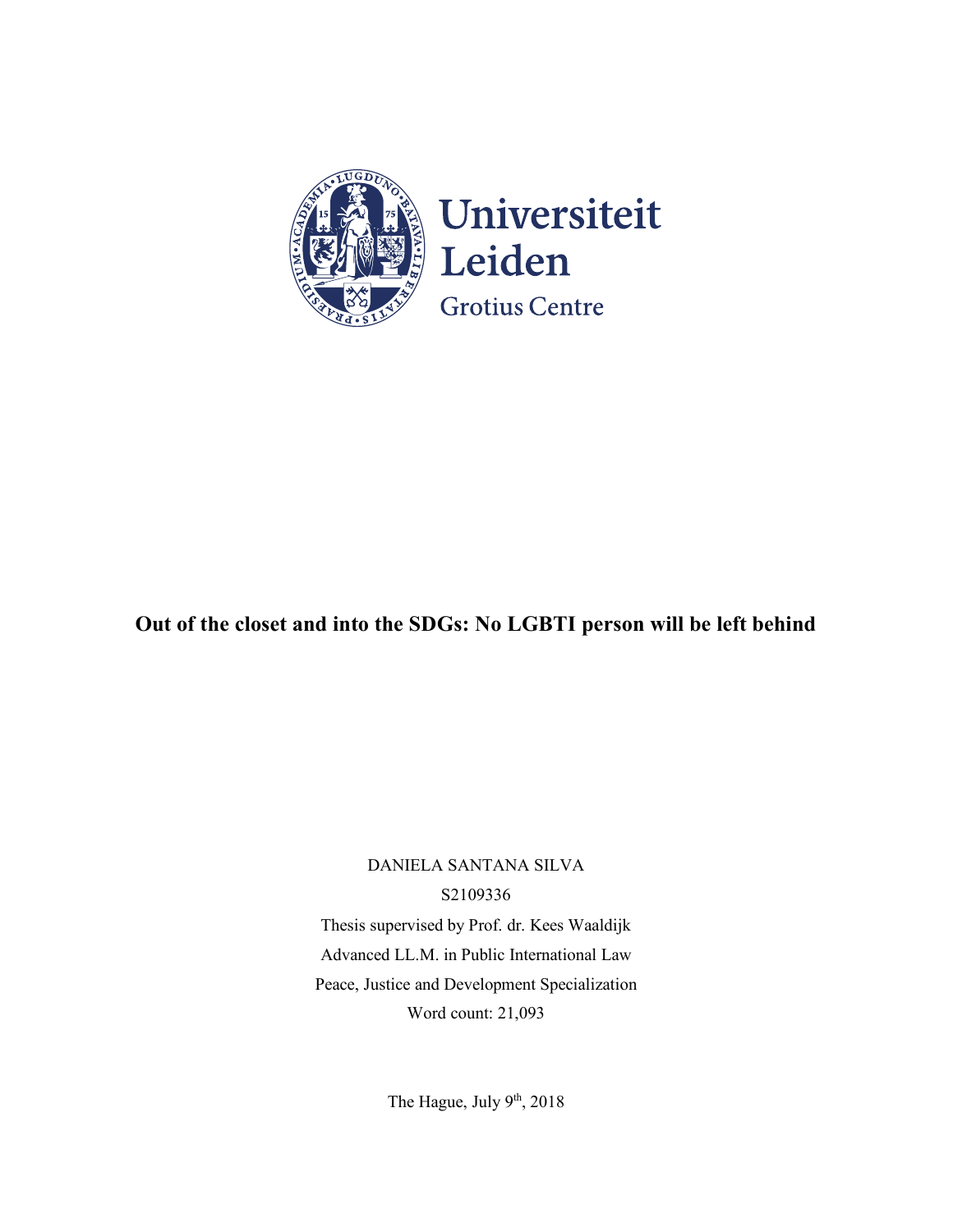This work was funded by the CONICYT PAI/INDUSTRIA 79090016 project.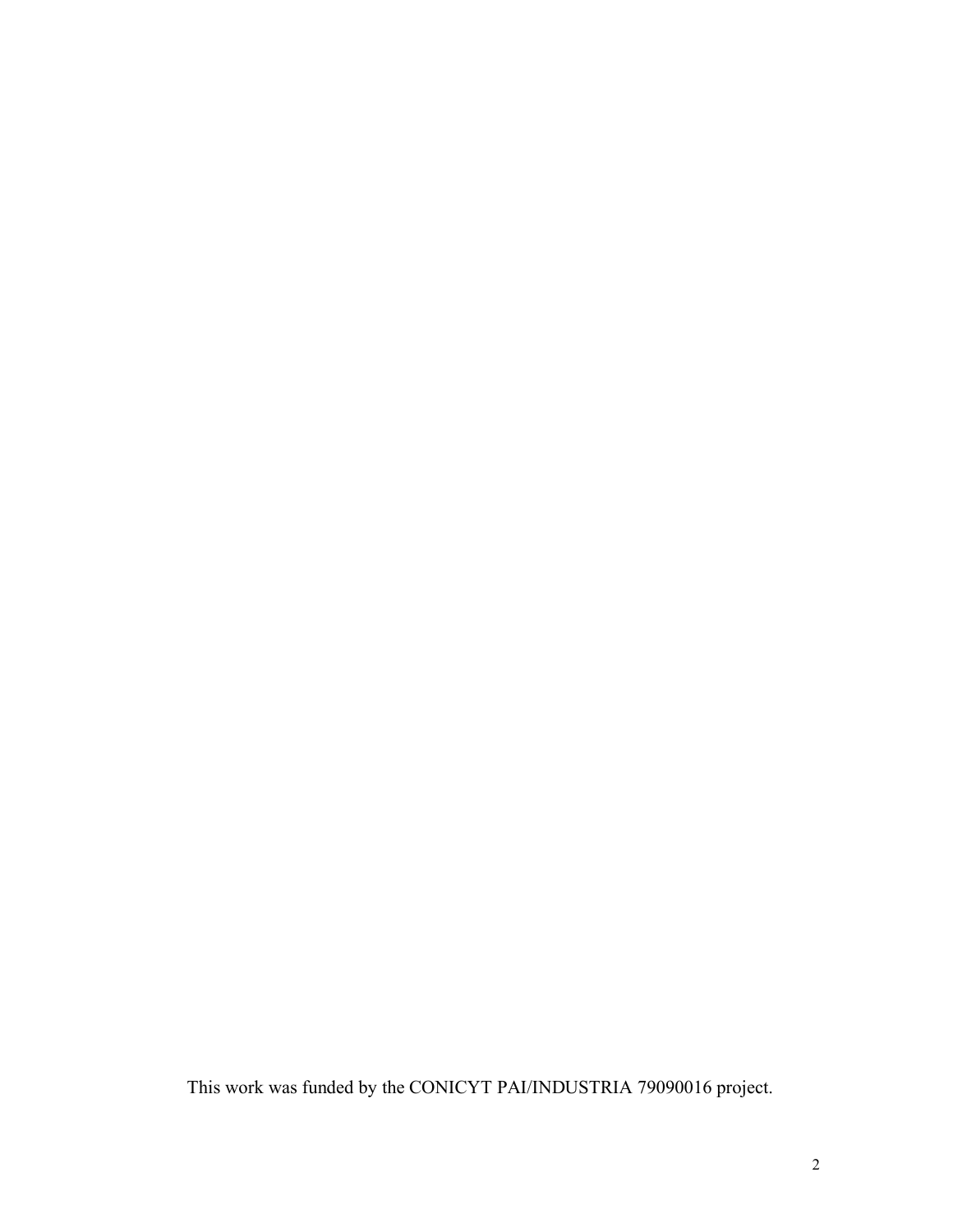# Abbreviations

| <b>ACHPR</b>   | African Charter on Human and Peoples' Rights                                    |
|----------------|---------------------------------------------------------------------------------|
| <b>ACHR</b>    | American Convention on Human Rights                                             |
| <b>AComHPR</b> | African Commission on Human and People's Rights                                 |
| <b>ACtHPR</b>  | African Court on Human and Peoples' Rights                                      |
| <b>APTN</b>    | Asia Pacific Transgender Network                                                |
| <b>ASEAN</b>   | Association of Southeast Asian Nations                                          |
| <b>CJEU</b>    | Court of Justice of the European Union                                          |
| CoE            | Council of Europe                                                               |
| <b>ECHR</b>    | European Convention for the Protection of Human Rights and Fundamental Freedoms |
| <b>ECtHR</b>   | European Court of Human Rights                                                  |
| <b>HLPF</b>    | High-Level Political Forum on Sustainable Development                           |
| <b>HRC</b>     | Human Rights Council                                                            |
| <b>IACHR</b>   | Inter-American Commission on Human Rights                                       |
| <b>IACtHR</b>  | Inter-American Court of Human Rights                                            |
| <b>ICCPR</b>   | International Covenant on Civil and Political Rights                            |
| <b>ICESCR</b>  | International Covenant on Economic, Social and Cultural Rights                  |
| IE             | <b>Independent Expert</b>                                                       |
| <b>ILO</b>     | International Labour Organization                                               |
| <b>LGBT</b>    | Lesbian, gay, bisexual and trans                                                |
| <b>LGBTI</b>   | Lesbian, gay, bisexual, trans and intersex                                      |
| <b>MDGs</b>    | Millennium Sustainable Goals                                                    |
| <b>NGOs</b>    | Non-Governmental Organizations                                                  |
| <b>OAS</b>     | Organization of American States                                                 |
| <b>OHCHR</b>   | Office of the UN High Commissioner for Human Rights                             |
| <b>OWG</b>     | Open Working Group on Sustainable Development Goals                             |
| <b>PGA</b>     | Parliamentarians for Global Action                                              |
| <b>RtD</b>     | <b>Right to Development</b>                                                     |
| <b>SDGs</b>    | <b>Sustainable Development Goals</b>                                            |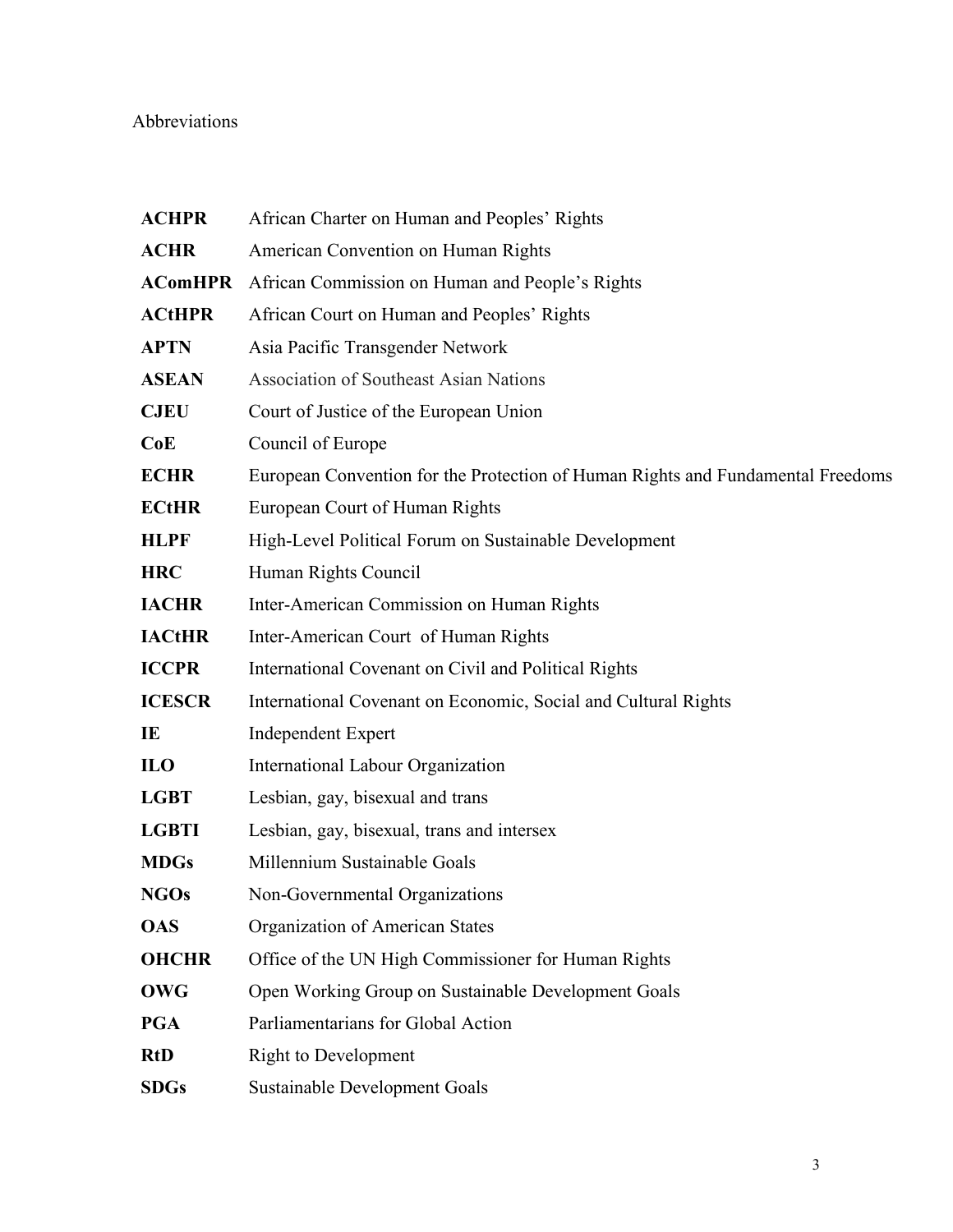| SOGI           | Sexual orientation and gender identity                                 |
|----------------|------------------------------------------------------------------------|
| <b>SOGIE</b>   | Sexual orientation, gender identity and gender expression              |
| <b>SOGIESC</b> | Sexual orientation, gender identity/expression and sex characteristics |
| <b>UDHR</b>    | Universal Declaration of Human Rights                                  |
| <b>UN</b>      | <b>United Nations</b>                                                  |
| <b>UNDP</b>    | United Nations Development Programme                                   |
| <b>UNGA</b>    | United Nations General Assembly                                        |
| <b>WB</b>      | World Bank                                                             |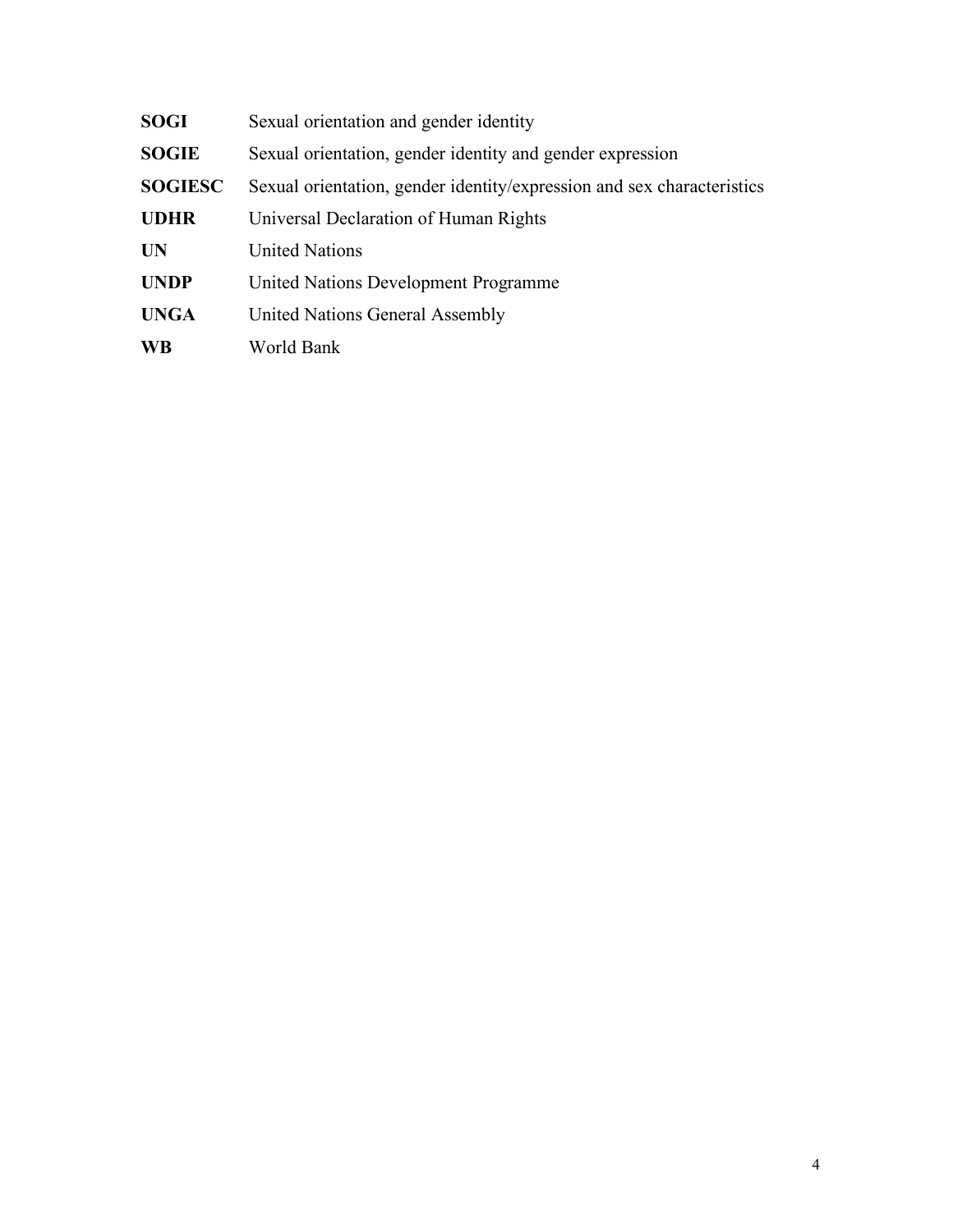# Index

| II. SEXUAL ORIENTATION, GENDER IDENTITY, GENDER EXPRESSION AND<br>SEX CHARACTERISTICS AS PROTECTED CATEGORIES UNDER                                  |  |
|------------------------------------------------------------------------------------------------------------------------------------------------------|--|
|                                                                                                                                                      |  |
| II.A. SEXUAL ORIENTATION AND GENDER IDENTITY IN THE UNIVERSAL SYSTEM 12<br>II.B. SEXUAL ORIENTATION AND GENDER IDENTITY IN THE REGIONAL HUMAN RIGHTS |  |
|                                                                                                                                                      |  |
|                                                                                                                                                      |  |
|                                                                                                                                                      |  |
|                                                                                                                                                      |  |
|                                                                                                                                                      |  |
|                                                                                                                                                      |  |
| II.C SEXUAL ORIENTATION, GENDER IDENTITY AND THE YOGYAKARTA PRINCIPLES 20                                                                            |  |
|                                                                                                                                                      |  |
|                                                                                                                                                      |  |
|                                                                                                                                                      |  |
| IV.B. FOLLOW-UP AND REVIEW MECHANISMS OF THE SUSTAINABLE DEVELOPMENT GOALS                                                                           |  |
|                                                                                                                                                      |  |
| IV.D. NORMATIVE STATUS OF THE SUSTAINABLE DEVELOPMENT GOALS36                                                                                        |  |
| V. SUSTAINABLE DEVELOPMENT GOALS AND LESBIAN, GAY, BISEXUAL,                                                                                         |  |
|                                                                                                                                                      |  |
|                                                                                                                                                      |  |
|                                                                                                                                                      |  |
|                                                                                                                                                      |  |
|                                                                                                                                                      |  |
|                                                                                                                                                      |  |
|                                                                                                                                                      |  |
|                                                                                                                                                      |  |
| V.B.2.iv. Into the SDGs: a view from human rights bodies and agencies 57                                                                             |  |
|                                                                                                                                                      |  |
| VI.A. LGBTI PERSONS IN THE 2030 AGENDA FOR SUSTAINABLE DEVELOPMENT AND THE                                                                           |  |
| VI.B. THE INTERNATIONAL HUMAN RIGHTS FRAMEWORK DEBT WITH ECONOMIC SOCIAL                                                                             |  |
|                                                                                                                                                      |  |
|                                                                                                                                                      |  |
|                                                                                                                                                      |  |
|                                                                                                                                                      |  |
|                                                                                                                                                      |  |
|                                                                                                                                                      |  |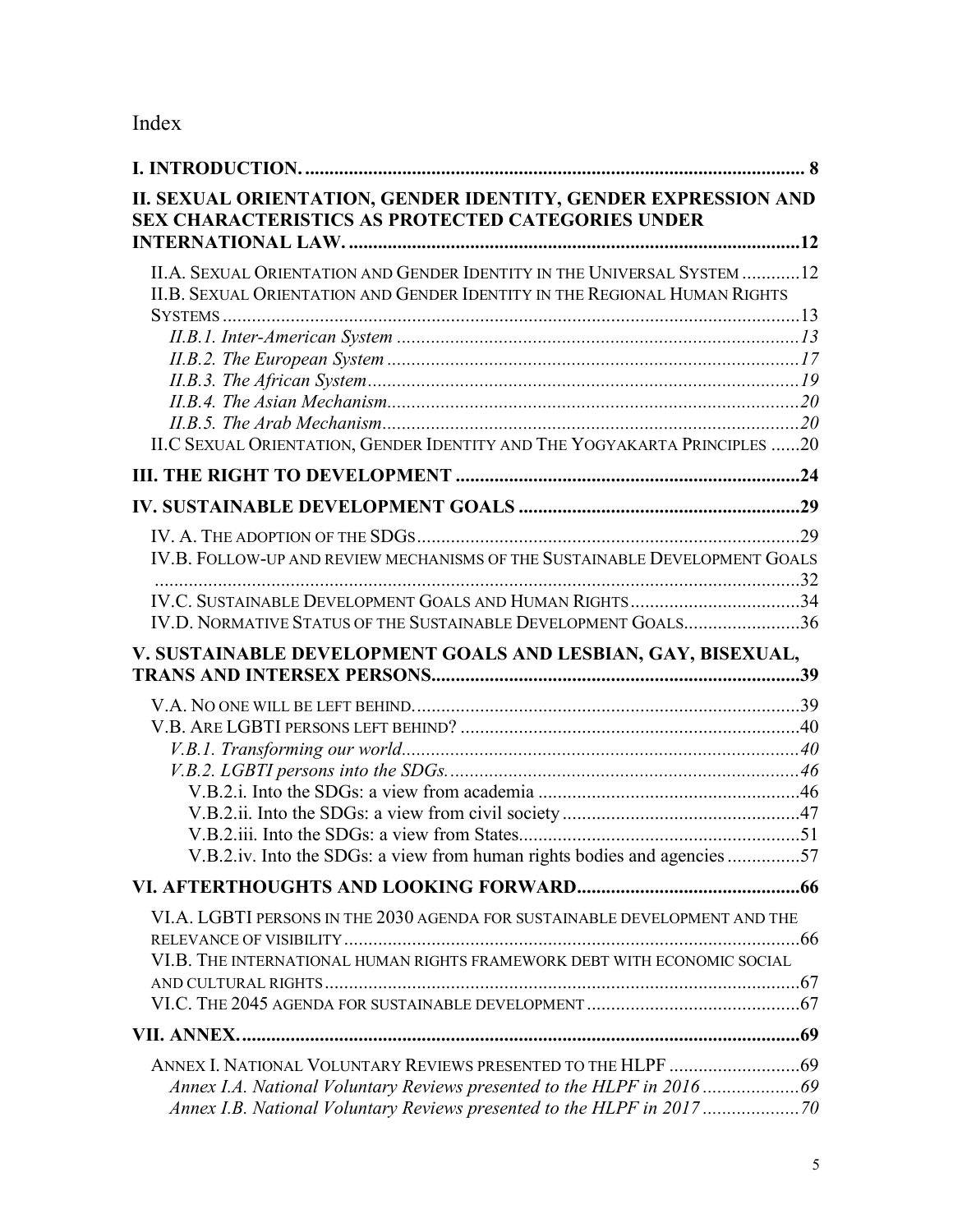| Annex I.C. National Voluntary Reviews presented to the HLPF in 201871        |     |
|------------------------------------------------------------------------------|-----|
|                                                                              |     |
|                                                                              |     |
| Annex II.A. Concluding observations of the Human Rights Committee after the  |     |
| Annex II.B. Concluding observations of the Committee on Economic, Social and |     |
|                                                                              | .77 |
|                                                                              | 77  |
|                                                                              |     |
|                                                                              |     |
|                                                                              |     |
|                                                                              |     |
|                                                                              |     |
|                                                                              | .91 |
|                                                                              | 91  |
|                                                                              |     |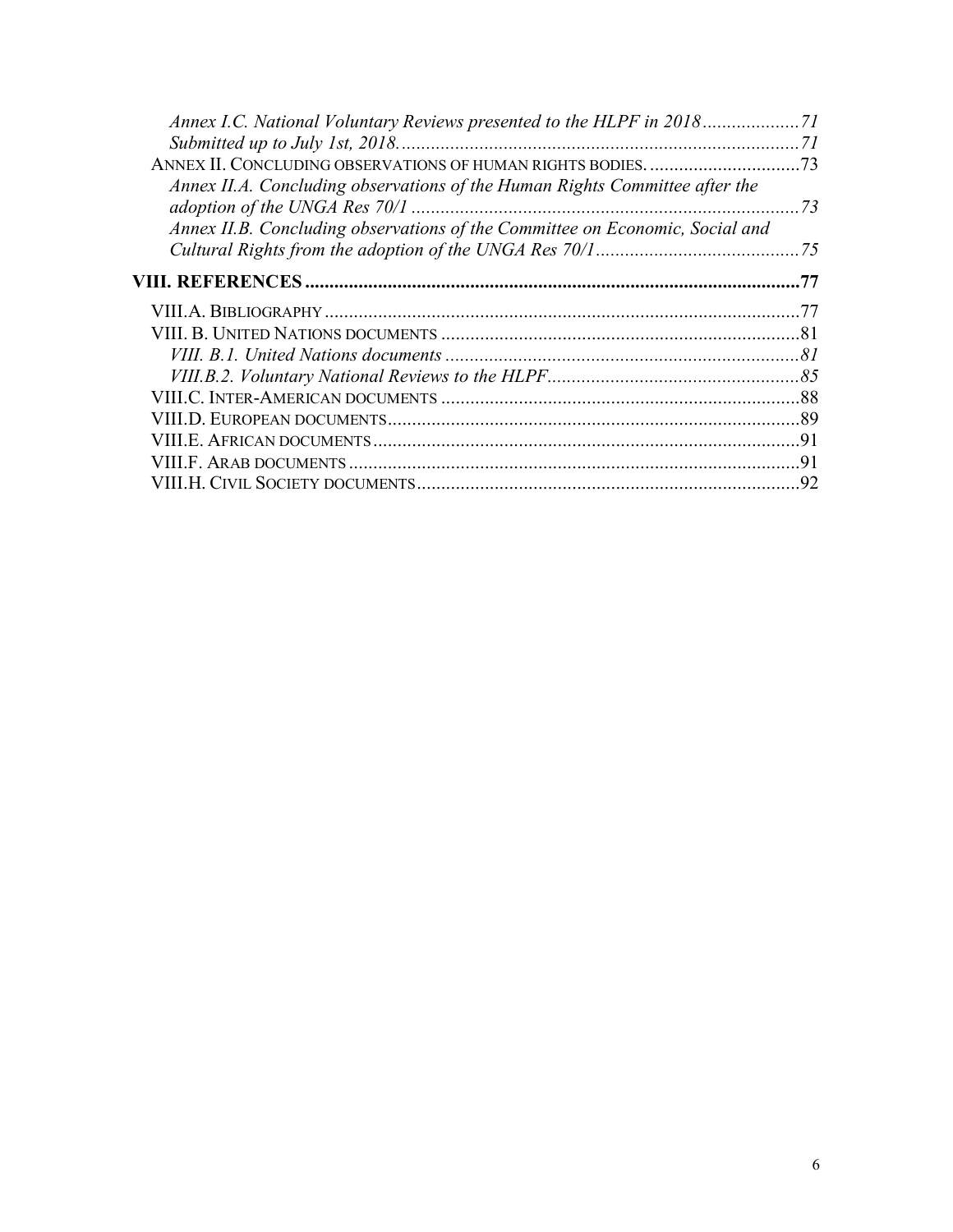"Hope will never be silent." — Harvey Milk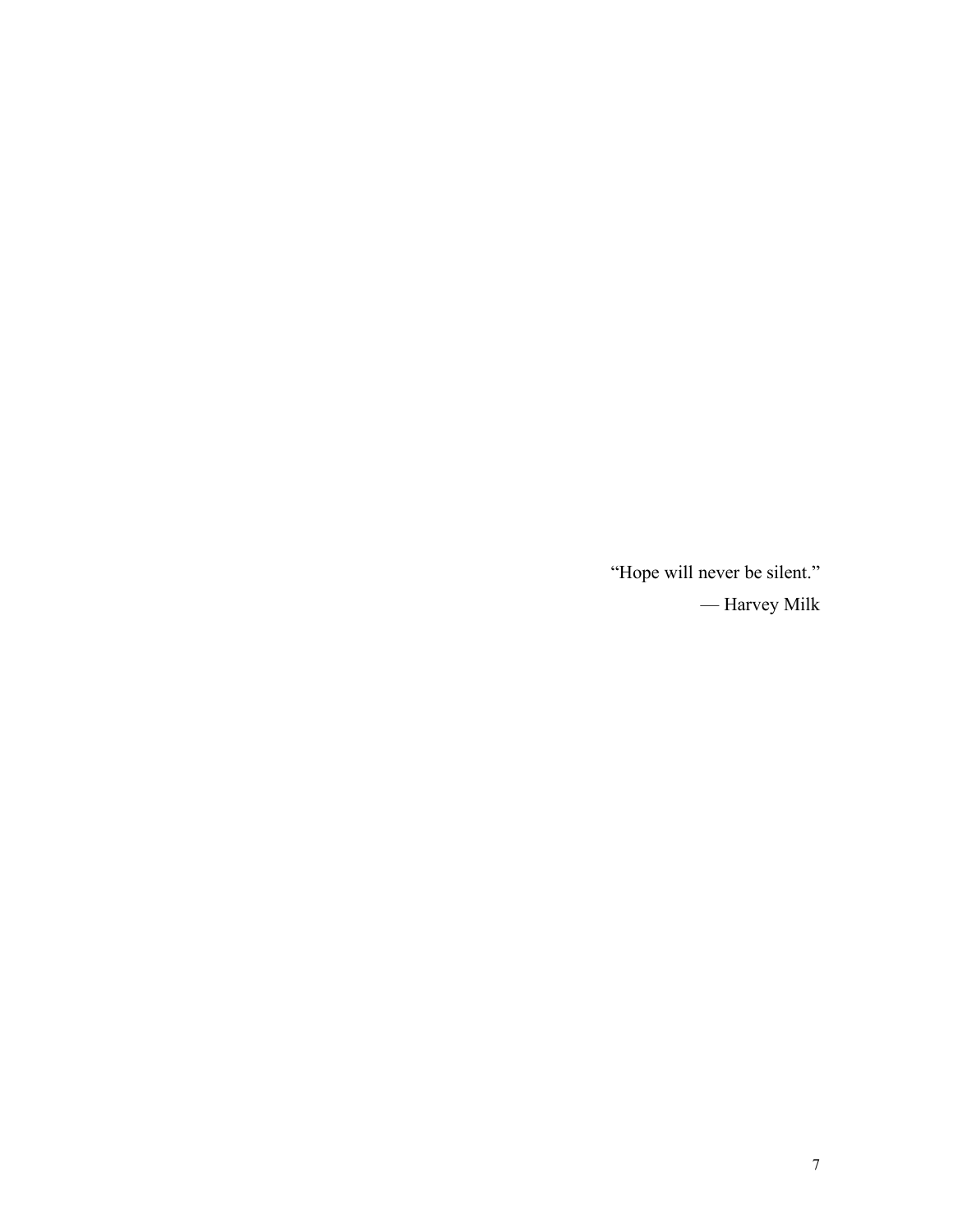Out of the closet and into the SDGs: No LGBTI person will be left behind

I. Introduction.

The adoption of the 2030 agenda for Sustainable Development, in September 2015, marks the commitment of "governments, parliaments, the United Nations system and other international institutions, local authorities, indigenous peoples, civil society, business and the private sector, the scientific and academic community —and all the people"1 to change our world.

Since its adoption, the Sustainable Development Goals (SDGs) have had, and continue to have, an overwhelming endorsement from diverse stakeholders that are committed to achieving 17 Goals and 169 targets by 2030. This pledge aims to realize sustainable development in a balanced and integrated manner in its three dimensions economic, social and environmental— eradicating poverty in all its forms.<sup>2</sup>

The 2030 agenda is presented as a call for action "of the people, by the people and for the people<sup>"3</sup> and pledges that "no one will be left behind."<sup>4</sup> This is the premise that is the basis for the approach of the present thesis, that may be conceived as both an opportunity and a risk: the SDGs document fails to do an explicit mention to lesbian, gay, bisexual, trans and intersex  $(LGBTI)^5$  persons or to sexual orientation, gender identity/expression and sex characteristics (SOGIESC).

The view that this thesis proposes is innovative and interesting because it seeks to provide a holistic view to focus on current issues that must be addressed quickly by

<sup>&</sup>lt;sup>1</sup> UN General Assembly, Transforming our world: the 2030 Agenda for Sustainable Development, UN Doc. A/Res/70/1, para 52 (2015).

<sup>2</sup> *See supra* note 1, para 2.1.

<sup>3</sup> *See supra* note 1, para 52.

<sup>4</sup> *See supra* note 1, para 4.

<sup>5</sup> When the author uses the LGBTI acronym when referring to lesbian, gay, bisexual, trans and intersex persons. When referring to lesbian, gay, bisexual, and trans persons, the LGBT acronym is used. Even when this research refers to LGBTI persons it should also be read to refer to other people who face discrimination on the basis of their actual or perceived sexual orientation, gender identity/expression and sex characteristics, including those who may identify with other terms.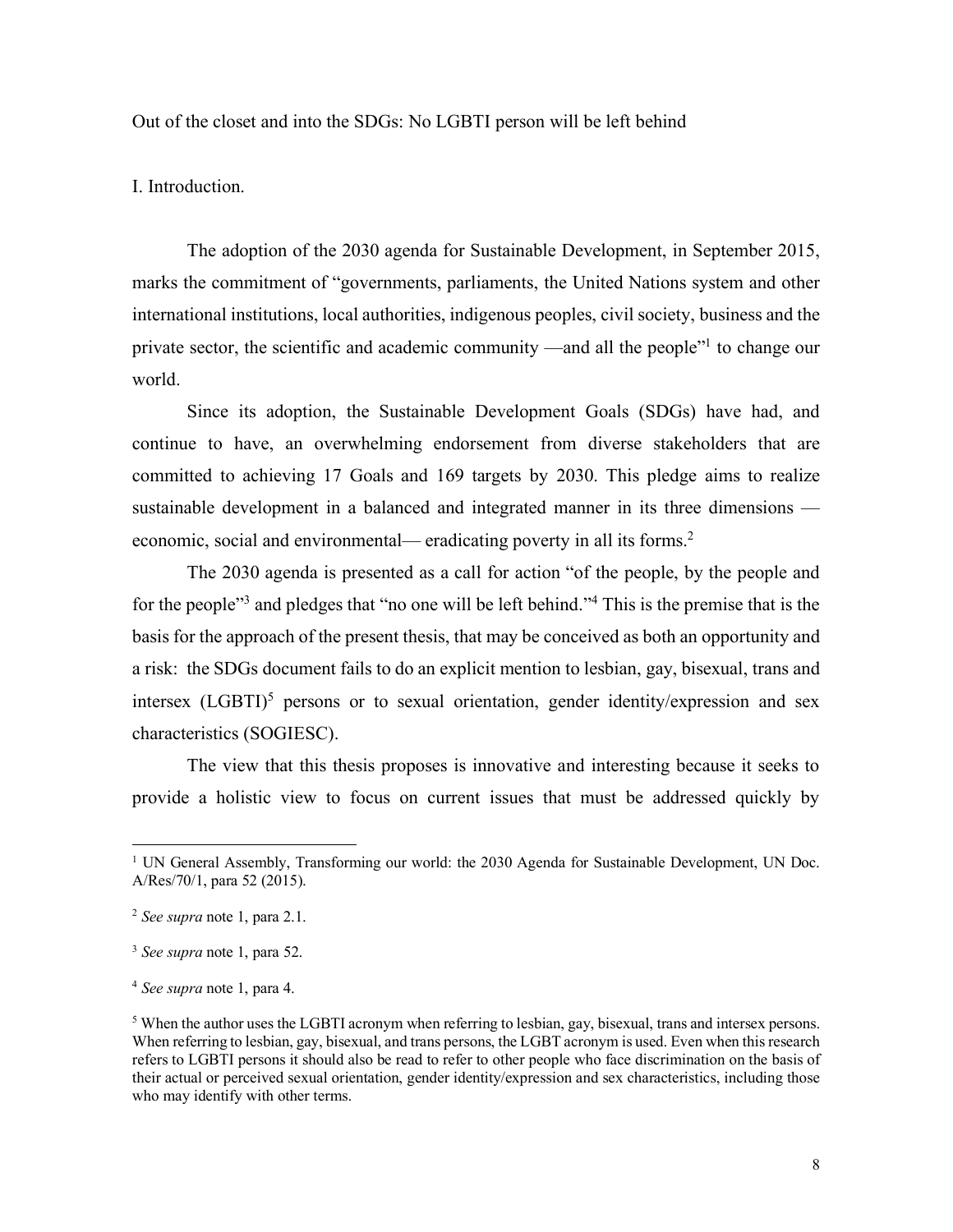generating a link between LGBTI persons and the SDGs. The aforementioned leads to the research questions that are going to be addressed: Does the omission mean that LGBTI persons are left behind of the SDGs discourse? Are the SDGs being left behind from the demands of LGBTI persons? Are LGBTI persons and the SDGs related?

From a political standpoint, the fact that the SDGs establish a timeframe for its implementation, allows the international community to envision where the world should be in 12 years. Through the adoption of the 2030 agenda, states are willing to *transform our world*. <sup>6</sup> That aim is shared by LGBTI persons, who seek to break the barriers that society has created by establishing a certain norm: that this world is composed only by one sexual orientation (heterosexuality), one gender identity (cisgender), only two options of gender expression (female, male) and where only certain bodies fit society. That is not the world we live in, and the SDGs framework provides an attractive stage to raise these issues.

From a legal angle, it is compelling to see how law responds to the challenge that the search for the link between SDGs and LGBTI persons implies. Moreover, the sole status of LGBTI persons and of the SDGs on its own is not clear due to the fact that there are no documents that would state so in a sharp way,<sup>7</sup> having to resort to general equality and nondiscrimination clauses to establish the application of international human rights law to LGBTI persons. Therefore, the input to demonstrate that position and the link between them, in this thesis, comes from international human rights law in a broad sense, as a system that includes, but is not limited to, the right to development of all human beings.

As an intellectual exercise, the two fields that this work seeks to relate are newly raised in the international scenario and have had a rapid breakthrough in it. There has been, lately, a general interest in the human rights violations that LGBTI persons have historically faced, and the same kind of interest can be alleged for the Sustainable Development Goals. This intellectual angle generates the opportunity to analyze two important avenues.

On the one hand, the prospect that —from a human rights-based approach— the richness of fields that the SDGs touch upon, have the potential to develop the relevance of economic, social and cultural rights of LGBTI persons. This connection opens a debate that

 <sup>6</sup> Emphasis added. *See supra* note 1.

<sup>&</sup>lt;sup>7</sup> There is an upcoming trend that has started in the Inter-American human rights system, where SOGI is being included in non-discrimination clauses. *See infra* note 30.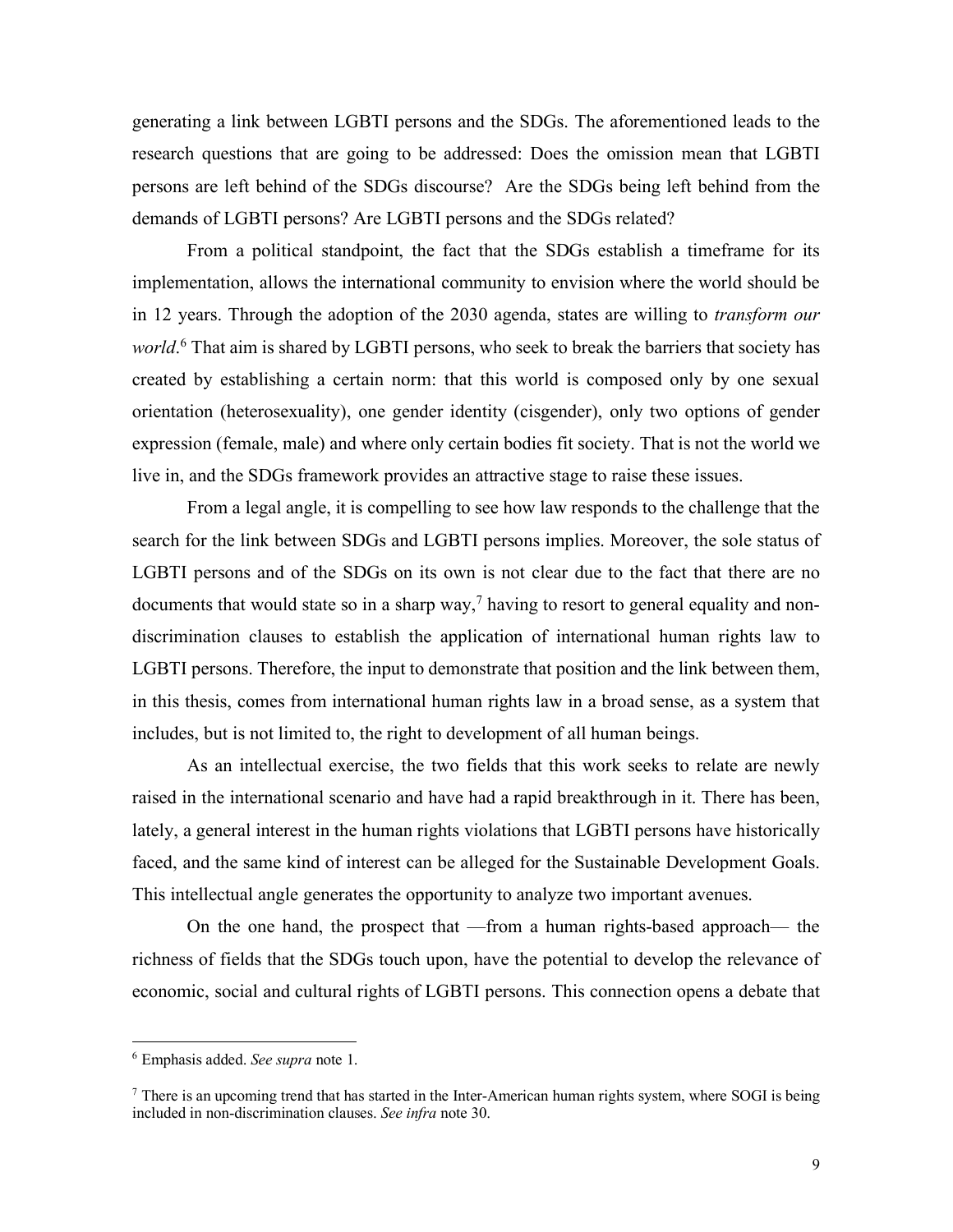works both ways: ESCR-ing the LGBTI discourse, and LGBTI-ing the social rights discourse. The relevance of this aspect is that, so far, the rights of LGBTI persons have mainly been discussed within the framework of civil and political rights, isolating economic, social and cultural rights from the differentiated approach LGBTI persons need in the respect, protection and enjoyment of these rights.

On the other hand, the astoundingly fast process of both the recognition of LGBTI persons and the adoption and implementation of the SDGs is an avenue that makes this thesis interesting. The call that the SDGs involves not only states, but different stakeholders, and the compromise and willingness they have demonstrated is impressive.

This work aims to establish that there is a link between the SDGs and LGBTI persons exist, beyond the text of the 2030 agenda. Bonds among other related fields will be determined (some of them are clear, others are doubted) to establish such relationship and provide a solid basis for the assertion mentioned above. Thus, those relationships give structure and methodology to this thesis.

Regarding the structure, the relationship between LGBTI persons and international human rights law will be demonstrated in chapter II, to establish the status of SOGIESC and LGBTI persons under international law; chapter III will assess the link between development, the right to development and international human rights law; chapter IV will look at the adoption of the 2030 agenda for sustainable development, from a human rights-based approach, as well as its implementation and normative status.

All the above will lead to chapter V, where a study of the alleged presence of LGBTI persons within 2030 development agenda, and vice versa, will be looked closely, from different perspectives: academia, civil society, states and human rights bodies and agencies. Chapter VI will provide some afterthoughts and a look to what should be expected of the future of the sustainable development agenda.

Concerning methodology, this thesis implied thorough research of documents, reports, statements, human right bodies' comments and observations, jurisprudence, VNR that had the sole objective to collect as much information as possible to prove the link between SDGs and LGBTI persons. This methodology was a challenging task because the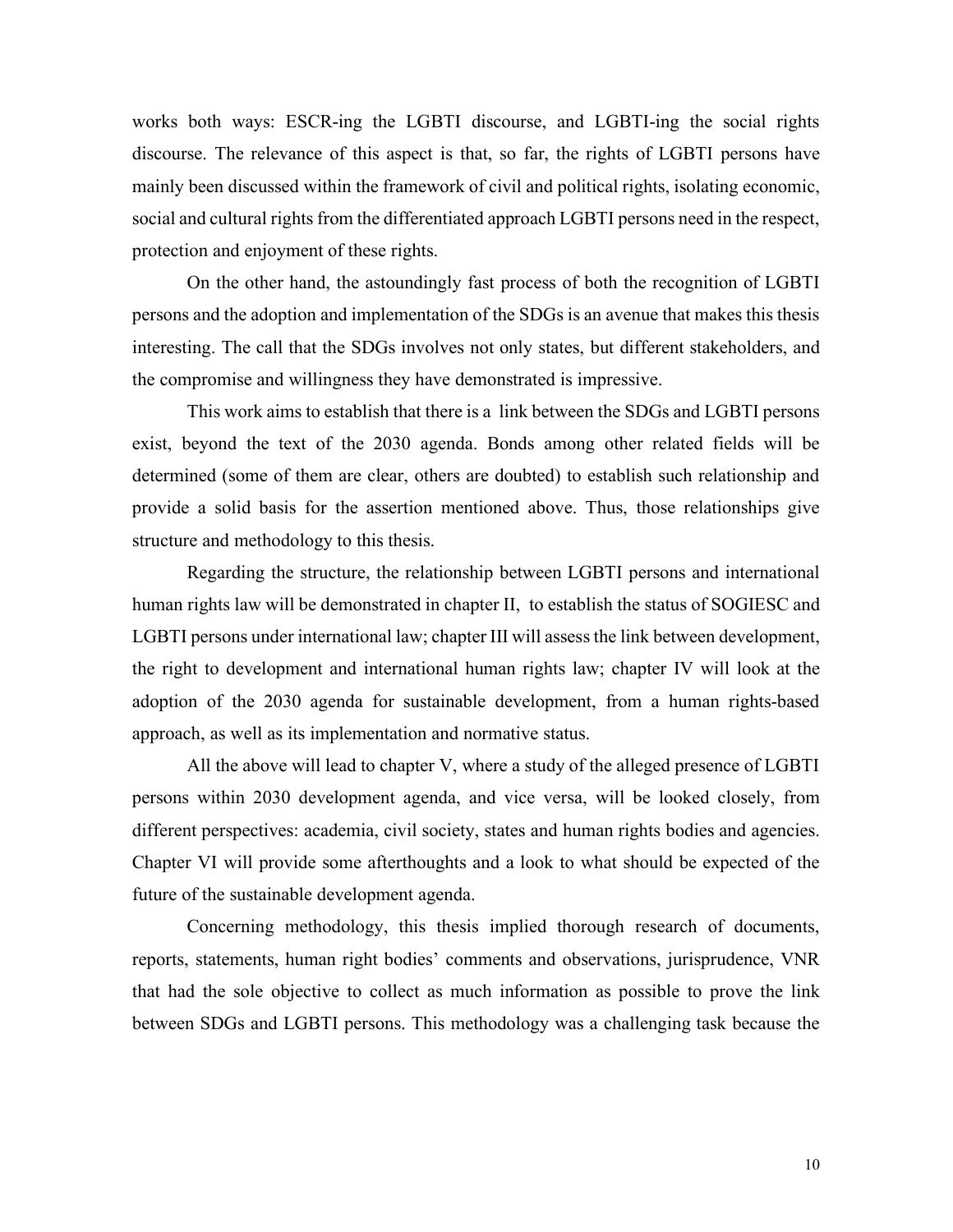analyzed process is ongoing and being constantly updated at the time of writing. <sup>8</sup> Thus, the present research considers information gathered up to July 1<sup>st</sup>, 2018.

This thesis is titled "out of the closet and into the SDGs" paraphrasing the famous march chant "out of the closet and into the streets" that seeks to involve LGBTI persons in the demands for the recognition of their dignity and rights. This thesis is the author's chant to include LGBTI persons in the SDGs.

<sup>&</sup>lt;sup>8</sup> *E.g.* The HLPF's Conference is celebrated in New York City in July, which caused a constant update on the number of VNR that have been submitted for the 2018 reporting period while this thesis was being draft.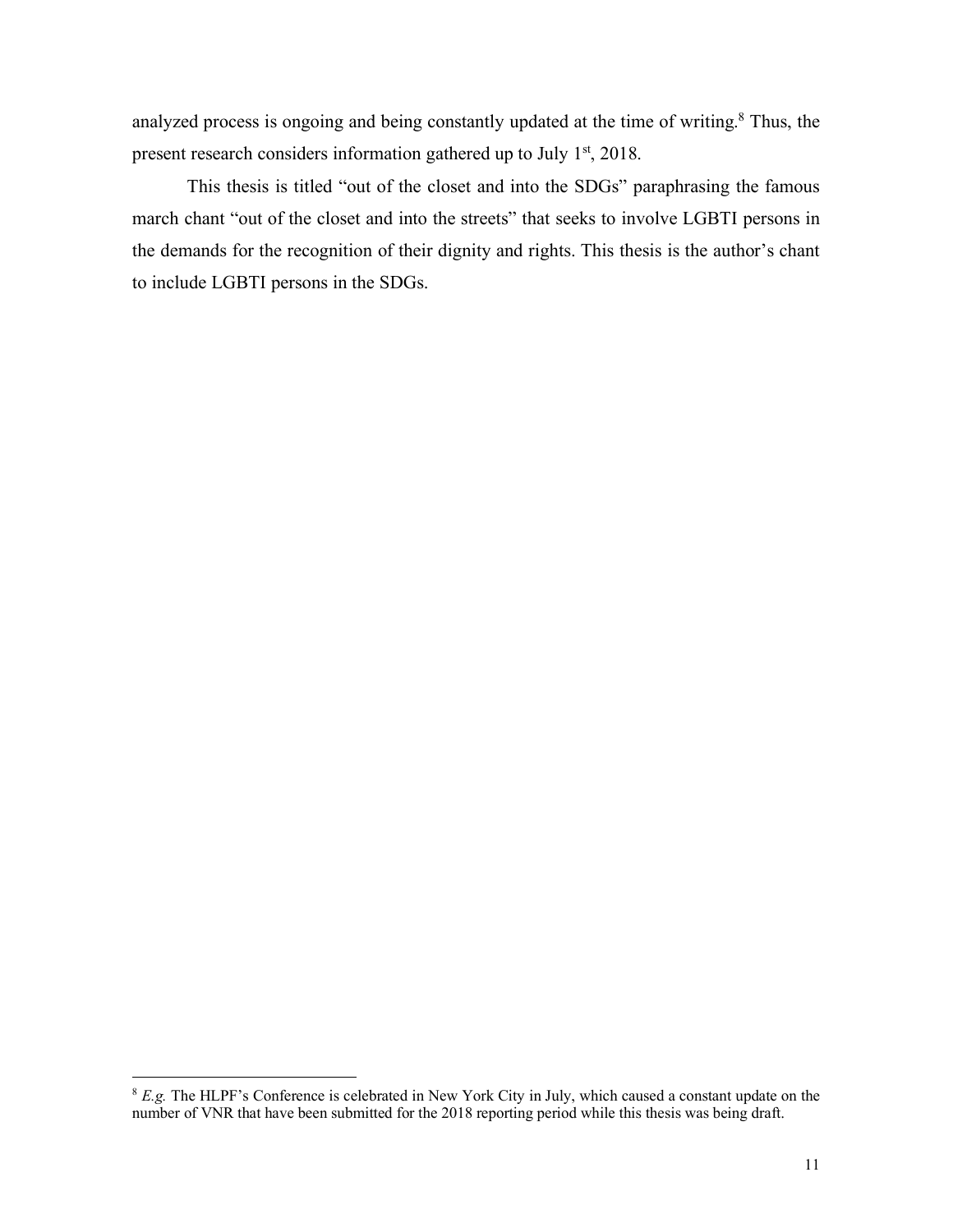II. Sexual orientation, gender identity, gender expression and sex characteristics as protected categories under international law.

Human rights are usually protected by national courts and constitutions and national legislations that incorporate protection and universal jurisdiction.<sup>9</sup> That is not an affirmation that can generally be made regarding lesbian, gay, bisexual, trans and intersex (LGBTI) persons. The recognition of sexual orientation and gender identity, gender expression and sex characteristics (SOGIESC) in international law has been a recent development that arises – as will be addressed- from the right to equality and non-discrimination.

II.A. Sexual Orientation and Gender Identity in the Universal System

It's safe to state that LGBT persons did not exist in the eyes of the United Nations (UN) until 1994, <sup>10</sup> when the UN Human Rights Committee held that sexual orientation is covered by the prohibited forms of discrimination against the category *sex* contemplated in the Optional Protocol to the International Covenant on Civil and Political Rights (ICCPR). That case lead to a consensus<sup>11</sup> within the Committee's case system of sexual orientation as a prohibited ground for discrimination. Fifteen years later, the Committee on Economic, Social and Cultural Rights established that "the nature of discrimination varies according to context and evolves over time."12 It states that in to capture the unreasoned and unjustified forms of differential treatment, the Committee understands that "'[o]ther status' as recognized in article 2, paragraph 2, includes sexual orientation,"13 it added that "gender identity is recognized as among the prohibited grounds of discrimination."14

 <sup>9</sup> C. Bailliet, *What is to become of the human rights international order in an age of neo-medievalism?* In C. Bailliet (Ed.), *Non-State Actors, Soft Law and Protective Regimes: From the Margins,* 103 (2012).

<sup>10</sup> UN Human Rights Committee, *Toonen* v. *Australia*, Communication No. 488/1992, para. 8.7 (1994).

<sup>11</sup> IACHR, Merits report case 12.502 *Karen Atala and daughters* v. *Chile*, para. 93 (2010).

<sup>&</sup>lt;sup>12</sup> UN Committee on Economic, Social and Cultural Rights, General Comment 20, Non-Discrimination in Economic, Social and Cultural Rights, UN Doc E/C.12/GC/20, para. 27 (2009).

<sup>13</sup> *See supra* note 12, para. 32.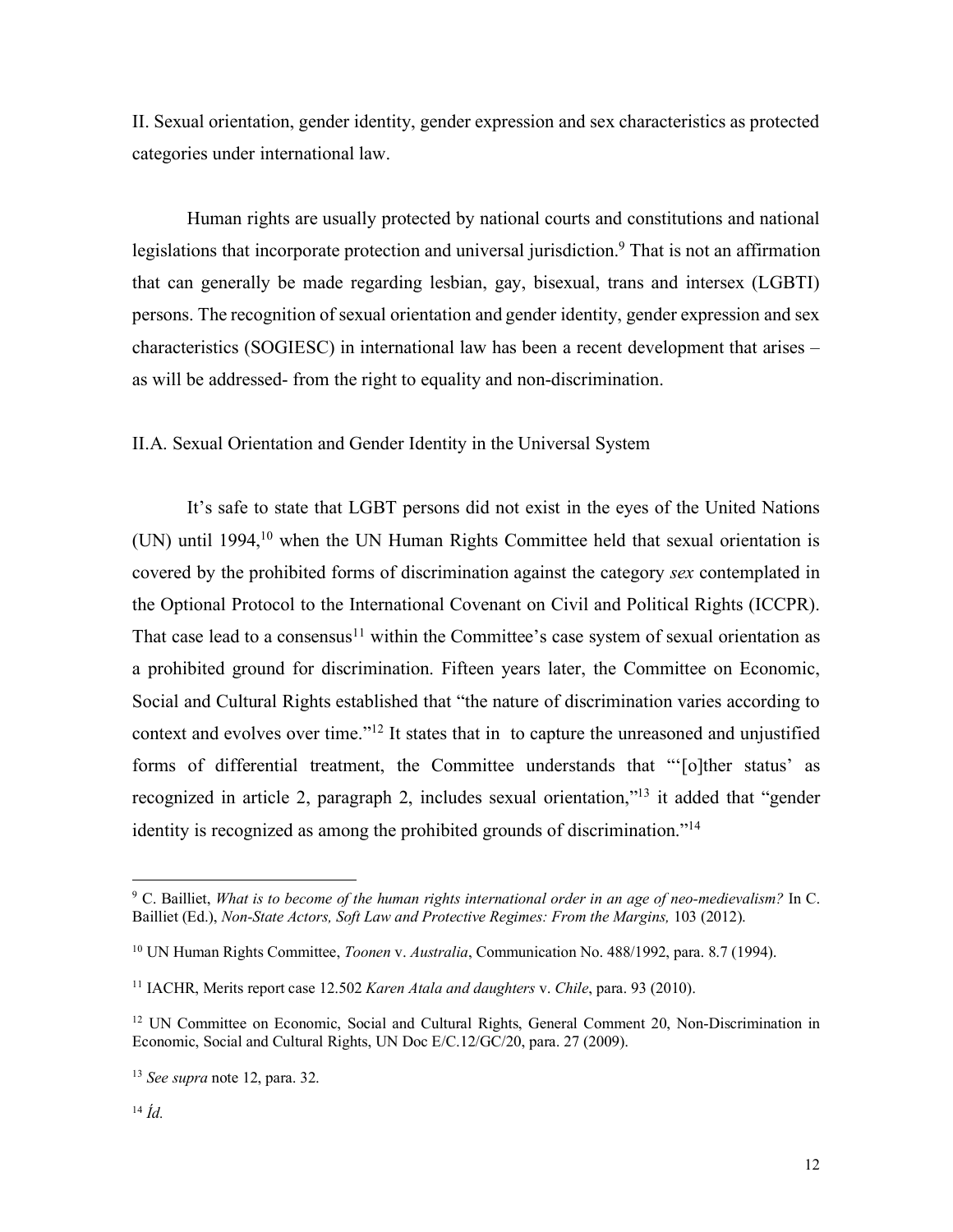On December 22, 2008, the United Nations General Assembly (UNGA) received a statement from 66 countries on human rights and sexual orientation and gender identity in which the states reaffirm the "principle of non-discrimination, which requires that human rights apply equally to every human being, regardless of sexual orientation or gender identity."<sup>15</sup>

The UN Human Rights Council (HRC) has adopted three resolutions in this particular field. The first of them, in 201116 focused in the documentation of discriminatory laws and practices and acts of violence.17 The second one, in 2014, concentrated on good practices and ways to overcome violence and discrimination.<sup>18</sup> The third resolution was adopted in 2016<sup>19</sup> and created a special UN mechanism, the first Independent Expert (IE) on protection against violence and discrimination based on sexual orientation and gender identity (SOGI). The resolution established its mandate and called upon States and relevant stakeholders to cooperate with the IE with the objective of fulfilling the mandate.

II.B. Sexual Orientation and Gender Identity in the Regional Human Rights Systems

II.B.1. Inter-American System

The Organization of American States (OAS) General Assembly (GA) has issued ten resolutions regarding sexual orientation and gender identity<sup>20</sup>. These resolutions began by

1

<sup>&</sup>lt;sup>15</sup> United Nations General Assembly, Letter dated 18 December 2008 from the Permanent Representatives of Argentina, Brazil, Croatia, France, Gabon, Japan, the Netherlands and Norway to the United Nations addressed to the President of the General Assembly, UN Doc A/63/635 (2008).

<sup>&</sup>lt;sup>16</sup> HRC, Human rights, sexual orientation and gender identity, UN Doc A/HRC/Res/17/19 (2011).

<sup>17</sup> *Íd.*

<sup>&</sup>lt;sup>18</sup> HRC, Human rights, sexual orientation and gender identity, UN Doc A/HRC/27/L.27/Rev.1 (2014).

<sup>&</sup>lt;sup>19</sup> HRC, Protection against violence and discrimination based on sexual orientation and gender identity UN Doc A/HRC/32/L.2/Rev.1 (2016).

<sup>&</sup>lt;sup>20</sup> OAS General Assembly, Human Rights, Sexual Orientation and Gender Identity, AG/Res. 2435 (XXXVIII-O/08) (2008); AG/Res. 2504 (XXXIX-O/09) (2009); AG/Res. 2600 (XL-O/10) (2010); AG/Res. 2653 (XLI-O/11) (2011); AG/Res. 2721 (XLII-O/12) (2012);

OAS General Assembly, Human Rights, Sexual Orientation, and Gender Identity and Expression AG/Res. 2807 (XLIII-0/13) (2013); AG/Res. 2863 (XLIV-O/14) (2014);

OAS General Assembly, Promotion and Protection of Human Rights xix. Human rights, sexual orientation, and gender identity and expression AG/Res. 2887 (XLVI-O/16) (2016); xii. Human rights, sexual orientation, and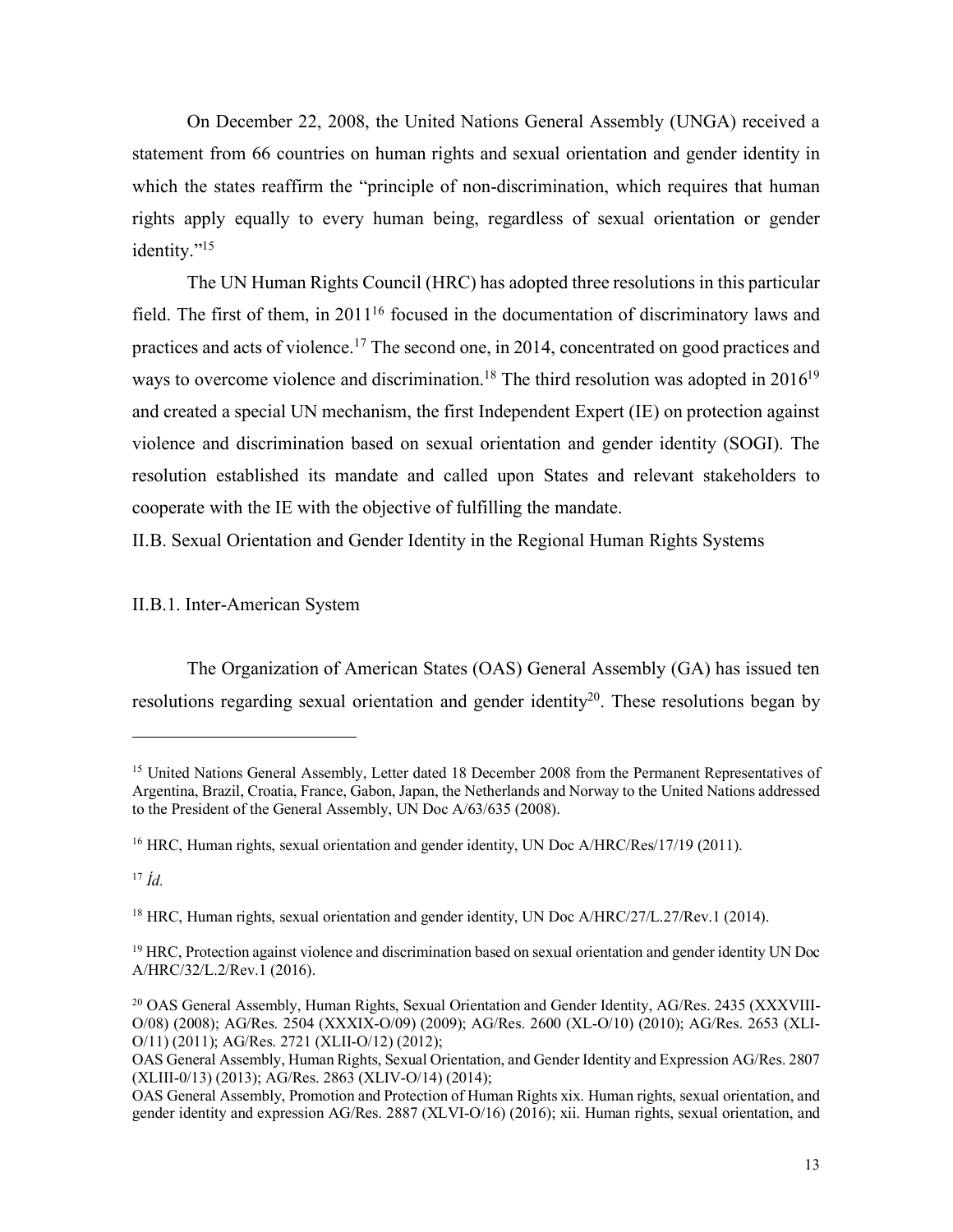focusing exclusively on the condemnation of acts of violence and related human rights violations committed against individuals on the basis of their sexual orientation and gender identity, and broadened their scope by incorporating other issues such as non-discrimination and appropriate protection to intersex persons, as well as other categories such as gender expression. The resolutions of the General Assembly of the OAS requested the Inter-American Commission on Human Rights (IACHR) to pay attention to the human rights situation of LGBTI persons, and to prepare a regional report on this subject.

The Inter-American Commission, driven by the OASGA resolutions, established in 2012 a thematic rapporteurship on the rights of lesbian, gay, bisexual, trans and intersex persons and issued a thematic report<sup>21</sup> based on addressing the different forms of violence based on prejudice that LGBTI persons face in the Americas.

Among the Inter-American human rights bodies, the Inter-American Court of Human Rights (IACtHR) has issued three rulings<sup>22</sup> and one advisory opinion<sup>23</sup> regarding the rights of LGBT persons. Amidst the contentious cases, the first one was the Atala case in which the Court stated that sexual orientation and gender identity<sup>24</sup> are categories protected under the American Convention on Human Rights (ACHR),<sup>25</sup> "[t]herefore, any regulation, act, or practice considered discriminatory based on a person's sexual orientation is prohibited."26

1

gender identity and expression AG/RES. 2908 (XLVII-O/17) (2017). During the 48th Regular Session of the Organization of American States General Assembly, held in Washington DC on June 4-5, 2018, continued the trend that has been holding the last decade and adopted a resolution that includes a section that addresses the human rights of LGBTI persons. For more information on this resolution *see*  (http://tcmujer.org/dct/tmp\_adjuntos/noEn/000/000/Declaracion%20Coalicion%20LGBTTTI%20de%20Ame rica%20Latina%20y%20el%20Caribe.%20Junio%202018.%20Culminacion%20AG.%20OEA.pdf) last visited (13-06-2018).

<sup>21</sup> IACHR, Violence against LGBTI persons in the Americas, OEA/Ser.L/V/II. Doc.36/15 Rev.*2* (2015).

<sup>22</sup> IACtHR, *Atala Riffo and daughters* v. *Chile* Merits, Reparations and Costs Series C No. 239 (2012); IACtHR, *Ángel Alberto Duque* v. *Colombia* Preliminary exceptions, Merits, Reparations and Costs Series C No. 310 (2016); and, IACtHR, Case of *Flor Freire* v. *Ecuador* Preliminary Objection, Merits, Reparations and Costs Series C No. 315 (2016).

<sup>&</sup>lt;sup>23</sup> IACtHR, Advisory Opinion 24/17 Gender Identity and equality and non-discrimination to same-sax couples requested by Costa Rica. 24 November 2017.

<sup>&</sup>lt;sup>24</sup> Even when the case was not related to gender identity, in the authors' view this is one of the highlights of the ruling because it applies the protection to gender diverse persons as well.

<sup>25</sup> IACtHR, *Atala Riffo and daughters* v. *Chile* Merits, Reparations and Costs Series C No. 239 (2012), para. 91.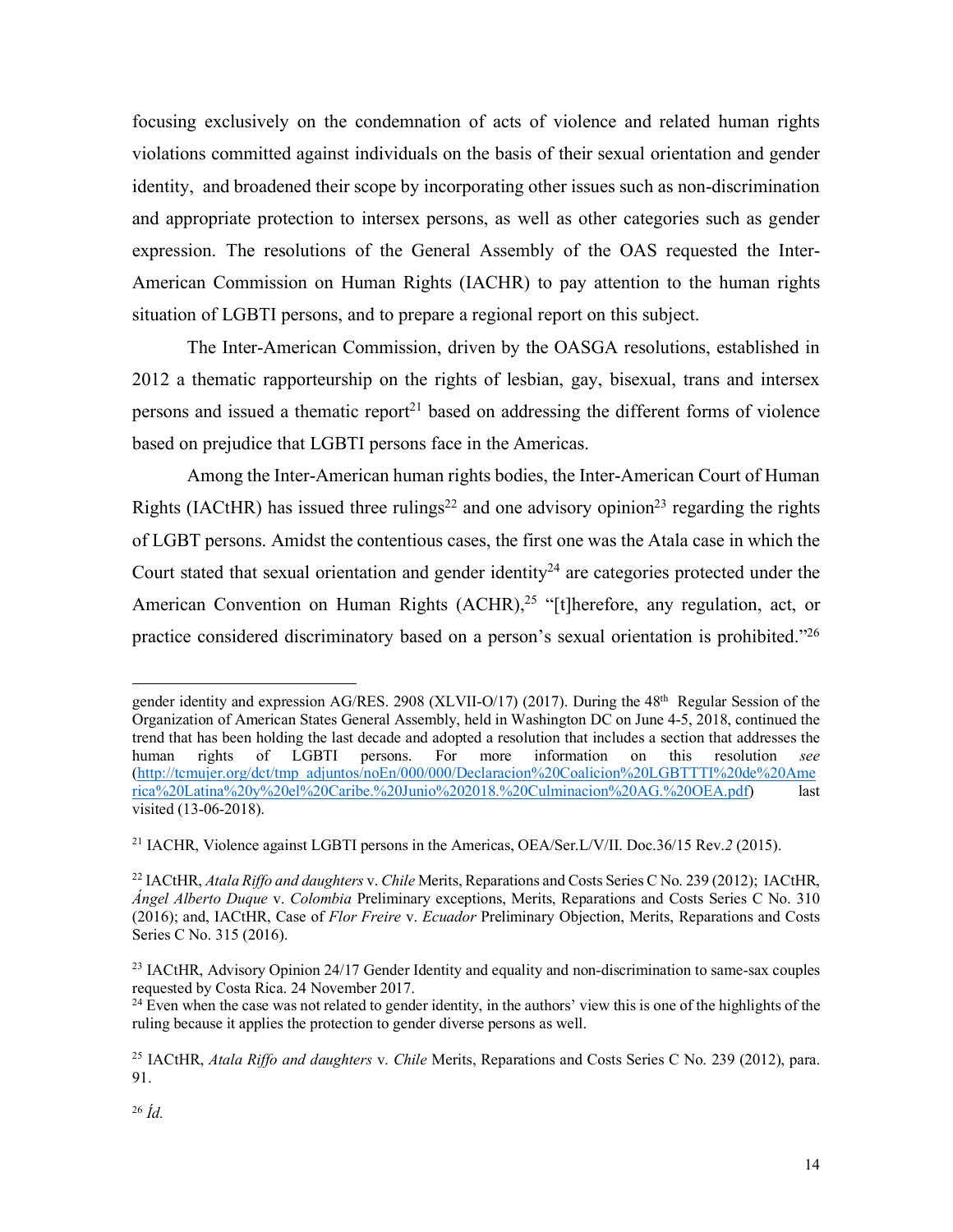This affirmation results from the interpretation of the American Convention in the light of "evolution of fundamental rights in contemporary international law".27

The Court pointed that:

"[T]he alleged lack of consensus in some countries regarding full respect for the rights of sexual minorities cannot be considered a valid argument to deny or restrict their human rights or to perpetuate and reproduce the historical and structural discrimination that these minorities have suffered."<sup>28</sup>

The Court also clarified that it could not abstain on the grounds that it's a "controversial issue in some sectors and countries, and that it is not necessarily a matter of consensus."29

Within the Inter-American human rights protection system, there are two treaties $30$ that explicitly mention sexual orientation and gender identity or expression in their nondiscriminatory clauses. Both of them and entered into force in 2017.<sup>31</sup>

In 2017, The Inter-American Court on Human Rights issued an Advisory Opinion on Gender Identity, and Equality and Non-Discrimination of same-sex couples.<sup>32</sup>

The State of Costa Rica had asked the Court how the Inter-American Convention recognized the right to change the sex component or gender marker on identity documents

<sup>29</sup> *Íd.*

<u>.</u>

<sup>&</sup>lt;sup>27</sup> *See Supra* note 25 para. 85. In the following paragraphs (86-91) the Court references different international documents to reaffirm its posture. Among them: GAOAS resolutions; ECtHR rulings (Salguero da Silva Mouta v. Portugal and Clift v. United Kingdom); The Human Rights Council's Toonen v. Australia case; the Committee on Economic, Social, and Cultural Rights' General Comment no. 20; General observations and recommendations of the Committee on the Rights of the Child, the Committee against Torture and the Committee on the Elimination of Discrimination against Women; the UNGA Statement of 2008 and the HRC resolution of 2011; and, the Human Rights Council resolution on sexual orientation and gender identity.

<sup>28</sup> *See Supra* note 25, para. 92.

<sup>&</sup>lt;sup>30</sup> The Inter-American Convention against All Forms of Discrimination and Intolerance A-68) (2013), and Inter-American Convention on Protecting the Human Rights of Older Persons (A-70) (2015).

<sup>&</sup>lt;sup>31</sup> The Inter-American Convention against All Forms of Discrimination and Intolerance (A-68) (2013) entered into force on November 11, 2017 and the Inter-American Convention on Protecting the Human Rights of Older Persons (A-70) (2015) entered into force 11 January 11 2017.

<sup>32</sup> *See supra* note 23.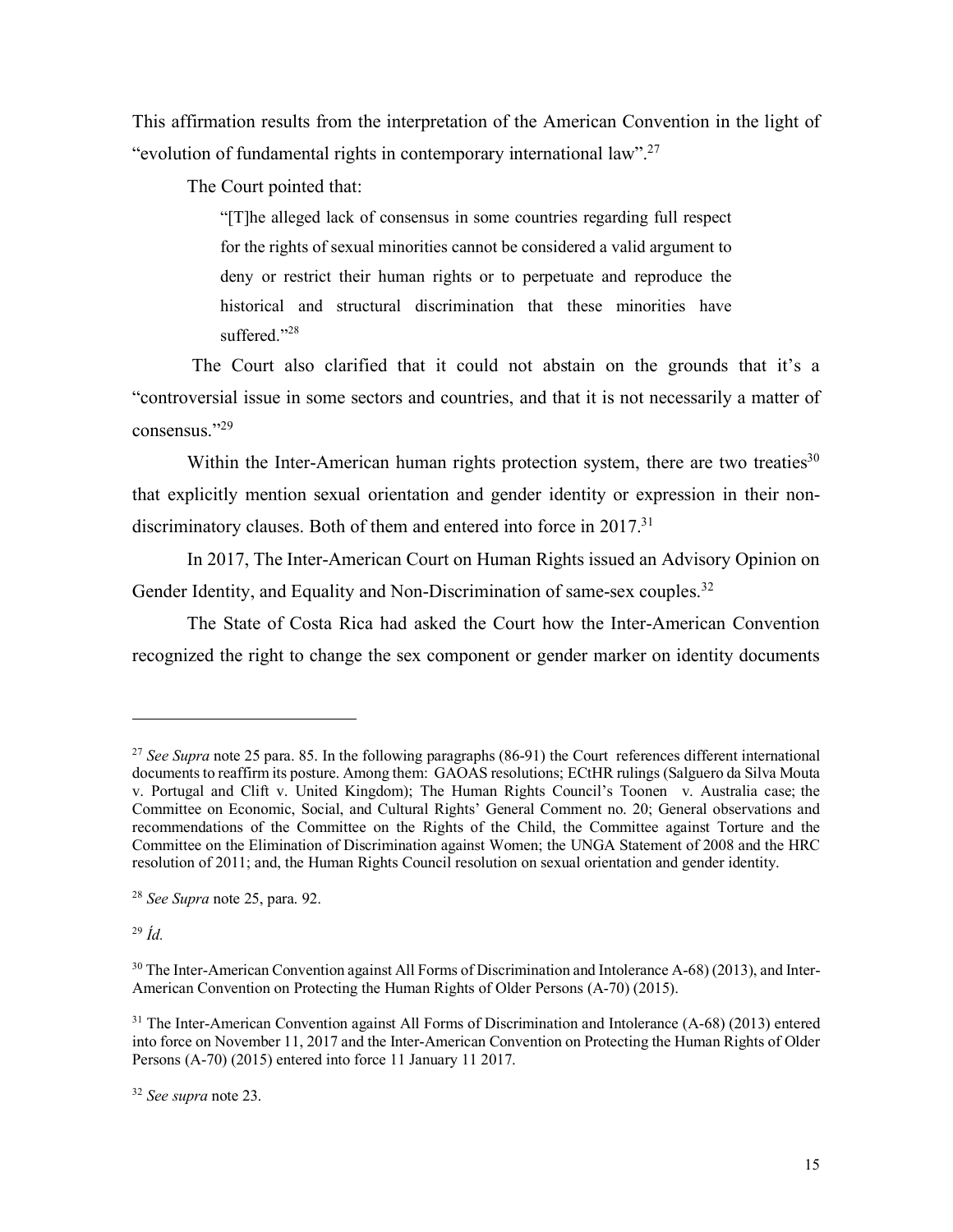according to their gender identity and if the civil proceeding contemplated in their legislation was compatible with the Convention. This was the first instance that the Court had the chance to pronounce on gender identity, even though —as it was referred— gender identity was already considered protected under the ACHR non-discrimination clause since the Atala case. The Court established that States are obliged to recognize, regulate and establish the appropriate procedures to ensure that people interested in rectifying their gender or sex marker, changing their name and adapting their image in official records and/or in the identity documents, can do so in accordance with their self-perceived gender identity.<sup>33</sup> As such, States must ensure that they have access —without interference by the public authorities or by third parties— to a procedure that must fulfil certain human rights' standards outlined by the ruling.34 Moreover, with regards to that procedure "children are holders of the same rights as adults".35

Costa Rica had also asked the Court about the protection that the American Convention provides to the "recognition of the patrimonial rights derived from a relationship between persons of the same sex".<sup>36</sup> In this point the Court established that according to the ACHR it is necessary that States must "ensure full access to all the mechanisms that exist in their domestic laws, including the right to marriage, to ensure the protection of the rights of families formed by same-sex couples, without discrimination in relation to those that are formed by heterosexual couples."37

 <sup>33</sup> *See supra* note 23, paras. 85-116.

<sup>34</sup> *See supra* note 23, para. 229.3.

<sup>35</sup> *See supra* note 23, para. 149.

<sup>36</sup> *See supra* note 32, para. 1.

<sup>37</sup> *See supra* note 32, para. 229.8.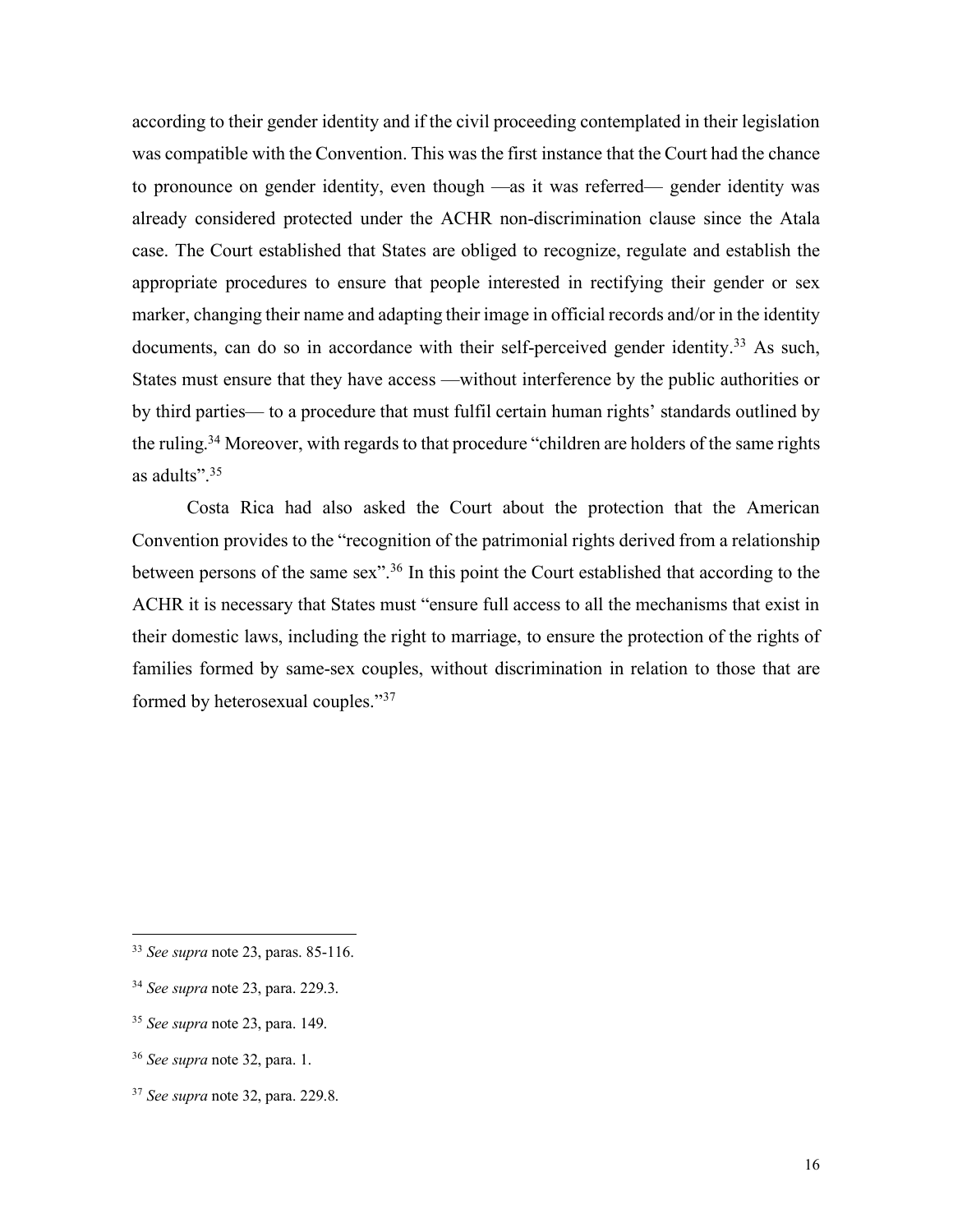### II.B.2. The European System

The Council of Europe (CoE), first addresses this subject through its Parliamentary Assembly, that issued a recommendation and a resolution on discrimination against homosexuals in 1981.<sup>38</sup>

The first CoE treaty explicitly referring to non-discrimination on the grounds of sexual orientation was the Convention on the Protection of Children against Sexual Exploitation and Sexual Abuse  $(2007)$ ,<sup>39</sup> followed by the Convention on Preventing and Combating Violence against Women and Domestic Violence (Istambul Convention) of 2011.40 The latter includes both gender identity and sexual orientation as protected categories in its non-discrimination clause.41 In 2000, the CoE adopted a Directive establishing a general framework for equal treatment in employment occupation that includes sexual orientation as a prohibited ground for discrimination.42

In 2010 the Committee of Ministers of the CoE adopted a Recommendation to Member States on measures to combat discrimination on grounds of sexual orientation or gender identity.43 In 2011 the Council of Europe's Commissioner for Human Rights, Thomas Hammarberg, published a report entitled "Discrimination on grounds of sexual orientation

<sup>&</sup>lt;sup>38</sup> Parliamentary Assembly of the Council of Europe, Resolution 756 Discrimination against homosexuals (1981); Parliamentary Assembly of the Council of Europe, Discrimination against homosexuals, Recommendation 924 (1981).

<sup>&</sup>lt;sup>39</sup> CoE Convention on the Protection of Children against Sexual Exploitation and Sexual Abuse, CETS No. 201 (2007). Article 2, non-discrimination principle.

<sup>40</sup> CoE Convention on Preventing and Combating Violence against Women and Domestic Violence, CETS No. 210 (2011). Article 4, Fundamental rights, equality and non-discrimination.

<sup>41</sup> *See supra* note 40, Article 4.3.

<sup>42</sup> CoE, Directive establishing a general framework for equal treatment in employment and occupation, Directive 2000/78/EC (2000), Official Journal L 303 2/12/2000.

<sup>43</sup> Committee of Ministers of the Council of Europe, Recommendation CM/Rec (2010) 5 of the Committee of Ministers to member states on measures to combat discrimination on grounds of sexual orientation or gender identity (2010).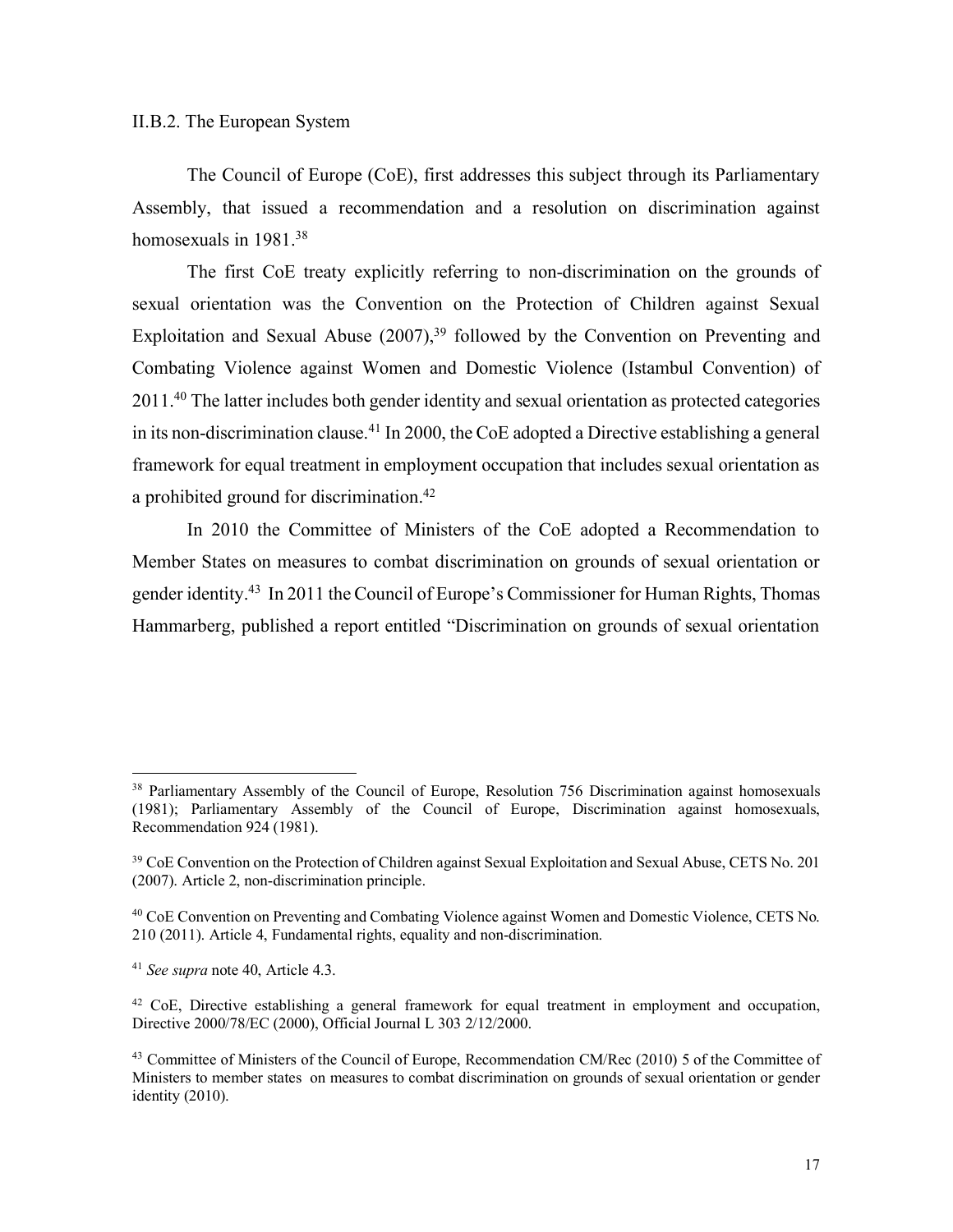and gender identity in Europe". <sup>44</sup> In 2015, the Parliamentary Assembly issued a resolution "Discrimination against transgender people in Europe."45

The European Court of Human Rights (ECtHR) gave its first ruling in a case regarding sexual orientation in 1981<sup>46</sup> holding that the criminal prohibition on private homosexual conduct between consenting adults in Northern Ireland interfered with their right to respect for private life under Article 8 of the European Convention for the Protection of Human Rights and Fundamental Freedoms (ECHR).<sup>47</sup> This case is criticized because isolates the case of the prohibition on discrimination contemplated in article 1448. The Court redeems itself in its 1999,<sup>49</sup> when the fourth section of the Court stated:

> "[T]here was a difference of treatment between the applicant and M.'s mother which was based on the applicant's sexual orientation, a concept which is undoubtedly covered by Article 14 of the Convention. The Court reiterates in that connection that the list set out in that provision is illustrative and not exhaustive, as is shown by the words 'any ground such as'."50

Regarding gender identity, it took eleven more years than sexual orientation for the ECtHR to conclude that there was a violation of the ECHR on the grounds of gender identity.<sup>51</sup> The Court's Grand Chamber ruled a clear position regarding gender recognition

<sup>&</sup>lt;sup>44</sup> CoE, Discrimination on grounds of Sexual Orientation and Gender Identity in Europe, 2<sup>nd</sup> edition (2011).

<sup>45</sup> Parliamentary Assembly of the Council of Europe, Resolution 2018 Discrimination against transgender people in Europe (2015).

<sup>46</sup> ECtHR, *Dudgeon* v. *United Kingdom* (Application no. 7525/76) Judgment, 22 October 1981.

<sup>47</sup> *Íd.*

<sup>48</sup> D. McGoldrick, *The Development and Status of Sexual Orientation Discrimination under International Human Rights Law,* 16(4) Human Rights Law Review 634 (2016).

<sup>49</sup> ECtHR, *Salgueiro da Silva Mouta* v. *Portulgal* (Application no. 33290/96) Judgement, 21 December 1999.

<sup>50</sup> *See supra* note 49, at 28.

<sup>51</sup> ECtHR, *B.* v. *France* (application no. 13343/87) Judgement, 25 March 1992.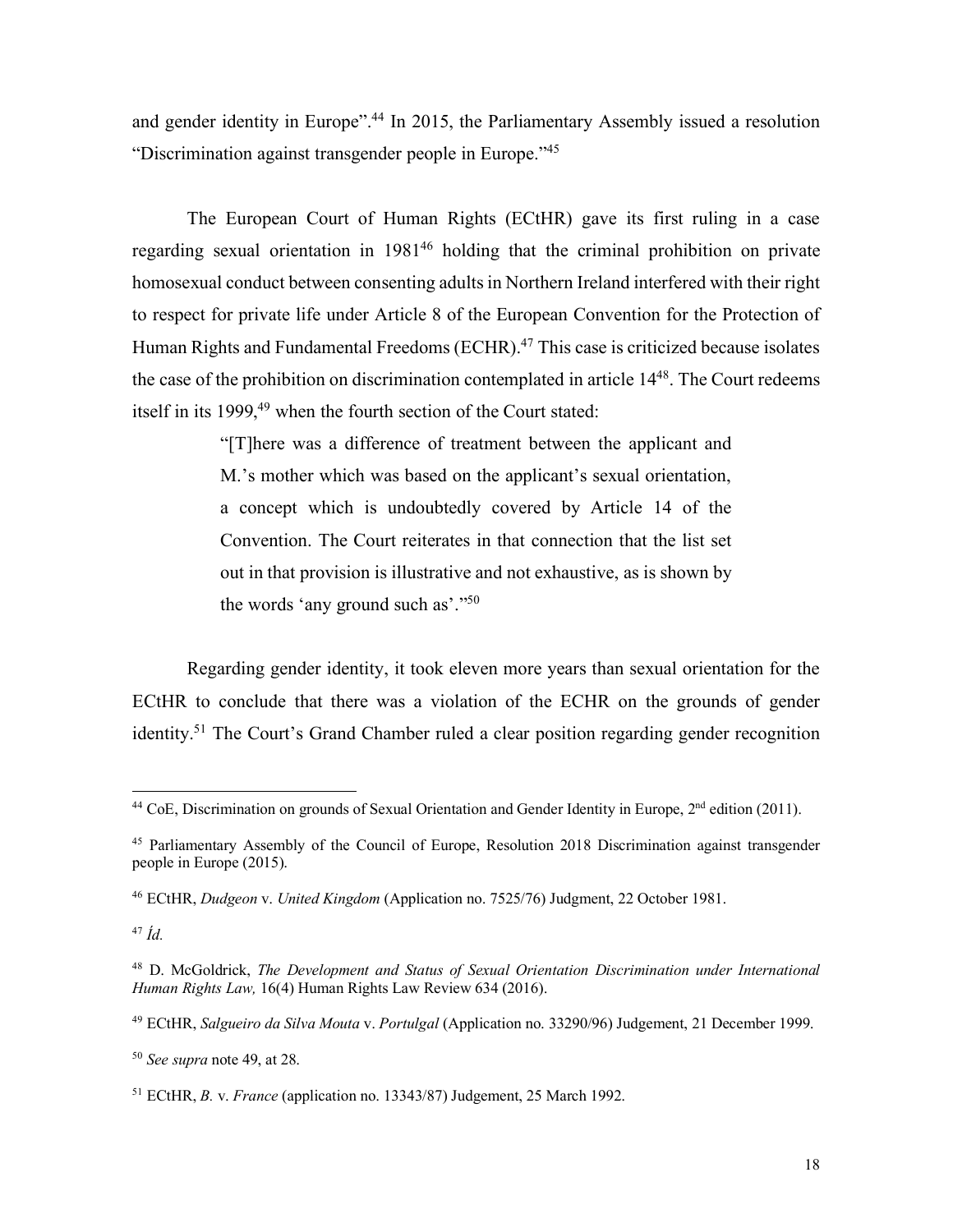legislation in 2002, establishing that States must protect individuals' right to respect for private life as guaranteed by the article 8 of the ECHR; therefore states should provide for the possibility of legal gender recognition with concrete implementation rules in order to avoid dysfunctional processes.52

The Court of Justice of the European Union (CJEU) ruled its first case regarding gender identity in 1996, ruling that the dismissal of a "transsexual person for a reason related to gender reassignment" is precluded.<sup>53</sup> Two years later, the CJEU ruled it first case of discrimination based in sexual orientation.<sup>54</sup>

In the European Union context, discrimination on the grounds of sexual orientation is prohibited under the Charter of Fundamental Rights.<sup>55</sup>

II.B.3. The African System

The Article 2 of the African Charter on Human and Peoples' Rights (ACHPR) prohibits discrimination but makes no reference to sexual orientation in its illustrative list of grounds.

In 2014, the African Commission on Human and People's Rights (AComHPR) issued a resolution on Protection against Violence and other Human Rights Violations against Persons on the basis of their real or imputed Sexual Orientation or Gender Identity.<sup>56</sup> The African Court on Human and Peoples' Rights(ACtHPR) has not issued a decision on a sexual orientation discrimination complaint. It has been suggested that individuals have been discouraged from bringing individual complaints due to fear of establishing negative

 <sup>52</sup> ECtHR, *Christine Goodwin* v. *United Kingdom* (application no. 28957/95) 11 July 2002 (Grand Chamber).

<sup>53</sup> CJEU, *P*. vs. *S. & Cornwall County Council*, case C-13/94, 30 April 1996.

<sup>54</sup> CJEU, *Lisa Jacqueline Grant* v *South-West Trains Ltd*, case C-249/96, 17 February 1998.

<sup>&</sup>lt;sup>55</sup> Charter of Fundamental Rights of the European Union Doc C 264/13 (2000). Article 21, on nondiscrimination, specifically includes sexual orientation as a prohibited ground.

<sup>56</sup> AComHPR, 275: Resolution on Protection against Violence and other Human Rights Violations against Persons on the basis of their real or imputed Sexual Orientation or Gender Identity, ACHPR/Res. 275 (LV) 2014.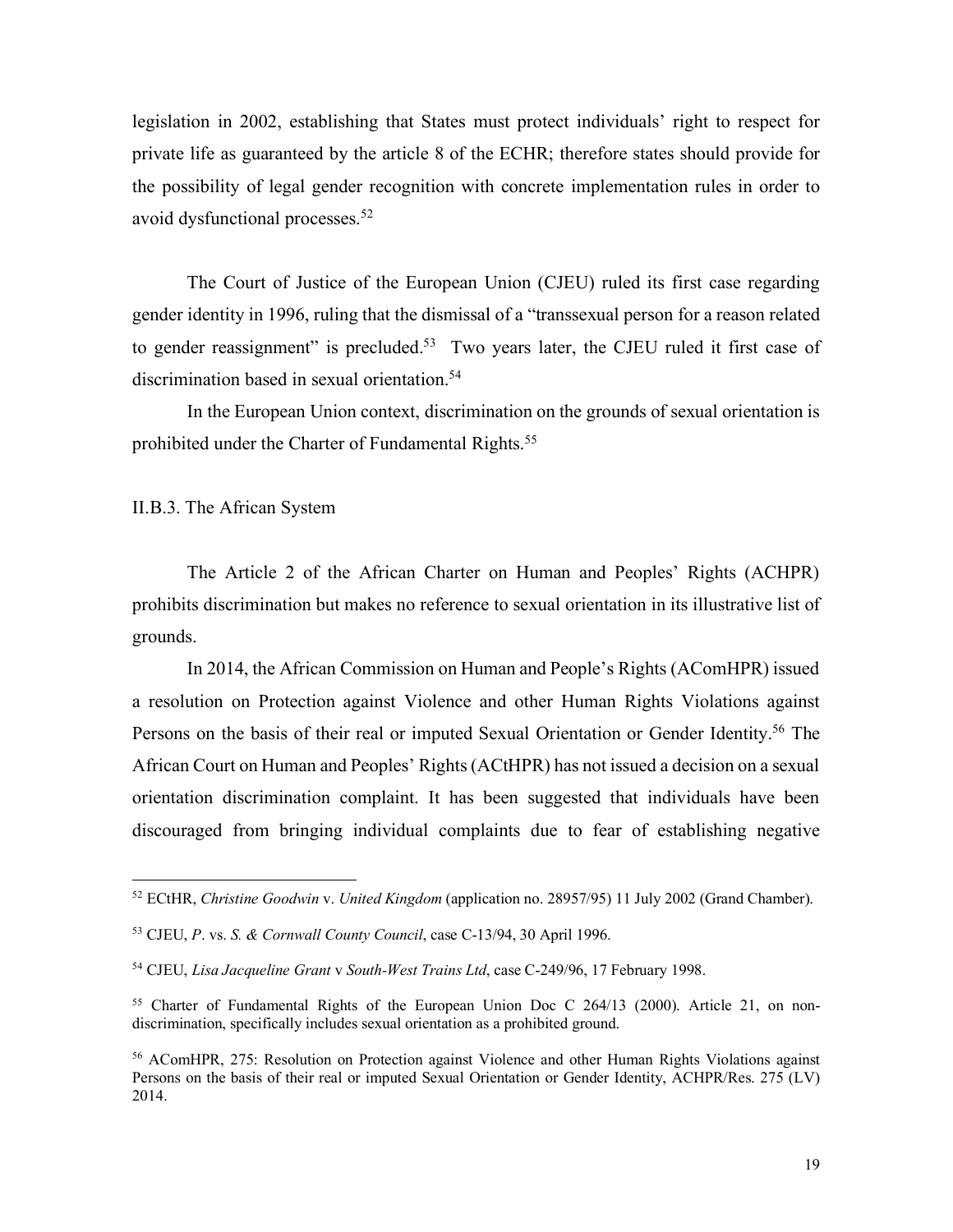precedents and engendering a backlash from governments.<sup>57</sup>

II.B.4. The Asian Mechanism

There is no regional Association of Southeast Asian Nations (ASEAN) human rights treaty. The ASEAN Human Rights Declaration (2012) failed to mention LGBT rights at all.<sup>58</sup>

II.B.5. The Arab Mechanism

The Arab Charter on Human Rights<sup>59</sup> prohibits discrimination but does not mention sexual orientation. Nor indeed does it include a reference to any "other status". The Arab Charter has no individual complaints mechanism and there seems to be no political will to adopt any instrument with a specific reference to sexual orientation.<sup>60</sup>

II.C Sexual Orientation, Gender Identity and The Yogyakarta Principles

The emergence of Non-Governmental Organizations (NGOs) has played a crucial role in transforming the human rights system. Through their advocacy work, strengthened with their transnational networking and ability to promote issues,  $61$  the rights of LGBTI persons have benefited from the existence of well-placed NGOs to ensure a more thorough discussion at the highest levels.62 In particular, the International Commission of Jurists and the International Service for Human Rights, on behalf of a coalition of human rights organizations, undertook a project develop a set of international legal principles on the

 <sup>57</sup> *See supra* note 48, at 644.

<sup>58</sup> *See supra* note 48, at 646.

<sup>&</sup>lt;sup>59</sup> Council of the League of Arab States, Arab Charter on Human Rights, May 22, 2004. Entered into force 15 March 2008.

<sup>60</sup> *See supra* note 48, at 647.

<sup>61</sup> *See supra* note 9, at 102.

<sup>62</sup> *Íd.*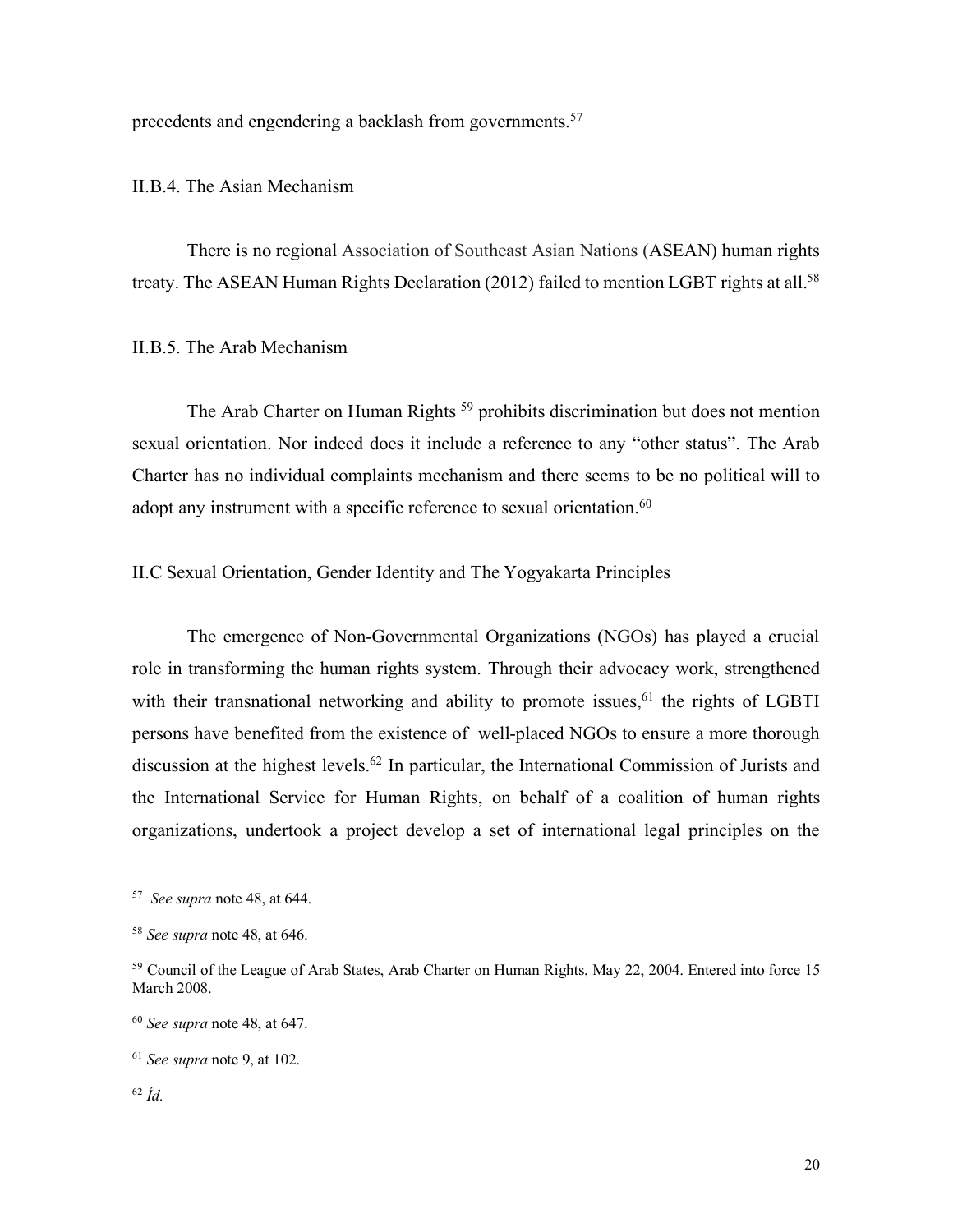application of international law to human rights violations based on sexual orientation and gender identity.63

This effort concludes in the adoption of the "Yogyakarta Principles on the application of international human rights law in relation to sexual orientation and gender identity" (Yogyakarta Principles).64 The principles were developed in 2006 by a group of human rights experts,<sup>65</sup> including United Nations (UN) Special Rapporteurs, UN Committees members, professors, judges and NGO representatives, and seek to "collate and clarify State obligations under existing international human rights law, in order to promote and protect all human rights for all persons on the basis of equality and without discrimination."66 In that effort, instead of referring to certain groups, the Principles chose to establish the protected categories under international human rights law, to apply to all people regardless their actual or perceived SOGI. 67

The Rapporteur of the meeting, professor Michael O'Flaherty, has described the Yogyakarta Principles as "the most authoritative statement of what international human rights law obliges States to do and not to do in promoting and protecting the rights of persons of diverse sexual orientations and gender identities and of intersex status."68

On November 2017, on the tenth year anniversary of the document, a supplement of the Yogyakarta Principles was adopted: The "YP plus 10."69 This document emerged from the intersection of the developments in international human rights law with the emerging

<sup>68</sup> *See supra* note 65, at 5.

 <sup>63</sup> Yogyakarta Principles on the application of international human rights law in relation to sexual orientation and gender identity (http://yogyakartaprinciples.org/introduction/), last visited (10-06-2018).

<sup>64</sup> *Íd.*

<sup>65</sup> M. O'Flaherty, *The Yogyakarta Principles at Ten* in A. Hellum (Ed.), *Human Rights, Sexual Orientation and Gender Identity* 4 (2017).

<sup>66</sup> Preamble of the Yogyakarta Principles.

<sup>&</sup>lt;sup>67</sup> Since 2006, the protected categories in the Universal system have evolved to: Sexual Orientation, Gender Identity, Gender Expresion and Sex Characterics (SOGIESC).

<sup>69</sup> Yogyakarta Principles Plus 10, Additional Principles and State Obligations on the Application of International Human Rights Law in Relation to Sexual Orientation, Gender Identity, Gender Expression and Sex Characteristics to Complement the Yogyakarta Principles *(http://yogyakartaprinciples.org/principlesen/yp10/), last visited (12-02-2018).*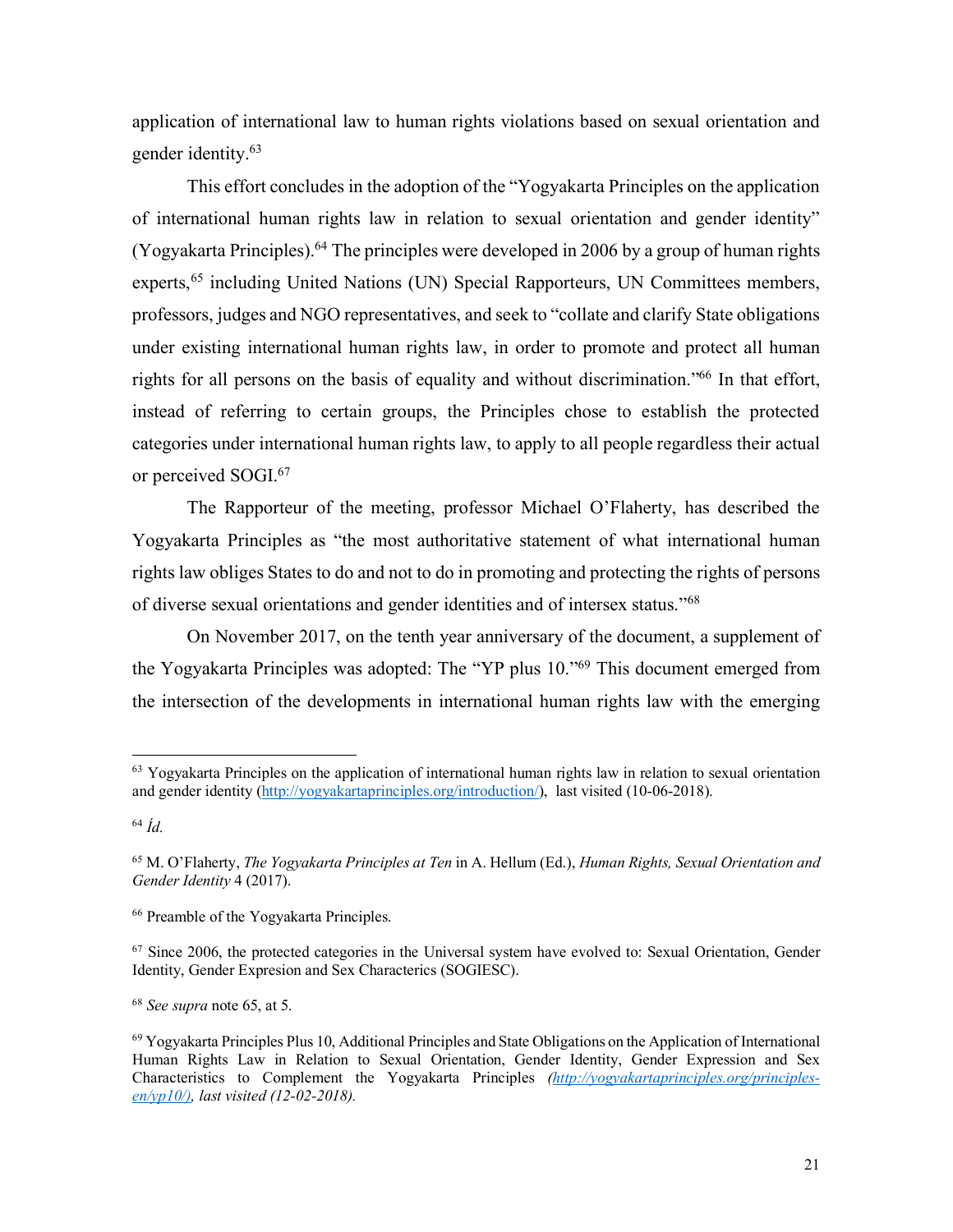understanding of violations suffered by persons on grounds of sexual orientation and gender identity and the recognition of the distinct and intersectional grounds of gender expression and sex characteristics.70

There's a discussion in doctrine regarding whether these Principles constitute *soft law.* Arguments go from "They occupy a unique role as a soft law instrument"<sup>71</sup> to "[i]t's clear that the Principles are not soft law."72

In the author's opinion, one of the greatest merits of the Yogyakarta Principles is that the concepts of *sexual orientation* and *gender identity* were defined and transversally accepted and used in different instances.73 The update of the principles adds two new definitions: *gender expression* and *sex characteristics*, <sup>74</sup> expanding the scope of application of the Principles to these categories and thereby encouraging consensus on a new acronym: SOGIESC.

Agreeing that soft law is a multi-faceted concept<sup>75</sup> and that in the reported issue the status of soft law of the instruments is questioned given that is a document that is impulse by civil society organizations,76 in the author's opinion, the participation of NGOs and experts has been crucial for the recognition of SOGI under International Law. This is a complex subject and the supply of information and expertize needed to understand it had to come from persons that have been experiencing discrimination in the flesh and/or have been working in this issues for a long time. In the words of professor O'Flaherty:

 <sup>70</sup> *Íd.*

<sup>71</sup> ARC international, *Sexual Orientation, Gender Identity and Expression, and Sex Characteristics at the Universal Periodic Review* (2016)

<sup>72</sup> M. Pulgari, *Teoría y práctica de los principios de Yogyakarta en el derecho internacional de los Derechos Humanos,* 3 Revista Análisis Internacional 289 (2011) [translation made by the autor].

<sup>&</sup>lt;sup>73</sup> *E.g.*: As a result of the condemnation of the Inter-American Court to Chile in the Atala case, Chile created an anti-discriminatory legislation that incorporates the definitions of sexual orientation and gender identity as phrased in the Yogyakarta Principles. Law No. 20.609, establishes measures against discrimination (2012).

<sup>74</sup> *See supra* note 69, preamble.

<sup>75</sup> A. Boyle*, Soft Law in International Law-making* in M. Evans (Ed.), *International Law* 133, 4th ed. (2014).

<sup>76</sup> See, e.g., T. Dreyfus, *The Half-Invention of gender Identity in International Human Rights Law,* 37 Australian Feminist Law Journal (2012)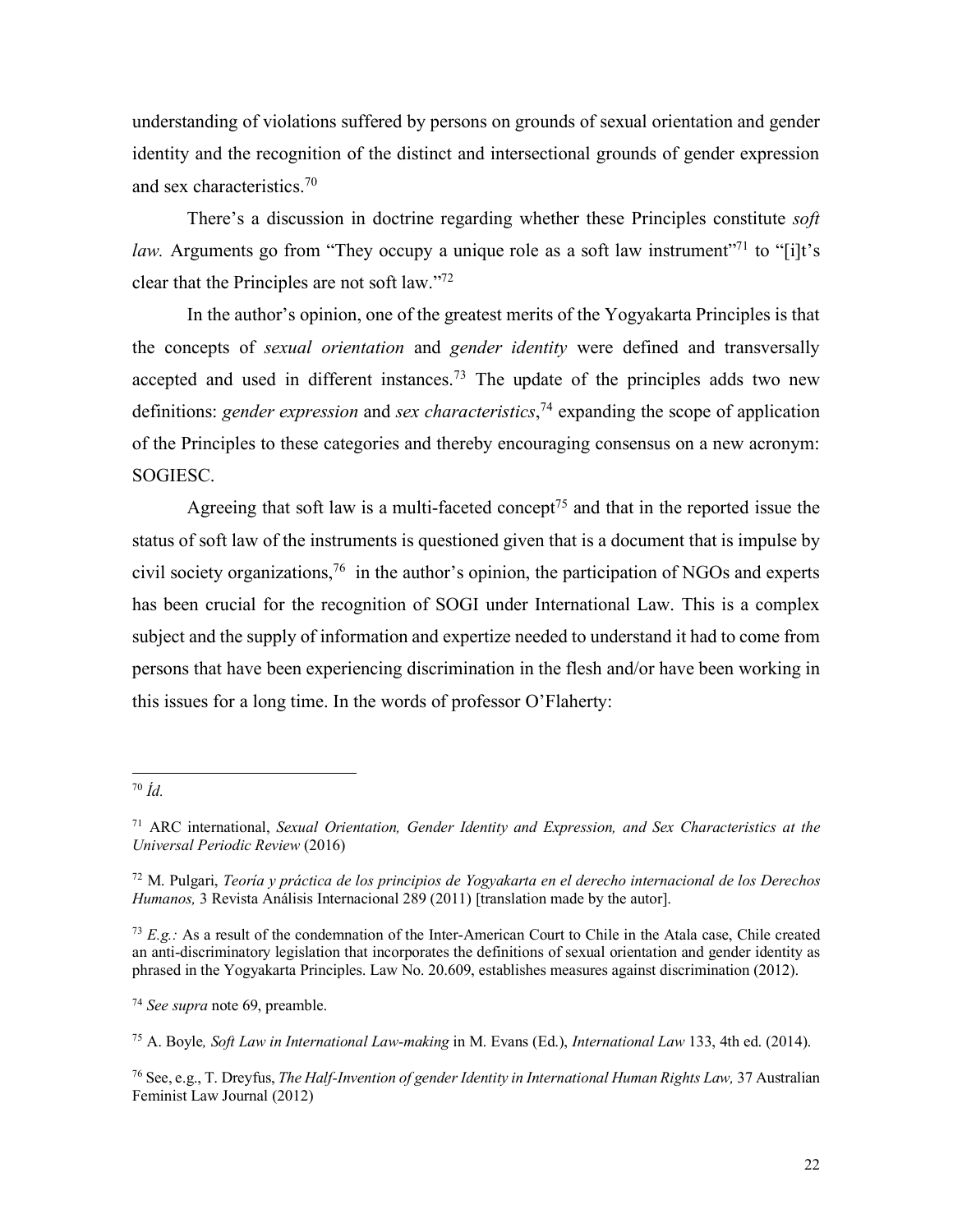"The [Yogyakarta] Principles have no binding force. They are neither a treaty nor the finding of a judicial or quasi-judicial body. Nevertheless, they carry the authority of their expert authors and have been considered by many states and experts to constitute a careful articulation of the state of the existing law."77

This chapter has provided evidence that, in the light of International Human Rights Law, LGBTI persons are subject of human rights, and that SOGIESC could not be considered as ground to restrict, prevent or impair the recognition, enjoyment or exercise of human rights. "[F]rom a legal perspective the issue is straightforward. The obligation that States have to protect LGBT persons […] are already well established and are binding on all United Nations Members States."78

 <sup>77</sup> M. O'Flaherty, *Sexual Orientation and Gender Identity* in D. Moeckli, S. Shah & S. Sivakumaran *International Human Rights Law* 306 (2018).

<sup>78</sup> OHCHR, Born Free & Equal Sexual Orientation and Gender Identity in International Human Rights Law HR/PUB/12/06, at 61 (2012).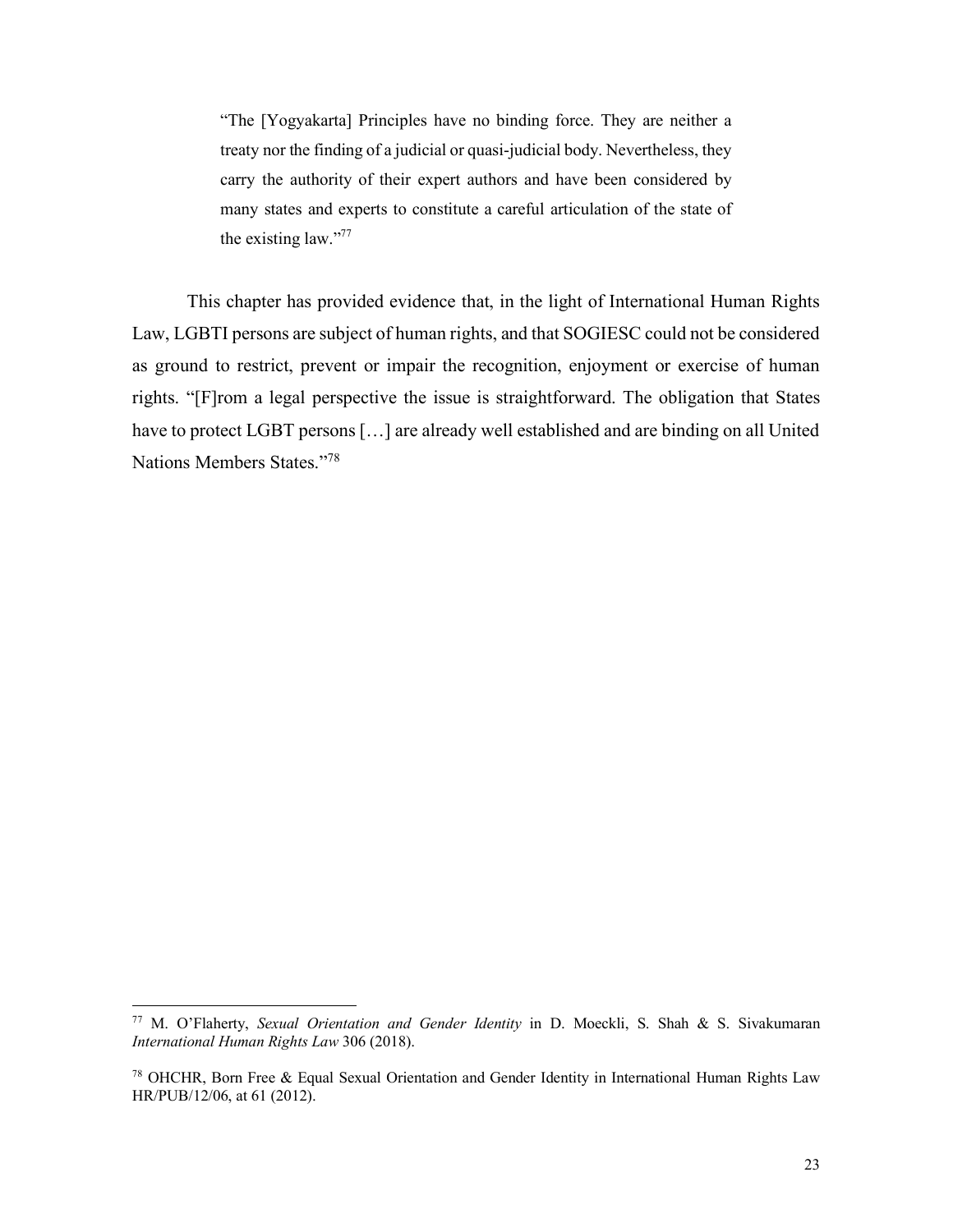## III. The Right to Development

The 1948 Universal Declaration of Human Rights (UDHR)<sup>79</sup> does not literally contemplate the Right to Development (RtD), but it can be inferred from the right to an adequate standard of living, right to education, right to cultural, artistic and scientific life, and right to a free and fair world in articles  $25$  to  $28$ ,<sup>80</sup> which are relevant since the UDHR has assumed the normative force of law, as it is universally accepted as part of customary international law, "even though at the time of its passage in 1948 most of the developing world was still under colonial rule."81

The International Human Rights Covenants contemplate in their first article that all peoples should be able to "freely pursue their economic, social and cultural development" on the grounds of their right to self-determination. $82$ 

In particular, article 1.1 of the International Covenant on Economic, Social and Cultural Rights (ICESCR) recognizes "the right of everyone to a reasonable standard of living".

Originally articulated by Senegalese jurist Keba M'Baye83 as stemming directly from the 1945 UN Charter and the 1948 UDHR, the Right to Development is often considered as a specifically African contribution to the international human rights legal framework.

The right to development as a concept was first mooted in  $1972$ ,  $84$  and it first found its way in official document in a resolution of the UN Commission on Human Rights in 1977.85 It was then enshrined in article 22 of the 1981 African Charter on Human and

 <sup>79</sup> UNGA Resolution 217 A (III), 10 December 1948.

<sup>80</sup> N. Schrijver, *The evolution of sustainable development in international law inception, meaning and status*  77 (2008).

<sup>81</sup> R. Sarkar*, International Development Law* 200 (2009).

<sup>82</sup> Article 1 ICCPR; article 1 ICESCR.

<sup>83</sup> *See* K. M'baye, *Le Droit du Développement comme un Droit de l'Homme*, 5 Revue des Droites de l'homme 503 (1972).

<sup>84</sup> P. Alston, *Revitalising United Nations work on Human Rights and Development,* 18 Melbourne University Law Review, 218 (1991).

<sup>85</sup> UN Commission on Human Rights Res. 4 (XXXIII) (1977).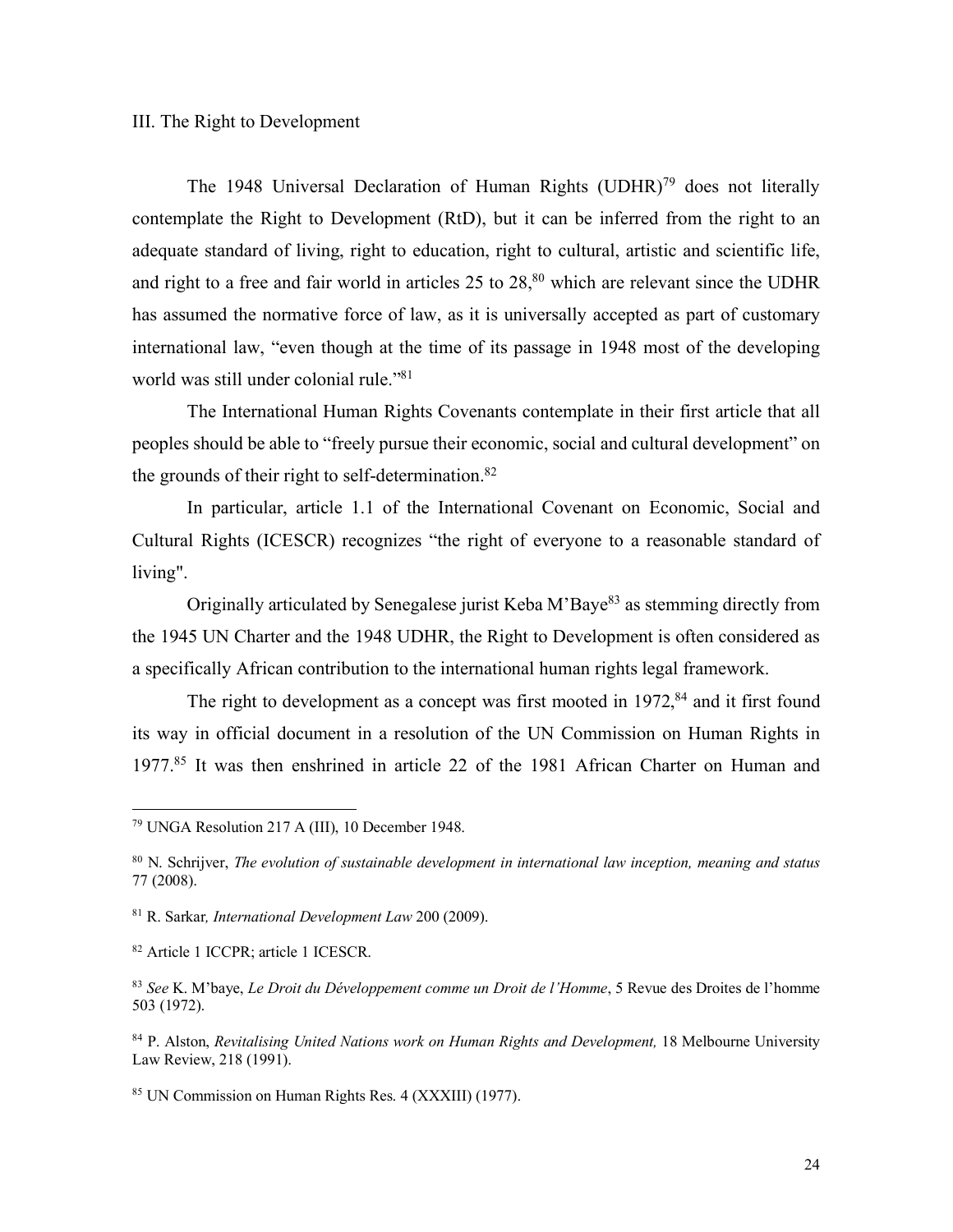Peoples' Rights, which suggests that:

"(1) All peoples shall have the right to their economic, social and cultural development with due regard to their freedom and identity and in the equal enjoyment of the common heritage of mankind. (2) States shall have the duty, individually or collectively, to ensure the exercise of the right to development".86

After a decade of lengthy debates, the United Nations General Assembly adopted the 1986 Declaration on the Right to Development.<sup>87</sup> The Preamble of the 1986 Declaration on the Right to Development states that:

> "development is a comprehensive economic, social, cultural and political process, which aims at the constant improvement of the well-being of the entire population and of *all individuals* on the basis of their active, free and meaningful participation in development and in the fair distribution of benefits resulting therefrom."88

The adoption of this resolution was marked by North/South political controversy since its discussion; it remains an often cited reference in UN documents,<sup>89</sup> and the object of continuing work by human rights scholars and experts.<sup>90</sup>

 <sup>86</sup> African Charter on Human and Peoples' Rights, OAU Doc. CAB/LEG/67/3 (1981), art. 22.

<sup>87</sup> UNGA, Declaration on the Right to Development, UN Doc. A/Res/41/128 (1986).

<sup>88</sup> Emphasis added. *Íd.*

<sup>89</sup> The Right to Development was reaffirmed as a "universal and inalienable right and an integral part of fundamental human rights" in the Vienna Declaration and Programme of Action, adopted at the World Conference on Human Rights in 1993 (Vienna Declaration and Programme of Action, UN Doc. A/CONF. 157/23, July 12, 1993, Part I, par. 10).

<sup>&</sup>lt;sup>90</sup> The Right to Development has evolved institutionally, notably through the appointment in 1998 by the UN Commission on Human Rights of Indian economist Arjun Sengupta as the Independent Expert on the Right to Development, the establishment (UN Commission on Human Rights resolution 1998/72) of the open-ended Working Group on the Right to Development (renewed in 2007), and the creation in 2004 of a high-level task force on the implementation of the right to development. *See:* General overview OHCHR, (http://www.ohchr.org/EN/Issues/Development/Pages/Introduction.aspx) last visited (01-07-2018); and, Report of the Working Group on the Right to Development on its seventeenth session, UN Doc A/HRC/33/45 (2016).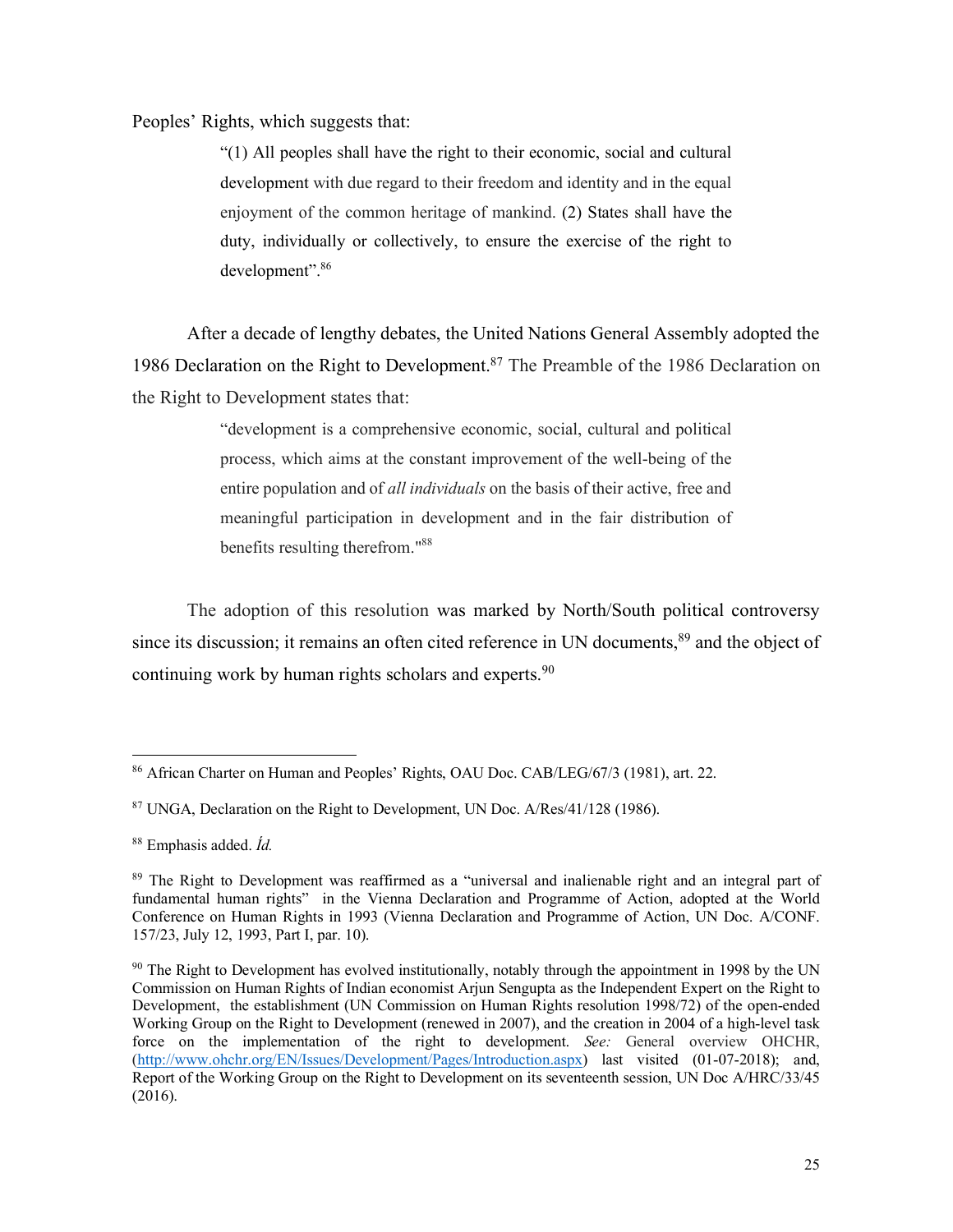A particular challenge has been the different treatment of the right to development and development itself, given that human rights and development specialist have separated them intellectually.<sup>91</sup>

The link between LGBTI persons and development has mainly advanced in one field: economic development. Whatever theory is used to link LGBTI inclusion and economic development,<sup>92</sup> there is a "positive relationship between LGBT inclusion, whether measured as LGBT rights or attitudes toward homosexuality, and economic development, either by definition or through political, cultural and economic links."93

The United Nations Development Programme (UNDP), has also addressed the connection between inclusion of LGBTI persons and development, affirming that:

> "Homophobia and other forms of stigma, violence and discrimination against lesbian, gay, bisexual, transgender and intersex (LGBTI) people contribute significantly to their exclusion from society, limit their access to health and social services and hinder social and economic development."<sup>94</sup>

The World Bank (WB) started the interdisciplinary view of development and LGBTI persons in 2014, when they affirmed that "[h]uman rights and equality for LGBT people are also economic development issues."95 Later, in 2016, the World Bank Group President, Jim Yong Kim, announced the appointment of Clifton Cortez as the Bank's Advisor on Sexual Orientation and Gender Identity issues. In the announcement, the President stated that:

> "Discrimination against any group is not only morally wrong, it stands in the way of sustained, balanced, and inclusive economic growth (…) We must end the discriminatory practices that prevent LGBTI persons from

 <sup>91</sup> M. Robinson, *What Rights Can Add to Good Development Practice*, in P. Alston & M. Robinson (Eds.), *Human Rights and Development: Towards Mutual Reinforcement* 27 (2005)

 $92$  Human capital & economic potential; Post-materialist demand for human rights; Strategic modernization; and, Achievement of capabilities. *See:* M. Badgett et al., *The Relationship between LGBT Inclusion and Economic Development: An Analysis of Emerging Economies* (2014).

<sup>93</sup> M. Badgett et al., *The Relationship between LGBT Inclusion and Economic Development: An Analysis of Emerging Economies* 19 (2014).

<sup>&</sup>lt;sup>94</sup> UNDP, *Connecting the Dots Strategy Note 2016-2021 HIV, Health and Development 17 (2016).* 

<sup>95</sup> M. Badgett, *The Economic Cost of Stigma and Exclusion of LGBT People: A case study in India* 6 (2014).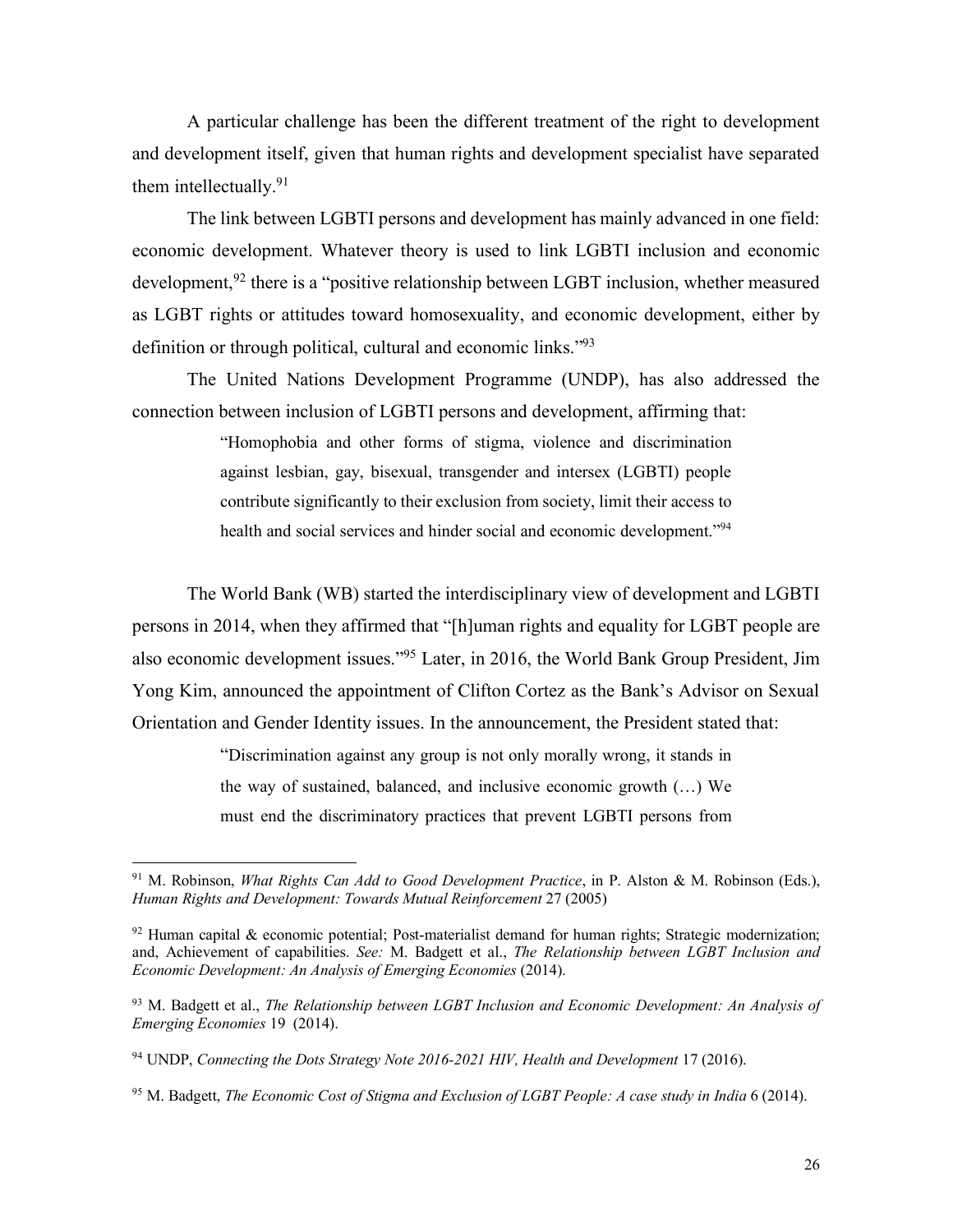accessing jobs, education, health care, financial markets, housing, and other areas necessary for economic growth and stability."96

The abovementioned view of the WB, despite it does not refer to the right to development, has elements of its definition, that may be conceptualized as "nothing more and nothing less than the sum of existing human rights such as the right to life, to reasonable standard of living, to education and to participation in the cultural and political life of the community."97

A number of related key contemporary themes, issues or debates linked to the right to development are currently relevant.<sup>98</sup> This thesis will address the controversies that arise when the recognition of the right to development of LGBTI persons is claimed.

The UN Declaration on the Right to Development establishes that:

"*every human person* and all peoples are entitled to participate in, contribute to, and enjoy economic, social, cultural and political development, in which all human rights and fundamental freedoms can be fully realized".<sup>99</sup>

As it was addressed in Chapter II, in 1986 the drafters of the declaration on the RtD could not have foreseen the need to make express mention of LGBTI persons among its rightholders, but in the expression "every human person" and "all the individuals" is clear that there is a spirit of equality and non-discrimination in the enjoyment of the RtD, that would therefore apply to everyone, including LGBTI persons.

 <sup>96</sup> WB, Press Release World Bank Announces New Advisor on Sexual Orientation and Gender Identity Issues, 27 October 2016. *See also:* M. Badgett & P. Crehan, *Working Paper: Investing in a Research Revolution for LGBTI Inclusion*. World Bank Group. (2016); WB, *Economic Inclusion of LGBTI groups in Thailand* (2017); D. Kohler & N. Menzies, *Surveys, Big Data, and Experiments: How can We Best Learn about LGBTI Development Outcomes?* Policy Research Working Paper 8154, World Bank Group (2017)

<sup>97</sup> *See supra* note 80, at 80.

<sup>98</sup> *E.g.:* the emerging field of human rights and investment, and the broader focus on business and human rights; questions related to human rights and the financing of development; the effects of international financial obligations of states on both development and the fight against poverty; the relationship between human rights and climate change; indicators and the right to development.

<sup>99</sup> Emphasis added. *See supra* note 87.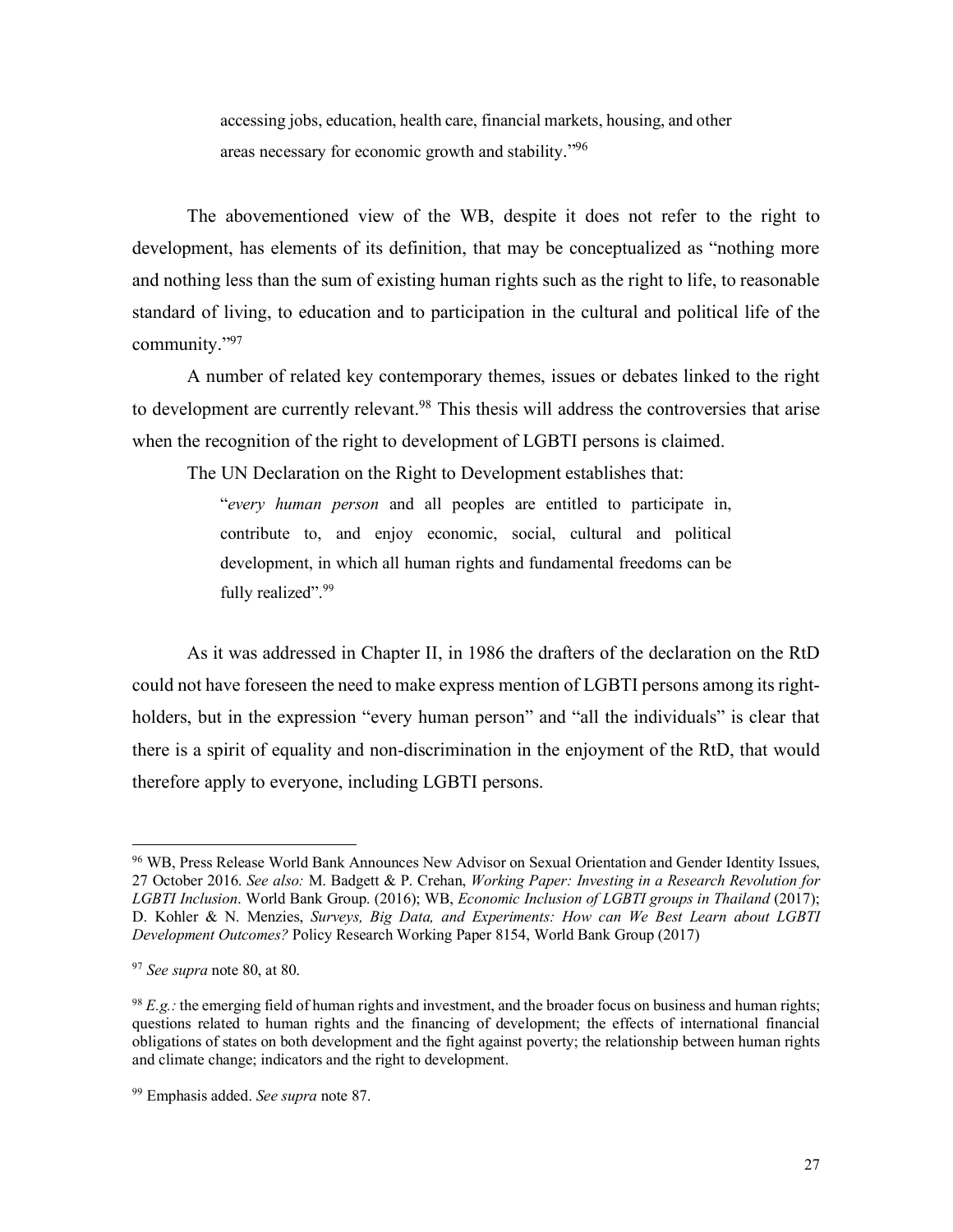Since the adoption of the 1986 General Assembly Resolution, the right to development has served "as a guiding value for several international declarations and frameworks, including (…) the 2030 Agenda and Sustainable Development Goals,"100 which leads to the next Chapter.

<sup>&</sup>lt;sup>100</sup> UN Special Rapporteur on the Right to Development, *An introduction to the mandate* 5 (2017).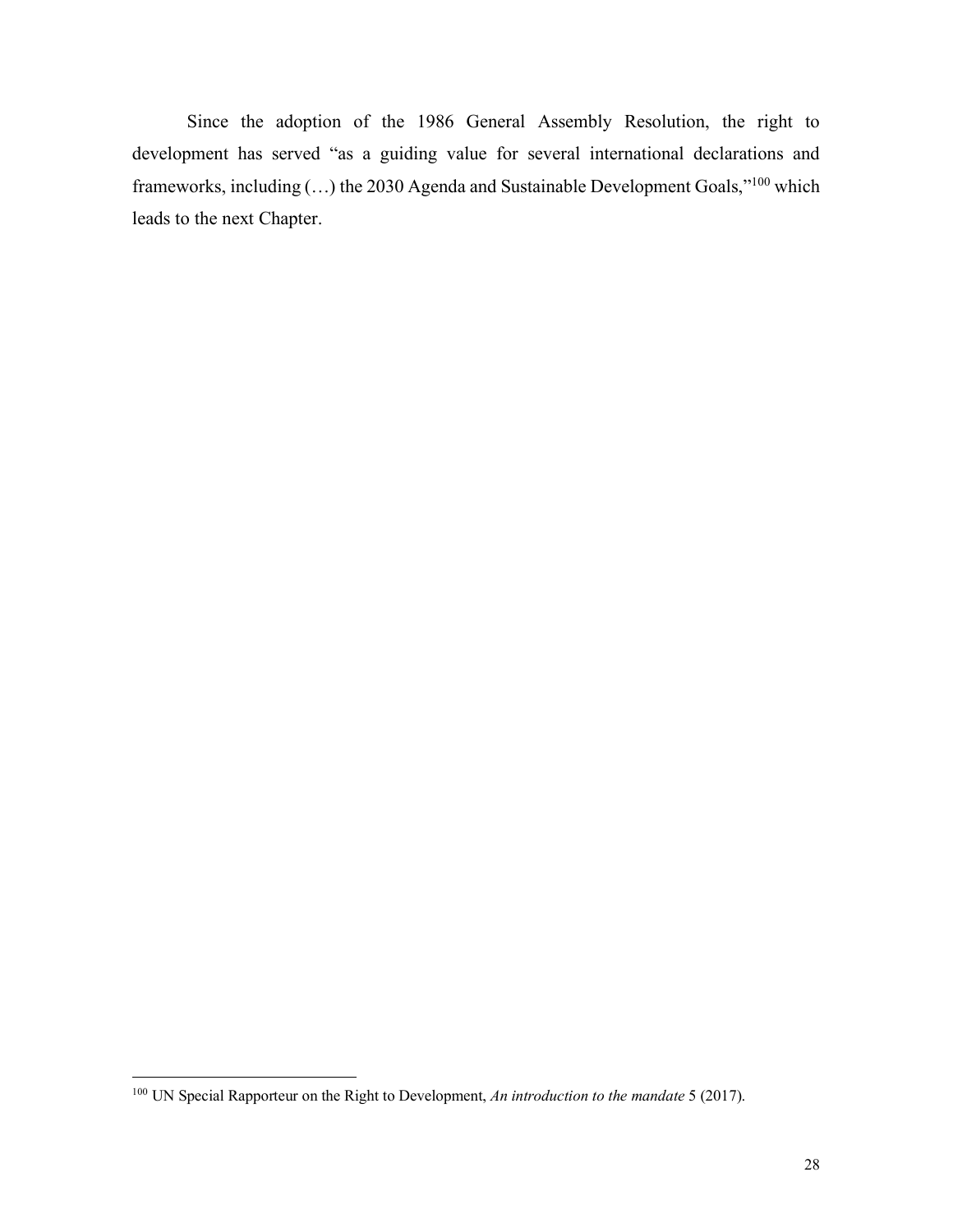#### IV. Sustainable Development Goals

#### IV. A. The adoption of the SDGs

Goals, in general, are essential parts of any action agenda.<sup>101</sup> "They are the declamatory brochure that leads from the analysis of development needs to actual targets."<sup>102</sup> Goals are a two-faceted part of this agenda, on the one hand, they give popular meaning to development objectives, a focus to development efforts, and are essential to determining the pace and nature of progress.103 On the other hand, they might be used as a substitute for analysis and be set, for political or other reasons, at impossibly ambitious levels.<sup>104</sup>

Following the effort of the Millennium Development Agenda and the Millennium Sustainable Goals (MDGs),<sup>105</sup> the United Nations Conference on Sustainable Development Goals (Rio +20) took place in 2012. During the Summit, Latin American countries focused their efforts on leading negotiations towards a set of sustainable development goals that include poverty eradication rather than a set of poverty eradication goals that include sustainability.<sup>106</sup> In particular, the Heads of State and Government and high-level representatives that took part of the Summit stated that they "recognize that the development of goals could also be useful for pursuing focused and coherent action on sustainable development."107

That recognition was enshrined in a document titled "The future we want", in which the States provided the foundations for the 2030 agenda and the way that the goals should

<sup>103</sup> *Íd.*

<sup>&</sup>lt;sup>101</sup> S. Browne, *Sustainable Development Goals and UN Goal-Setting 68 (2017).* 

<sup>102</sup> *Íd.*

<sup>104</sup> *See supra* note 101, at 69.

<sup>105</sup> UN Millennium Declaration, adopted by the United Nations General Assembly, UN Doc. A/Res/55/2 (2000).

<sup>106</sup> D. Hulme & R. Wilkinson, *The UN and the post-2015 Development Agenda, in S. Browne and T. Weiss (Eds.), Post-2015 UN Development Making change happen* 187 (2014).

<sup>&</sup>lt;sup>107</sup> UN Conference on Sustainable Development, The future we want. Adopted by the United Nations General Assembly UN Doc. A/Res/66/288 (2012), para. 246.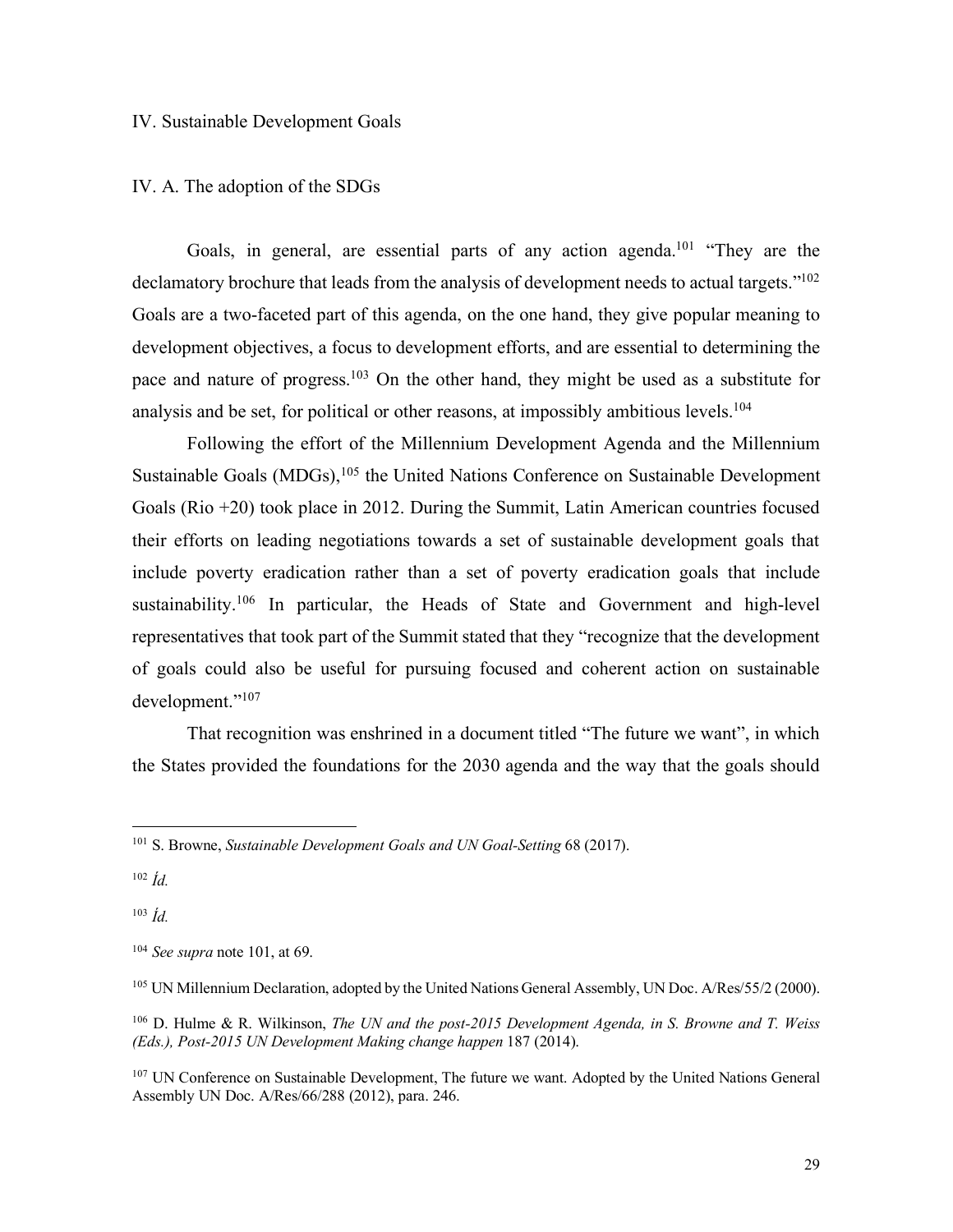address and incorporate in a balanced way the three dimensions of sustainable development (economic, social and environmental) and their interlinkages.

"They [the goals] should be coherent with and integrated into the United Nations development agenda beyond 2015, thus contributing to the achievement of sustainable development and serving as a driver for implementation and mainstreaming of sustainable development in the United Nations system as a whole. The development of these goals should not divert focus or effort from the achievement of the Millennium Development Goals."108

This was the call from States to what came to be the Sustainable Development Goals. The United Nations Conference on Sustainable Development Goals (Rio +20) was followed by the appointment of the High-Level Panel of Eminent Persons on the Post-2015 Development Agenda (HLP) by the UN Secretary General. The work of that panel resulted in a report that recommended that the post-2015 development agenda should also feature a limited number of high priority goals and targets, with a clear time horizon and supported by measurable indicators, that should be set for 2030. Even in this scenario, while the SDGs were not even written yet, the HLP addressed the legal nature of them stating that "unlike treaties, goals similar to the MDGs are not binding in international law. They stand or fall as tools of communication, inspiration, policy formulation and resource mobilization."109

On the basis of the outcome document of Rio +20, in 2013 the General Assembly established an Open Working Group on Sustainable Development Goals (OWG),<sup>110</sup> with the task to "establish an inclusive and transparent intergovernmental process on sustainable development goals that is open to all stakeholders, with a view to developing global sustainable development goals to be agreed by the General Assembly."<sup>111</sup>

 <sup>108</sup> UNGA, The future we want, UN Doc. A/Res/66/288 (2012), para. 246.

<sup>&</sup>lt;sup>109</sup> UN Report of the High-Level Panel of Eminent Persons on the Post-2015 Development Agenda, A new Global Partnership: Eradicate Poverty and Transform Economies through Sustainable Development 13 (2012).

<sup>110</sup> UNGA, Open Working Group of the General Assembly on Sustainable Development Goals, UN Doc. A/67/L.48/Rev.1 (2013).

<sup>111</sup> *See supra* note 108, para. 248.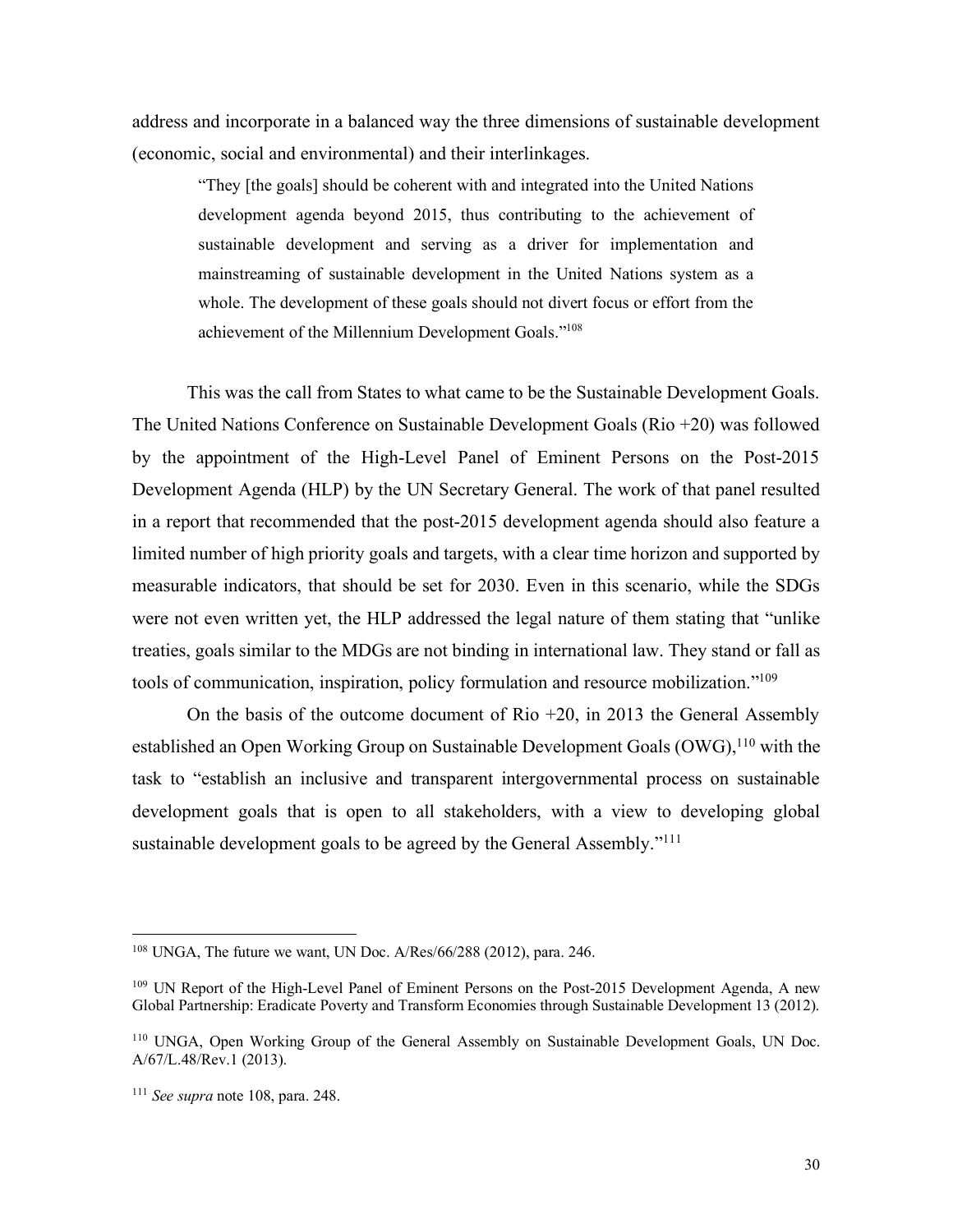The draft document<sup> $112$ </sup> that was the result of the work of the aforementioned Open Working Group was the basis for the adoption of the General Assembly Resolution "Transforming Our World: The 2030 Agenda for Sustainable Development",113 product of the 2015 United Nations Sustainable Development Summit in New York. This process marks a relevant difference between the adoption of the MDGs and the SDGs. While the MDGs were ultimately formulated by the UN Secretariat,<sup>114</sup> the SDGs required "over two vears of intergovernmental stocktaking and negotiation sessions, and perhaps the largest public and multi-stakeholder consultations in UN history."115

On September 25, 2015, the process culminated with the adoption by the UN General Assembly of "a plan of action for people, planet and prosperity": <sup>116</sup> the Sustainable Development Goals. This plan consists in 17 goals and 169 targets that "seek to realize the human rights of all and to achieve gender equality and the empowerment of all women and girls. They are integrated and indivisible and balance the three dimensions of sustainable development: the economic, social and environmental."<sup>117</sup> In spite of this reference, the most serious omission is human rights language in the  $17$  goals,  $118$  issue that will be further reflected upon in section IV.C.

The SDGs mark the most ambitious effort yet to place goal setting at the center of global governance and policy, however, is not yet matched by the governments' knowledge about its prospects or limits as a governance strategy.119

<sup>115</sup> *Íd.*

<sup>117</sup> *Íd*.

 <sup>112</sup> *See supra* note 110.

<sup>113</sup> UNGA, Transforming our world: the 2030 Agenda for Sustainable Development, UN Doc. A/Res/70/1 (2015).

<sup>&</sup>lt;sup>114</sup> N. Kanie et al., *Introduction: Global Governance through Goal Setting* in N. Kanie & F. Biermann (Eds.), *Governing through Goals Sustainable Development Goals as Governance Innovation* 3 (2017).

<sup>116</sup> *See supra* note 113, preamble.

<sup>118</sup> *See supra* note 101, at 93.

<sup>119</sup> *See supra* note 114*,* at 1.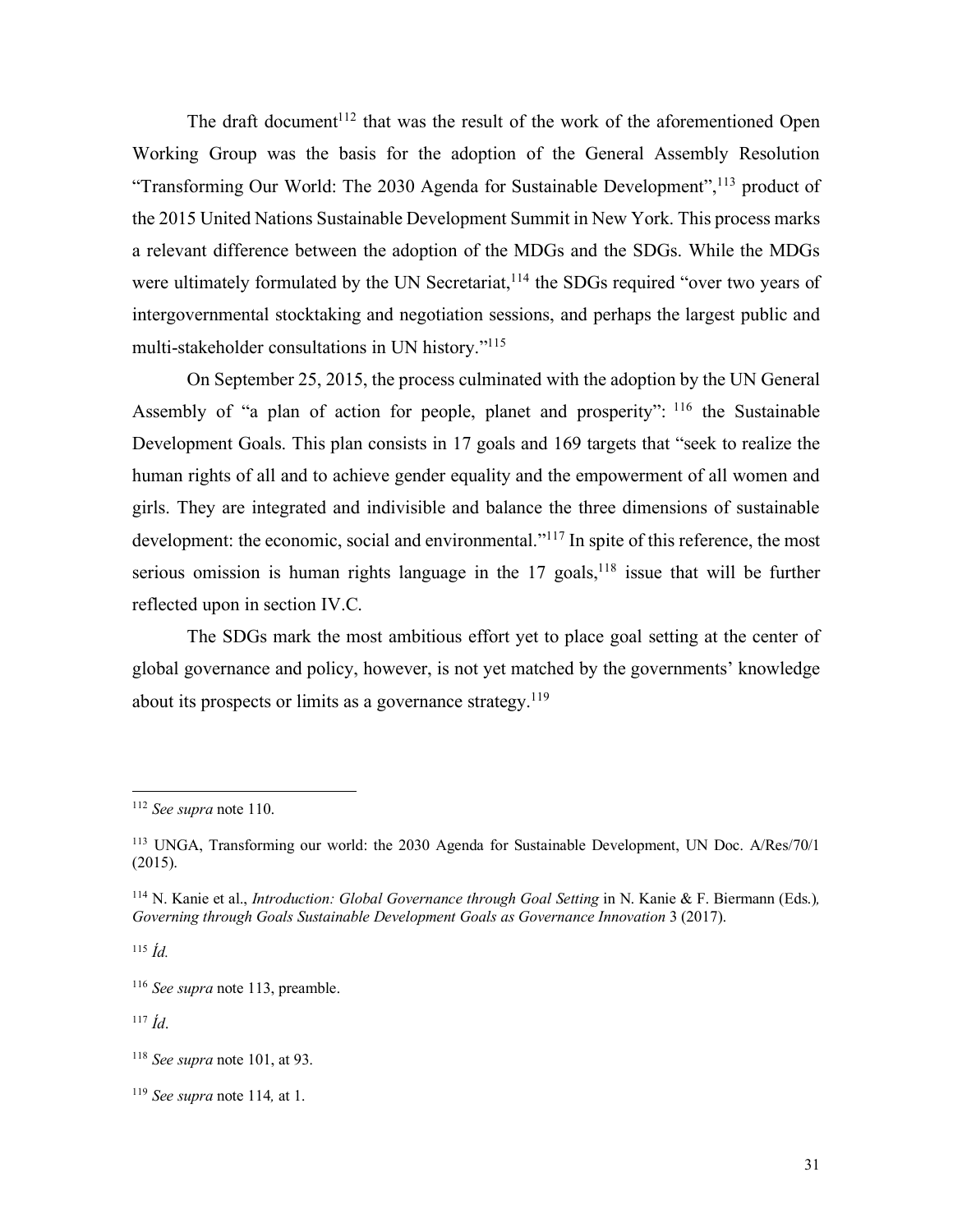In a broad way, there are three types of international goal setting:<sup>120</sup> those who are solely aspirational;<sup>121</sup> those that start as aspirational but later acquire consensus and support through informal institutions that become attached to them for their enforcement and institutionalization;<sup>122</sup> and, those which institutions and agencies are immediately attached.123 The SDGs express some characteristics of each variety, but tend towards the first two, although the 2030 Agenda for Sustainable Development "may be tactically utilized to create such an opportunity according to the third type of goal setting"124.

IV.B. Follow-up and review mechanisms of the Sustainable Development Goals

In 2013, the UN General Assembly, based on the outcome document of Rio  $+20$ ,  $125$ created the High-Level Political Forum on Sustainable Development (HLPF)<sup>126</sup> This organ is "under the auspices of the General Assembly and the Economic and Social Council will have the central role in overseeing follow-up and review at the global level."<sup>127</sup>

> "[It] shall provide political leadership, guidance and recommendations for sustainable development, follow up and review progress in the implementation of sustainable development commitments, enhance the integration of the three dimensions of sustainable development in a holistic and cross-sectoral manner at all levels and have a focused, dynamic and action-oriented agenda, ensuring the appropriate consideration of new and emerging sustainable development challenge."<sup>128</sup>

<sup>124</sup> *Íd.*

<sup>128</sup> *See supra* note 126, para. 2.

 <sup>120</sup> *See supra* note 114*,* at 6.

<sup>121</sup> *Íd.*

<sup>122</sup> *Íd.*

<sup>123</sup> *See supra* note 114*,* at 7.

<sup>125</sup> *See supra* note 108, para. 84.

<sup>&</sup>lt;sup>126</sup> UNGA, Format and organizational aspects of the high-level political forum on sustainable development, UN Doc. A/Res/67/290 (2013).

<sup>127</sup> *See supra* note 113, para. 47.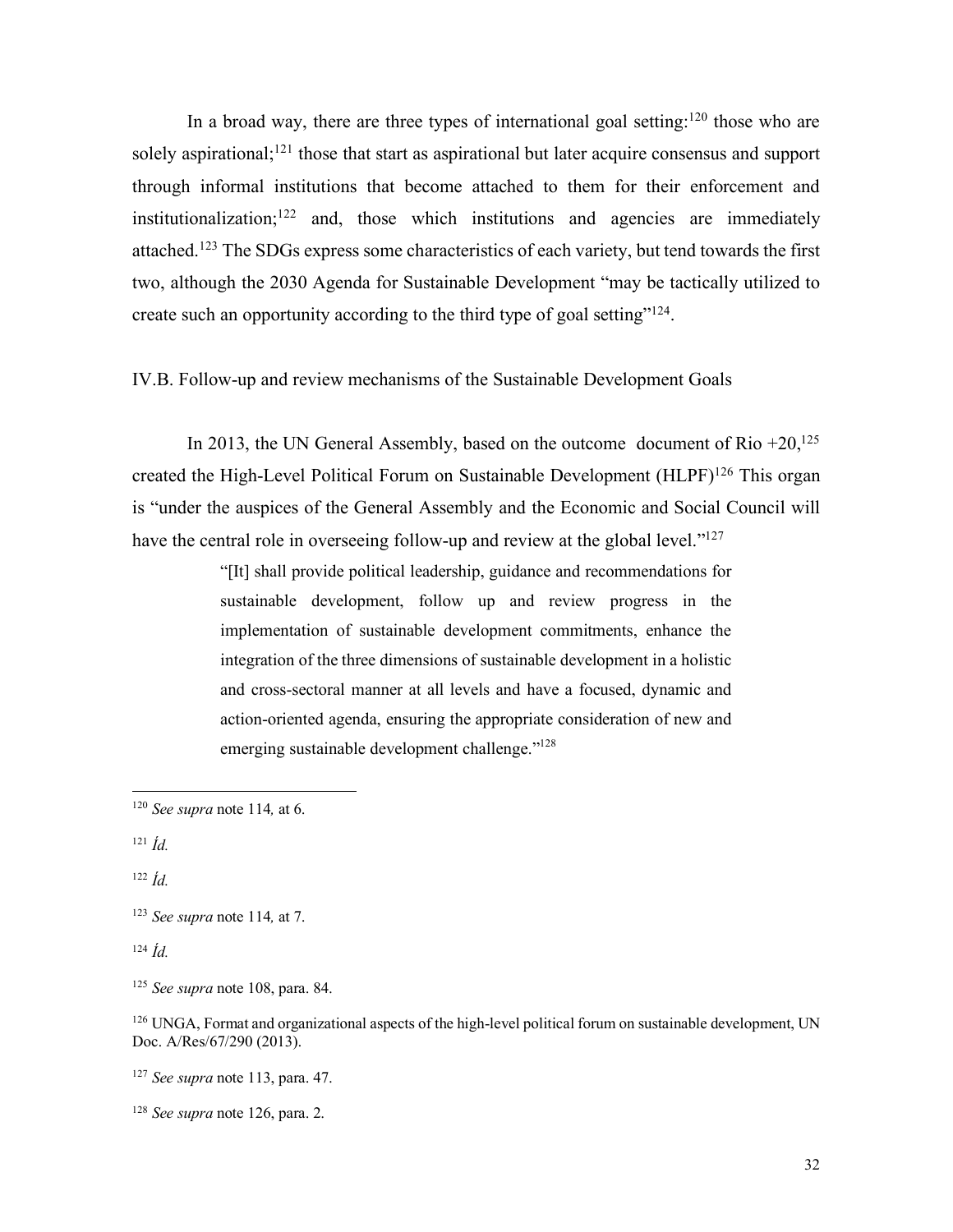The UN General Assembly resolution on the 2030 Agenda, establishes that: "[a] robust, voluntary, effective, participatory, transparent and integrated follow-up and review framework will make a vital contribution to implementation and will help countries to maximize and track progress in implementing this Agenda in order to ensure that no one is left behind."129

There are 9 principles that inspire the follow-up process,<sup>130</sup> that is expected to be multi-level, national, regional and global. The nature of this process is "left vague but eschews objectivity."131

Abbott and Bernstein argue that for the HLPF to carry out its mandate it "must by default rely on the governance strategy of 'orchestration': working indirectly through other actors and organizations, and using soft modes of influence to guide and support their actions."132 Given that the governance function of the HLPF is voluntary, it is a "complex institutional space"133 and "its limited resources and the breadth of the sustainable development agenda make it particularly dependent on other actors and organizations."134 He adds, "[i]n short, states designed the HLPF with (just) enough authority and resources to orchestrate, but not enough for stronger modes of governance."135

<sup>133</sup> *Íd.*

1

<sup>134</sup> *Íd.*

<sup>135</sup> *Íd.*

<sup>129</sup> *See supra* note 113, para. 72.

<sup>&</sup>lt;sup>130</sup> The follow up and review processes will be: voluntary and country-led; universal; have a longer-term orientation; open, inclusive, participatory and transparent; people-centered, gender-sensitive and respectful for human rights; build on existing platforms; rigorous and based on evidence, informed by country-led evaluations and data which is high quality, accessible timely, reliable and disaggregated; will require enhanced capacity building support for developing countries; and, will benefit from the active support of the United Nations System. *See supra* note 113, para. 74.

<sup>131</sup> *See supra* note 101, para. 94.

<sup>132</sup> K. Abbott & S. Bernstein, *The High-Level Political Forum on Sustainable Development: Orchestration by default and Design*, 6 (3) Global Policy, at 223 (2015).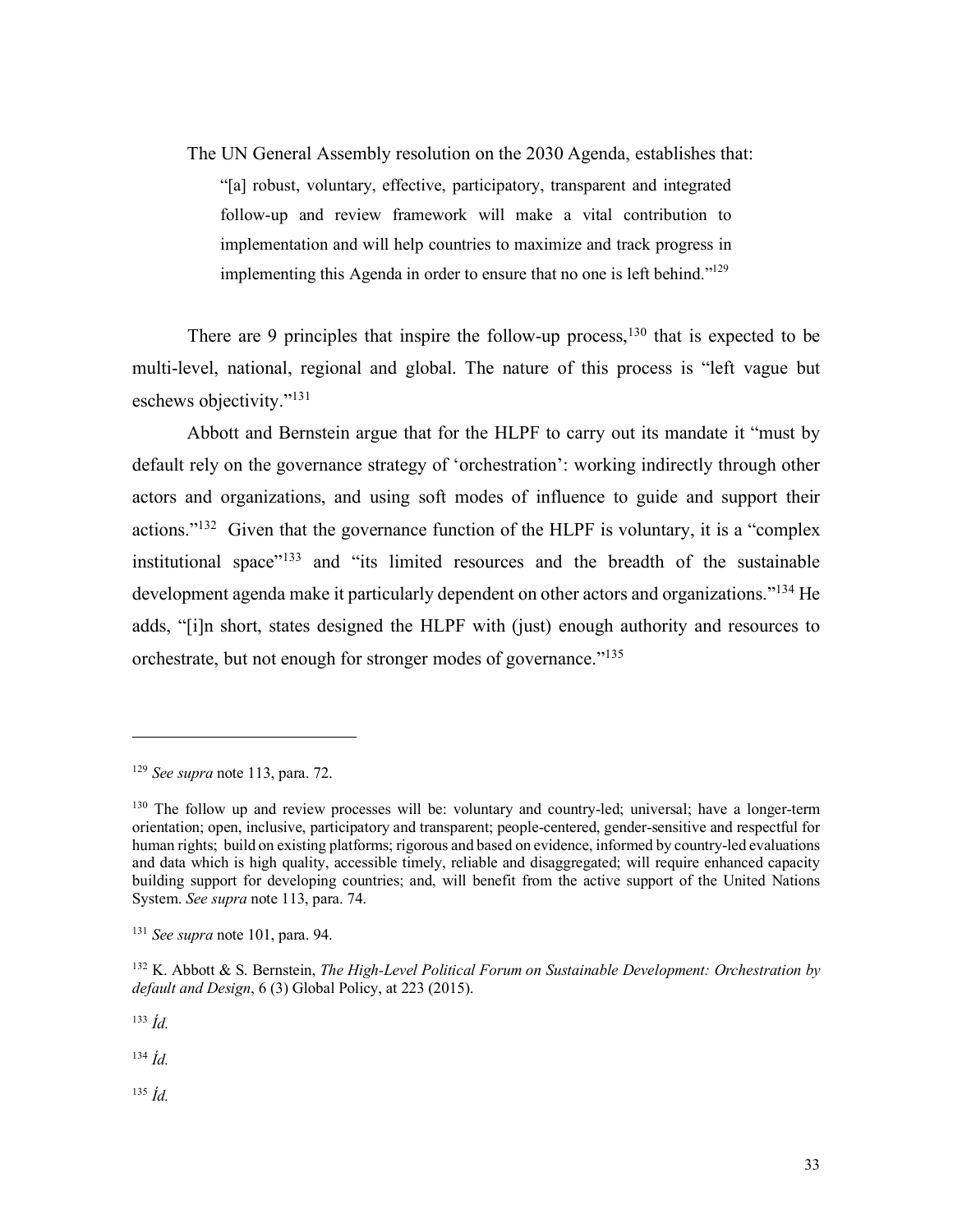In this forum, States present Voluntary National Reviews (VNRs), which are reports that each government elaborates to narrate the implementation of the SDGs and share with the HLPF actions and challenges faced in that process. To July  $1<sup>st</sup>$ , 2018, 92 countries have submitted VNRs to the HLPF and 16 more are expected to present theirs in July 2018.<sup>136</sup>

## IV.C. Sustainable Development Goals and Human Rights

It is important to consider that the 1993 Vienna Declaration contains a chapter on increased coordination on human rights within the UN system,<sup>137</sup> but in practice "goal setting"  $\left[$ in general, not specific to the SDGs $\left[$  has kept rights and development apart.<sup> $\frac{138}{138}$ </sup>

In a broad sense, going further than just the goals, development should not be allowed to appear to be in opposition to human rights. The drive for development is deeply intertwined with the idea of rights.139 Development is often justified as necessary to make it possible to respect and ensure individual rights.<sup>140</sup> In fact, the common assumption that one must choose between societal development and individual rights has not been proven or even examined.141 Professor Henkin goes further in this point by stressing that "[t]houghtful leaders committed to development are of the view that development and human rights are symbiotic, not adversary. Development must be political and social as well as economic."<sup>142</sup>

The statement of the former UN Commissioner for Human Rights, Mary Robinson, was strong in this sense:

 <sup>136</sup> *See* Annex 1. The HLPF Conference is celebrated every July in the UN headquarters in New York, United States of America. In 2018, is programmed for July 9<sup>th</sup>-18<sup>th</sup>. Up to July 1st, 2018, the HLPF has received 96 voluntary reports from 92 countries. The countries that have reported in more than one year are Togo (2016, 2017, 2018), Benin (2017, 2018), and Uruguay (2017, 2018).

<sup>137</sup> Chapter II. Vienna Declaration and Programme of Action, UN Doc. A/CONF.157/23 (1993), Part I.

<sup>138</sup> *See supra* note 101, para. 77.

<sup>139</sup> L. Henkin, *The age of rights* 191 (1990).

<sup>140</sup> *Íd.*

<sup>141</sup> *See supra* note 139, at 192.

<sup>142</sup> *See supra* note 139, at 193.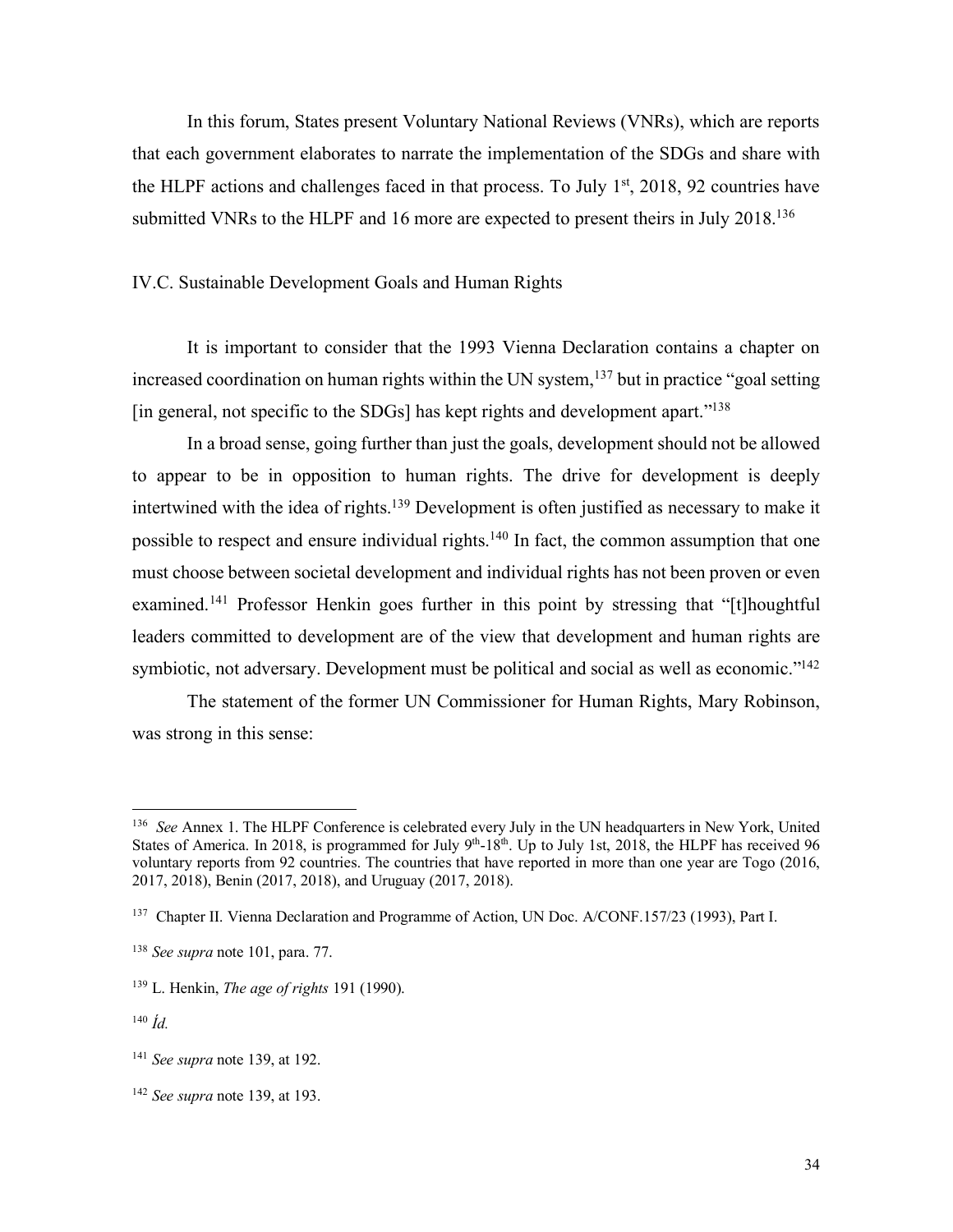"Development without human rights is meaningless. Poverty eradication without empowerment is unsustainable. Social integration without minority rights is unimaginable. Gender equality without women's rights is illusory. Full employment without workers' rights may be no more than a promise of sweatshops, exploitation and slavery. The logic of human rights in development is inescapable."<sup>143</sup>

Although the wording of the goals was not phrased in human right terms, according to a study performed by the Danish Institute for Human Rights, 92% of the 169 targets are linked to International Human Rights Instruments, and therefore the SDGs directly or indirectly reflect human rights standards.<sup>144</sup>

The Office of the High Commissioner for Human Rights (OHCHR) has stated that the 2030 Agenda is unequivocally anchored in human rights, and that "the SDG targets are closely aligned with human rights standards."145

The former UN Independent Expert on the Right to Development, Mr. Arjun Sengupta, makes a relevant point, in his academic capacity:

> "Any process of development, or for that matter any activity, can be rightsbased if its carried out in a manner consistent with human rights standards. When that process of development can be and is claimed as a right, it can be object of the right to development. There may be several different ways a country may develop, only some of these ways may be rights-based; that is, conforming to the standards of human rights and consistent with the definition of development given in the Declaration."<sup>146</sup>

 <sup>143</sup> M. Robinson, *A voice for Human Rights* 128 (2006)

<sup>144</sup> Danish Institute for Human Rights, *Human Rights in Follow-Up and Review of the 2030 Agenda for Sustainable Development* 7 (2016).

<sup>&</sup>lt;sup>145</sup> OHCHR, 2015, *Human Rights in the 2030 Agenda for Sustainable Development* (http://www.ohchr.org/Documents/Issues/MDGs/Post2015/HRAndPost2015.pdf) last visited (25-05-2018).

<sup>146</sup> A. Sengupta, *The Human Right to Development* in B. Andreassen & S. Marks (Eds) *Development as a Human Right* 16, 2<sup>nd</sup> ed. (2010).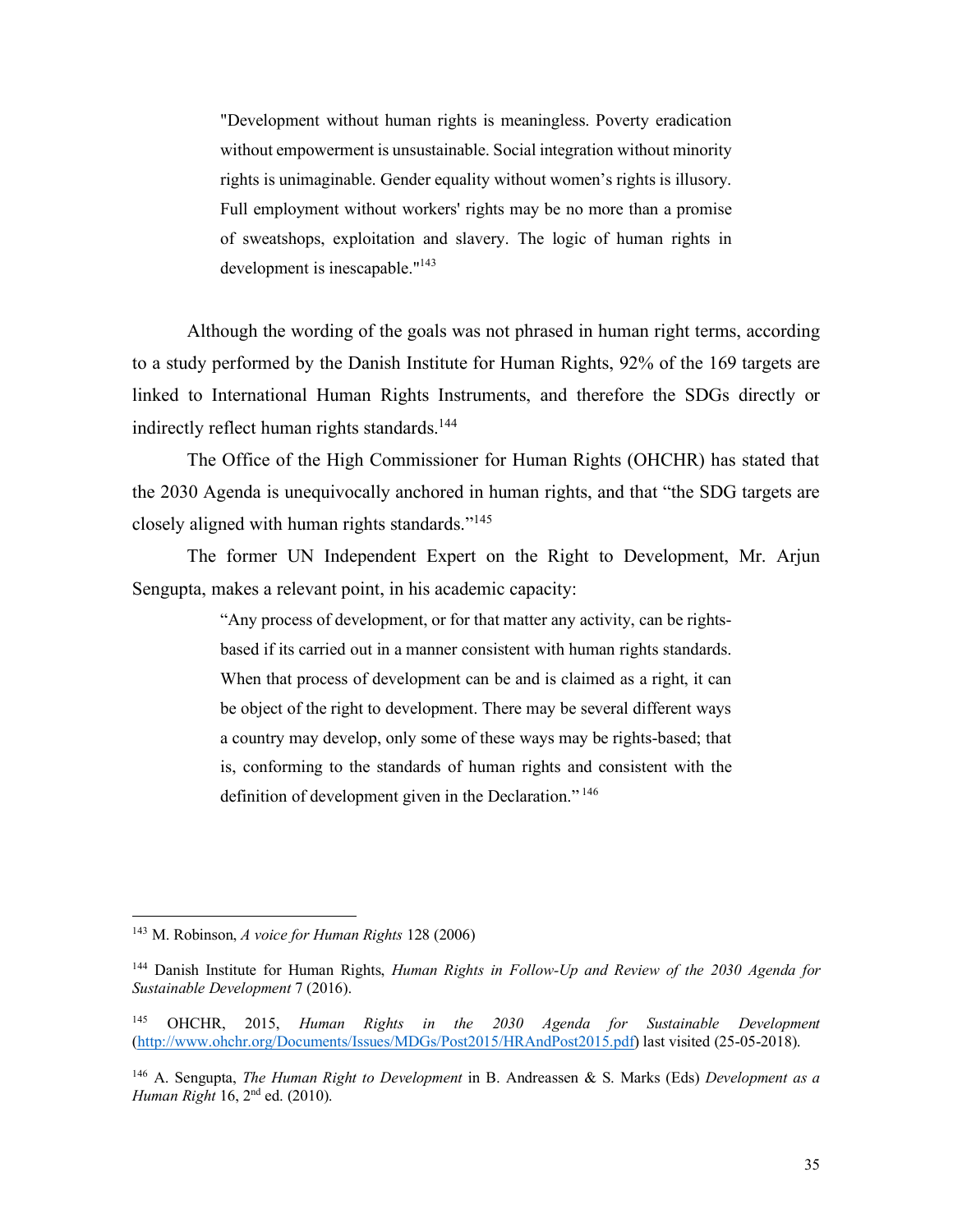He adds:

"The process itself has to be carried out in a rights-based manner, with all the outcomes realized with equity and accountability and through the policies and actions taken by the state and other agents following the human rights standards, in a participatory and non-discriminatory manner."147

The aims of the 2030 to "realize the human rights of all",<sup>148</sup> and the pledge that "no one will be left behind",149 generates the opportunity for established human rights norms and mechanisms to offer guidance for its implementation, "as it is underpinned by legally-binding human rights treaties."<sup>150</sup>

Moreover, the 2030 agenda

"is guided by the purposes and principles of the Charter of the United Nations, including full respect for international law. It is grounded in the Universal Declaration of Human Rights, international human rights treaties, the Millennium Declaration and the 2005 World Summit Outcome. It is informed by other instruments such as the Declaration on the Right to Development."<sup>151</sup>

IV.D. Normative Status of the Sustainable Development Goals

The SDGs are enshrined in UN General Assembly resolution 70/1.152 Under International Law,<sup>153</sup> these resolutions are not a formal source of law. We face what is

 <sup>147</sup> *See supra* note 146, at 23.

<sup>148</sup> *See supra* note 113, preamble.

<sup>149</sup> *Íd.*

<sup>150</sup> Danish Institute for Human Rights, *Human Rights and the 2030 Agenda for Sustainable Development 7*  (2018).

<sup>151</sup> *See supra* note 113, para. 10.

<sup>152</sup> *See supra* note 113, preamble.

<sup>153</sup> Article 38 of the Statute of the International Court of Justice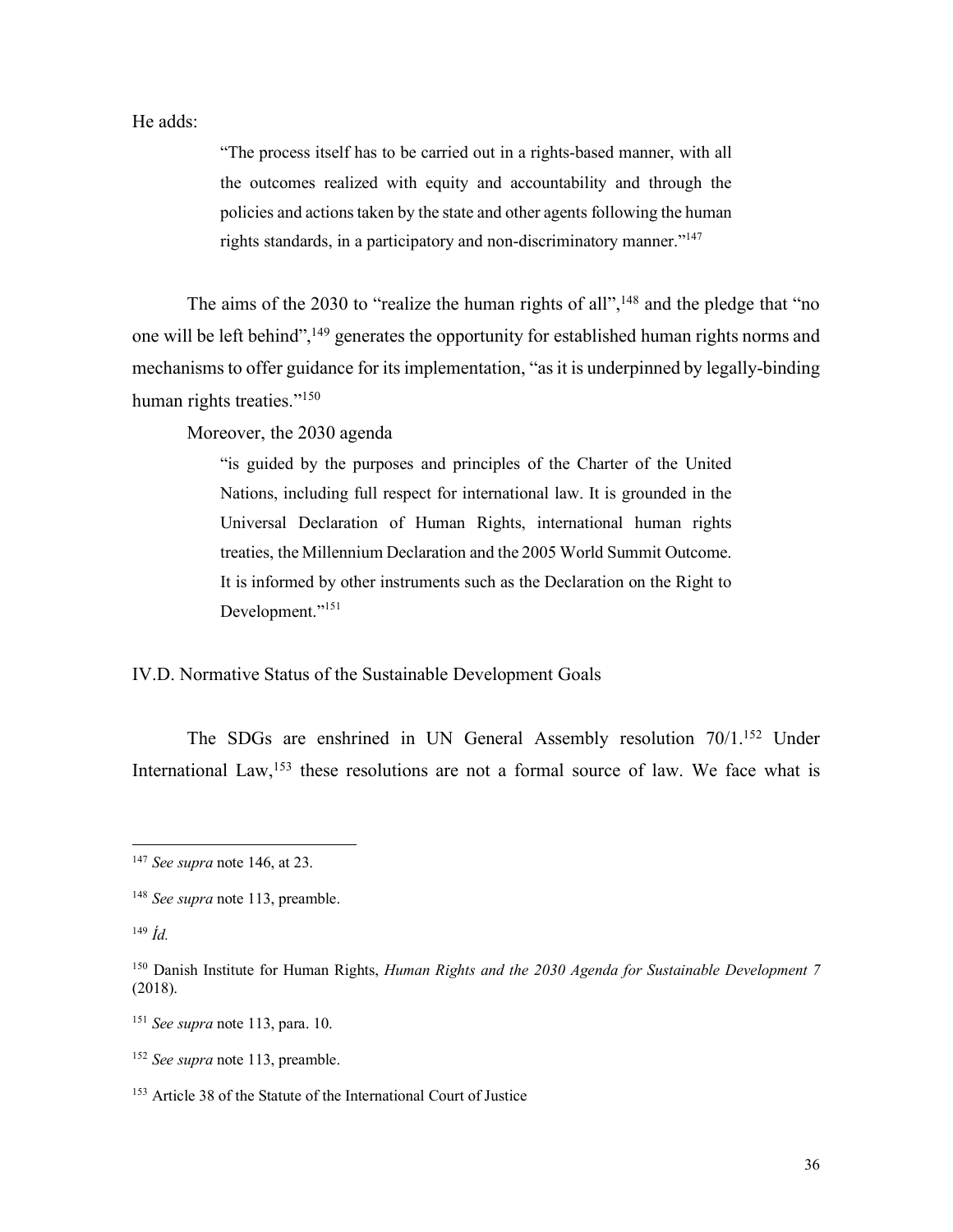denominated soft law.154 "The binding character of soft law principles may be debated, but they often address issues of almost universal agreement, such as sustainable development or human rights, and can provide powerful justifications for action."<sup>155</sup>

This issue is relevant because soft law is manifestly a multi-faceted concept.<sup>156</sup> The SDGs fit in what some authors define as Informal International Law Making:

"Cross-border cooperation between public authorities, with or without the participation of private actors and/or international organizations, in a forum other than a traditional international organization (*process informality*), and/or as between actors other than traditional diplomatic actors (such as regulators or agencies) (*actor informality*), and/or which does not result in a formal treaty or legally enforceable commitment (*output fomality*)."157

Beyond the soft law character of the UNGA resolutions, some scholars have attempt to fit them as formal source of international law.158 On the one hand, the General Assembly resolutions may be the basis for customary international law.159 The SDGs and the level of implementation of the goals and targets may provide evidence for the existence of customary international law, by demonstrating both the *opinio juris* necessary for new law and/or the practice of States.

On the other hand, there are authors who writing about development, state that General Assembly resolutions are a particular kind of soft law and might be characterized as principles that "would (and should) then percolate down into domestic fora, instead of being elevated from the domestic level to that of international law by way of analogy."160 Others

 <sup>154</sup> H. Charlesworth, *Law Making and Sources* in J. Crawford & M. Koskenniemi (Eds.), *The Cambridge Companion to International Law* 198 (2015).

<sup>155</sup> *Íd*.

<sup>156</sup> Particularly as customary law or as general principles of law. *See supra* notes 75, at 133 and 154, at 199.

<sup>157</sup> J. Pauwelyn, *Informal International Law making: Framing the Concept and Research Questions* in J. Pauwelyn, R. Wessel & J Wouters (Eds.) *Informal International Law Making* 22 (2012).

<sup>158</sup> *See supra* note 153.

<sup>159</sup> *See supra* note 75, at 130.

<sup>160</sup> B. Simma & P. Alston, *The Sources of Human Rights Law: Custom, Jus Cogens and General Principles,* 12 Australian Year Book of International Law 102 (1992*).*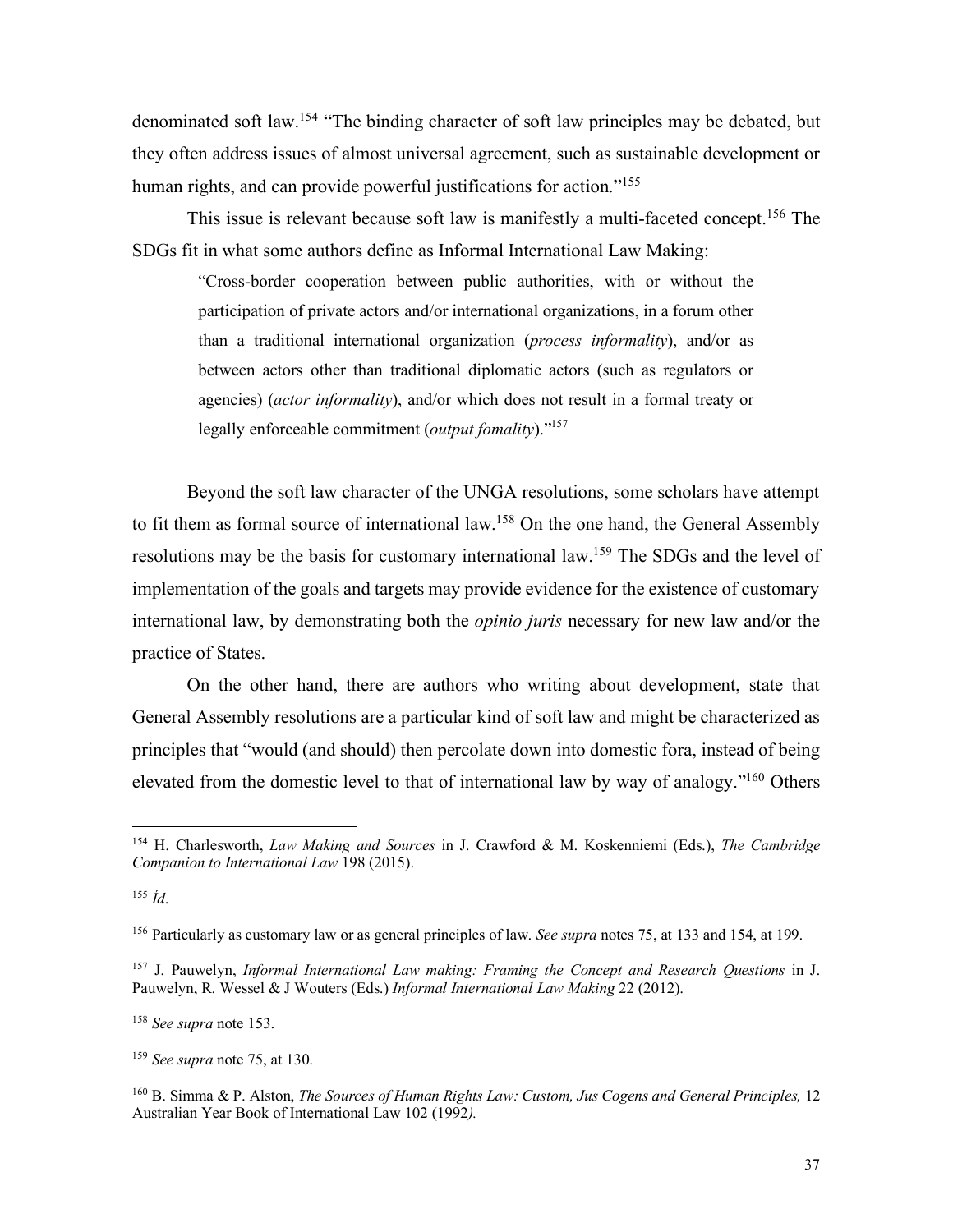even write about a "meta-principle, acting upon other rules and principles – a legal concept exercising a kind of interstitial normativity, pushing and pulling the boundaries of true primary norms when they threaten to overlap or conflict with each other."161

Therefore, it is reasonable to conclude that the Sustainable Development Goals have normative value, if they are conceived as base for customary international law or as principles. Even more, notwithstanding the fact that both the Right to Development and the SDGs are enshrined in UN General Assembly resolutions, States are modifying their national legislation to implement the commitments adopted within the framework of the 2030 agenda. "[T]he path towards sustainable development",<sup>162</sup> is already been drawn and States are following it.

<u>.</u>

<sup>&</sup>lt;sup>161</sup> A. Lowe, *Sustainable Development and Unsustainable Arguments* in A. Boyle & D. Freestone (Eds.) *International Law and Sustainable Development: Past Achievement and Future Prospects* 24 (1999).

<sup>162</sup> *See supra* note 113, para. 18.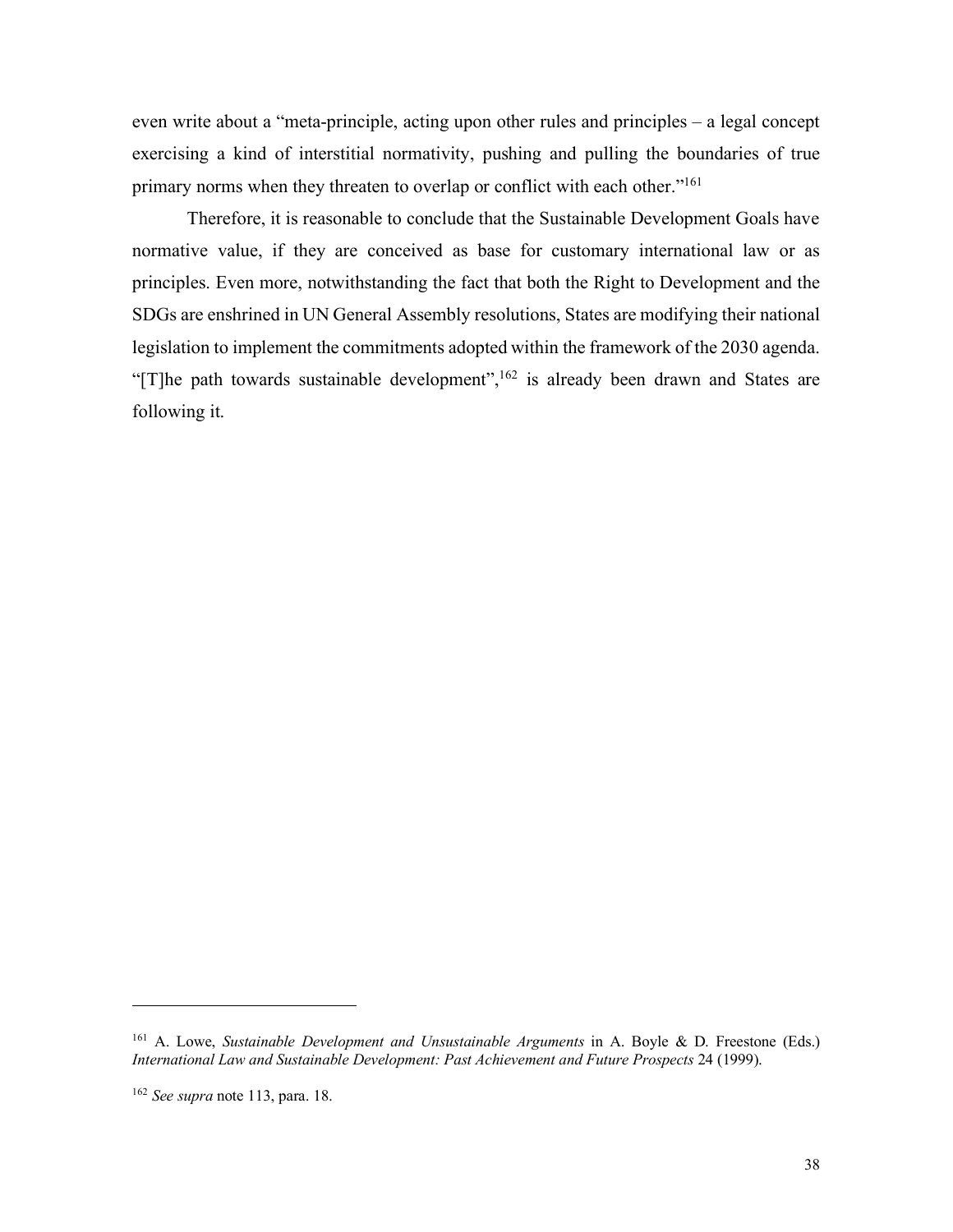V. Sustainable Development Goals and Lesbian, Gay, Bisexual, Trans and Intersex Persons.

V.A. No one will be left behind.

The preamble of the General Assembly resolution that adopts the SDGs, establishes a commitment of the States: "no one will be left behind."163 This pledge in which the States collectively embark while "recognizing that the dignity of the human person is fundamental, we [the States] wish to see the Goals and targets met for all nations and peoples and for all segments of society. And we will endeavor to reach the furthest behind first."<sup>164</sup>

This assurance is made five times<sup>165</sup> throughout the thirty five page document, starting in the preamble as a principle of the 2030 Agenda, ending with the objective of the follow-up and review mechanism. This promise shows that the agenda is "intrinsically linked to the human rights principles of equality and non-discrimination."166

In the UNGA session where the adoption of the Goals was discussed, this pledge was mentioned in six interventions. The agenda was described by the UN Secretary General as "a promise by leaders to all people everywhere"<sup>167</sup> that, above all, "pledges to leave no one" behind."168 The Co-Chair of the meeting, Uganda's President Mr. Museveni, suggested four tests to apply in order to realize the goals, realizing that there was a "huge gap between the world we live in and the world we want."<sup>169</sup> The third test proposed was the nondiscrimination test:

> "Let us be clear. Leaving no one behind means challenging power structures and enforcing the rule of law. Inequality is largely the direct

<sup>168</sup> *Íd.*

 <sup>163</sup> *See supra* note 113, preamble.

<sup>164</sup> *See supra* note 113, para. 4.

<sup>165</sup> *See supra* note 113, Preamble, paras. 4, 26, 48, 72.

<sup>166</sup> C. Golay, *No one will be left behind. The role of United Nations Human Rights Mechanisms in monitoring the Sustainable Development Goals that seek to realize Economic, Social and Cultural Rights*, Academy Briefing Num. 11, 34 (2018).

<sup>&</sup>lt;sup>167</sup> UN General Assembly 4th Plenary Meeting, 70th session, Official Records UN. Doc. A/70/PV.4, 4 (2015).

<sup>169</sup> *See supra* note 167, at 5.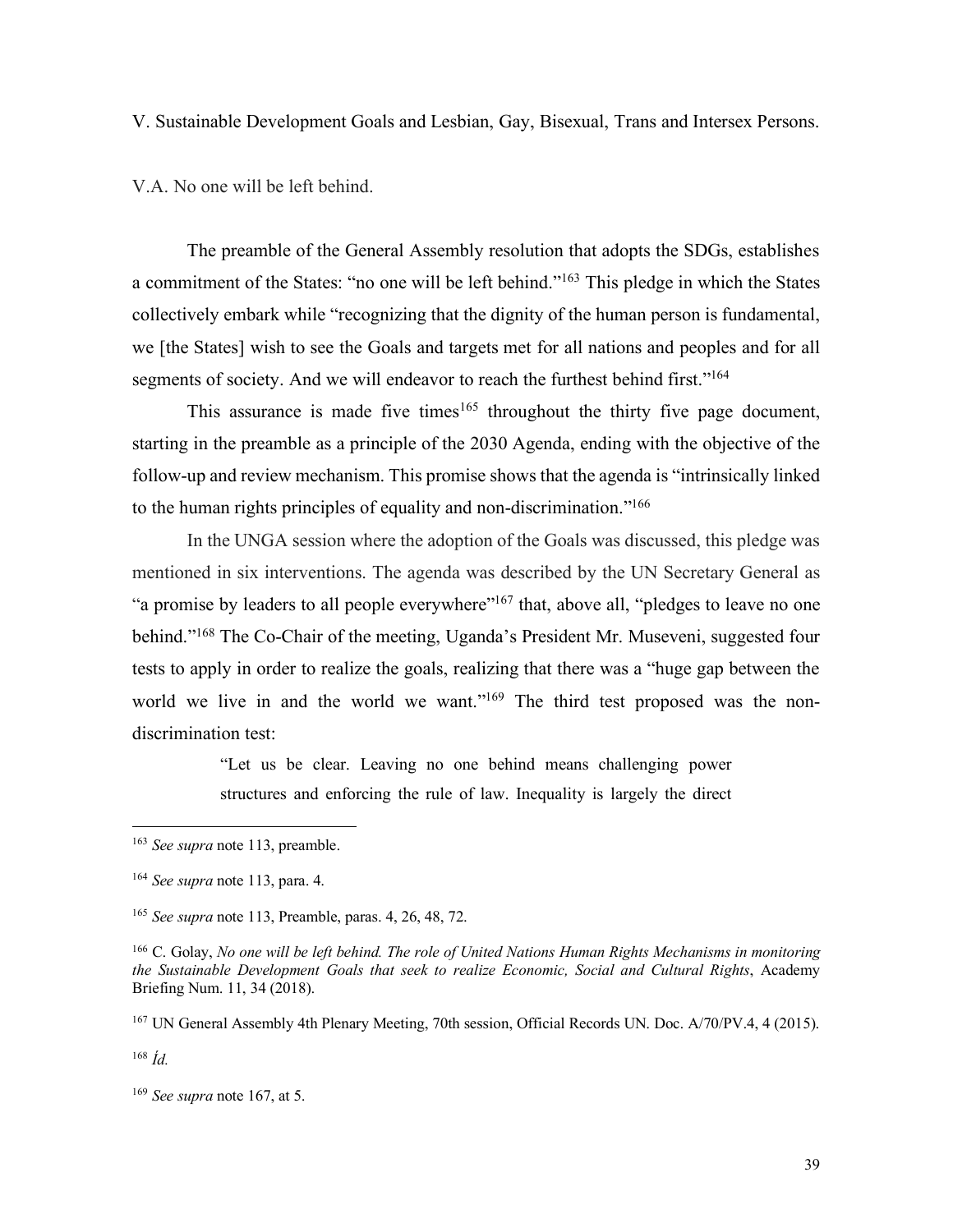result of discrimination and exclusion based on gender, race, descent, religion or other status. Inequality is the consequence of the failure to protect the rights of the marginalized, indigenous peoples, minorities, migrants, persons with disabilities, children and the elderly."<sup>170</sup>

The leave no one behind ethos "requires good and effective governance in implementing each goal."171 This call in the language of the SDGs reflects a hard-won global consensus on the commitment to eradicating exclusion and marginalization.<sup>172</sup> This compromise provides a new opportunity, with its implication that the targets and goals cannot be met if it is not met for any specific marginalized group.<sup>173</sup>

## V.B. Are LGBTI persons left behind?

"Sustainable development is meant to be sustainable for everyone, but at the present LGBT people are not experiencing the full benefits of sustainability and are denied their human rights."174

## V.B.1. Transforming our world

The UN General Assembly resolution that establishes the 2030 Agenda for Sustainable Development<sup>175</sup> has a very ambitious and straight-forward title. It presents the

<sup>175</sup> *See supra* note 113.

 <sup>170</sup> *See supra* note 167, at 4-5.

The rest of the interventions were made by President Grabar-Kitaróvic (Croatia); Mr. Christie (Bahamas); Mr. Nicholson (Jamaica); and, Mr. Dookeran (Trinidad and Tobago). *See supra* note 167, at 6, 15, 20 and 21.

<sup>171</sup> F. Biermann et al., *Global Goal Setting for Improving National Governance and Policy* in N. Kanie & F. Biermann (Eds.)*, Governing through Goals Sustainable Development Goals as Governance Innovation,* 92 (2017).

<sup>172</sup> C. Vaast & E. Mills*, Gender, Sexuality and Development Avenues for action in a post-2015 development era* in C. Mason (Ed.), *Routledge Handbook of Queer Development Studies* 57 (2018).

<sup>173</sup> E. Stuart & J. Woodroffe, *Leaving no-one behind: can the Sustainable Development Goals succeed where the Millennium Development Goals lacked?*, 24 Gender & Development 74 (2016).

<sup>&</sup>lt;sup>174</sup> M. Roghult, A straight road to development Introducing a queer perspective to development 4 (2009).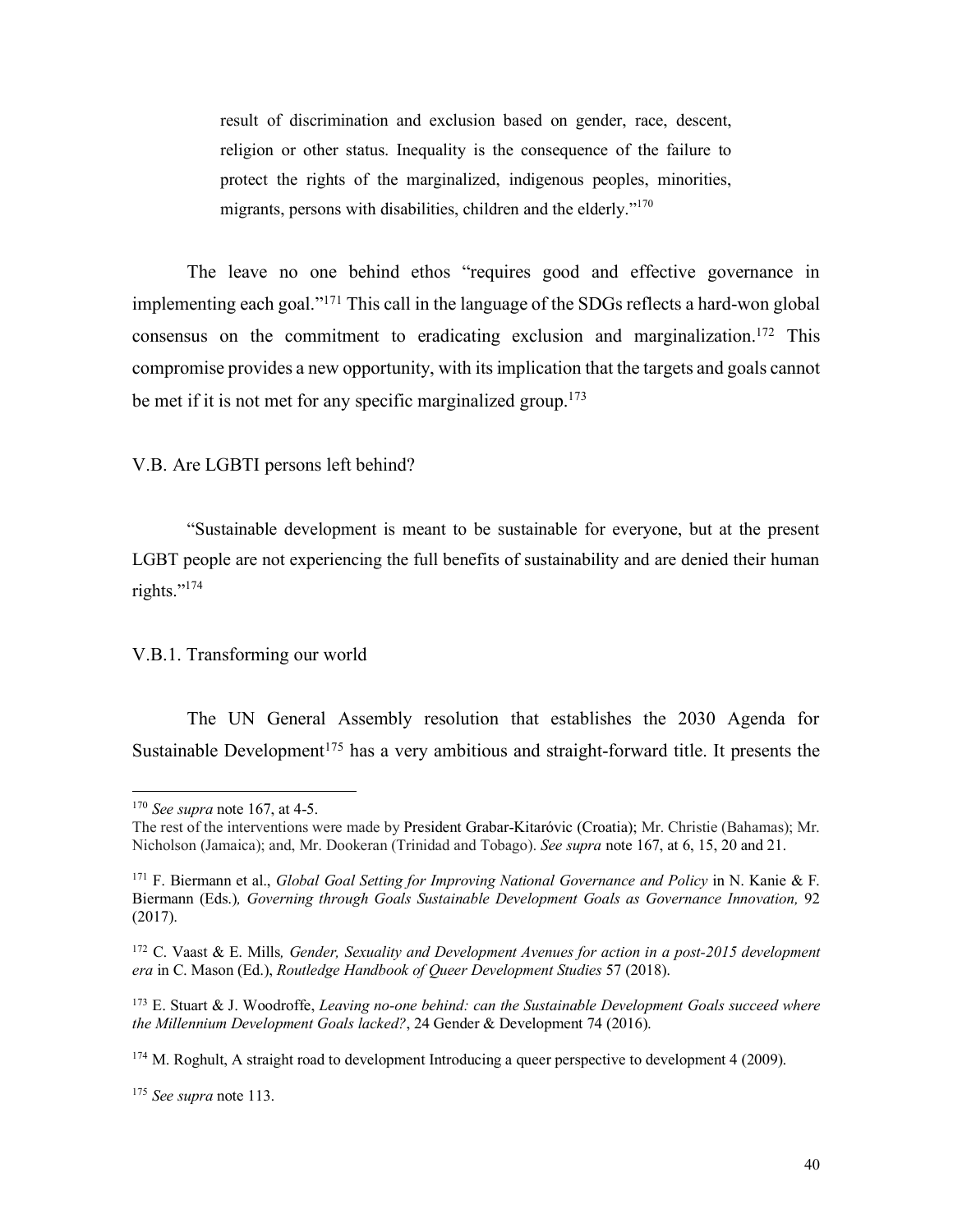agenda and the goals as a way to transform our world, although it seeks to do so without contemplating part of the population. As indicated above, in the resolution there is no mention to LGBTI persons or SOGIESC issues. They were, as it has historically been, left behind of the text. The reasons for this exclusion will be addressed down below, "[w]here discrimination is at play, being left behind does not happen arbitrarily."176

Previous to the adoption of the document, the OWG had very active debates with groups that had not previously been active in UN sustainable development discussions, in the spirit of the "leave no one behind" slogan,<sup>177</sup> which "included local communities, older persons, persons with disabilities, migrants, LGBT groups" <sup>178</sup> among others. The arguments that revolved around the inclusion of LGBTI persons in an explicit way in the SDGs changed over time.<sup>179</sup> Some of the African countries were progressive on some issues and on others, particularly on items related to sexual and reproductive health and rights and LGBT rights, more conservative.180 Certain countries or groups, such as Saudi Arabia, some members of the African Group, and others such as Malta, had a narrow approach to the SDGs, believing that some issues, such as gender, and to LGBT rights, should not be included on the agenda.181

There are three identified reasons for the opposition of some States to the inclusion of LGBTI persons in the SDGs: domestic cultural norms, religious concerns and impact in development assistance.182

Ambassador Macharia Kamau, from Kenia, going deeper in the first reason, narrates that:

 <sup>176</sup> I. Winkler & M. Satterthwaite, *Leaving no one behind? Persistent inequalities in the SDGs*, 21International Journal of Human Rights1078 (2017).

<sup>177</sup> M. Kamau, P. Chasek & D. O'Connor, *Transforming Multilateral Diplomacy: The Inside Story of the Sustainable Development Goals* 124 (2018).

<sup>178</sup> *Íd.*

<sup>179</sup> *See supra* note 177, at 107.

<sup>180</sup> *See supra* note 177, at 113.

<sup>181</sup> *Íd. See also*, *See supra* note 172, at 161.

<sup>182</sup> *See supra* note 177, at 113-114.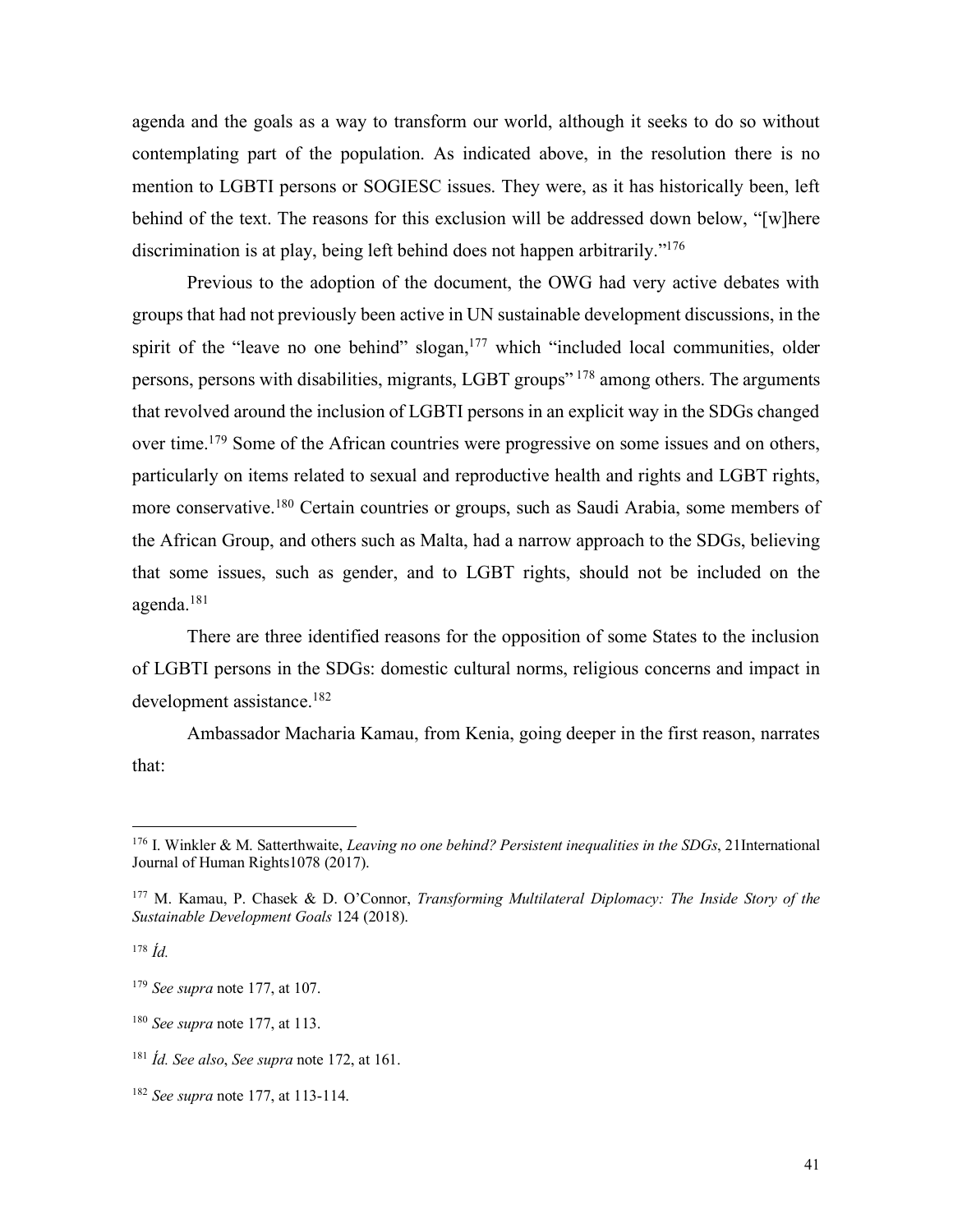"Homosexuality is taboo in most African countries and illegal in thirty seven. These countries were concerned that if LGBT rights were included in the SDGs, it could cause a problem at home. Similarly, they were concerned that a call for universal LGBT rights could become a form of conditionality for development assistance."<sup>183</sup>

The religious concern was reflected in the omission of LGBTI persons in the agenda because "[m]uslim countries saw LGBT rights as against Islam, and some countries and the Holy See saw it against Catholicism as well."184

The last apprehension, development assistance, came from the consideration of LGBTI persons as a vulnerable community. The States said that "this could result in the diversion of money from traditional development assistance for basic services in impoverished communities."185

During the process of the discussion of the post-2015 development agenda, there was "unwillingness to 'hear' the many joint statements among civil society organizations and some member states."<sup>186</sup> One of the statements that lobbied for the inclusion of LGBTI persons in the 2030 agenda is worthy of mention, <sup>187</sup> the one made by the SOGIE Caucus on the  $47<sup>th</sup>$  Session of the Commission on Population and Development.<sup>188</sup> This particular statement is relevant due to the overwhelming endorsement it had by 97 LGBTI and development organizations from 39 countries in which they denounce that "we draw strength from the knowledge that we are anything but invisible,"189 adding that

<sup>185</sup> *Íd.*

<sup>187</sup> *Íd.*

<sup>189</sup> *Íd.*

 <sup>183</sup> *See supra* note 177, at 114.

<sup>184</sup> *Íd.*

<sup>186</sup> *See supra* note 172, at 61.

<sup>&</sup>lt;sup>188</sup> Statement for General Discussion: on behalf of the Sexual Orientation, Gender Identity and Expression (SOGIE) Caucus at the 47th Session of the Commission on Population and Development, *"Our lives are not negotiable" Activists call on governments to end human rights violations experienced by those with diverse sexual orientations, gender identities and exrpressions*, New York April 2014. (http://www.sexualrightsinitiative.com/tag/icpd/) last visited (10-06-2018).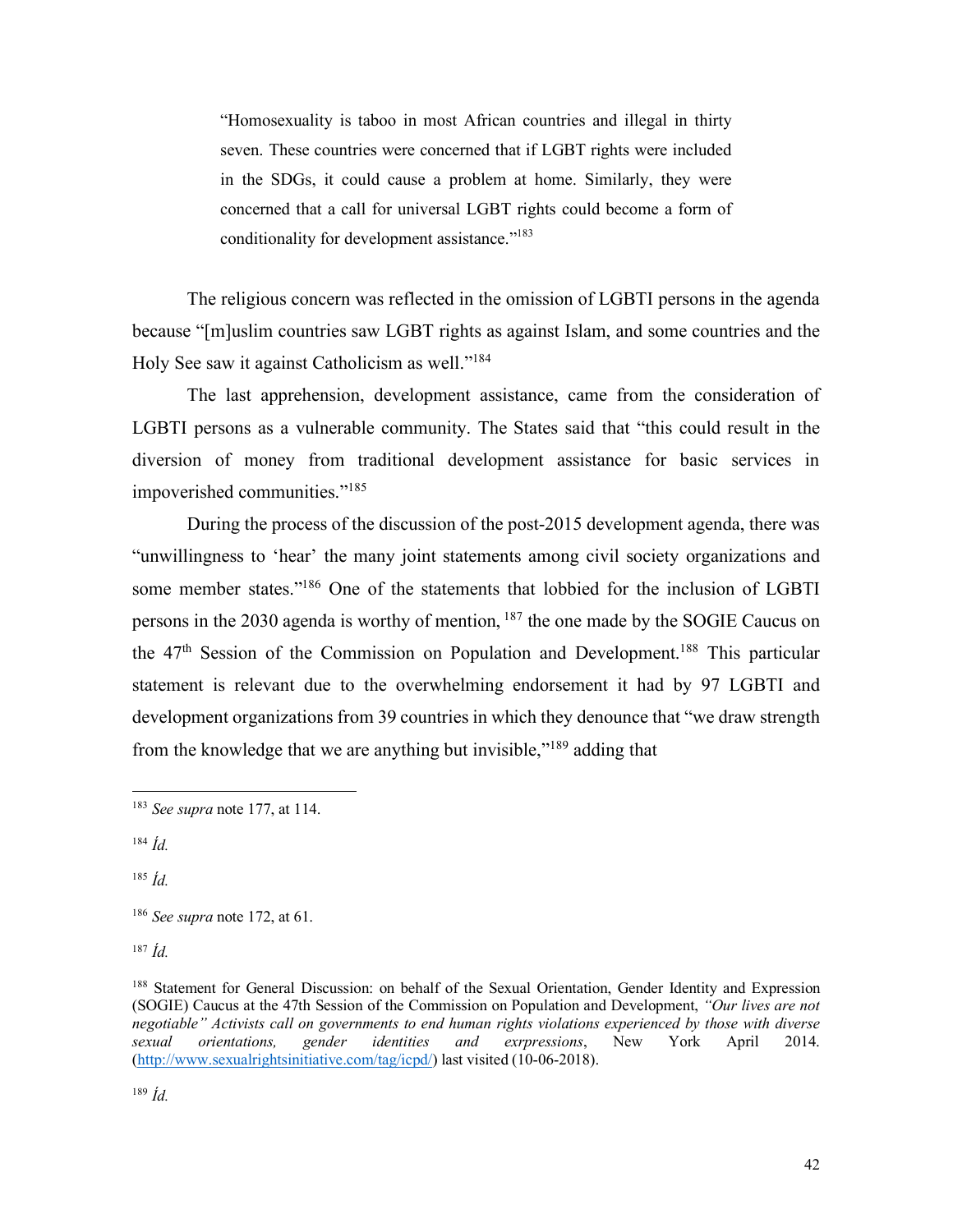"The recognition and fulfillment of the human rights and development of all people, regardless of sexual orientation, gender identity or gender expression, is a crucial step towards fulfillment of (…) development. It is time for governments to acknowledge what we all know to be true: our lives are not negotiable."190

Furthermore, within the framework of the post-2015 intergovernmental negotiations on the outcome document,<sup>191</sup> the SOGI Group<sup>192</sup> issued a political declaration in which stressed that

> "For this agenda to be truly inclusive 'leaving no one behind' and grounded in equality and the universality of human dignity there is an absolute need to address the systematic and political marginalization of persons due to real or perceived sexual orientation, gender identity, gender expression, and bodily diversity, at both the policy and grassroots levels."<sup>193</sup>

Despite the participation of LGBTI civil society organizations and advocates in the process of the adoption of the 2030 agenda, the deployed efforts did not have the expected result. Throughout the adopted SDGs document protected categories of people are mentioned four times. None of those mention LGBTI persons explicitly.

The first reference is found under the section "the new agenda", were the principle of non-discrimination that informs the Goals is stressed by emphasizing that

> "the responsibilities of all States, in conformity with the Charter of the United Nations, to respect, protect and promote human rights and fundamental freedoms for all, without distinction of any kind as to race,

 <sup>190</sup> *Íd.*

<sup>191</sup> (https://sustainabledevelopment.un.org/post2015/negotiationsoutcome1) last visited (01-07-2018)

<sup>&</sup>lt;sup>192</sup> Consisting of: International Gay and Lesbian Human Rights Commission, Muslims for Progressive Values,Advocates for Youth, RFSL - The Swedish Federation for Lesbian, Gay, Bisexual, Transgender and Queer Rights, CHOICE for Youth and Sexuality and Global Interfaith Network for SSOGIE.

<sup>193</sup> Sexual Orientation and Gender Identity Group, *Statement on Political Declaration and Follow-up and Review Mechanisms of SDG Zero Draft Outcome Document - Long Version*, 24 June 2015. (https://sustainabledevelopment.un.org/content/documents/16177Sexual%20Orientation%20and%20Gender% 20Identity%20Group%20Statement%20on%20Zero%20Draft%20Long%20Version%20(Draft%201).pdf) last visited (01-07-2018).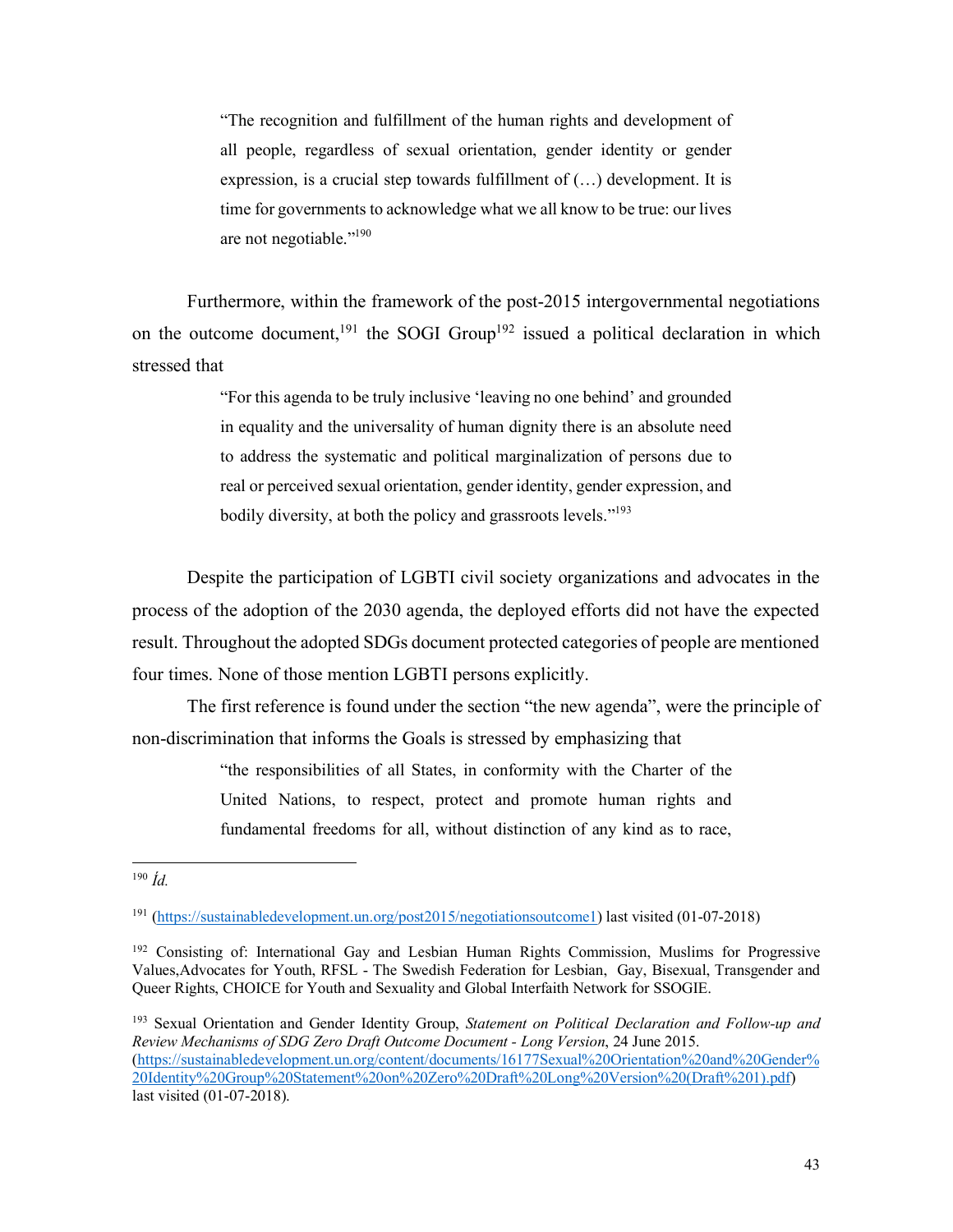colour, sex, language, religion, political or other opinion, national or social origin, property, birth, disability or other status."194

Among the phrasing of the targets that are drawn to fulfil the Goals, we find the mention twice, in Goals 10 and 17. To reduce inequality within and among countries, target 10.2 empowers to promote, by 2030, "the social, economic and political inclusion of all, irrespective of age, sex, disability, race, ethnicity, origin, religion or economic or other status."<sup>195</sup> As for Goal 17, that seeks to strengthen the means of implementation and revitalization of the Global Partnership for Sustainable Development through data, monitoring and accountability, target 17.8 aims to

> "enhance capacity-building support to developing countries (…) to increase significantly the availability of high-quality, timely and reliable data disaggregated by income, gender, age, race, ethnicity, migratory status, disability, geographic location and other characteristics relevant in national contexts.196

Lastly, within the principles of the follow-up and review processes, the resolution states that the data and evaluations that the countries will lead will be "disaggregated by income, sex, age, race, ethnicity, migration status, disability and geographic location and other characteristics relevant in national contexts."197

Thus, there are two formulations in which we may *fit* LGBTI persons: *other status* or *other characteristics relevant in national contexts.* The inclusion of the formula *other status*  is considered as a partial victory by those advocating for LGBTI rights, who assert that from that phrase it could be inferred that SOGIE-related issues are included.198

The inclusion of LGBTI persons in the subtext of the 2030 agenda can also be derived

 <sup>194</sup> *See supra* note 113, para. 19.

<sup>195</sup> *See supra* note 113, Goal 10.2.

<sup>196</sup> *See supra* note 113, Goal 17.18.

<sup>197</sup> *See supra* note 113, para. 74.g.

<sup>198</sup> *See supra* note 172, at 62.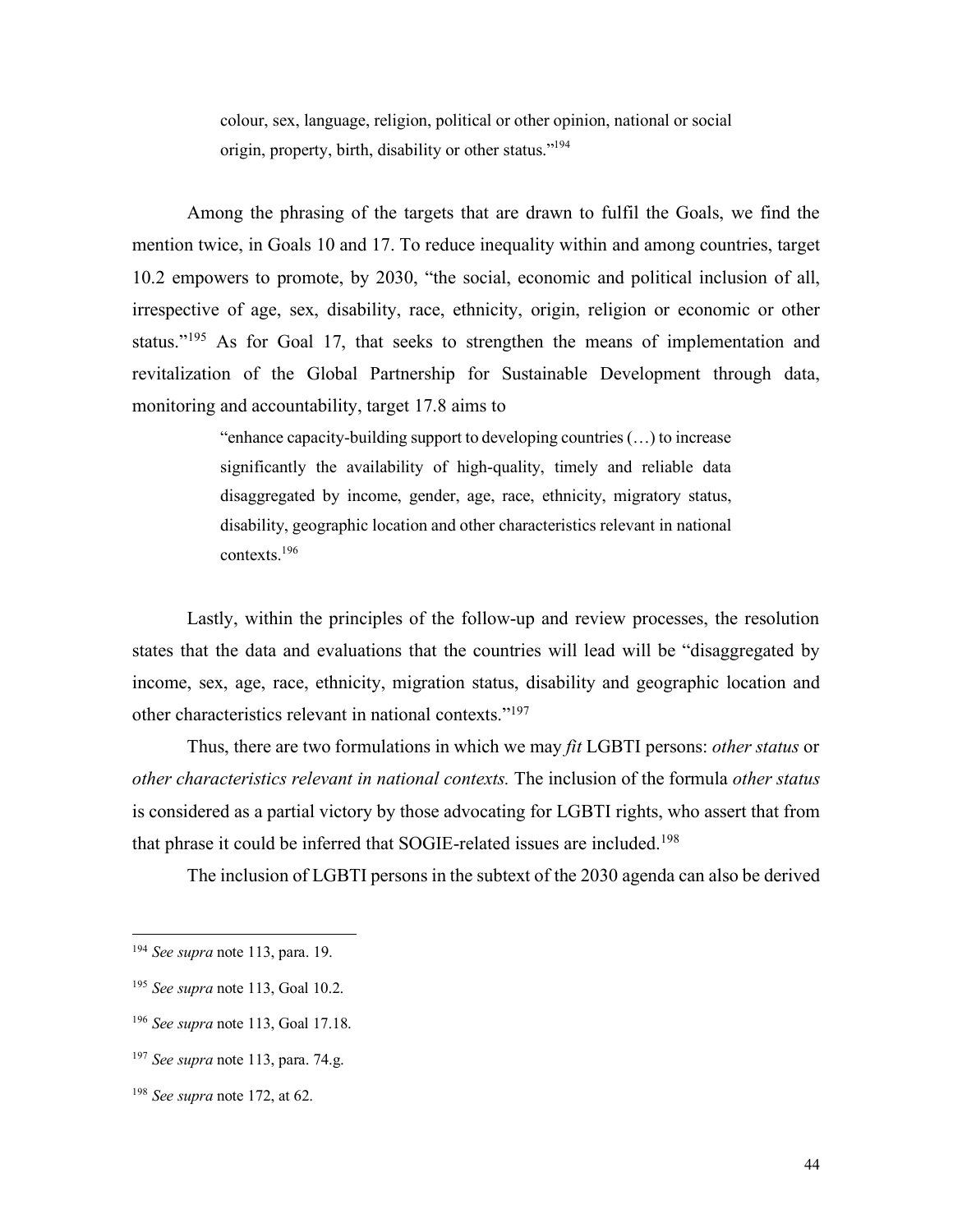of expressions such as "[p]eople who are vulnerable must be empowered"199

The Office of the High Commissioner for Human Rights, alluding to this issue indicated that:

> "The new agenda includes perhaps the most expansive list of groups to be given special focus of any international document of its kind. There is a strong focus on women and girls and gender issues, and the inclusion of children, youth, persons with disabilities, people living with HIV/AIDS, older persons, indigenous peoples, refugees and internally displaced persons and migrants (e.g. para 23). There is an important new commitment of Member States to welcome the positive contribution of migrants and ensure that migration takes place with "full respect for human rights and the human treatment of migrants regardless of migration status, of refugees and of displaced persons" (para 35). However there are also major gaps such as the lack of explicit reference to minorities and LGBTI."200

The missed opportunity to explicitly name LGBTI people is a manifestation of how equality and non-discrimination is still bounded by a hetero and cis normative conception of right-holders. As Vaast and Mills point out:

> "This failure to 'name' those people and groups that experience 'hard core' exclusion, like LGBTQI people, is an explicit denial of their equal right to participate in the social, economic and political dimensions of development across all levels of society. This failure to acknowledge LGBTQI people as those people in direct need of inclusion and protection thus invisibilizes their experiences of discrimination and exclusion."201

 <sup>199</sup> *See supra* note 113, para. 23.

<sup>200</sup> OHCHR, *Transforming Our World: Human Rights in the 2030 Agenda for Sustainable Development. Position paper* (https://www.ohchr.org/Documents/Issues/MDGs/Post2015/TransformingOurWorld.pdf) last visited (13-06-2018).

<sup>201</sup> *See supra* note 172, at 61.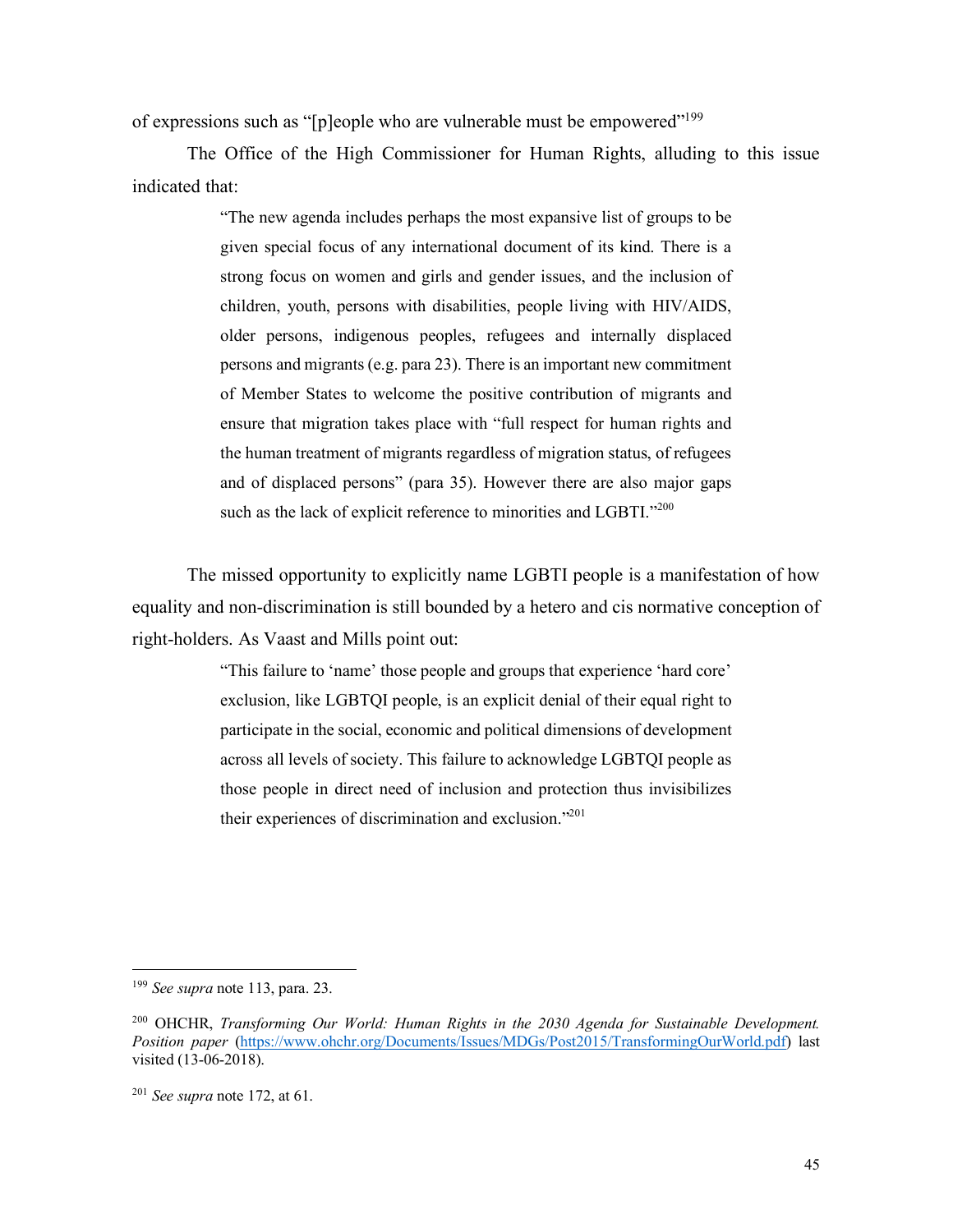## V.B.2. LGBTI persons into the SDGs.

As described in the previous section, the adoption of the 2030 agenda did not mention LGBTI persons or SOGIESC issues. In this section an overview from academia, civil society, states and human rights bodies and agencies will be provided in order to see how, in practice and in theory, the "leave no one behind" pledge has worked its way to not leave LGBTI persons behind once the SDGs have already been adopted.

V.B.2.i. Into the SDGs: a view from academia

Among academia the most holistic view so far is given by Vaast and Mills in their analysis of the relationship between sexuality, gender identity, development and social exclusion.<sup>202</sup> They seek an entry point to amend the silence of the SDGs regarding LGBTI persons. Accordingly, they argue that "all goals pertaining to justice, discrimination and protection fall under Goal 10"203 and therefore the frameworks through which discrimination on the basis of SOGIE is entrenched or addressed, would apply to the goal that seeks to reduce inequalities within and among countries through development programs.<sup>204</sup>

Badgett and Crehan associate LGBTI persons and SDGs regarding the necessity of specific data and knowledge as a way to develop policies and programs that are "needed to understand the link between LGBTI exclusion and sustainable development and to create evidence-based laws, policies, programming, and budgeting."205

Fukada-Parr refers to the link between SDGs and LGBTI persons only to address the difficult adoption and weak language of Goal 16, that was due to the resistance of African

 <sup>202</sup> *See supra* note 172, at 57.

<sup>203</sup> *See supra* note 172, at 63.

<sup>204</sup> *Íd.*

<sup>205</sup> M. Badgett & P. Crehan, *Developing Actionable Research Priorities for LGBTI Inclusion*, 7 Journal of Research in Gender Studies, 219 (2017).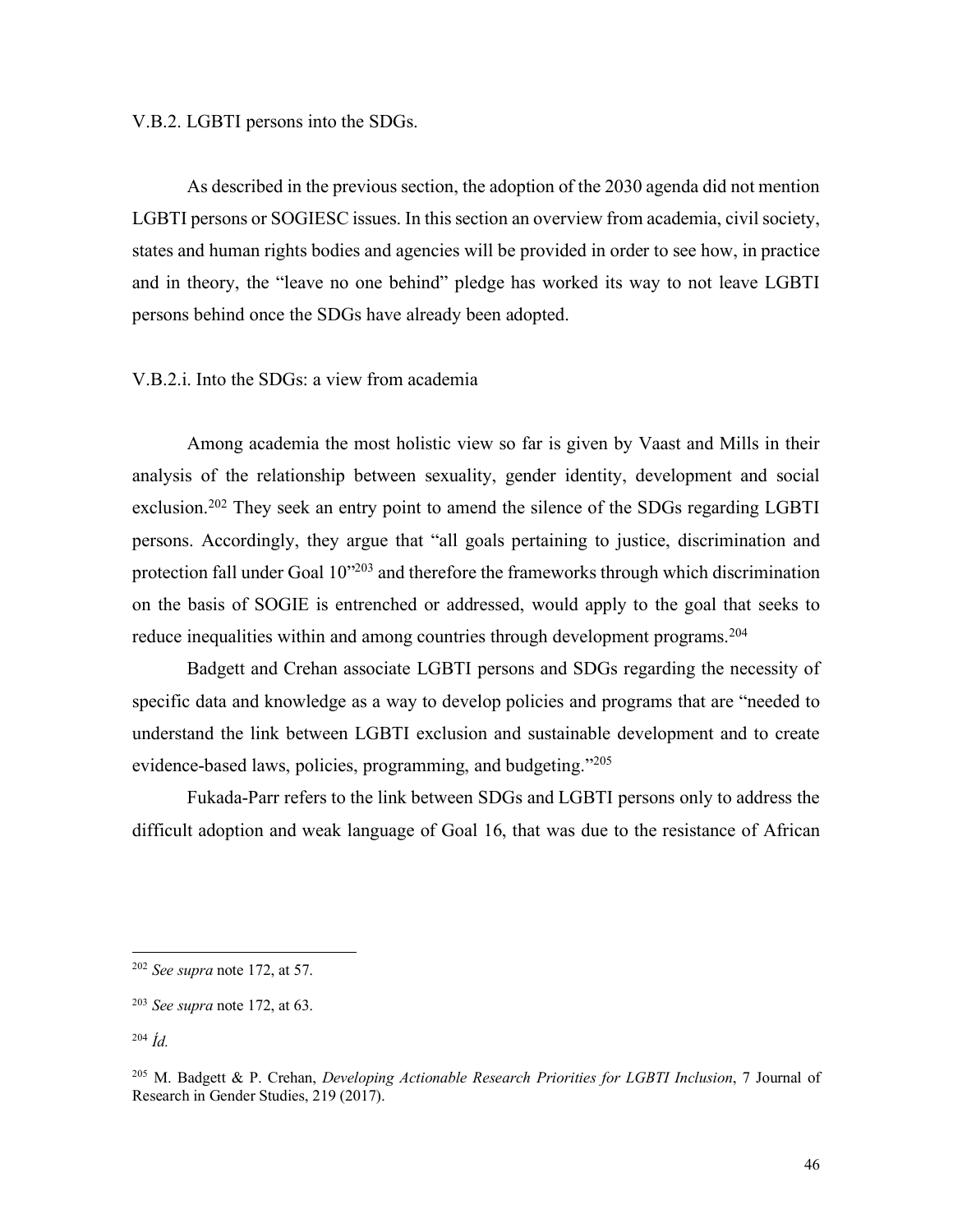and Arab countries over LGBT rights. 206 Fukada-Parr's contribution is not substantive but raises the point.

The abovementioned scholars have trace the path for a field that has the potential to be prolific. The efforts are still shy and recent, but the SDGs were adopted only three years ago and have 12 years to go, in which hopefully many scholars study the intersection of LGBTI persons and the SDGs.

V.B.2.ii. Into the SDGs: a view from civil society

Civil society has been more prolific than academia in the treatment of SDGs within the LGBTI demands.

The Asia Pacific Transgender Network (APTN), along with UNDP, developed a legal and policy review on the legal gender recognition of trans persons, that was identified as a crucial step for achieving the SDGs.<sup>207</sup> "If the Sustainable Development Goals are to be reached, then it is essential to address the absence of comprehensive and inclusive human rights protections for transgender people<sup>"208</sup> whom must be included as a priority in order to achieve sustainable development.209

Haus of Khamaleon has raised issues regarding the link of the SDGs and LGBTI youth. A special accent is made in relation to the achievement of gender equality (goal 5), in which the inclusion of LGBTI persons can also be a key priority.<sup>210</sup> In relation to access to education for LGBTI persons, "education systems must be rights-based and meet the needs of LGBTI persons.<sup>211</sup> Lastly, in reference to SDG 3 on Good Health and Wellbeing, they affirm that it should address and recognize inequities in health access and health outcomes

<sup>209</sup> *Íd.*

 <sup>206</sup> S. Fukada-Parr, *From the Millennium Development Goals to the Sustainable Development Goals: shifts in purpose, concept, and politics of global goal setting for development*, 24 Gender & Development 48 (2016).

<sup>207</sup> APTN & UNDP, *Legal Gender Recognition: A Multi-Country Legal and Policy Review in Asia* 8 (2017).

<sup>208</sup> *See supra* note 207, at 70.

<sup>210</sup> M. Wali, *When some are left behind, all are left behind: A Youth Trans Feminist Activist Perspective from the pacific*, 21 (2) Arrow for Change 32 (2017).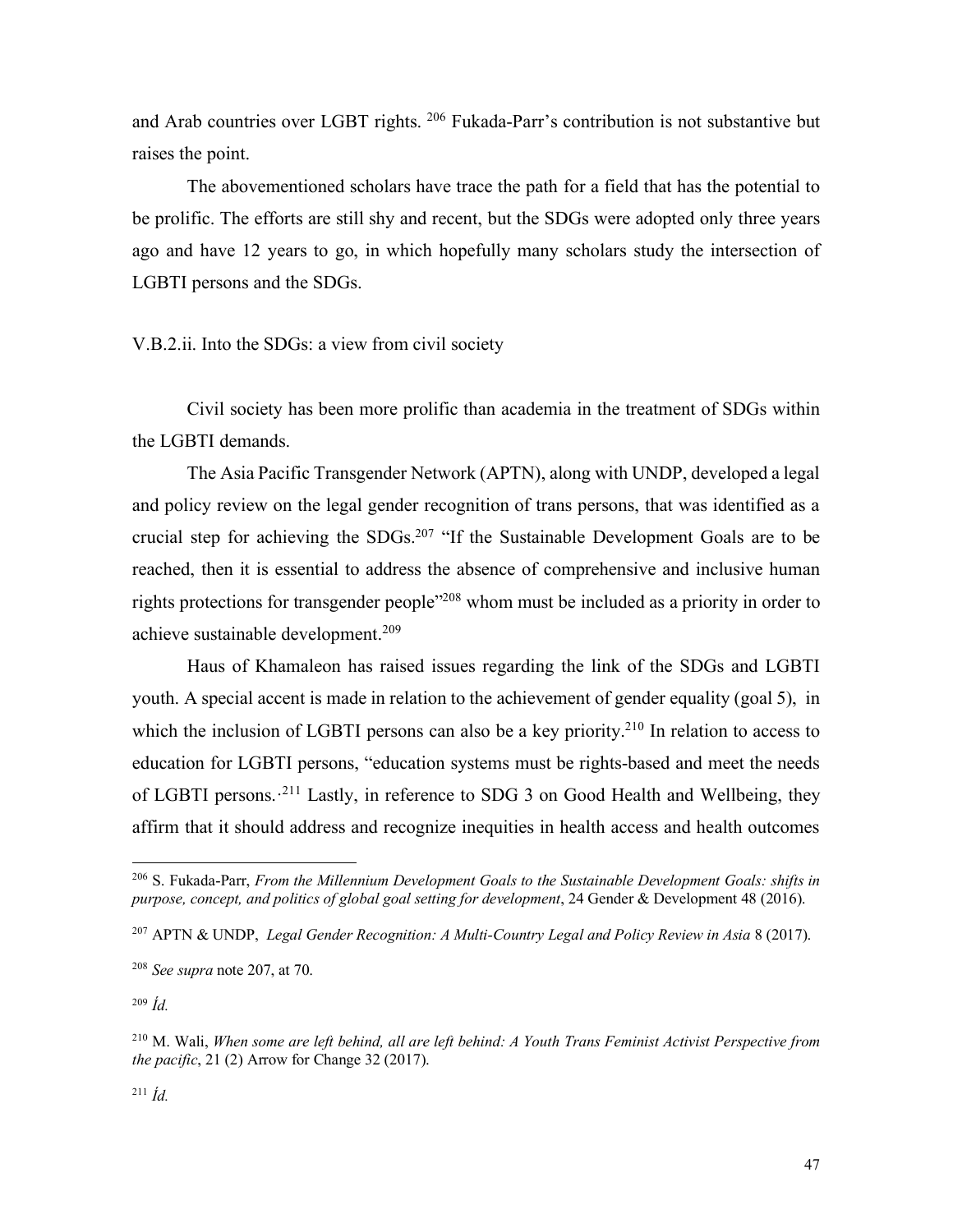experienced by LGBTI communities.<sup>212</sup>

Stonewall International issued a guide document to demonstrate "some ways LGBT equality can be achieved"213 to assure that LGBT persons are accounted for in the responses that governments and organizations have towards the SDGs.214 Realizing that the SDGs "could have gone further by explicitly calling for LGBT equality, we recognize their exciting potential to advance equality for all."<sup>215</sup> Stonewall asseverates that the "leave no one behind" principle is particularly relevant for LGBT people and that poverty as a whole will never truly be eradicated until there is direct attention to the reality of LGBTI persons. 216

A similar approach is given by Human Rights Campaign. In the scenario of silence of the SDGs regarding LGBTI persons, there is good news given that "there is still sufficiently broad language related to inclusion and sexual and reproductive health and rights that it can encompass LGBT issues." <sup>217</sup> And that "[w]hat matters now is how this text gets interpreted and applied going forward."218 This NGO highlights goals 10 and 16 for their broad language that can make a major difference for LGBT specific targets that seek to "empower and promote the social, economic and political inclusion of all"219 and "ensure equal opportunity and reduce inequalities of outcome, including by eliminating discriminatory laws, policies and practices and promoting appropriate legislation, policies and action."220

Outright Action International has established that "[t]he protection and promotion of

<sup>215</sup> *Íd.*

<sup>216</sup> *Íd*.

<sup>218</sup> *Íd.*

<sup>219</sup> *Íd.*

<sup>220</sup> *Íd.*

 <sup>212</sup> *Íd.*

<sup>213</sup> K. Dorey & Stonewall International, *The Sustainable Development Goals and LGBT Inclusion* 1 (2016).

<sup>214</sup> *Íd.*

<sup>217</sup> Human Rights Campaign, Op-ed What Does the UN's Agenda 2030 Mean for LGBT People?, September 30, 2015 (https://www.hrc.org/blog/op-ed-what-does-the-uns-agenda-2030-mean-for-lgbt-people) last visited (12-06-2018).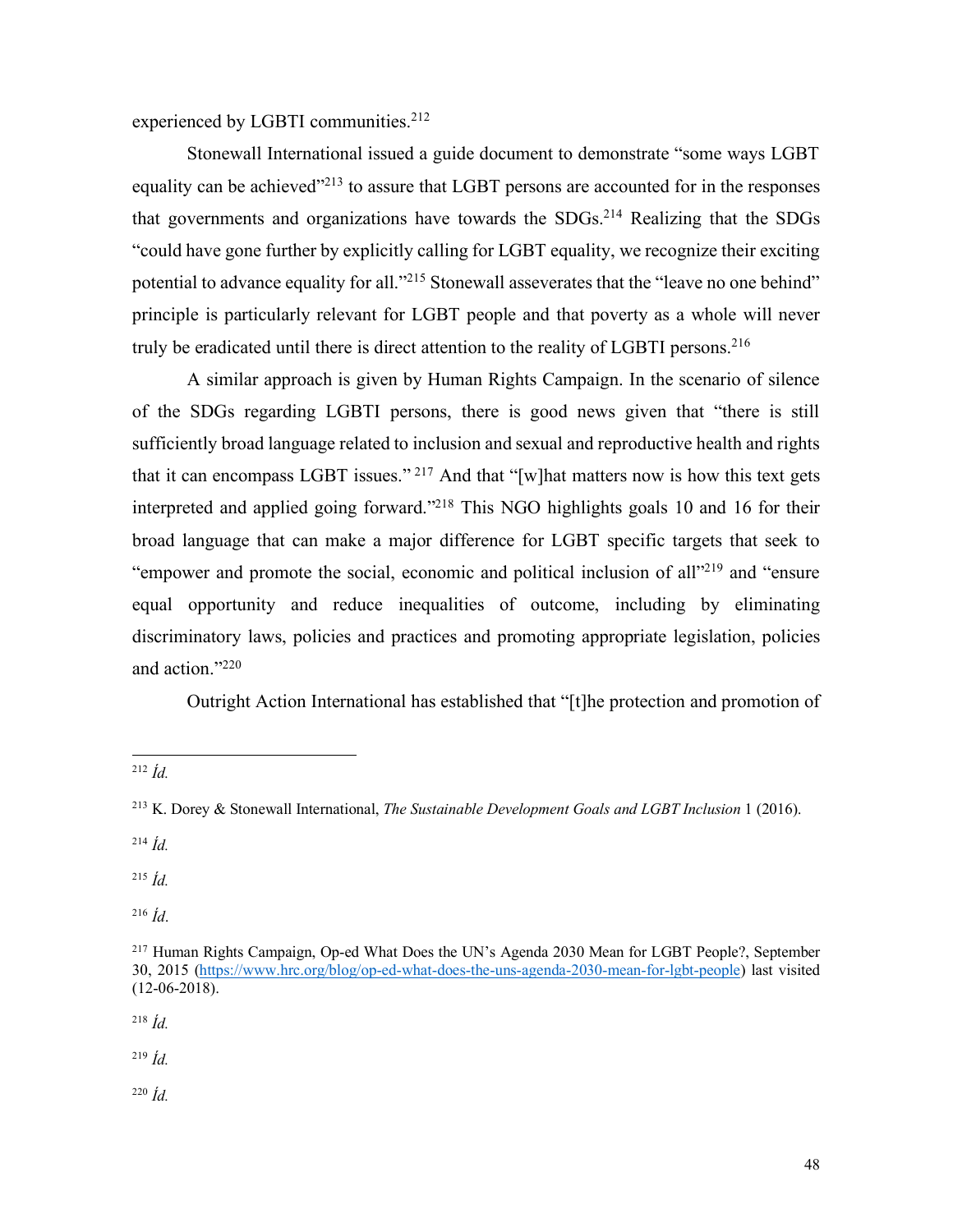human rights of LGBTI people is crucial in development initiatives.<sup>"221</sup> Furthermore, they affirm that the 2030 agenda is based in international human rights treaties and the UDHR and targets 10.2, 10.3 and  $10.4^{222}$  "are directly relevant to the rights of LGBTI people". Indeed, to realize the full spectrum of health and rights for LGBTI people, progress across all development priorities is required.<sup>223</sup> The point is stressed by establishing that SDGs

> "require member states to demonstrate how they are reducing inequality by empowering and promoting social, economic and political inclusion of all, irrespective of age, sex, disability, race, ethnicity, origin, religion, economic or other status, which includes sexual orientation, gender identity or expression and sex characteristics."224

The only development-focused NGO that has made the link between the SDGs and LGBTI persons is Bond. They have stated that the implementation of the goals that seek to reduce inequalities (goal 10), gender equality (goal 5) and peace, justice and strong institutions (goal 16), are essential to assure that no one will be left behind, "[g]overnments and donors must seek to overcome political and contested issues which prevent progress on ensuring no one is left behind, such as (…) discriminatory attitudes, policies and laws towards  $(...)$ LGBT people." $^{225}$ 

The Asia Pacific Forum of National Human Rights Institutions and the UNDP published a manual for human rights institutions in which they clearly establish that "[t]he SGDs apply for the benefit of lesbian, gay, bisexual, transgender and intersex people as much

 <sup>221</sup> Outright Action International & The Global Forum on MSM & HIV, *Agenda 2030 for LGBTI Health and Well-Bein*g 8 (2017).

 $222$  Target 10.2: By 2030, empower and promote the social, economic and political inclusion of all, irrespective of age, sex, disability, race, ethnicity, origin, religion or economic or other status; 10.3:Ensure equal opportunity and reduce inequalities of outcome, including by eliminating discriminatory laws, policies and practices and promoting appropriate legislation, policies and action in this regard; 10.4:Adopt policies, especially fiscal, wage and social protection policies, and progressively achieve greater equality.

<sup>223</sup> *See supra* note 221.

<sup>224</sup> Outright Action International, *International Best Practice Guide to Equality on Sexual Orientation and Gender Identity* 2 (2018).

<sup>225</sup> Bond, *Leaving no one behind: Putting marginalized people at the forefront of the Sustainable Development Goals* 4 (2016).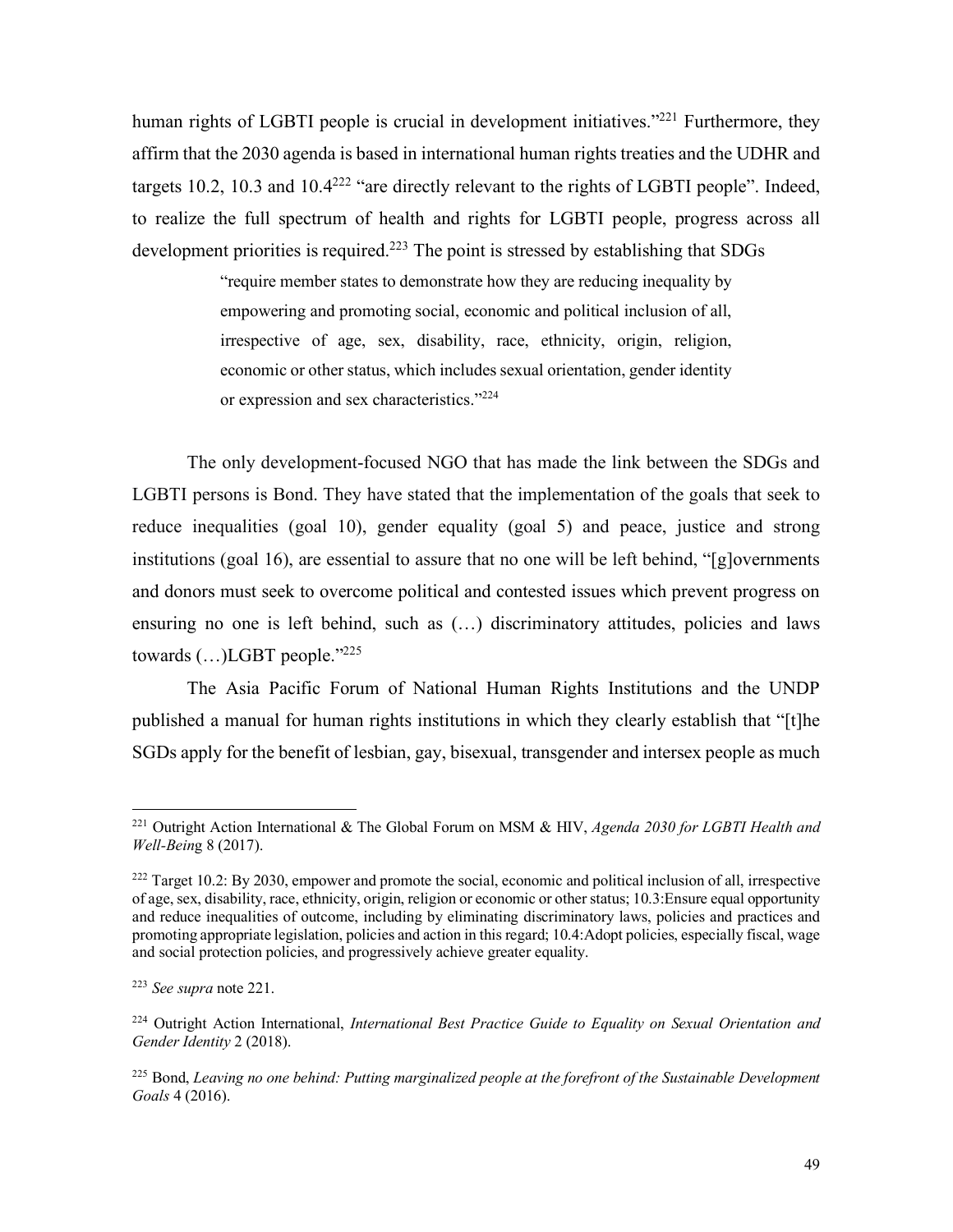as for anyone else."226 Goals 10 and 16 are highlighted as especially —but not exclusively relevant,<sup>227</sup> and the SDGs are presented as tool that offer opportunities for education and advocacy in relation to the human rights of LGBTI people as well as "a framework for accountability for State performance of human rights obligations towards lesbian, gay, bisexual, transgender and intersex people."228

A call on the part that parliaments play is explicitly contemplated in the 2030 agenda.229 The Parliamentarians for Global Action (PGA) have developed the role that parliaments have in supporting implementation of the SDGs stating that "advancing the rights and inclusion of LGBTI people is the responsibility of all parliamentarians, regardless of the person's sexual orientation or gender identity."230 They acknowledge that "[t]hrough their representation, legislative and oversight functions, parliamentarians play a crucial role in shaping legal and policy frameworks and public opinion in their constituencies and countries."231

In the displayed efforts of civil society, is easy to appreciate that there is imbalance in the assessment of the relationship between LGBTI persons and the SDGs. LGBTI-focused NGOs have been substantially more prolific in stressing the relationship between LGBTI persons and SDGs, than development-focused NGOs have done so. The reports of

<sup>228</sup> *Íd.*

 <sup>226</sup> Asia Pacific Forum of National Human Rights Institutions & UNDP, *Promoting and Protecting Human Rights in relation to Sexual Orientation, Gender Identity and Sex Characteristics: A Manual for National Human Rights Institutions* 121 (2016).

<sup>227</sup> *Íd.*

<sup>&</sup>lt;sup>229</sup> *See supra* note 113. Para. 45: "We acknowledge also the essential role of national parliaments through their enactment of legislation and adoption of budgets and their role in ensuring accountability for the effective implementation of our commitments. Governments and public institutions will also work closely on implementation with regional and local authorities, subregional institutions, international institutions, academia, philanthropic organizations, volunteer groups and others"; Para. 79: "We also encourage Member States to conduct regular and inclusive reviews of progress at the national and subnational levels which are country-led and countrydriven. Such reviews should draw on contributions from indigenous peoples, civil society, the private sector and other stakeholders, in line with national circumstances, policies and priorities. National parliaments as well as other institutions can also support these processes."

<sup>230</sup> PGA & UNDP, *Advancing the Human Rights and Inclusion of LGBTI People: A Handbook for Parliamentarians* 17 (2017).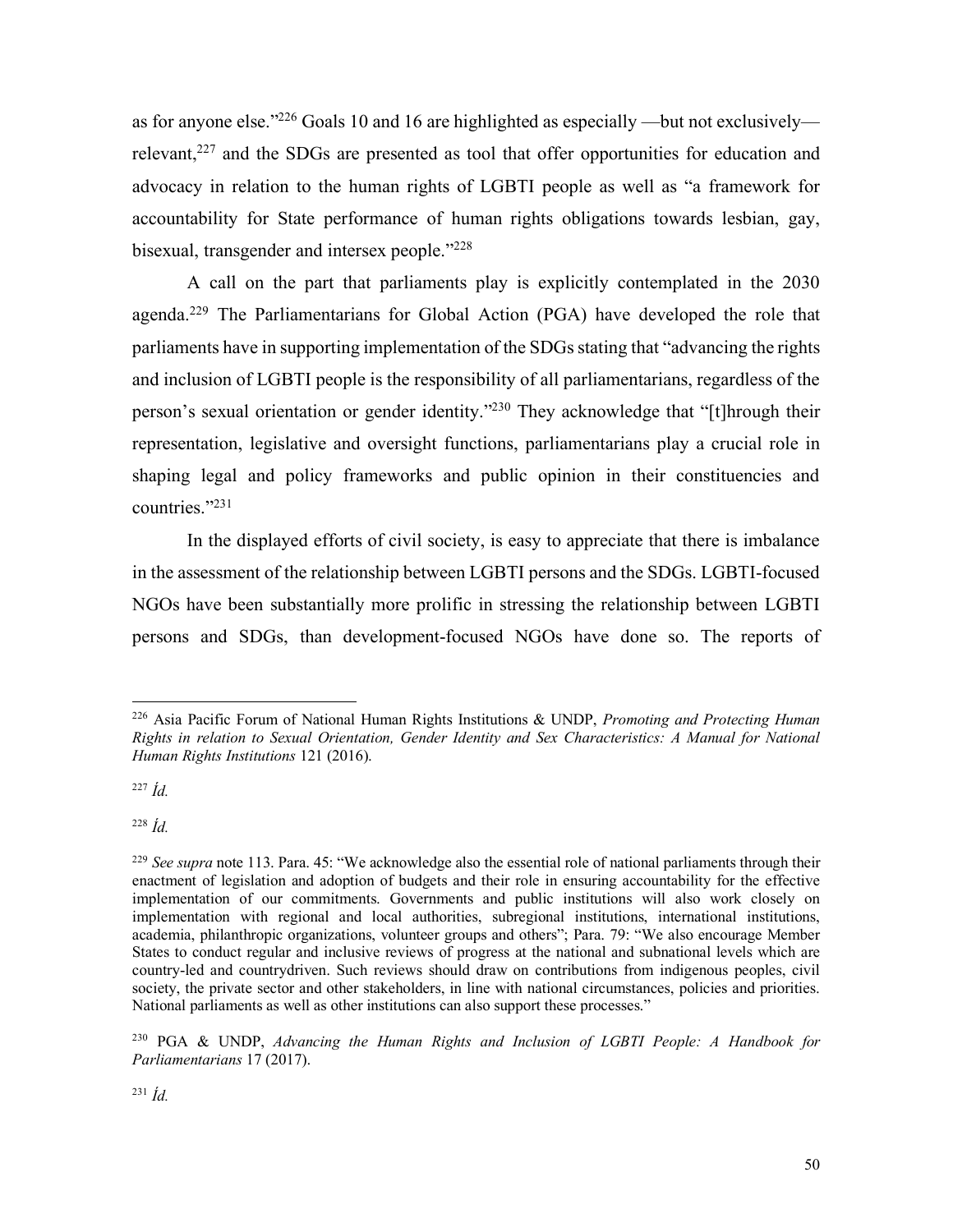parliamentarians and autonomous national human rights institutions provide input to realize that the link between LGBTI persons and SDGs is being stressed not only in international fora, but also within the states in fields were the executive has no interference.

V.B.2.iii. Into the SDGs: a view from States

After the adoption of the 2030 agenda, States are compelled to participate in the implementation and "conduct regular and inclusive reviews of progress at the national and sub-national levels, which are country-led and country-driven."232 The follow-up process of the SDGs, its principles and characteristics are reviewed in section IV.B. This section is going to focus on the study of the National Voluntary Reviews that States have submitted to the HLPF to analyze if the silence of the 2030 agenda regarding LGBTI persons has had an impact in its implementation.<sup>233</sup>

The follow-up and review process started in 2016, period in which the HLPF received 22 reports. Out of the total of reviews, one of them mentions LGBTI persons (Mexico), and one of them refers to sexual diversity (Venezuela). Three mention sexual orientation (Estonia, Germany and Philippines) and three mention gender identity (Venezuela, Philippines and Germany).

In general, five States referred to LGBTI or SOGI: Mexico, Venezuela, Estonia, Germany, and Philippines.

The issues that were raised on the 2016 review process that link SDGs and LGBTI persons include: the adoption of equal opportunities in employment without discrimination on the basis of sexual orientation;234 policies to ensure access to health and reproductive health services in efforts to promote a rights-based approach to better link sexual and

 <sup>232</sup> *See supra* note 113, para. 79.

<sup>&</sup>lt;sup>233</sup> See Annex 1. All the reports are available at  $(\frac{https://sustainabledevelopment.un.org/vnrs/}{https://sustainabledevelopment.un.org/vnrs/}{\theta}$  last visited (01-07-2018).

<sup>&</sup>lt;sup>234</sup> Review of the implementation of the 2030 agenda in Estonia 37 (2016).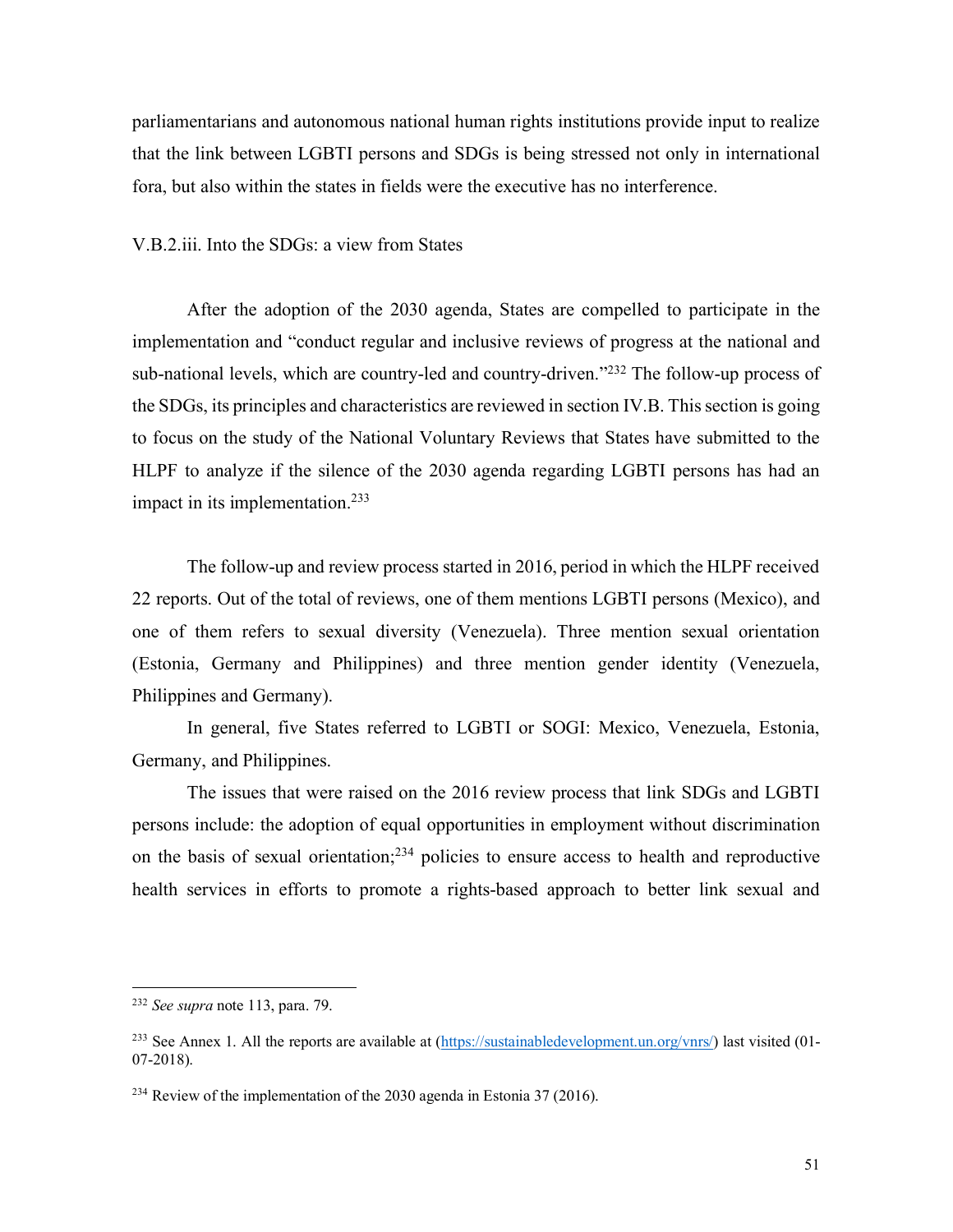reproductive health services in the field of SOGI;<sup>235</sup> the challenges that the "leave no one" behind" premise implies to bring the 2030 agenda closer to excluded population, which includes LGBTI persons;<sup>236</sup> the need to disaggregate data by  $S OGI$ ;<sup>237</sup> the inclusion of SOGI related diversity in the gender equality plans;<sup>238</sup> and, the inclusion of SOGI issues in primary and secondary school textbooks.239

In 2017, the HLPF received 43 reports. Nine reports refer to LGBTI persons (Belgium, Chile, Costa Rica, Denmark, Guatemala, Nepal, Netherlands, Portugal, Sweden), ten refer to sexual orientation (Brazil, Chile, Costa Rica, Czech Republic, Denmark, Italy, Panama, Portugal, Slovenia, Sweden), five reports refer to gender identity (Chile, Costa Rica, Portugal, Slovenia, Sweden), and two reports refer to gender expression (Slovenia and Sweden).

In general, 14 States refer to LGBTI or SOGIE: Belgium, Brazil, Chile, Costa Rica, Czech Republic, Denmark, Guatemala, Italy, Nepal, Netherlands, Panama, Portugal, Slovenia, and Sweden.

During the review that was conducted in 2017 there were governments that included sexual orientation and gender identity as a priority of the SDGs implementation process.<sup>240</sup> In addition, States have adopted the compromise to guarantee measures that would support the fight against any kind of discrimination based on the grounds of SOGI,<sup>241</sup> as nondiscrimination is a fundamental principle and a structural element of the democratic rule of

<sup>&</sup>lt;sup>235</sup> Report of the German Federal Government to the High-Level Political Forum on Sustainable Development 25 (2016).

<sup>&</sup>lt;sup>236</sup> National Voluntary Report of Mexico within the framework of the High-Level Political Forum on Sustainable Development 22 (2016).

<sup>&</sup>lt;sup>237</sup> Voluntary National Review at the 2016 High-Level Political Forum On the Sustainable Development Goals (SDGs) Phillipines18 (2016). *See also:* Voluntary National Report: Venezuela 54 (2016).

<sup>238</sup> Voluntary National Report: Venezuela 27 (2016).

<sup>239</sup> *See supra* note 238, at 24.

<sup>&</sup>lt;sup>240</sup> National Report on the Implementation of the 2030 Agenda for Sustainable Development: Portugal 31 (2017).

<sup>241</sup> Voluntary National Review: Italian Sustainable Development Strategy 57 (2017).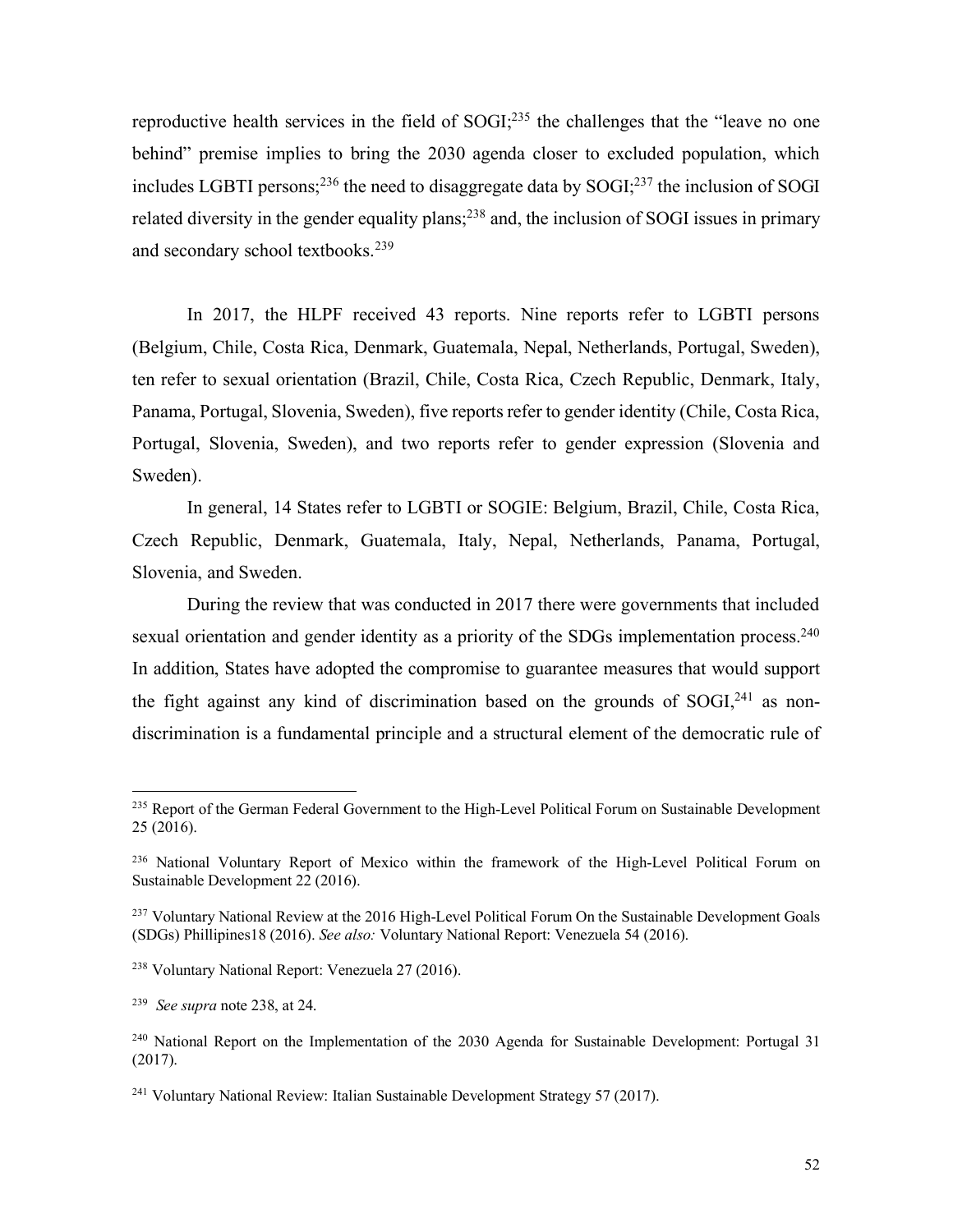law.242 Forging these SOGI-inclusive societies, is presented as a way to fight poverty and thereby reduce inequality.243 Furthermore, the fulfillment of sexual rights for LGBT people have contributed to the development of society.<sup>244</sup>

States also highlighted certain challenges that have arisen in the implementation of the SDGs to LGBTI persons. Among such, the need of a human rights approach to provide adequate and differentiated healthcare and access to health to LGBTI persons.<sup>245</sup> In addition, the existence of structural inequalities in access to decent work due to historic exclusion of LGBTI persons<sup>246</sup> and the need to collect disaggregated data by SOGI.<sup>247</sup>

The participation of LGBTI civil society is encouraged as allows the identification of particular needs and actions.<sup>248</sup> The efforts towards the "leave no one behind" promise imply the inclusion and participation of LGBTI persons.<sup>249</sup> Some States even held consultation processes to LGBTI persons for the elaboration of the Report<sup>250</sup>

The States narrate certain actions that have been adopted in order to fulfil the SDGs in relation to LGBTI persons. Among those: the adoption of gender strategy and action plans that includes in its priorities the protection of the rights and fight against violence to LGBTI

<sup>247</sup> Costa Rica: Constructing a Common Vision of Sustainable Development 52 (2017).

 <sup>242</sup> *See supra* note 240, at 11. *See also:* Sweden and the 2030 Agenda 32 (2017).

<sup>&</sup>lt;sup>243</sup> Report for the Voluntary National Review Ministry of Finance Denmark's implementation of the 2030 Agenda for Sustainable Development 29 (2017).

<sup>244</sup>*See supra* note 243, at 30. *See also:* 2030 Agenda for Sustainable Development National Voluntary Review: Guatemala 136 (2017).

<sup>245</sup> Costa Rica: Constructing a Common Vision of Sustainable Development 48 (2017). *See also:* National Voluntary Report: Panamá 52 (2017); Sweden and the 2030 Agenda 22 (2017); *supra* note 240, at 34.

<sup>246</sup> Costa Rica: Constructing a Common Vision of Sustainable Development 52 (2017). *See also:* Sweden and the 2030 Agenda 25 (2017).

<sup>248</sup> Nepal, National Review of Sustainable Development Goals 11 (2017). *See also:* Sweden and the 2030 Agenda 62 (2017).

<sup>&</sup>lt;sup>249</sup> National Report on the Implementation of the 2030 Agenda for Sustainable Development: Czech Republic 30 (2017). *See also:* Sweden and the 2030 Agenda 18, 84 (2017).

<sup>250</sup> *See supra* note 247, at 10.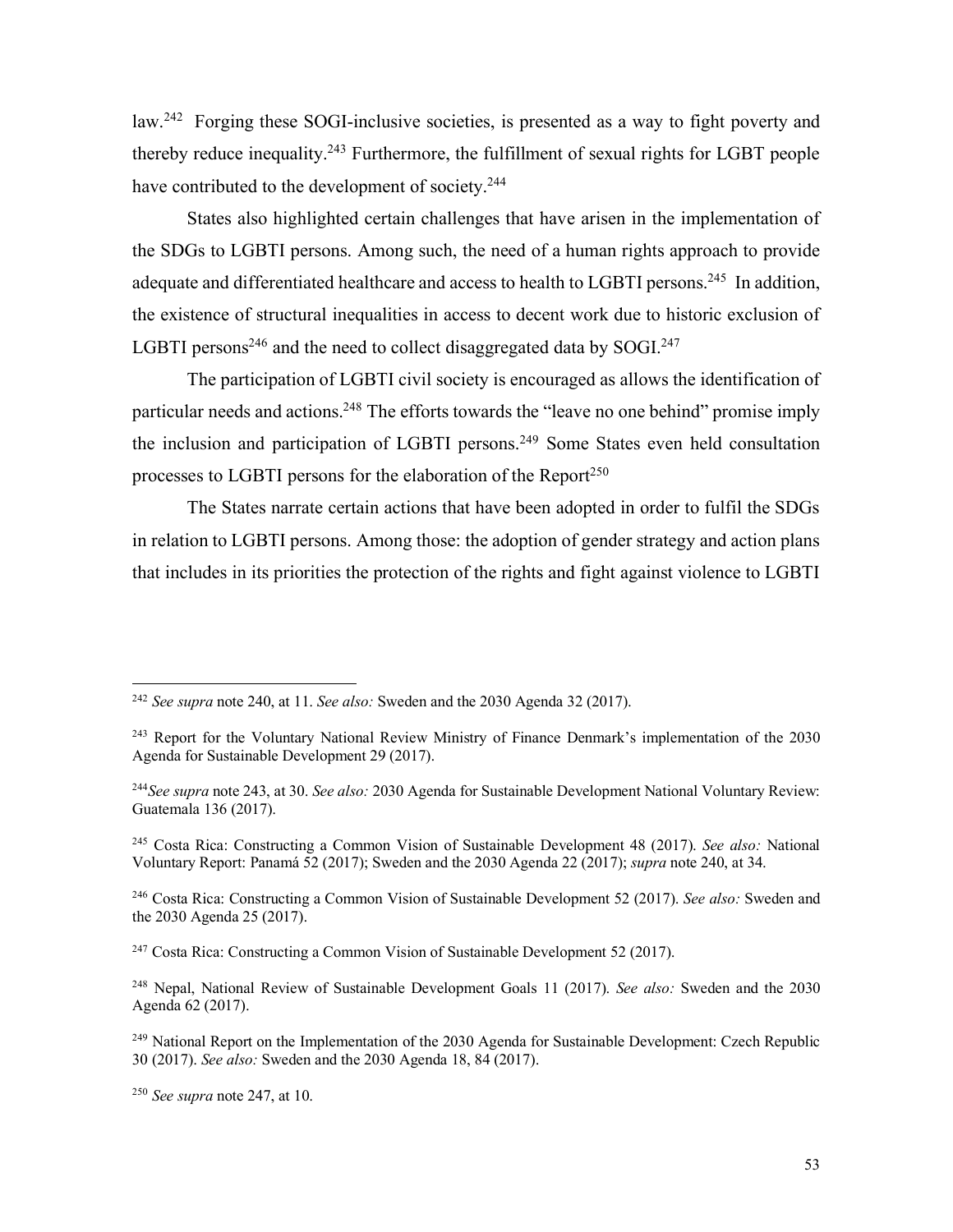persons;251 policies that contemplate Special Social Protection to LGBTI persons due to the situations of personal or social risk of threat or violation of rights they face;<sup>252</sup> antidiscrimination laws that include sexual orientation and gender identity as prohibited grounds for discrimination, and the reported obstacles of its implementation; $^{253}$  special medical units that have a human-rights based approach that allows a dignified treatment to LGBTI persons;254 policies that aim at the empowerment and participation of LGBT people,255 including structures that respond to their particular needs;256 assistance packages to school boards and teachers in order to create an education system that is more gender-aware and LGBTI-friendly; $257$  the creation of surveys that allow the implementation of performance indicators associated with the 2030 agenda in topics that relate to SOGI.258

In 2018, 47 States have announced their participation in the HLPF review process. To July 1<sup>st</sup> 2018, 31 reports have been submitted. Out of those, seven reports mention LGBTI persons (Albania, Australia, Cabo Verde, Ecuador, Ireland, Malta and Uruguay); eight reports mention sexual orientation (Albania, Andorra, Australia, Ecuador, Greece, Ireland, Malta and Uruguay); six reports mention gender identity (Australia, Ecuador, Greece, Ireland, Malta and Uruguay); one of them mentions gender expression (Ireland); and, one mentions sex characteristics (Malta).

In general, nine States refer to LGBTI or SOGIESC: Albania, Andorra, Australia,

<sup>&</sup>lt;sup>251</sup> Pathways to Sustainable Development First Belgian National Voluntary Review on the Implementation of the 2030 Agenda 23 (2017). *See also:* Voluntary National Review on the Implementation of the 2030 Agenda: Slovenia 29 (2017); *supra* note 240, at 32, 52.

<sup>&</sup>lt;sup>252</sup> Voluntary National Report on the Sustainable Development Goals: Brasil 52 (2017).

<sup>253</sup> National Voluntary Report: Chile 37 (2017). *See also*; Sweden and the 2030 Agenda, 30 (2017); *supra* note 240, at 79; *supra* note 247, at, 33, 53, 56, 65, 86.

<sup>254</sup> *See supra* note 247, at 46.

<sup>&</sup>lt;sup>255</sup> Kingdom of the Netherlands, Report on the implementation of the Sustainable Development Goals 27 (2017).

<sup>256</sup> *See supra* note 240, at 33.

<sup>&</sup>lt;sup>257</sup> Pathways to Sustainable Development First Belgian National Voluntary Review on the Implementation of the 2030 Agenda 22 (2017).

<sup>258</sup> National Voluntary Report: Chile 67 (2017).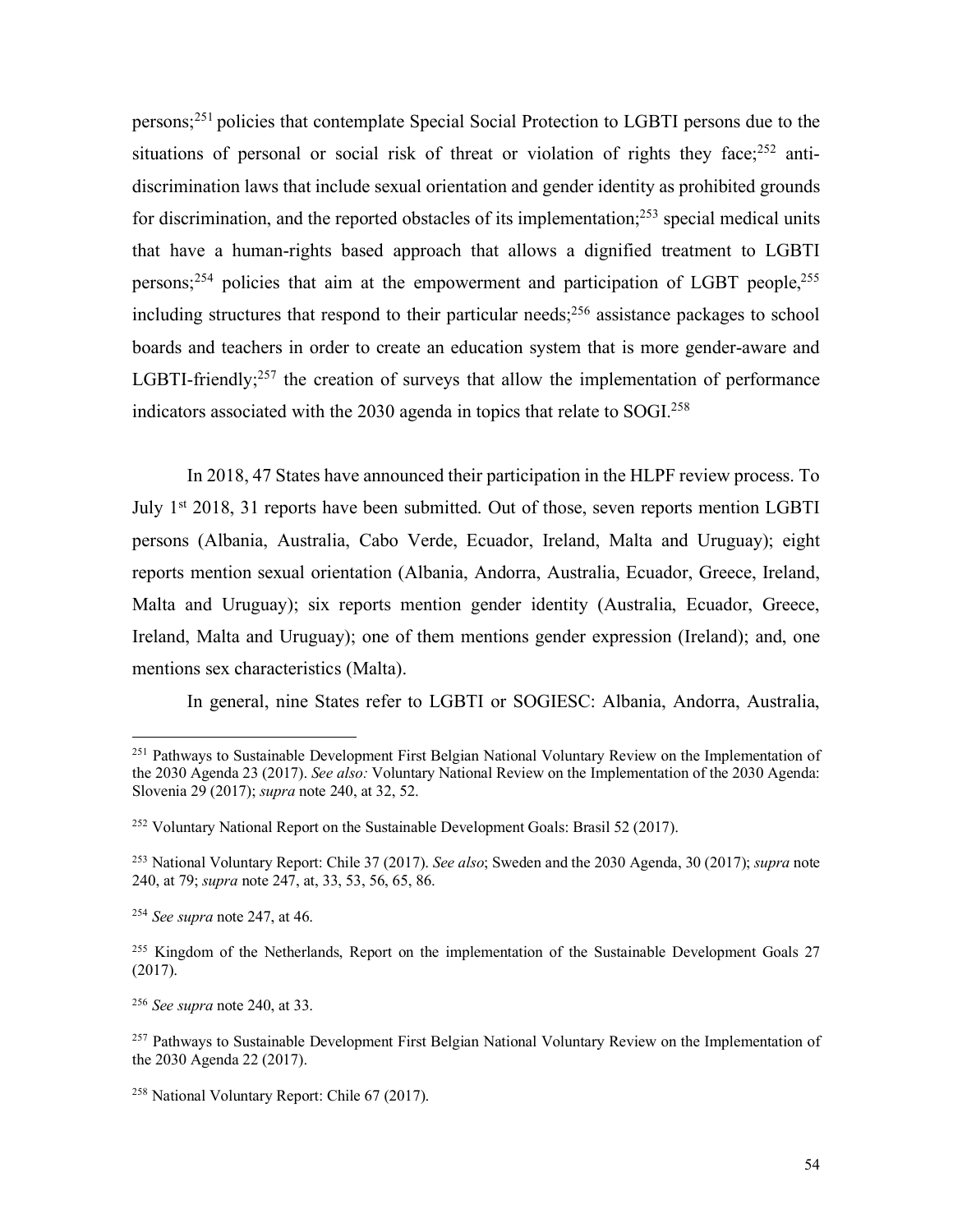Cabo Verde, Ecuador, Greece, Ireland, Malta, and Uruguay.

The affairs that were documented in the 2018 review encompass the commitment to promote equal human rights for LGBTI persons<sup>259</sup> within a human rights-based approach to sustainable development in the implementation of all SDGs.<sup>260</sup>

In their reporting, one State particularly expressed its commitment to ensure that LGBTI persons are included in the implementation of the SDGs, through increasing its advocacy and funding to support equal human rights for LGBTI persons globally. 261

The actions that were adopted to relate LGBTI persons to the SDGs, include the attribution of competences to the Ombudsperson to address SOGI-based discrimination, in particular related to children;<sup>262</sup> the recognition of the particular impact of mental health issues and suicide in the LGBTI community and the generation of particular actions to address these issues (like a peer-supported telephone and web-based counselling and referral service);<sup>263</sup> initiatives designed to inform parents and teachers on topics such as homophobia and transphobia both in society and in school<sup>264</sup> and policies that aims to have a safe school environment for the trans, gender fluid and intersex members of the school community;<sup>265</sup> the adoption of laws that recognize the self-identified gender identity;<sup>266</sup> the adoption of

 <sup>259</sup> Report on the Implementation of the Sustainable Development Goals: Australia, 10 (2018). *See also:* Ireland: Voluntary National Review 2018 Report on the Implementation of the 2030 Agenda to the UN High-level Political Forum on Sustainable Development 69 (2018); Ecuador, National Voluntary Report 51 (2018)

<sup>260</sup> Report on the Implementation of the Sustainable Development Goals: Australia 10 (2018).

<sup>261</sup> *See supra* note 260, at 73.

<sup>262</sup> National Voluntary Report: Andorra 9 (2018).

<sup>263</sup> *See supra* note 260, at 35.

<sup>&</sup>lt;sup>264</sup> Voluntary National Review on the Implementation of the 2030 Agenda for Sustainable Development: Greece 55 (2018).

<sup>&</sup>lt;sup>265</sup> Malta Voluntary National Review on the Implementation of the 2030 Agenda 31 (2018).

<sup>266</sup> *See supra* note 264, at 49. *See also:* Ireland: Voluntary National Review 2018 Report on the Implementation of the 2030 Agenda to the UN High-level Political Forum on Sustainable Development 67 (2018).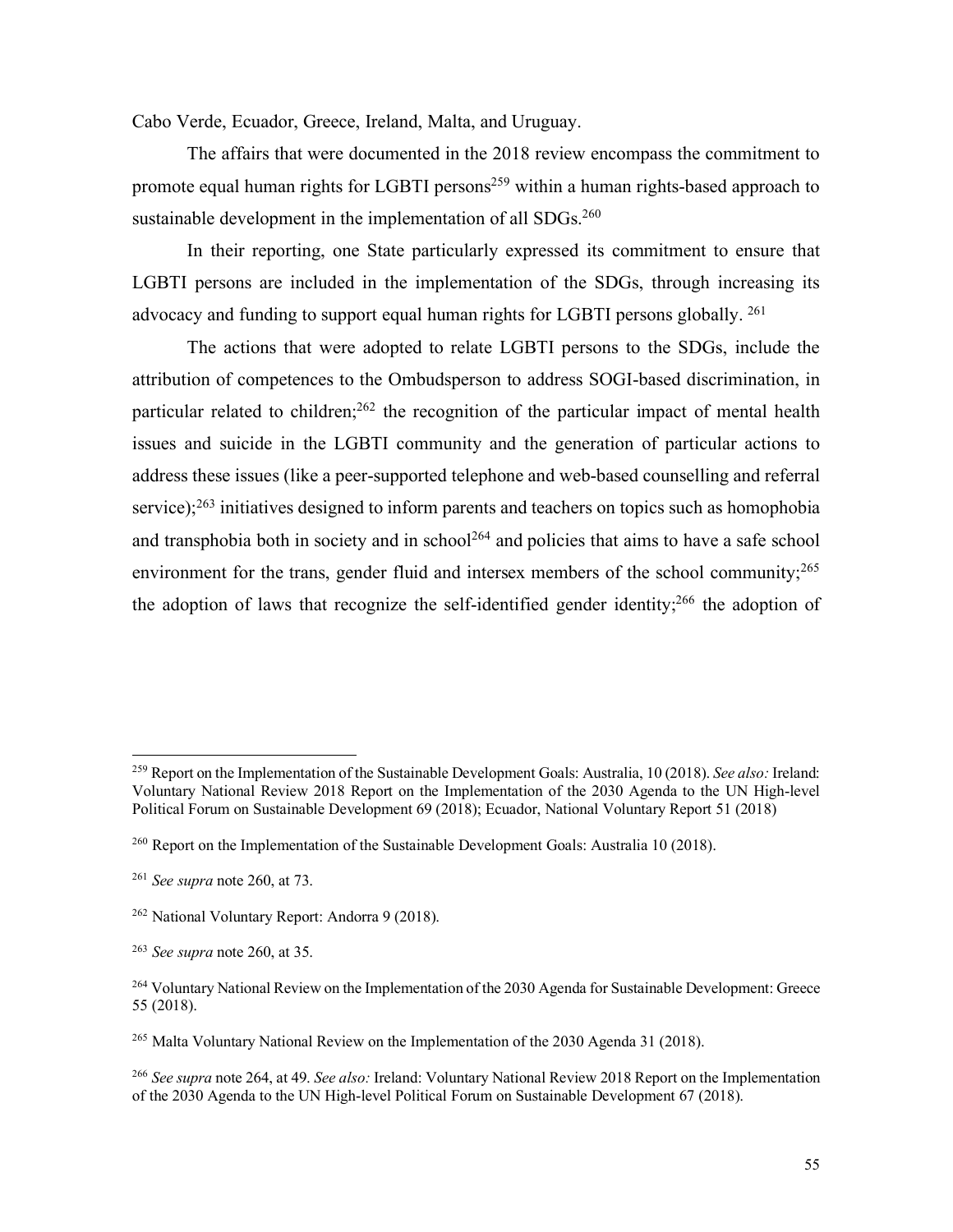marriage equality laws;  $^{267}$  the generation of LGBTI inclusion strategies or action plans;  $^{268}$ the promotion of political participation of LGBT persons; <sup>269</sup> the outlaw of "conversion therapy";<sup>270</sup> the creation of shelters for LGBTI persons;<sup>271</sup> the introduction of free health services relating to gender identity and sexual characteristics, to facilitate access to treatment for trans persons, that includes the introduction of legislative instruments to this effect;<sup>272</sup> the adoption of regulations that aim for equal treatment in employment, combating discriminatory treatment on the grounds of  $SO<sub>1</sub><sup>273</sup>$  and, the adoption of legislation that prevents SOGI-based discrimination. 274

Amidst the challenges that are brought to the HLPF this year, are the difficulties LGBTI persons face in participation in the work force and in accessing services; <sup>275</sup> the fact that needs of LGBTI persons are less well understood, with less evolved policy responses as a result,  $276$  as well as the necessity to adopt world leading approaches in relation to the LGBTI persons. 277

In light of the reported actions, commitments and challenges that States have adopted to implement the 2030 agenda, it is possible to conclude that the rights of LGBTI persons

 <sup>267</sup> Ireland: Voluntary National Review 2018 Report on the Implementation of the 2030 Agenda to the UN High-level Political Forum on Sustainable Development 67 (2018). *See also supra* note 265, at 67.

<sup>&</sup>lt;sup>268</sup> Ireland: Voluntary National Review 2018 Report on the Implementation of the 2030 Agenda to the UN High-level Political Forum on Sustainable Development 67 (2018). *See also:* Voluntary National Review on Sustainable Review, Albania 24 (2018); Ecuador, National Voluntary Report 51 (2018); Voluntary National Review on Sustainable Review: Albania 19 (2018)

<sup>269</sup> Voluntary National Report on the Implementation on the 2030 Agenda for Sustainable Development: Cabo Verde 9 (2018).

<sup>&</sup>lt;sup>270</sup> Malta Voluntary National Review on the Implementation of the 2030 Agenda 67 (2018).

<sup>271</sup> Voluntary National Review on Sustainable Review: Albania 19 (2018)

<sup>272</sup> *See supra* note 265, at 67.

<sup>273</sup> *See supra* note 265, at 34.

<sup>274</sup> *See supra* note 260, at 71.

<sup>275</sup> *See supra* note 260, at 6.

<sup>&</sup>lt;sup>276</sup> Ireland: Voluntary National Review 2018 Report on the Implementation of the 2030 Agenda to the UN High-level Political Forum on Sustainable Development 47 (2018).

<sup>277</sup> *See supra* note 276, at 103.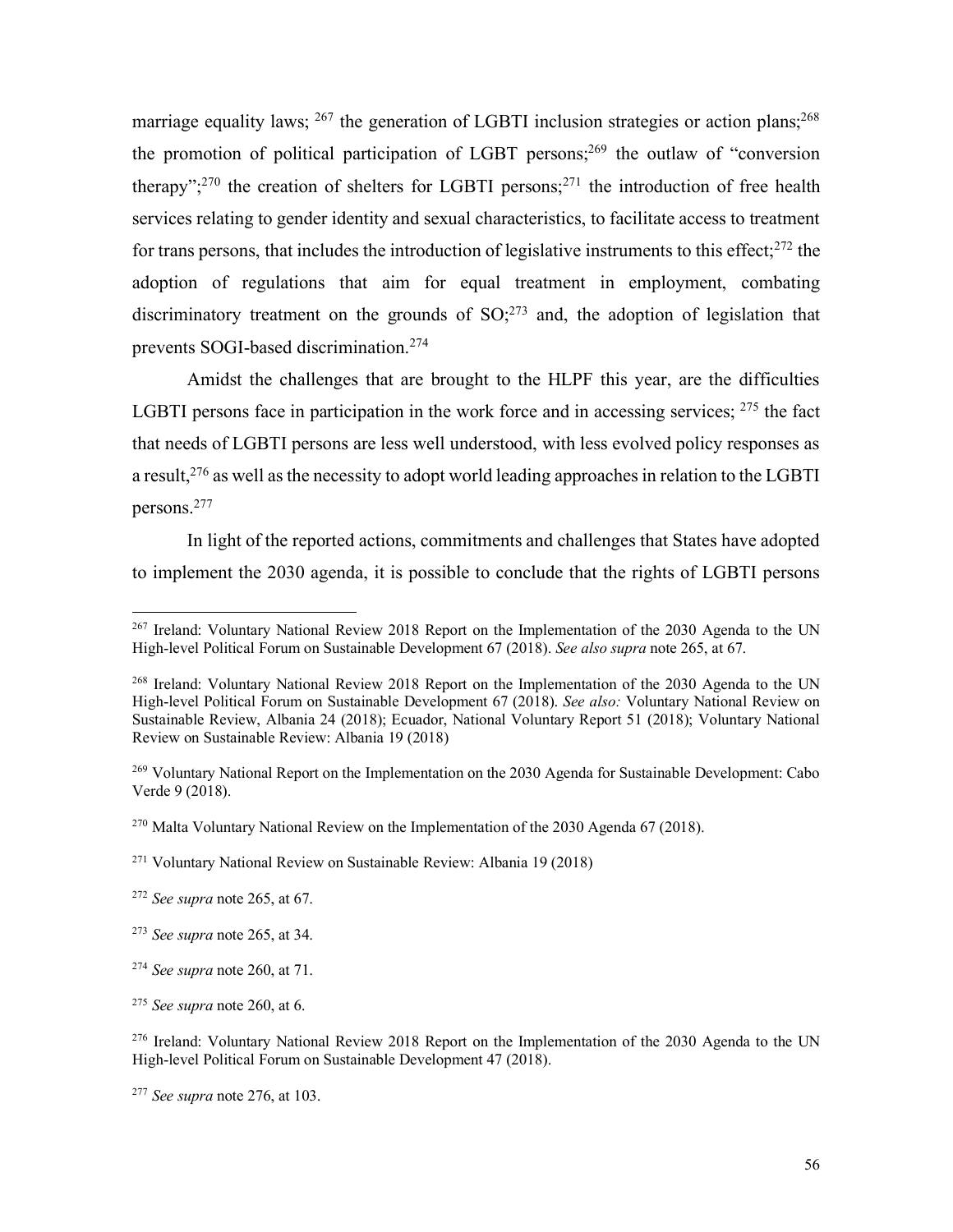have been, over time, progressively included in the Voluntary National Reports to the HLPF in two ways.

The first way is related to the protected categories that States are reporting, that have broadened in scope. In 2016, States only refer to SOGI; in 2017, gender expression is added; and, in 2018, sex characteristics is raised as well. This performance implies an evolution of the States' awareness in acknowledging the differences that these categories entail, and in the need to take differentiate measures in that regard. This affirmation is evident with the revision of the reported issues, which starts in 2016 mainly with the reaffirmation of the nondiscrimination principle on the basis of SOGI, and which evolves to actions that entail the protection, respect and fulfilment of economic, social and cultural rights of LGBTI persons.

Secondly, the amount of countries that have reported issues related to LGBTI persons or SOGIESC has increased. In 2016, 25% of the countries included these issues. In 2017, 32,5% of the reports included actions or challenges in that respect, and, in 2018, out of the received reports —with still 16 pending— 32,1% States have pointed out LGBTI persons or SOGIESC issues. The voluntary nature of the VNR is a two-edged sword. On the one hand, it allows the reporting countries to participate freely in the process more than one time, therefore showing their progress yearly. On the other hand, less than half of the UN member states have participated on it, $278$  within the three years of the adoption of the SDGs.

Combined, these two trends set a hopeful path for what is to be expected of the implementation and follow-up process of the SDGs in relation to LGBTI persons.

V.B.2.iv. Into the SDGs: a view from human rights bodies and agencies

Officially, the implementation of the SDGs started on January  $1<sup>st</sup>$ , 2016. Since then, the United Nations has been monitoring the available data of this process and highlighting the most significant gaps and challenges<sup> $279$ </sup> on a yearly basis. Nor LGBTI persons neither

 $278$  The State of Palestine has announced its participation in the 2018 reporting period, thus adding 194 countries as the total.

<sup>279</sup> UN, The Sustainable Development Goals Report 2 (2016).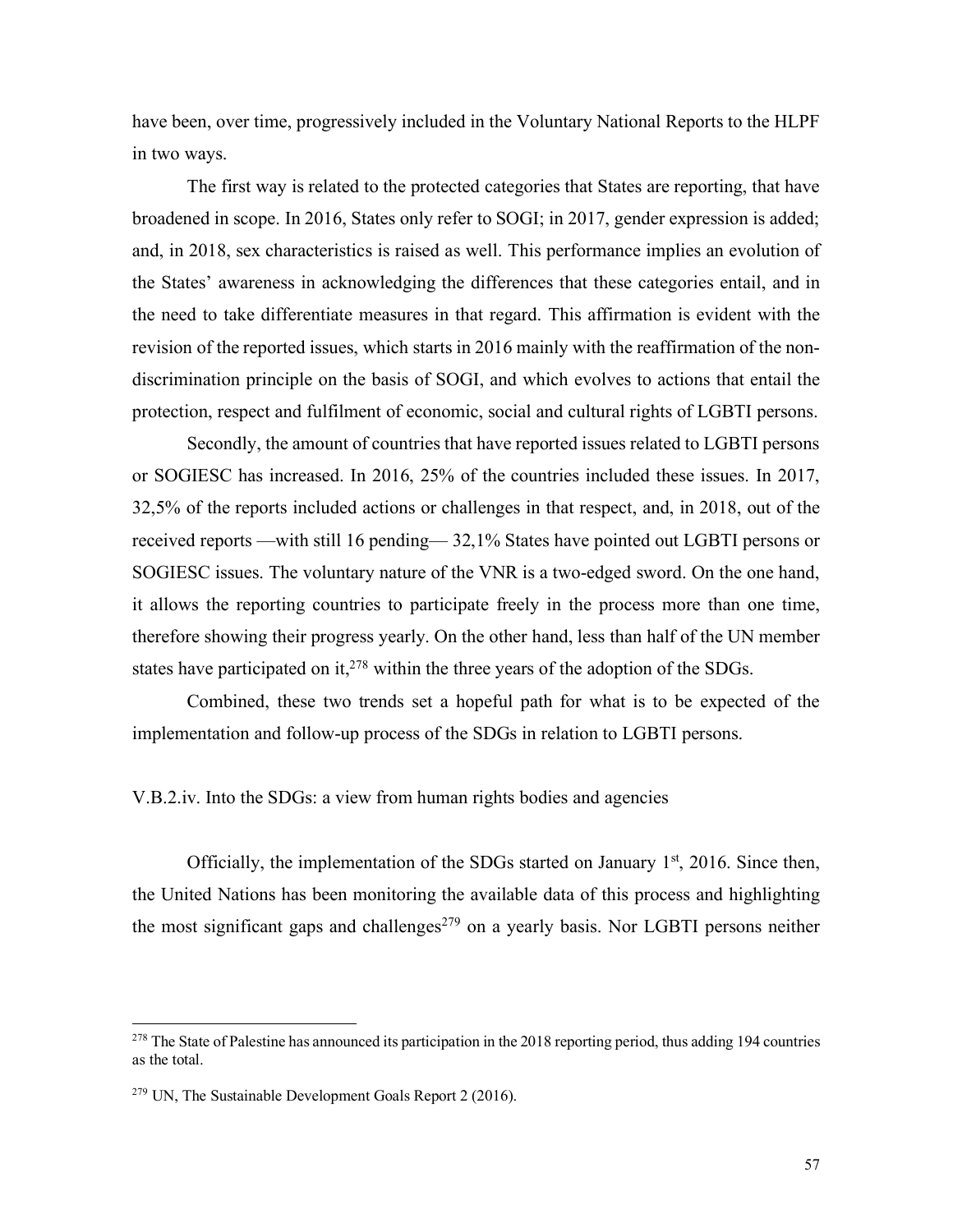SOGIESC is mentioned in any of the reports.<sup>280</sup>

Despite the above mentioned oversight, briefly after the adoption of the SDGs, United Nations agencies participated in a high-level event organized by the UN LGBT Core Group, titled "Leaving No One Behind: Equality & Inclusion in the Post-2015 Development Agenda". The UN Secretary-General gave the opening remarks in which he stated that

> "Leaders from around the world have just adopted a new vision for sustainable development. There are 17 Sustainable Development Goals all based on a single, guiding principle: to leave no one behind. We will only realize this vision if we reach all people regardless of their sexual orientation or gender identity."281

The outcome of this meeting was a joint press release of the  $12$  agencies<sup>282</sup> that participated in the groundbreaking event, in which they express that States bear the duty to protect everyone from discrimination and violence, and that the failure to protect LGBTI persons against abuses impacts "negatively on (…) progress towards achievement of the future Sustainable Development Goals."283

On 3 November 2015, in Banjul, a joint dialogue between the ACHPR, the IACHR, and UN human rights mechanisms was built on recent developments of these human rights systems in relation to sexual orientation and gender identity. This dialogue allowed for interaction on substantive issues, as well as on critical and emerging avenues for future actions and collaboration. One of the points that the participants discussed was related to the pertinence of the mainstreaming approach, within which they highlight that

<sup>&</sup>lt;sup>280</sup> UN, The Sustainable Development Goals Report (2016); UN, The Sustainable Development Goals Report (2017); UN, The Sustainable Development Goals Report (2018).

<sup>281</sup> UN Secretary-General statement, SG/SM/17153-HR/5269, 29 September 2015.

<sup>282</sup> International Labour Organization; Office of the High Commissioner for Human Rights; United Nations Development Programme; United Nations Educational, Scientific and Cultural Organization; United Nations Fund for Population Activities; United Nations High Commissioner for Refugees; United Nations International Children's Emergency Fund; United Nations Office on Drugs and Crime; UN Women; World Food Programme; World Health Organization; and, Joint United Nations Programme on HIV/AIDS.

<sup>&</sup>lt;sup>283</sup> Joint UN statement on Ending Violence and Discrimination Against Lesbian, Gay, Bisexual, Transgender and Intersex People, September 2015.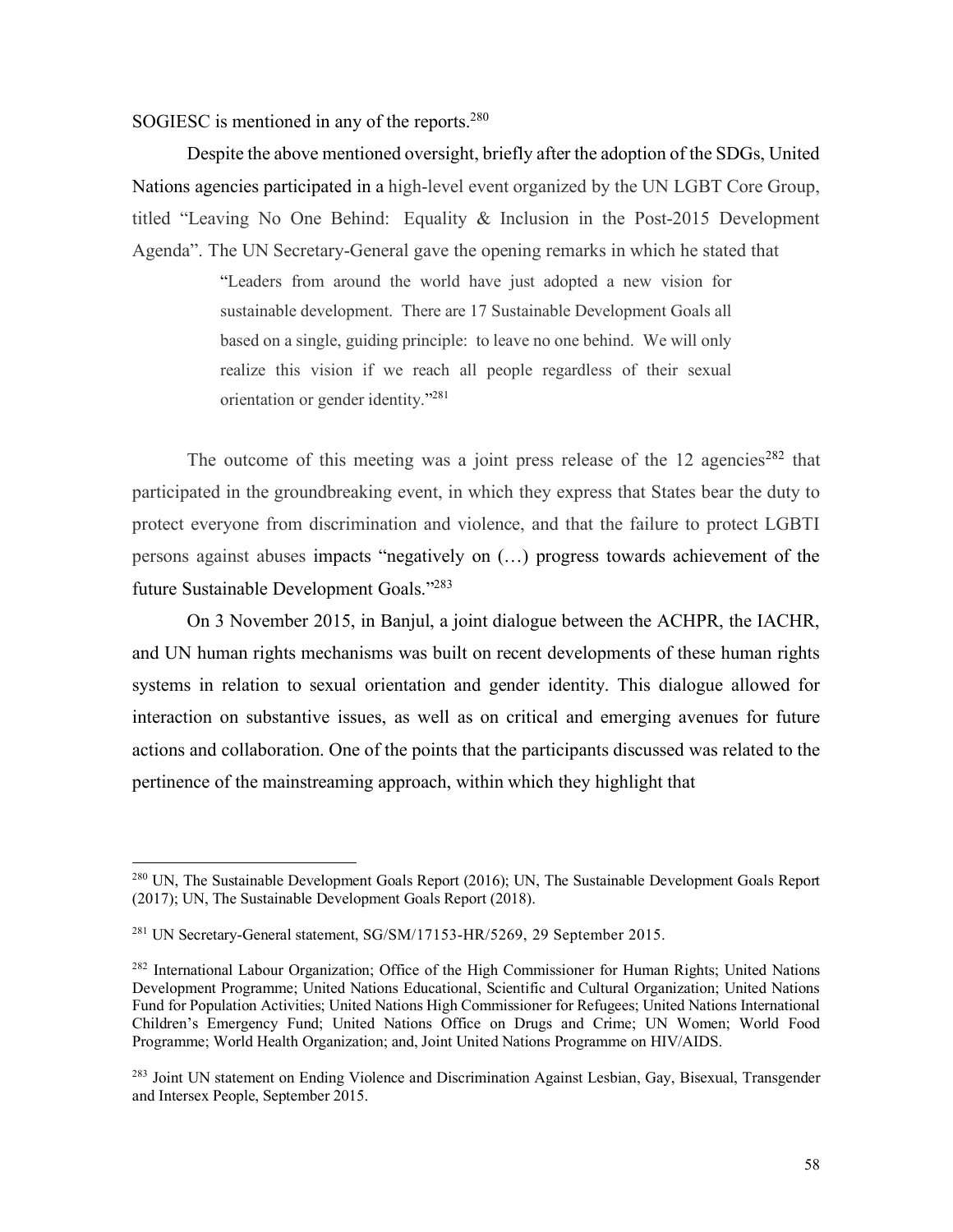"The recent adoption of the Sustainable Development Goals (SDGs) that incorporate strong principles of human rights and of 'leaving no-one behind' provides an important opportunity to address human rights concerns within the development agenda, and was seen as an opportunity to engage with member states and other stakeholders on human rights issues including the rights of LGBTI persons."284

Additionally, the European Commission has generated a particular action to support the SDGs, in which, under the implementation of the goal to reduce inequality (goal 10) has put in place a framework to ensure equal opportunities and to tackle discrimination on the grounds of sexual orientation.<sup>285</sup>

The United Nations Multi-Country Sustainable Development Framework, in 2016, defined four priority areas in relation to the  $SDGs^{286}$  to seek a cohesive, safe and just Caribbean to end poverty (goal 1), ensure inclusive and equitable quality education (goal 4), achieve gender equality (goal 5) and promote peaceful and inclusive societies (goal 16). The document expresses that "[s]pecial emphasis will be placed on prevention of violence against  $(...)$  LGBT persons."<sup>287</sup>

In like manner, the UNDP set forth that "[i]f LGBTI people continue to face exclusion, the SDGs will remain out of our reach."288 This agency generated the "LGBTI Inclusion in the 2030 Agenda initiative," that aims to advance the inclusion of LGBTI people and reduce inequality and marginalization on the basis of SOGI.<sup>289</sup> "In Asia,

<sup>&</sup>lt;sup>284</sup> Ending Violence and other human rights violations based on sexual orientation and gender identity: A joint dialogue of the African Commission on Human and People's Rights, Inter-American Commission on Human Rights and United Nations, para. 38 (2016).

<sup>285</sup> European Commission, *Commission Staff Working Document, Key European action supporting the 2030 Agenda and the Sustainable Development Goals*, Doc. No. SWD 390 final, 37 (2016).

<sup>286</sup> Priority areas: An Inclusive, Equitable and Prosperous Caribbean; a Safe, Cohesive and Just Caribbean; a Healthy Caribbean; and, a Sustainable and Resilient Caribbean.

<sup>287</sup> UN Multi-Country Sustainable Development Framework, *United Nations Multi-Country Sustainable Development Framework in the Caribbean* 20 (2016).

<sup>&</sup>lt;sup>288</sup> UNDP, Our Perspective: When People are counted, no one is left behind, 10 December 2015 (http://www.undp.org/content/undp/en/home/blog/2015/12/10/When-people-are-counted-no-one-is-leftbehind.html) last visited (14-06-2018).

<sup>289</sup> *See supra* note 94, at 18.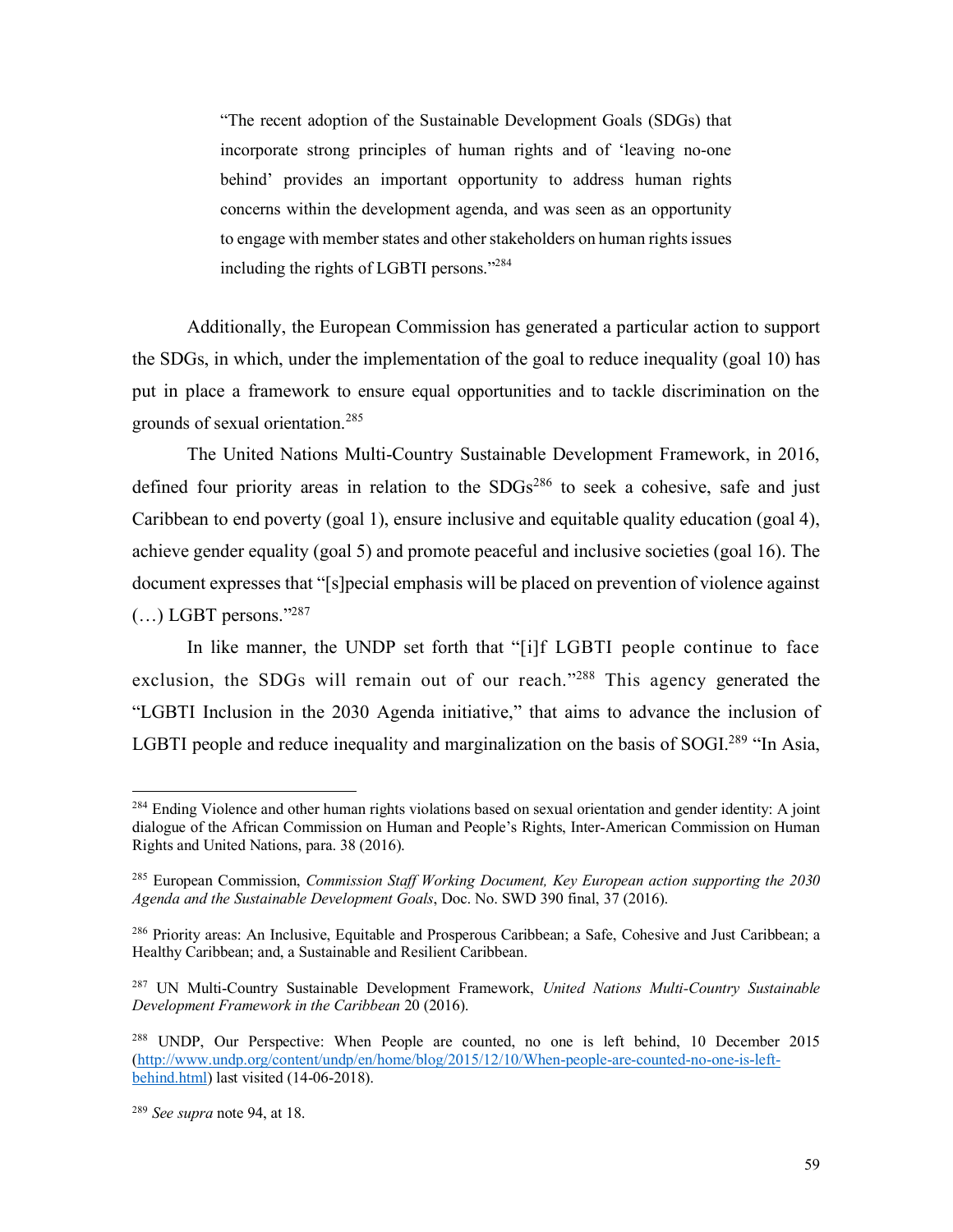Africa and Eastern Europe, this initiative examines LGBTI-lived experiences from the sustainable development perspective,"<sup>290</sup> and is undertaken in close collaboration with governments and civil society that support policy and operational research and strategy development at national and regional levels.<sup>291</sup>

Furthermore, the International Labour Organization (ILO) and the UNDP launched a report that addresses the discrimination LGBTI persons face in employment in some Asian countries. This report uses the SDGs as an avenue to address the challenges that employment discrimination entails, with emphasis in gender equality (goal 5), decent work (goal 8), and reducing inequalities (goal  $10$ ).<sup>292</sup>

In addition, the UN Development group has also expressed the relevance of a particular focus on marginalized groups and individuals when it comes to inclusion and highlights that "lesbian, Gay, Bisexual and Transgender (LGBT) community are some of the groups and individuals who are not necessarily included in policy- and decision-making processes."293

The OHCHR, through its "Free & Equal" campaign issued the "living free and equal" report in which the Office highlights the good practices that States are adopting to tackle violence and discrimination on the basis of SOGI. Among its recommendations, calls for a partnership between States and LGBTI organizations, to emphasize the monitoring of the impact and effectiveness of measures being taken to combat violence and discrimination, that is particularly "relevant in the context of ensuring that LGBT and intersex persons benefit and are included in efforts to achieve the Sustainable Development Goals."294 Within the framework of the same campaign, the OHCHR generated global standards to conduct

1

<sup>290</sup> *Íd.*

<sup>291</sup> *Íd.*

<sup>292</sup> UNDP & ILO, *LGBTI People and Employment: Discrimination Based on Sexual Orientation, Gender Identity and Expression, and Sex Characteristics in China, the Philippines and Thailand* 5 (2018).

<sup>293</sup> UN Development Group, *Mainstreaming the 2030 Agenda for Sustainable Development. Inteterim Reference Guide to UN Country Teams* 22 (2015).

<sup>294</sup> OHCHR, *Living Free and Equal: What States are Doing to Tackle Violence and Discrimination Against Lesbian, Gay, Bisexual, Transgender and Intersex People*, UN Doc HR/PUB/16/3, at 120 (2016).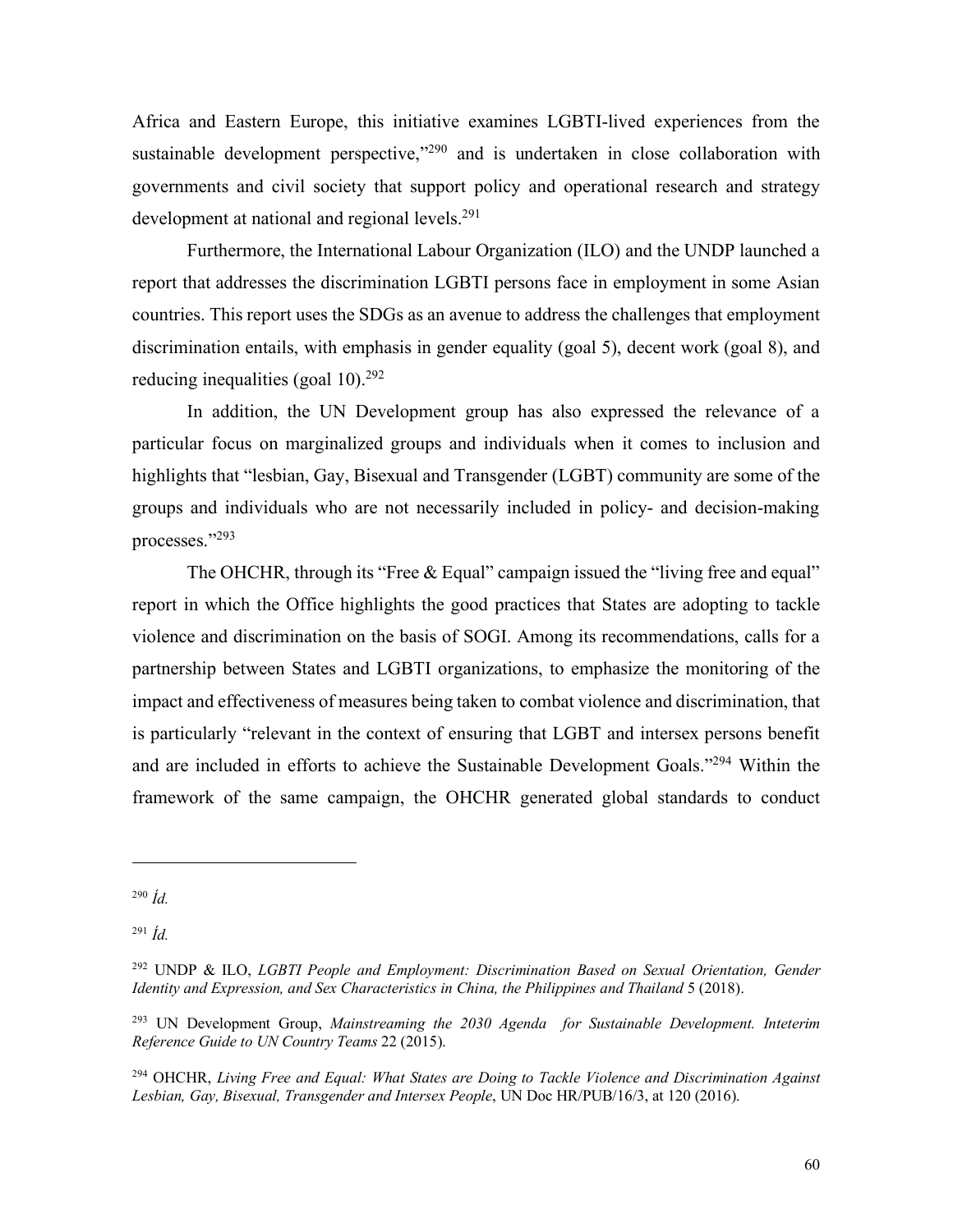business in a LGBTI-inclusive manner. Regarding the SDGs, the OHCHR asseverates that to fulfil them, a collective effort is needed "not just of governments, but of civil society and businesses as well,"<sup>295</sup> in order to tackle social and economic discrimination and marginalization.296

Likewise, UN Women has stated that the 2030 agenda calls for strategies that would leave one behind, including measures that would not contribute to further social fragmentation, stigmatization and/or other forms of harm or abuse of vulnerable groups.<sup>297</sup> Adding that

> "From a gender perspective, translating the 2030 Agenda into action will require ensuring that all women and girls enjoy equal rights and opportunities regardless of where they live and their (…) sexual orientation and gender identity."298

Moreover, the World Bank Group has underlined the relevance of the need for investment in research in relation to LGBTI persons, as "the SDGs heighten the focus on measurable outcomes, data on LGBTI people must catch up."299. In particular, the WB calls for attention "to LGBTI people in the SDGs and create an evidence base for policies and programs that would more rapidly advance the goals of LGBTI inclusion and human rights globally."300

As referred to in section II.A, the UN system has created a Special Procedure, the SOGI IE. In keeping with its mandate, the IE issued a report on 2017 in which addresses the link between SDGs and LGBTI persons. In particular, referring to goal 16 on inclusive

<sup>296</sup> *Íd.*

<sup>298</sup> *See supra* note 297, at 133.

 <sup>295</sup> OHCHR, *Tackling Discrimination against Lesbian, Gay, Bi, Trans, & Intersex People; Standards of Conduct for Business* 3 (2017).

<sup>297</sup> UN Women, *Turning Promises into Action: Gender Equality in the 2030 Agenda for Sustainable Development* 163 (2018).

<sup>299</sup> M. Badgett & C. Crehan, Working Paper: *Investing in a Research Revolution for LGBTI Inclusion*. World Bank Group. 3 (2016).

<sup>300</sup> *See supra* note 299, at 7.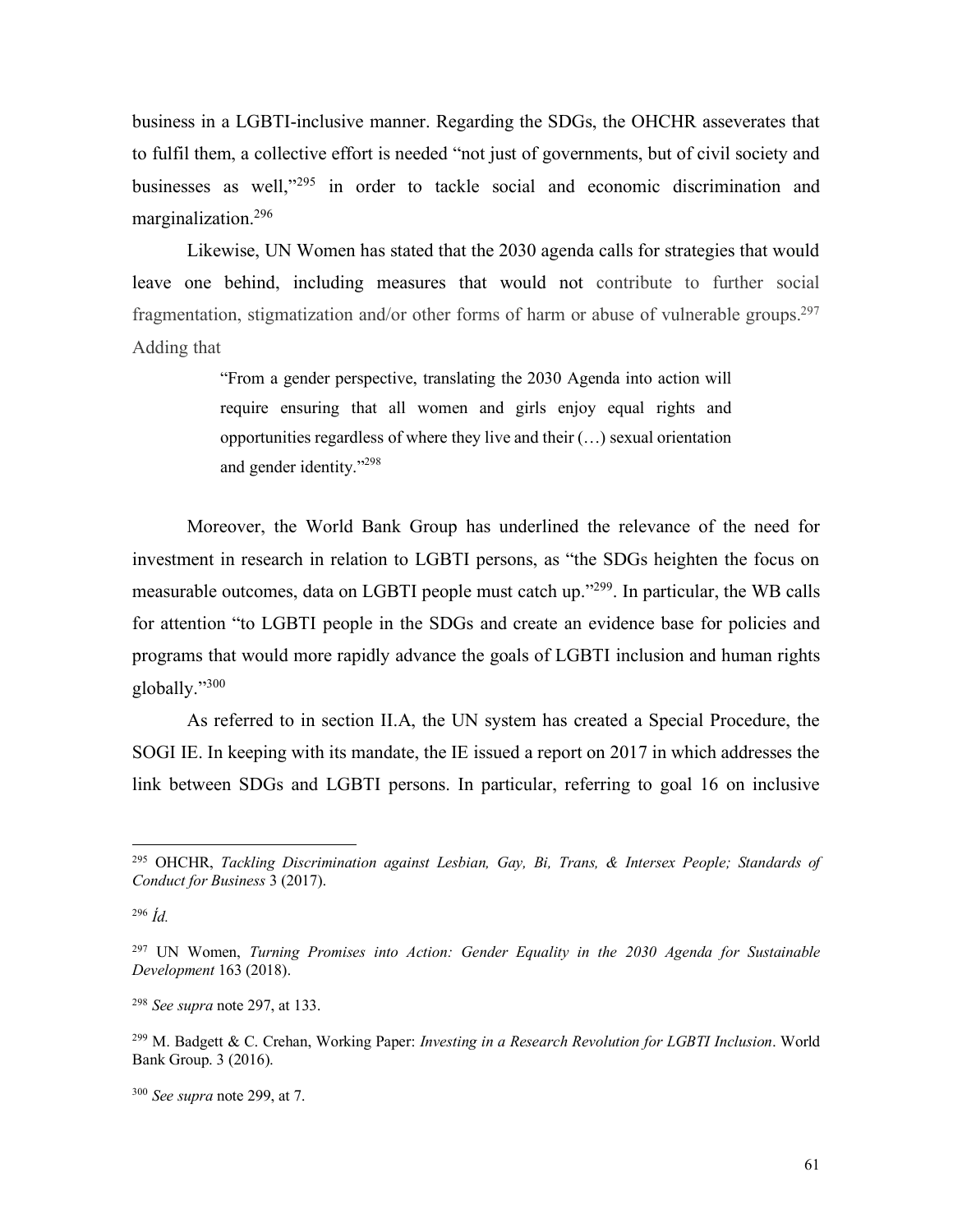societies and access to justice, the IE states that "[a]n all-inclusive approach invites effective coverage of all persons whatever their sexual orientation or gender identity."301 Furthermore, in this same Goal establishes that the "target is to eliminate violence against children totally in the next 15 years (…) implies a relationship with sexual orientation and gender identity, in order to leave no children behind."302 The report highlights the role of the business sector in integrating "sexual orientation and gender identity into the workplace and in the commercial/financial/investment/developmental field" and that the SDGs provide opportunities for "cooperation and support — particularly under Goal 17, which opens up space for more multilateral, regional and bilateral cooperation."<sup>303</sup> In its recommendations, the IE underlines that

> "The Sustainable Development Goals offer an opportunity to tackle violence and discrimination, also in regard to sexual orientation and gender identity, and this opportunity should be taken full advantage of in order to ensure that no one is left behind, without exception or distinction. This avenue can allow Governments and other actors to generate data and information in a disaggregated manner so as to facilitate future planning and allocation of resources."304

In an effort to see the interaction between the human rights bodies, the 2030 agenda for sustainable development and the rights of LGBTI persons, a review of the General Comments and Concluding Observations of the Human Rights Committee and the Committee on Social, Economic and Cultural Rights is provided. These bodies are chosen due to their undeniable relevance for the role they fulfil in the examination of the implementation of the international obligations that rise from the ICCPR and the ICESCR, that together with the UDHR form the International Bill of Human Rights, the foundation of

<sup>&</sup>lt;sup>301</sup> Human Rights Council, Report of the Independent Expert on protection against violence and discrimination based on sexual orientation and gender identity, UN Doc. A/HRC/35/36, para. 25 (2017).

<sup>302</sup> *See supra* note 301, para. 44.

<sup>303</sup> *See supra* note 301, para. 50.

<sup>304</sup> *See supra* note 301, para. 20. Reinforced in: UNGA Protection against violence and discrimination based on sexual orientation and gender identity. Note by the Secretary-General, UN Doc. A/72/172, 12 (2017).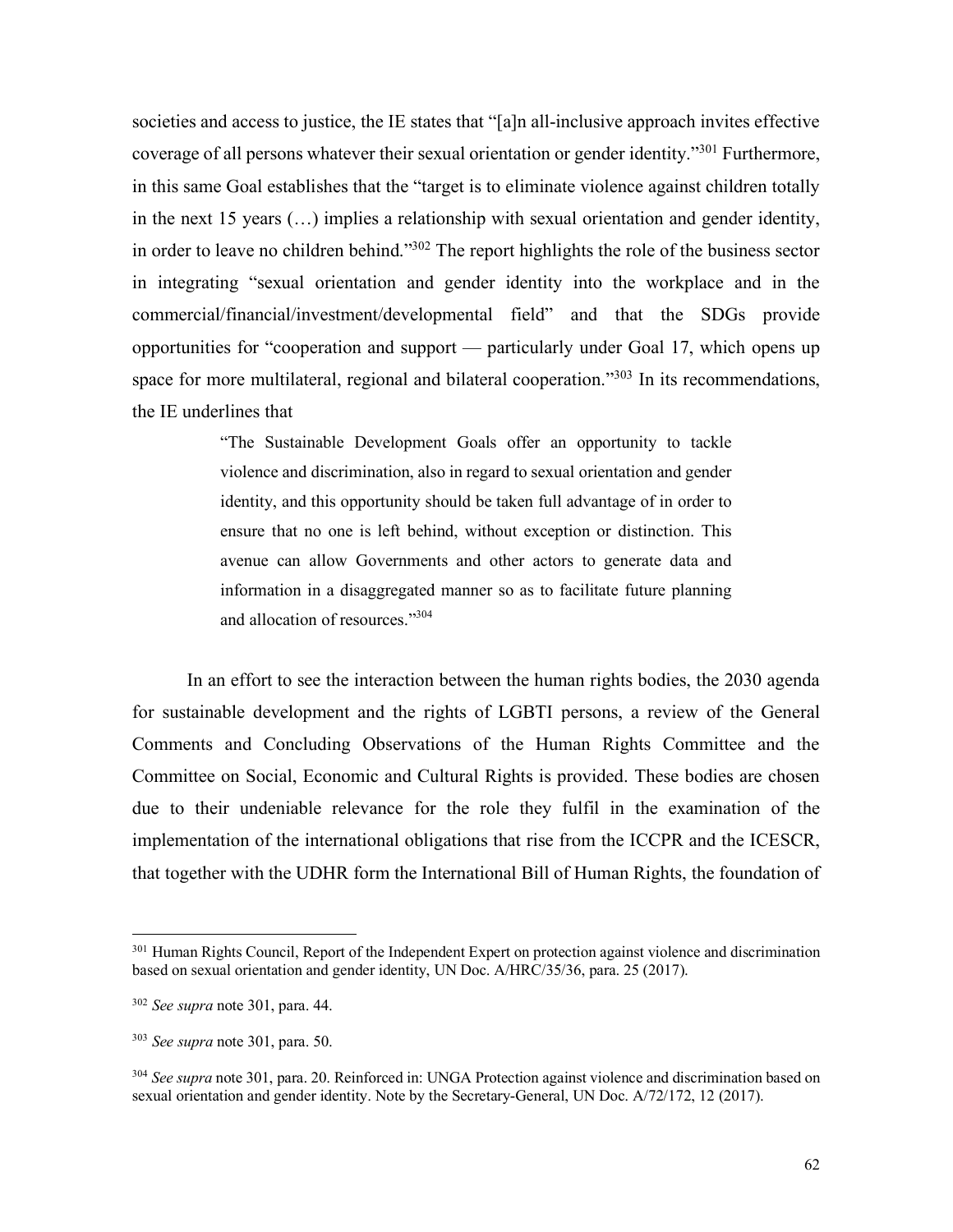the modern international system of human rights. 305

Firstly, in relation to the General Comments, the Human Rights Committee has not issued an interpretation of the Covenant's provisions since the adoption of the 2030 agenda. For its part, the Committee on Economic, Social and Cultural Rights has issued three General Comments since October 2015. <sup>306</sup> Of those, only one mentions the SDGs, but unrelated to the rights of LGBTI persons.307

Secondly, regarding the Concluding Observations, <sup>308</sup> since the adoption of the SDGs on October 21st, 2015, the Human Rights Committee has issued 53 Concluding Observations to States, in 50 of them has mentioned LGBTI persons and only in one the SDGs (Italy). The link between SDGs and LGBTI persons was not made by the Human Rights Committee.

On the other hand, the Committee on Social, Economic and Cultural Rights has issued 39 Concluding Observations since the adoption of the SDGs. Out of the total, LGBTI persons are mentioned in 23 of them and the SDGs in 25. In 15 countries, the Committee deals with both these issues although separately.

One year after the adoption of the SDGs, on October 21st, 2016, this Committee, that follows the implementation of the ICESCR, added one recommendation that has been consistent in all the concluding observations issued by this human rights body since:

> "The Committee recommends that the State party take fully into account its obligations under the Covenant and ensure the full enjoyment of the rights enshrined therein in the implementation of the 2030 Agenda for Sustainable Development at the national level, with international assistance and cooperation when needed. Achievement of the Sustainable Development

<sup>&</sup>lt;sup>305</sup> C. Roberts, *The Contentious History of the International Bill of Human Rights* 50 (2014).

<sup>306</sup> Committee on Economic, Social and Cultural Rights, *General comment No. 22 on the right to sexual and reproductive health (article 12 of the International Covenant on Economic, Social and Cultural Rights)*, UN Doc. E/C.12/GC/22 (2016); Committee on Economic, Social and Cultural Rights, *General comment No. 23 on the right to just and favourable conditions of work (article 7 of the International Covenant on Economic, Social and Cultural Rights)*, UN Doc E/C.12/GC/23 (2016); and, Committee on Economic, Social and Cultural Rights, *General comment No. 24 on State obligations under the International Covenant on Economic, Social and Cultural Rights in the context of business activities*, UN Doc. E/C.12/GC/24 (2017).

<sup>307</sup> Committee on Economic, Social and Cultural Rights, *General comment No. 22 on the right to sexual and reproductive health (article 12 of the International Covenant on Economic, Social and Cultural Rights)*, UN Doc. E/C.12/GC/22, para. 1 (2016)

<sup>308</sup> See Annex 2.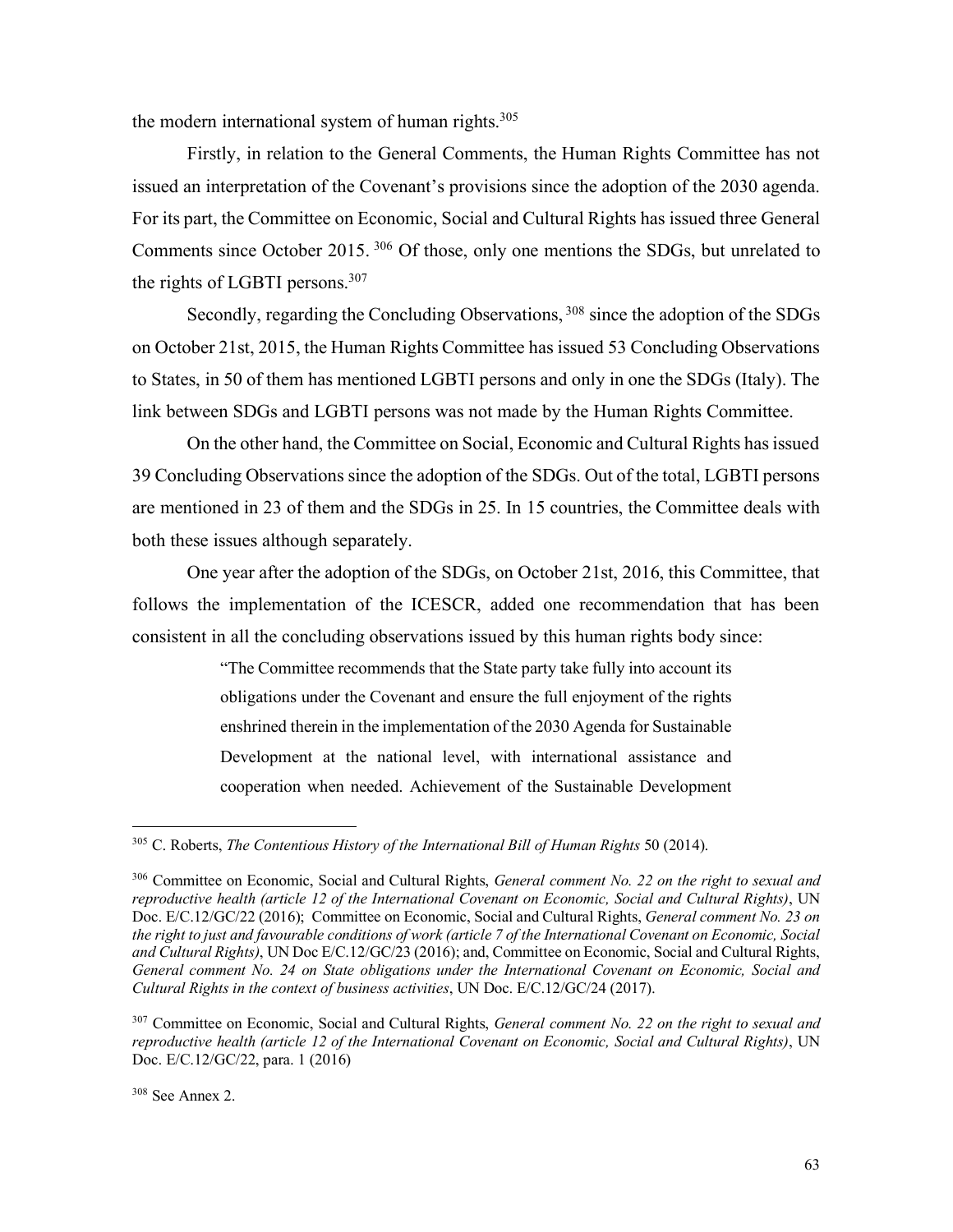Goals would be significantly facilitated by the State party establishing independent mechanisms to monitor progress and treating beneficiaries of public programmes as rights holders who can claim entitlements. Implementing the Goals on the basis of the principles of participation, accountability and non-discrimination would ensure that no one is left behind."

Despite the fact that the observations that were made by the Committee do not link the SDGs with LGBTI persons, it gives prominence to a human rights-based approach to the implementation of the 2030 agenda.

Lastly, on occasion of the international day against homo, lesbo, bi and trans phobia, the link between SDGs and LGBTI persons was strongly urged through a statement by human rights experts $309$  that

> "urge States and other stakeholders to adopt all necessary measures to ensure that the obligation of all States to address violence and discrimination based on sexual orientation and gender identity *remains*  firmly included in the 2030 agenda, and to include lesbian, gay, bisexual and trans (LGBT) persons, communities and populations in the design, implementation and evaluation of all related policies."<sup>310</sup>

The human rights bodies, mechanisms and experts that sign that statement are clear in their assertion, the SDGs require immediate attention from the international community to assure that actions are being taken to tear down the barriers that have led to the systematic

 <sup>309</sup> Sub-Committee on Prevention of Torture and other Cruel, Inhuman or Degrading Treatment or Punishment (SPT); Inter-American Commission on Human Rights; African Commission on Human and Peoples' Rights; Council of Europe; UN independent experts: Mr. Philip Alston, Special Rapporteur on extreme poverty and human rights; Ms. Koumbou Boly Barry, Special Rapporteur on the right to education; Ms. Hilal Elver, Special Rapporteur on the right to food; Ms. Leilani Farha, Special Rapporteur on adequate housing; Mr. Victor Madrigal-Borloz, Independent Expert on sexual orientation and gender identity; Mr. Nils Melzer, Special Rapporteur on torture and other cruel, inhuman or degrading treatment or punishment; Mr. Dainius Pūras, Special Rapporteur on the right to health; Ms. Dubravka Šimonović, Special Rapporteur on violence against women, its causes and consequences; and, the Working Group on the issue of discrimination against women in law and in practice.

<sup>310</sup> Emphasis added. IACHR, Press release 110/2018, Leave no LGBT person behind, 16 May 2018.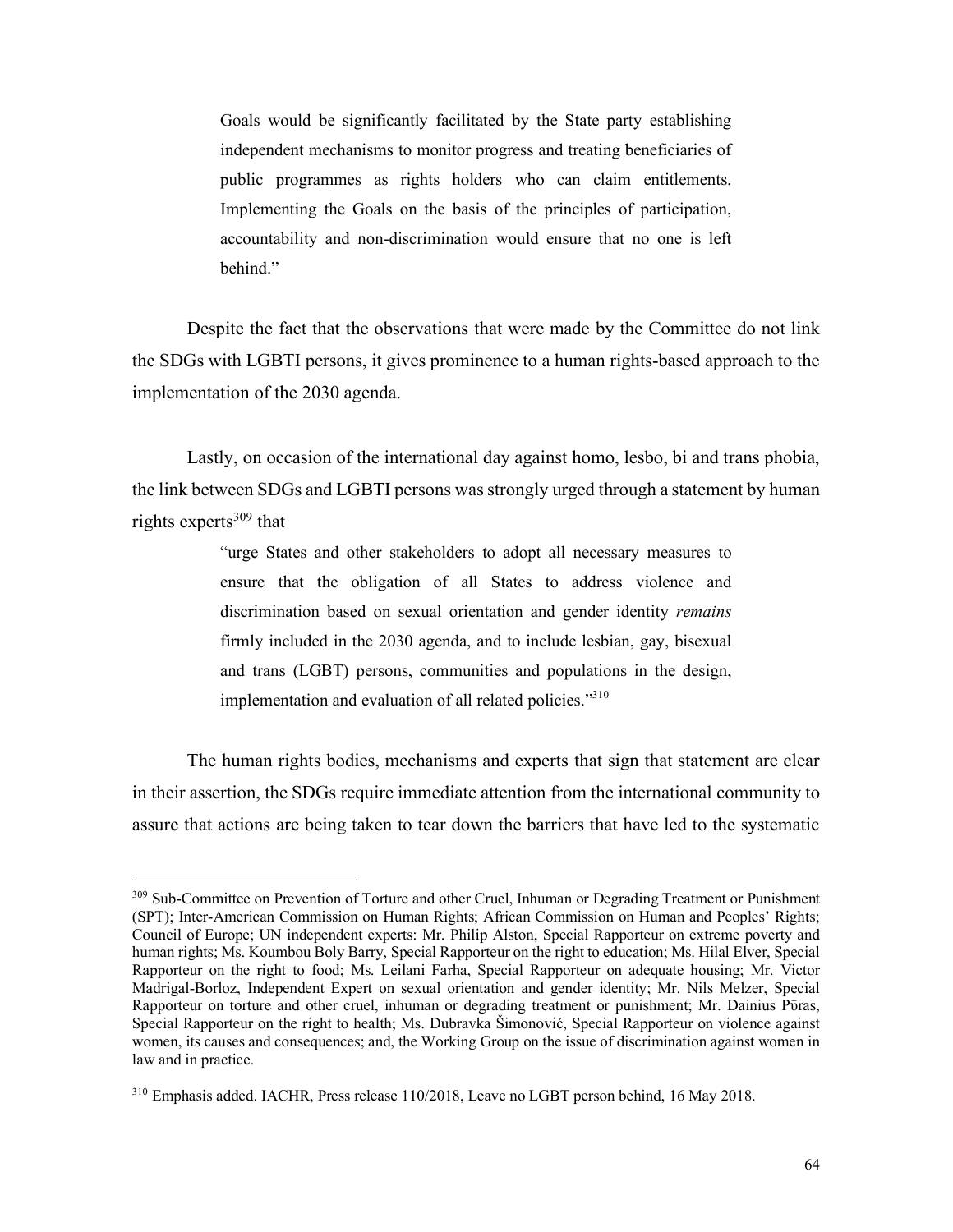exclusion LGBTI persons have suffered, and leave no one behind of the development agenda.311

The link between human rights, SDGs and LGBT persons is clearly established when they say that:

> "Without urgent measures to address violence and discrimination based on sexual orientation and gender identity, the international community will fail to comply with their international human rights law obligations and deliver on the promise not to leave anyone behind in the implementation of the SDGs."312

Despite the interesting range of the statement, that also stresses the relevance and particularities of the implementation of certain SDGs to LGBT persons, it leaves intersex persons behind.

Overall, human rights bodies and agencies have evolved over the years from cautious statements, to strong call on states to implement the SDGs including LGBTI persons among the goals and targets that the 2030 agenda proposes. The interpretative and/or standardsetting function that the entities that were documented in this section have, allow to reach the conclusion that the link this thesis seeks to prove is being raised from a human rights-based approach aiming to transform our world to one that would not leave LGBTI persons behind.

311 *Íd.*

<sup>312</sup> *Íd.*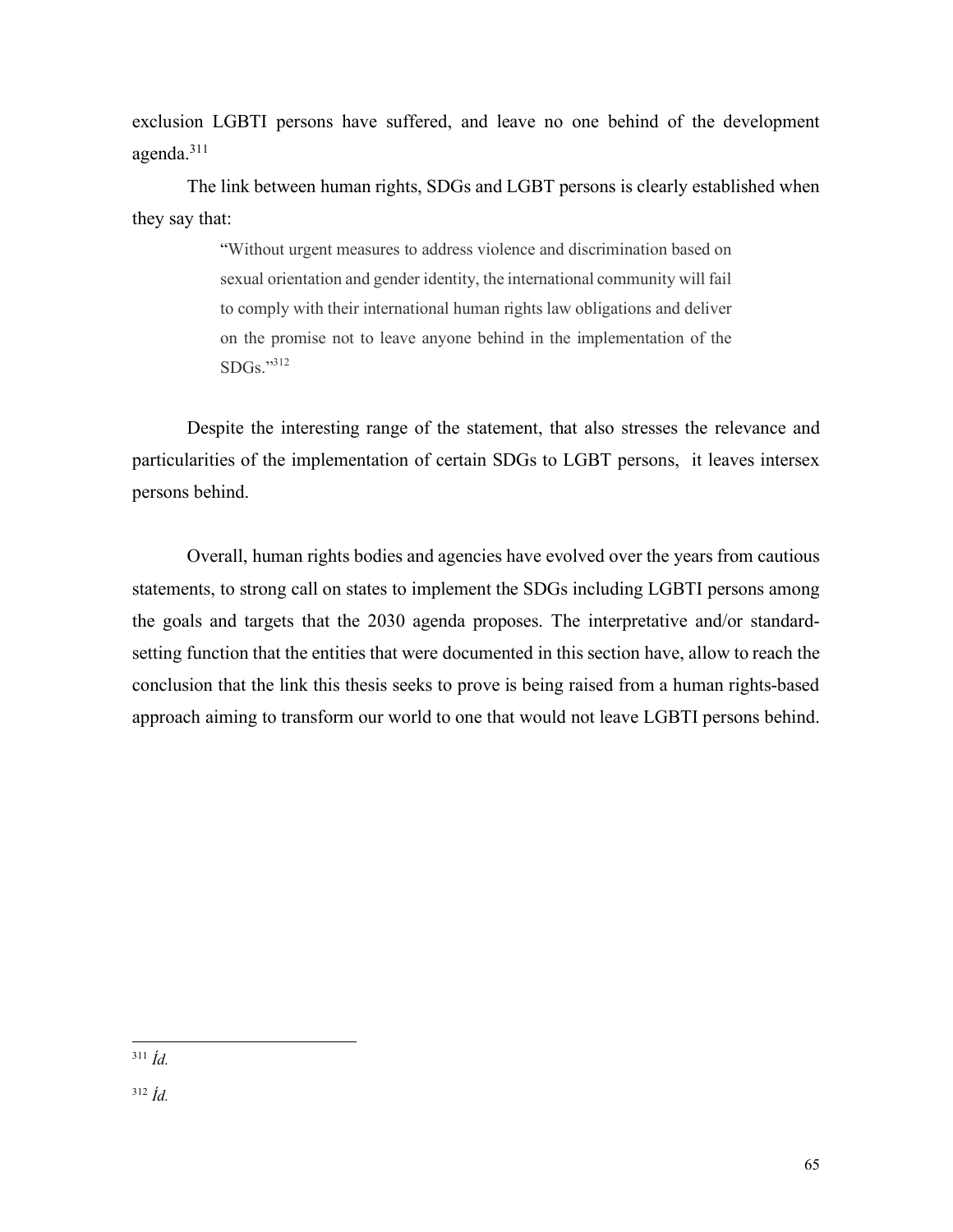VI. Afterthoughts and looking forward

VI.A. LGBTI persons in the 2030 agenda for sustainable development and the relevance of visibility

Invisibility has been one of the main problems that LGBTI persons have faced to obtain the recognition and respect of their human rights. When there is no express mention of them in the SDGs, States are perpetuating the discrimination that has been historically suffered by this population.

The historical exclusion LGBTI persons have experienced and has been identified by several human rights bodies and agencies, along with the multiple and interlocking dimensions of inequality, have detrimental effects on LGBTI persons. The effects are different depending on the identification to one, more than one or neither of those letters.

LGBT persons living in "conditions of invisibility (…) are not conducive to change."313 The SDGs framework provides an opportunity to raise awareness among States and other actors in the international community to address the differentiated approach LGBTI persons need for the respect of their dignity.

Even though the SDGs include progressive language on social inclusion and pledge to "leave no one behind", the 2030 agenda fails to engage in any meaningful way with the lived reality of LGBTQI people.<sup>314</sup> That is why it is important to stress that the SDGs "framework alone is unlikely to be enough to challenge their behavior. A significant change in the global normative environment, combined with pressure from civil society, will be necessary."315

Moreover, the different actors that are participating in the 2030 agenda have the important task to raise the link between LGBTI persons and the SDGs, make it visible, in the acknowledgement that the fact that there is no explicit mention of LGBTI persons or

 <sup>313</sup> P. Ayoub, *When States Come Out: Europe'sSeual Minorities and the Politics of Visibility* 31 (2016).

<sup>314</sup> C. Vaast & E. Mills, *Gender, Sexuality and Development Avenues for action in a post-2015 development era* in C. Mason (ed.), *Routledge Handbook of Queer Development Studies* 61 (2018).

<sup>315</sup> E. Stuart & J. Woodroffe, *Leaving no-one behind: can the Sustainable Development Goals succeed where the Millennium Development Goals lacked?*, 24 Gender & Development 78 (2016)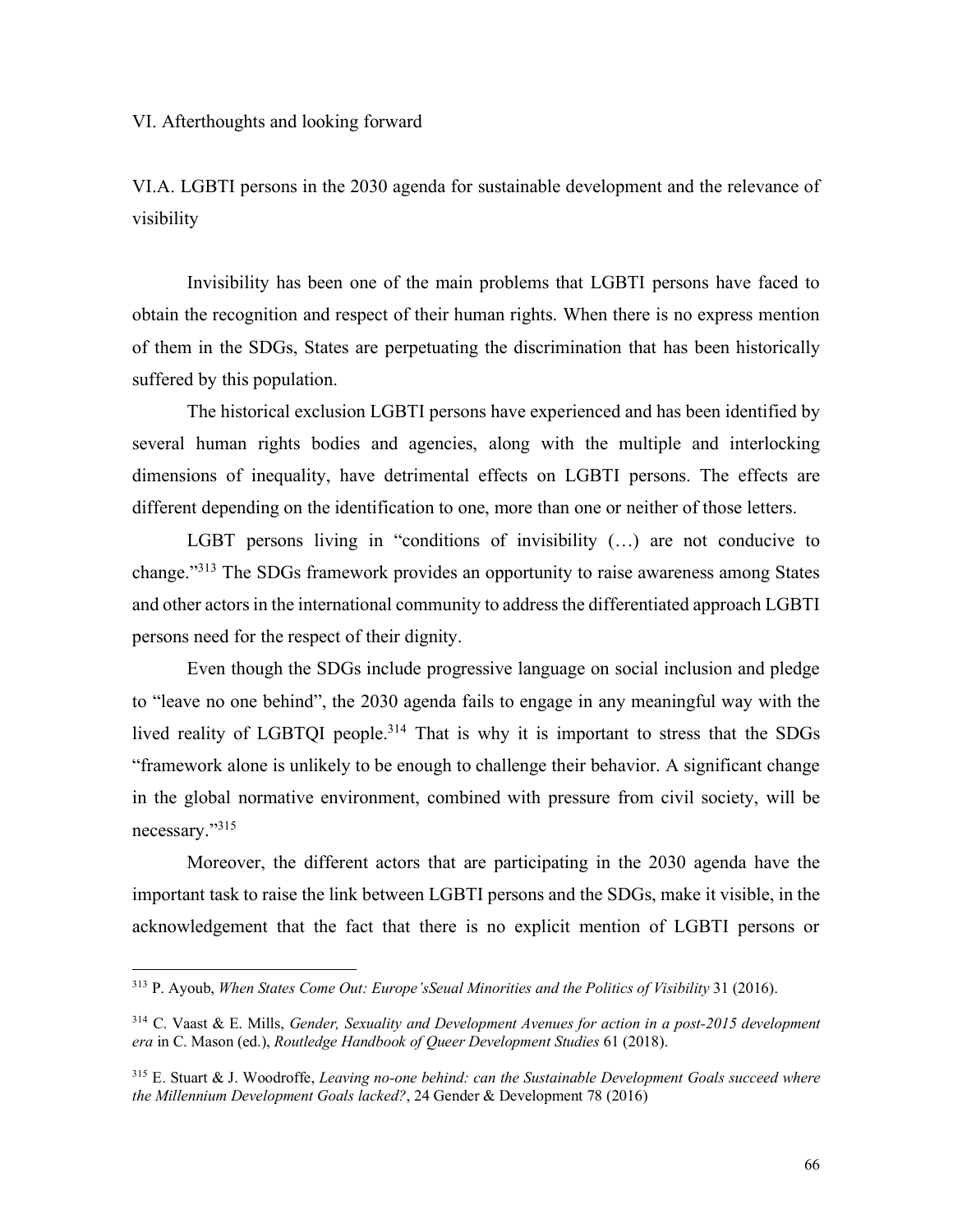SOGIESC issues on the agenda does not mean that they are not included. On the contrary, it is possible to answer the research questions that were raised in the introduction of this thesis: the only way to actually comply with the pledge that was adopted to "transform our world" and "leave no one behind" is to take a holistic human rights-based view. Therefore, by interpreting the equality and non-discrimination principle in the sense that the international human rights bodies, states, civil society and academia have been doing so lately, LGBTI persons are not left behind of the LGBTI agenda and must be considered in the implementation of the 2030 agenda, the 17 goals and 169 targets. Furthermore, LGBTI civil society organizations have argued the relationship between their rights and the SDGs and have demanded their inclusion in the 2030 agenda.

VI.B. The international human rights framework debt with economic social and cultural rights

In the current world, States have failed to recognize and address the discrimination experienced by LGBTI persons in their everyday lives, if the SDGs are not interpreted in the sense that the previous section has concluded, the 2030 agenda for sustainable development will perpetuate a failure in achieving fully the SDGs.<sup>316</sup>

LGBTI people are among the most marginalized groups worldwide.<sup>317</sup> The SDGs are an opportunity to address economic, social and cultural rights of LGBTI persons within a human rights-based approach of sustainable development. It is an opportunity to fight the stigma, discrimination and violence based on SOGIESC issues in different domains of life, including education, access to services, and employment.<sup>318</sup>

VI.C. The 2045 agenda for sustainable development

In looking forward, the pursue to "transform our world" will be hopefully addressed

## <sup>318</sup> *Íd.*

 <sup>316</sup> *See supra* note 172, at 65.

<sup>317</sup> *See supra* note 292, 12.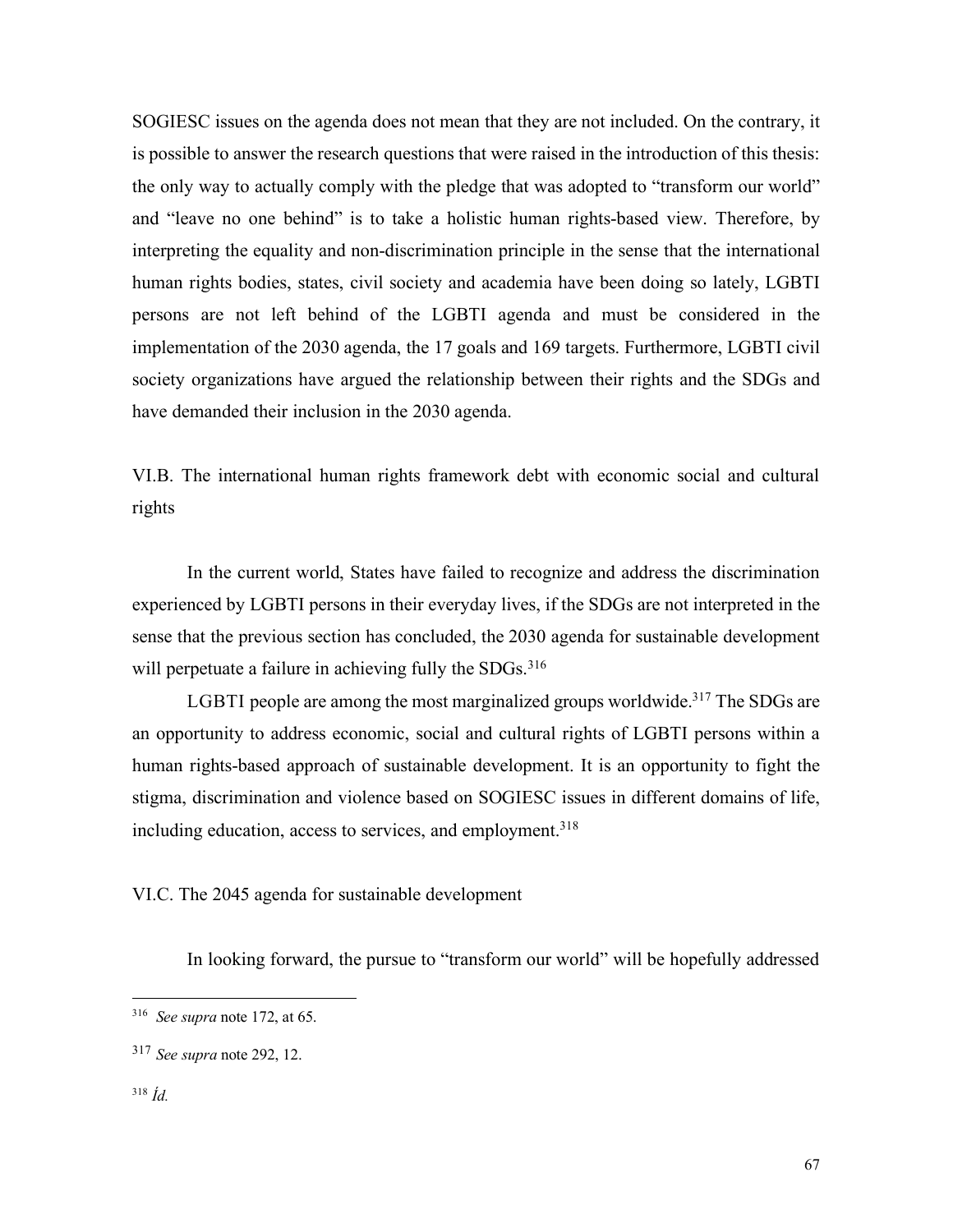by mainstreaming the human rights-based approach to the sustainable agenda. The SDGs are a very ambitious set of goals and targets, that poses interesting opportunities as well as several challenges.

The voluntary nature of the SDGs' implementation and reporting, considering that so far less than half of the UN member states have participated in the process, poses a realistic possibility of not reaching the goals and targets or obtaining uneven realities among the different realities of regions and nations. This could lead to the adoption of another set of goals (as it was when the MDGs were not reached, by adopting the SDGs) once the time frame for the SDGs comes to an end.

The 2045 sustainable agenda must have a clear standing on the rights of LGBTI persons. If given a new possibility, the UN should not miss the chance to give a clear message to the world.

This is a diverse world in which there is hope that everyone has the same dignity and rights, and hope *should* never be silent.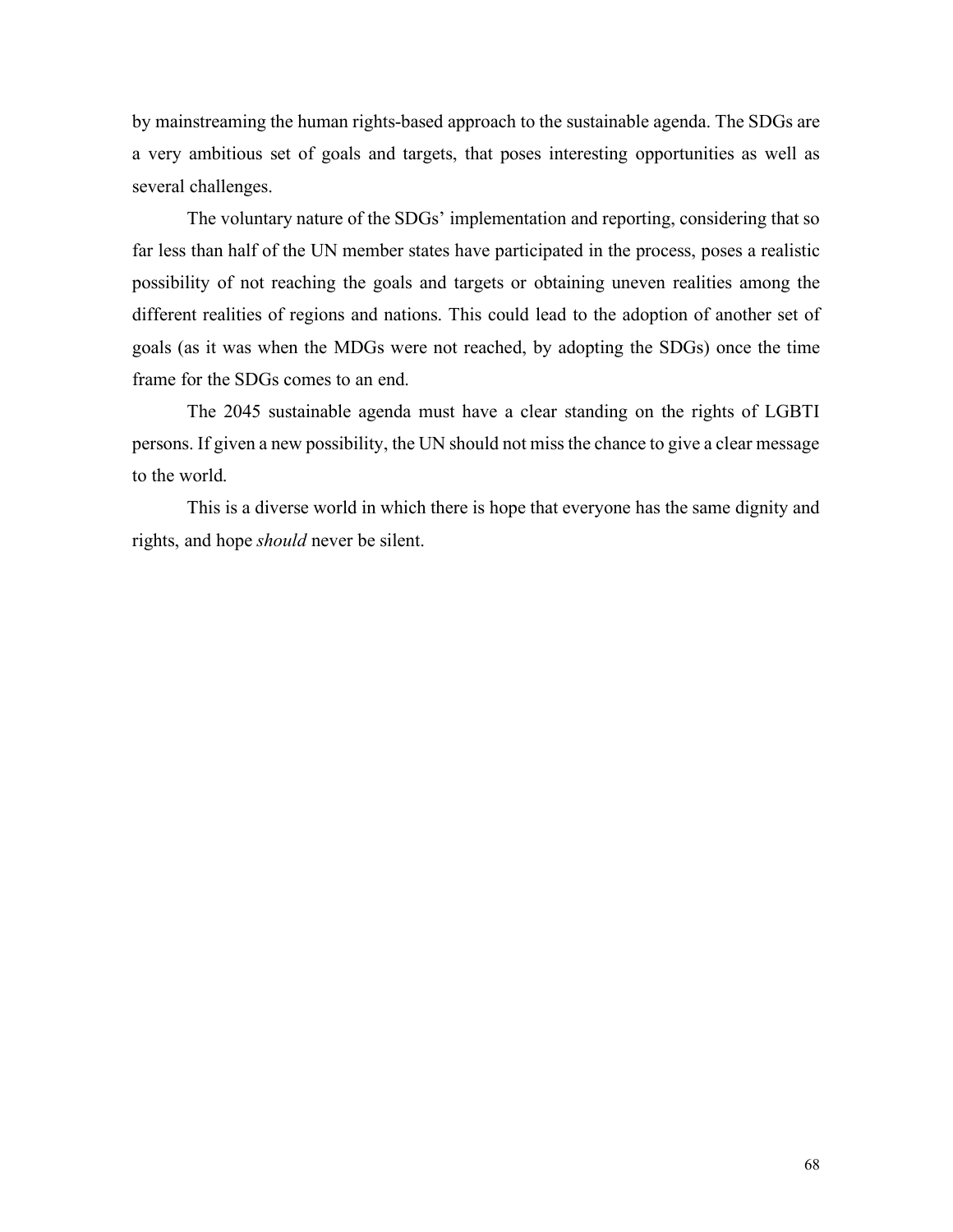VII. Annex.

Annex I. National Voluntary Reviews presented to the HLPF

Section V.B.2.iii, "into the SDGs: a view from States" analyzes the follow-up process of the SDGs, with a focus on the National Voluntary Reviews that States have submitted to the HLPF to analyze if the silence of the 2030 agenda regarding LGBTI persons has had an impact in its implementation. This annex shows the States that reported to the HLPF using the VNR and the mention to LGBTI persons, sexual orientation, gender identity, and —when incorporated— gender expression and sex characteristics.

| Country                  | <b>LGBTI</b>   | <b>Sexual</b><br><b>Orientation</b> | Gender<br><b>Identity</b> |
|--------------------------|----------------|-------------------------------------|---------------------------|
| Colombia                 | N <sub>o</sub> | N <sub>o</sub>                      | N <sub>o</sub>            |
| Egypt                    | N <sub>o</sub> | N <sub>o</sub>                      | N <sub>o</sub>            |
| <b>Estonia</b>           | N <sub>o</sub> | Yes                                 | N <sub>o</sub>            |
| <b>Finland</b>           | N <sub>0</sub> | N <sub>0</sub>                      | N <sub>o</sub>            |
| France                   | N <sub>o</sub> | N <sub>o</sub>                      | N <sub>o</sub>            |
| Georgia                  | N <sub>0</sub> | N <sub>0</sub>                      | N <sub>o</sub>            |
| Germany                  | N <sub>o</sub> | Yes                                 | Yes                       |
| Madagascar               | N <sub>0</sub> | N <sub>0</sub>                      | N <sub>o</sub>            |
| <b>Mexico</b>            | Yes            | N <sub>o</sub>                      | N <sub>o</sub>            |
| Montenegro               | N <sub>0</sub> | N <sub>o</sub>                      | N <sub>o</sub>            |
| <b>Morocco</b>           | N <sub>o</sub> | N <sub>o</sub>                      | N <sub>o</sub>            |
| <b>Norway</b>            | N <sub>o</sub> | N <sub>0</sub>                      | N <sub>o</sub>            |
| <b>Phillipines</b>       | N <sub>o</sub> | Yes                                 | Yes                       |
| <b>Republic of Korea</b> | N <sub>o</sub> | N <sub>o</sub>                      | N <sub>o</sub>            |
| <b>Sierra Leone</b>      | N <sub>o</sub> | N <sub>o</sub>                      | N <sub>o</sub>            |
| <b>Switzerland</b>       | N <sub>o</sub> | N <sub>o</sub>                      | N <sub>o</sub>            |
| <b>Togo</b>              | N <sub>o</sub> | N <sub>o</sub>                      | N <sub>o</sub>            |
| <b>Turkey</b>            | N <sub>o</sub> | N <sub>o</sub>                      | N <sub>o</sub>            |
| Uganda                   | N <sub>o</sub> | N <sub>o</sub>                      | N <sub>o</sub>            |
| Venezuela**              | N <sub>o</sub> | N <sub>o</sub>                      | Yes                       |

Annex I.A. National Voluntary Reviews presented to the HLPF in 2016

\*China and Samoa presented a review only in an oral statement, no report. \*\* included sexual diversity to refer to LGBTI persons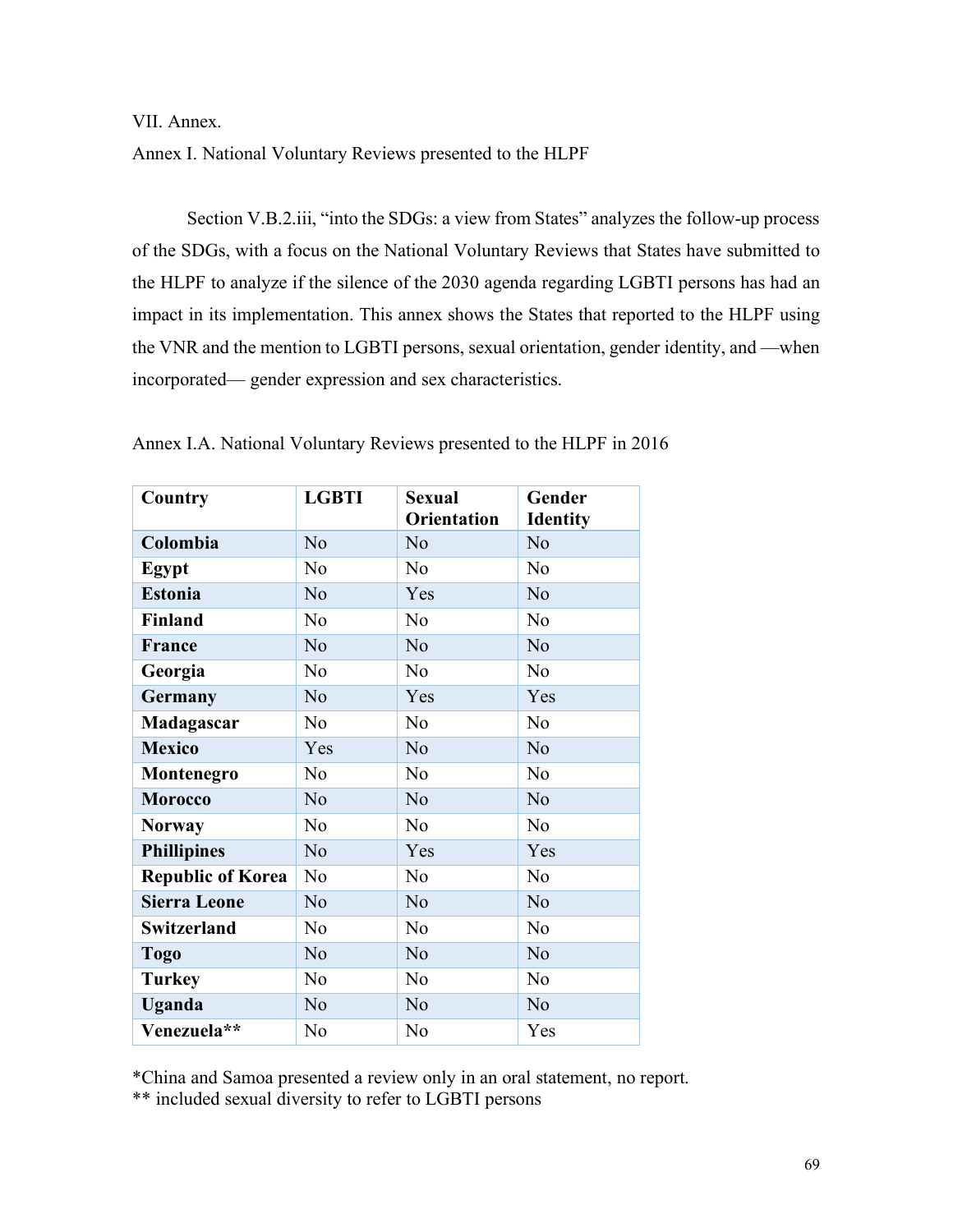| Country               | <b>LGBTI</b>   | <b>Sexual</b><br><b>Orientation</b> | Gender<br><b>Identity</b> | Gender<br><b>Expression</b> |
|-----------------------|----------------|-------------------------------------|---------------------------|-----------------------------|
| <b>Afghanistan</b>    | N <sub>o</sub> | N <sub>o</sub>                      | N <sub>o</sub>            | N <sub>o</sub>              |
| Argentina             | N <sub>o</sub> | N <sub>0</sub>                      | N <sub>0</sub>            | No                          |
| <b>Azerbaijan</b>     | N <sub>o</sub> | N <sub>o</sub>                      | N <sub>o</sub>            | N <sub>o</sub>              |
| <b>Bangladesh</b>     | N <sub>o</sub> | N <sub>0</sub>                      | N <sub>0</sub>            | N <sub>0</sub>              |
| <b>Belarus</b>        | N <sub>o</sub> | N <sub>o</sub>                      | N <sub>o</sub>            | N <sub>o</sub>              |
| <b>Belgium</b>        | Yes            | N <sub>o</sub>                      | N <sub>o</sub>            | N <sub>o</sub>              |
| <b>Belize</b>         | N <sub>o</sub> | N <sub>o</sub>                      | N <sub>o</sub>            | N <sub>o</sub>              |
| <b>Benin</b>          | N <sub>o</sub> | N <sub>o</sub>                      | N <sub>o</sub>            | N <sub>o</sub>              |
| <b>Botswana</b>       | N <sub>o</sub> | N <sub>o</sub>                      | N <sub>o</sub>            | N <sub>o</sub>              |
| <b>Brazil</b>         | N <sub>o</sub> | Yes                                 | N <sub>o</sub>            | N <sub>o</sub>              |
| <b>Chile</b>          | Yes            | Yes                                 | Yes                       | N <sub>o</sub>              |
| <b>Costa Rica</b>     | Yes            | Yes                                 | Yes                       | N <sub>0</sub>              |
| <b>Cyprus</b>         | N <sub>o</sub> | N <sub>o</sub>                      | N <sub>o</sub>            | N <sub>o</sub>              |
| <b>Czech Republic</b> | N <sub>0</sub> | Yes                                 | N <sub>o</sub>            | N <sub>o</sub>              |
| <b>Denmark</b>        | Yes            | Yes                                 | N <sub>o</sub>            | N <sub>o</sub>              |
| <b>El Salvador</b>    | N <sub>o</sub> | N <sub>o</sub>                      | N <sub>o</sub>            | N <sub>o</sub>              |
| <b>Ethiopia</b>       | N <sub>o</sub> | N <sub>o</sub>                      | N <sub>o</sub>            | N <sub>o</sub>              |
| Guatemala             | Yes            | N <sub>o</sub>                      | N <sub>o</sub>            | N <sub>o</sub>              |
| <b>Honduras</b>       | N <sub>o</sub> | N <sub>o</sub>                      | N <sub>o</sub>            | N <sub>o</sub>              |
| India                 | N <sub>o</sub> | N <sub>o</sub>                      | N <sub>0</sub>            | N <sub>0</sub>              |
| <b>Indonesia</b>      | N <sub>o</sub> | N <sub>o</sub>                      | N <sub>o</sub>            | N <sub>o</sub>              |
| <b>Italy</b>          | N <sub>o</sub> | Yes                                 | N <sub>o</sub>            | N <sub>o</sub>              |
| Japan                 | N <sub>o</sub> | N <sub>o</sub>                      | N <sub>o</sub>            | N <sub>o</sub>              |
| Jordan                | N <sub>o</sub> | N <sub>o</sub>                      | N <sub>o</sub>            | N <sub>o</sub>              |
| <b>Kenya</b>          | N <sub>o</sub> | N <sub>o</sub>                      | N <sub>o</sub>            | N <sub>o</sub>              |
| Luxembourg            | No             | $\rm No$                            | $\rm No$                  | $\rm No$                    |
| <b>Malaysia</b>       | N <sub>o</sub> | N <sub>o</sub>                      | N <sub>o</sub>            | N <sub>o</sub>              |
| Maldives*             | N <sub>0</sub> | N <sub>0</sub>                      | No                        | N <sub>o</sub>              |
| <b>Monaco</b>         | N <sub>o</sub> | N <sub>o</sub>                      | N <sub>o</sub>            | N <sub>o</sub>              |
| <b>Nepal</b>          | Yes            | N <sub>0</sub>                      | N <sub>0</sub>            | N <sub>o</sub>              |
| <b>Netherlands</b>    | Yes            | N <sub>o</sub>                      | N <sub>o</sub>            | N <sub>o</sub>              |
| <b>Nigeria</b>        | N <sub>0</sub> | N <sub>0</sub>                      | N <sub>o</sub>            | N <sub>o</sub>              |
| Panama                | N <sub>o</sub> | Yes                                 | N <sub>o</sub>            | N <sub>o</sub>              |
| Peru                  | N <sub>0</sub> | N <sub>0</sub>                      | N <sub>0</sub>            | N <sub>o</sub>              |

Annex I.B. National Voluntary Reviews presented to the HLPF in 2017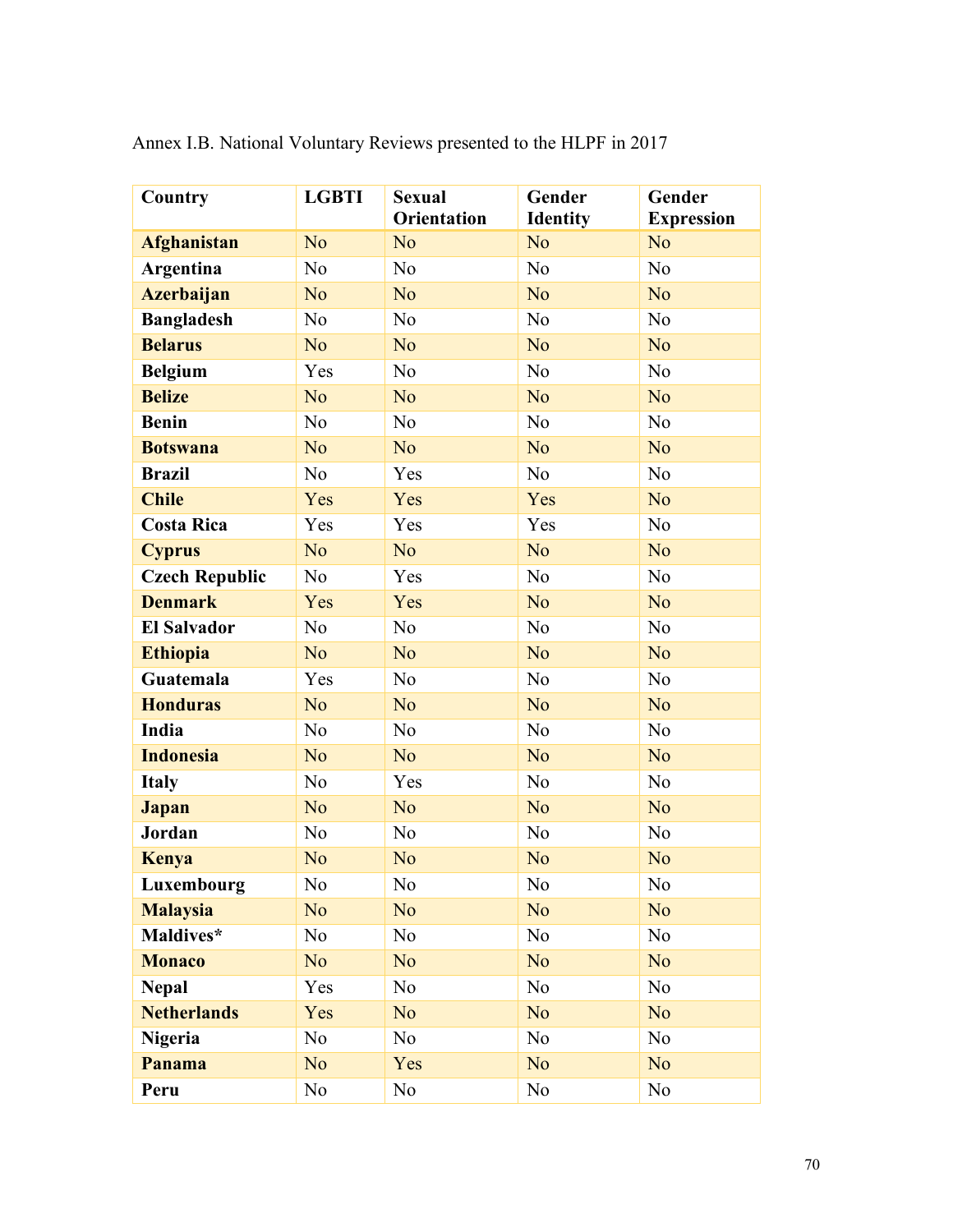| <b>Portugal</b>   | Yes            | Yes            | Yes            | N <sub>o</sub> |
|-------------------|----------------|----------------|----------------|----------------|
| <b>Qatar</b>      | N <sub>0</sub> | N <sub>o</sub> | N <sub>0</sub> | N <sub>0</sub> |
| <b>Slovenia</b>   | N <sub>o</sub> | Yes            | Yes            | Yes            |
| <b>Sweden</b>     | Yes            | Yes            | Yes            | Yes            |
| <b>Tajikistan</b> | N <sub>o</sub> | N <sub>o</sub> | N <sub>o</sub> | N <sub>o</sub> |
| <b>Thailand</b>   | N <sub>0</sub> | N <sub>o</sub> | N <sub>0</sub> | N <sub>0</sub> |
| <b>Togo</b>       | N <sub>o</sub> | N <sub>o</sub> | N <sub>o</sub> | N <sub>o</sub> |
| Uruguay           | N <sub>0</sub> | N <sub>0</sub> | N <sub>0</sub> | N <sub>0</sub> |
| <b>Zimbabwe</b>   | N <sub>o</sub> | N <sub>o</sub> | N <sub>o</sub> | N <sub>o</sub> |

Annex I.C. National Voluntary Reviews presented to the HLPF in 2018 Submitted up to July 1st, 2018.

| Country                          | <b>LGBTI</b>   | <b>Sexual</b><br><b>Orientation</b> | Gender<br><b>Identity</b> | Gender<br><b>Expression</b> | <b>Sex</b><br><b>Characteristics</b> |
|----------------------------------|----------------|-------------------------------------|---------------------------|-----------------------------|--------------------------------------|
| <b>Albania</b>                   | Yes            | Yes                                 | N <sub>o</sub>            | N <sub>o</sub>              | N <sub>o</sub>                       |
| Andorra                          | N <sub>0</sub> | Yes                                 | No                        | N <sub>0</sub>              | N <sub>o</sub>                       |
| Armenia                          | N <sub>0</sub> | N <sub>o</sub>                      | No                        | N <sub>o</sub>              | N <sub>o</sub>                       |
| <b>Australia</b>                 | Yes            | Yes                                 | Yes                       | N <sub>o</sub>              | N <sub>o</sub>                       |
| <b>Bahrain</b>                   | N <sub>o</sub> | N <sub>o</sub>                      | N <sub>o</sub>            | N <sub>o</sub>              | N <sub>o</sub>                       |
| <b>Benin</b>                     | N <sub>0</sub> | N <sub>o</sub>                      | N <sub>o</sub>            | N <sub>0</sub>              | N <sub>o</sub>                       |
| <b>Bhutan</b>                    | No             | N <sub>o</sub>                      | N <sub>o</sub>            | N <sub>o</sub>              | N <sub>o</sub>                       |
| <b>Cabo Verde</b>                | Yes            | N <sub>0</sub>                      | N <sub>o</sub>            | N <sub>o</sub>              | N <sub>o</sub>                       |
| <b>Ecuador</b>                   | Yes            | Yes                                 | Yes                       | N <sub>o</sub>              | N <sub>o</sub>                       |
| Greece                           | N <sub>0</sub> | Yes                                 | Yes                       | N <sub>o</sub>              | N <sub>o</sub>                       |
| Guinea                           | N <sub>o</sub> | N <sub>o</sub>                      | N <sub>o</sub>            | N <sub>o</sub>              | N <sub>o</sub>                       |
| <b>Ireland</b>                   | Yes            | Yes                                 | Yes                       | Yes                         | N <sub>o</sub>                       |
| Jamaica                          | N <sub>o</sub> | N <sub>o</sub>                      | N <sub>o</sub>            | N <sub>o</sub>              | N <sub>o</sub>                       |
| <b>Lao People's</b><br>Dem. Rep. | N <sub>0</sub> | N <sub>o</sub>                      | N <sub>o</sub>            | N <sub>0</sub>              | N <sub>0</sub>                       |
| Latvia                           | N <sub>o</sub> | No                                  | N <sub>o</sub>            | No                          | No                                   |
| Lithuania                        | N <sub>0</sub> | N <sub>o</sub>                      | N <sub>o</sub>            | N <sub>o</sub>              | N <sub>o</sub>                       |
| Mali                             | No             | N <sub>o</sub>                      | N <sub>o</sub>            | N <sub>o</sub>              | N <sub>o</sub>                       |
| <b>Malta</b>                     | Yes            | Yes                                 | Yes                       | N <sub>0</sub>              | Yes                                  |
| Paraguay                         | N <sub>o</sub> | N <sub>o</sub>                      | No                        | N <sub>o</sub>              | N <sub>o</sub>                       |
| Poland                           | N <sub>0</sub> | N <sub>o</sub>                      | N <sub>o</sub>            | N <sub>o</sub>              | N <sub>o</sub>                       |
| Romania                          | N <sub>o</sub> | N <sub>o</sub>                      | N <sub>o</sub>            | N <sub>o</sub>              | N <sub>o</sub>                       |
| Saudi Arabia                     | N <sub>o</sub> | N <sub>o</sub>                      | N <sub>o</sub>            | N <sub>0</sub>              | N <sub>o</sub>                       |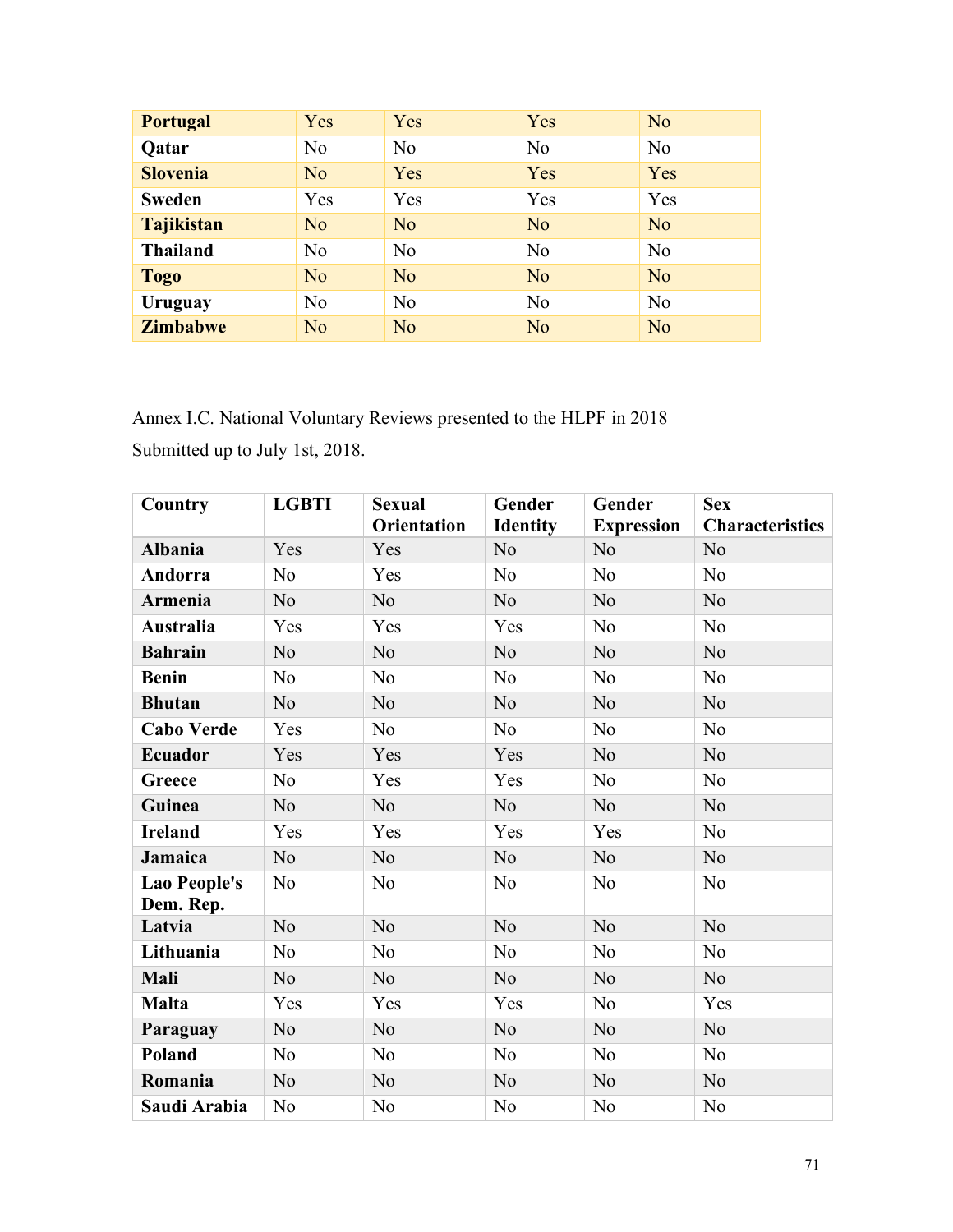| <b>Senegal</b>     | N <sub>o</sub> | N <sub>o</sub> | N <sub>o</sub> | N <sub>o</sub> | N <sub>o</sub> |
|--------------------|----------------|----------------|----------------|----------------|----------------|
| <b>Singapore</b>   | N <sub>o</sub> | N <sub>o</sub> | N <sub>0</sub> | N <sub>0</sub> | N <sub>o</sub> |
| <b>Slovakia</b>    | N <sub>o</sub> | N <sub>o</sub> | N <sub>o</sub> | N <sub>o</sub> | N <sub>o</sub> |
| Sri Lanka          | N <sub>o</sub> | N <sub>0</sub> | N <sub>0</sub> | N <sub>0</sub> | N <sub>o</sub> |
| <b>State of</b>    | No             | N <sub>o</sub> | N <sub>o</sub> | N <sub>o</sub> | N <sub>o</sub> |
| <b>Palestine</b>   |                |                |                |                |                |
| Sudan              | N <sub>o</sub> | N <sub>0</sub> | N <sub>0</sub> | N <sub>0</sub> | N <sub>o</sub> |
| <b>Togo</b>        | No             | N <sub>o</sub> | N <sub>o</sub> | No             | N <sub>o</sub> |
| <b>United Arab</b> | N <sub>o</sub> | N <sub>0</sub> | N <sub>o</sub> | N <sub>0</sub> | N <sub>o</sub> |
| <b>Emirates</b>    |                |                |                |                |                |
| Uruguay            | Yes            | Yes            | Yes            | N <sub>o</sub> | N <sub>0</sub> |

Up to July 1st, 2018, the following countries have reported their participation in the HLPF but the submission of the report is pending: Bahamas, Canada, Colombia, Dominican Republic, Egypt, Hungary, Kiribati, Lebanon, Mexico, Namibia, Niger, Qatar, Republic of Congo, Spain, Switzerland, Viet Nam.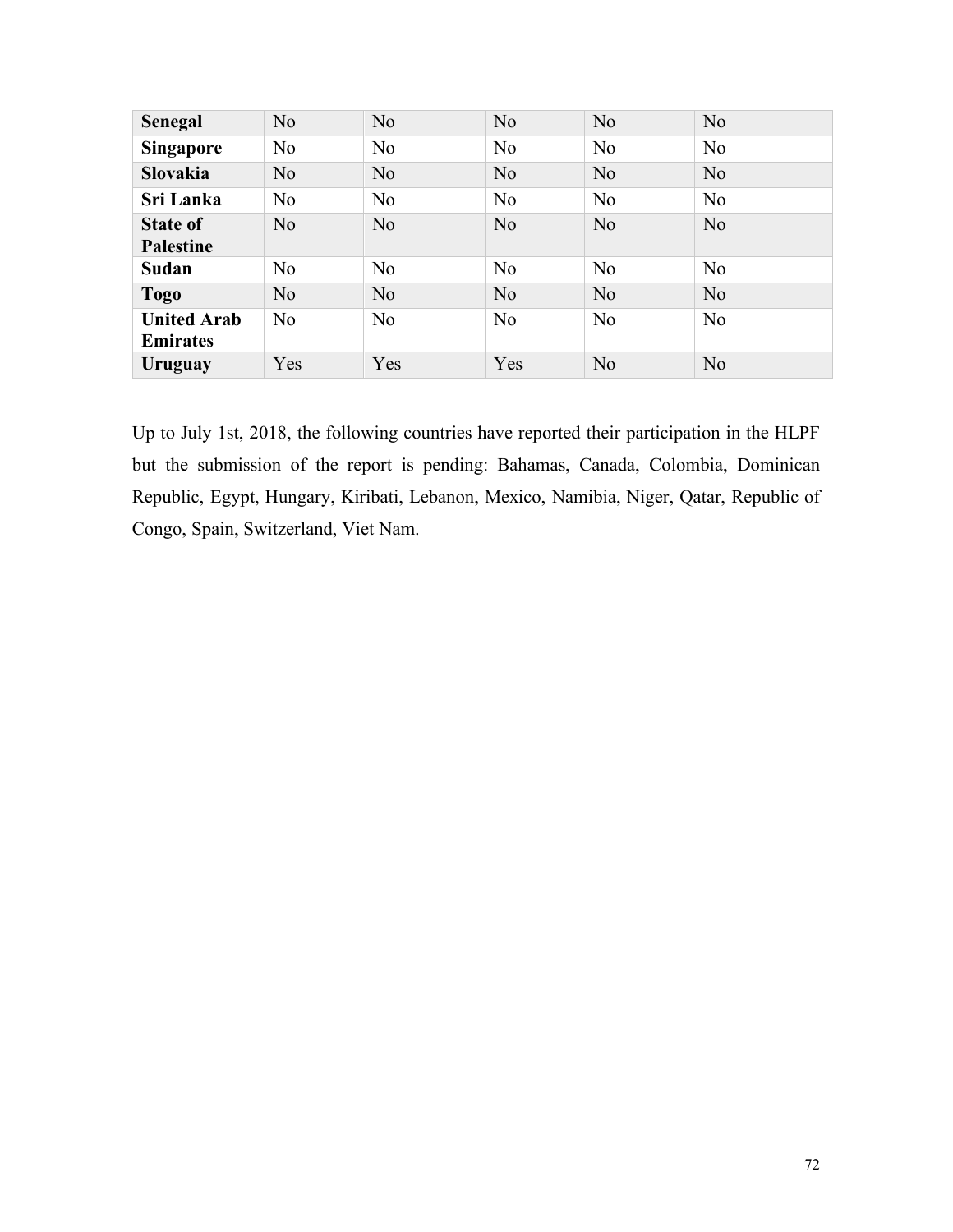Annex II. Concluding observations of human rights bodies.

Section V.B.2.iv. "into the SDGs: a view from human rights bodies and agencies" analyzes the interaction between the human rights bodies, the 2030 agenda for sustainable development and the rights of LGBTI persons through a review of the Concluding Observations of the Human Rights Committee and the Committee on Social, Economic and Cultural Rights. The concluding observations are reviewed starting from the date of the adoption of the SDGs: October 21st, 2015.

This Annex provides the information regarding the mention to LGBTI persons, SDGs and whether or not the human rights bodies made a link between them.

| Date           | Country             | <b>LGBTI</b>   | <b>SDGs</b>    | link LGBTI-SDGs |
|----------------|---------------------|----------------|----------------|-----------------|
| $22 - 11 - 15$ | Benin               | N <sub>o</sub> | N <sub>o</sub> | N <sub>o</sub>  |
| $02 - 12 - 15$ | Suriname            | Yes            | N <sub>o</sub> | N <sub>o</sub>  |
| $02 - 12 - 15$ | San MariNo          | Yes            | N <sub>o</sub> | N <sub>o</sub>  |
| $02 - 12 - 15$ | Iraq                | Yes            | No             | N <sub>o</sub>  |
| $03 - 12 - 15$ | Greece              | Yes            | N <sub>o</sub> | N <sub>o</sub>  |
| $03 - 12 - 15$ | Austria             | Yes            | N <sub>0</sub> | N <sub>o</sub>  |
| $03 - 12 - 15$ | Rep. Korea          | Yes            | N <sub>o</sub> | N <sub>o</sub>  |
| $18-04-16$     | Sweden              | Yes            | N <sub>0</sub> | N <sub>0</sub>  |
| $21 - 04 - 16$ | Costa Rica          | Yes            | N <sub>o</sub> | N <sub>o</sub>  |
| $21 - 04 - 16$ | Slovenia            | Yes            | N <sub>o</sub> | N <sub>0</sub>  |
| $21 - 04 - 16$ | Namibia             | Yes            | N <sub>o</sub> | N <sub>o</sub>  |
| $26 - 04 - 16$ | South Africa        | Yes            | N <sub>o</sub> | N <sub>0</sub>  |
| $27 - 04 - 16$ | New Zealand         | N <sub>o</sub> | Yes            | N <sub>o</sub>  |
| $01-05-16$     | Rwanda              | N <sub>o</sub> | N <sub>0</sub> | N <sub>o</sub>  |
| $09 - 08 - 16$ | Kazakhastan         | Yes            | N <sub>o</sub> | N <sub>o</sub>  |
| $09 - 08 - 16$ | Ghana               | Yes            | N <sub>o</sub> | N <sub>o</sub>  |
| $10 - 08 - 16$ | Argentina           | Yes            | N <sub>o</sub> | N <sub>o</sub>  |
| $11-08-16$     | Kuwait              | Yes            | N <sub>o</sub> | N <sub>0</sub>  |
| $11 - 08 - 16$ | Ecuador             | Yes            | N <sub>o</sub> | N <sub>o</sub>  |
| $15-08-16$     | Denmark             | Yes            | N <sub>o</sub> | N <sub>o</sub>  |
| $17 - 10 - 16$ | <b>Burkina Faso</b> | Yes            | N <sub>o</sub> | N <sub>o</sub>  |

Annex II.A. Concluding observations of the Human Rights Committee after the adoption of the UNGA Res 70/1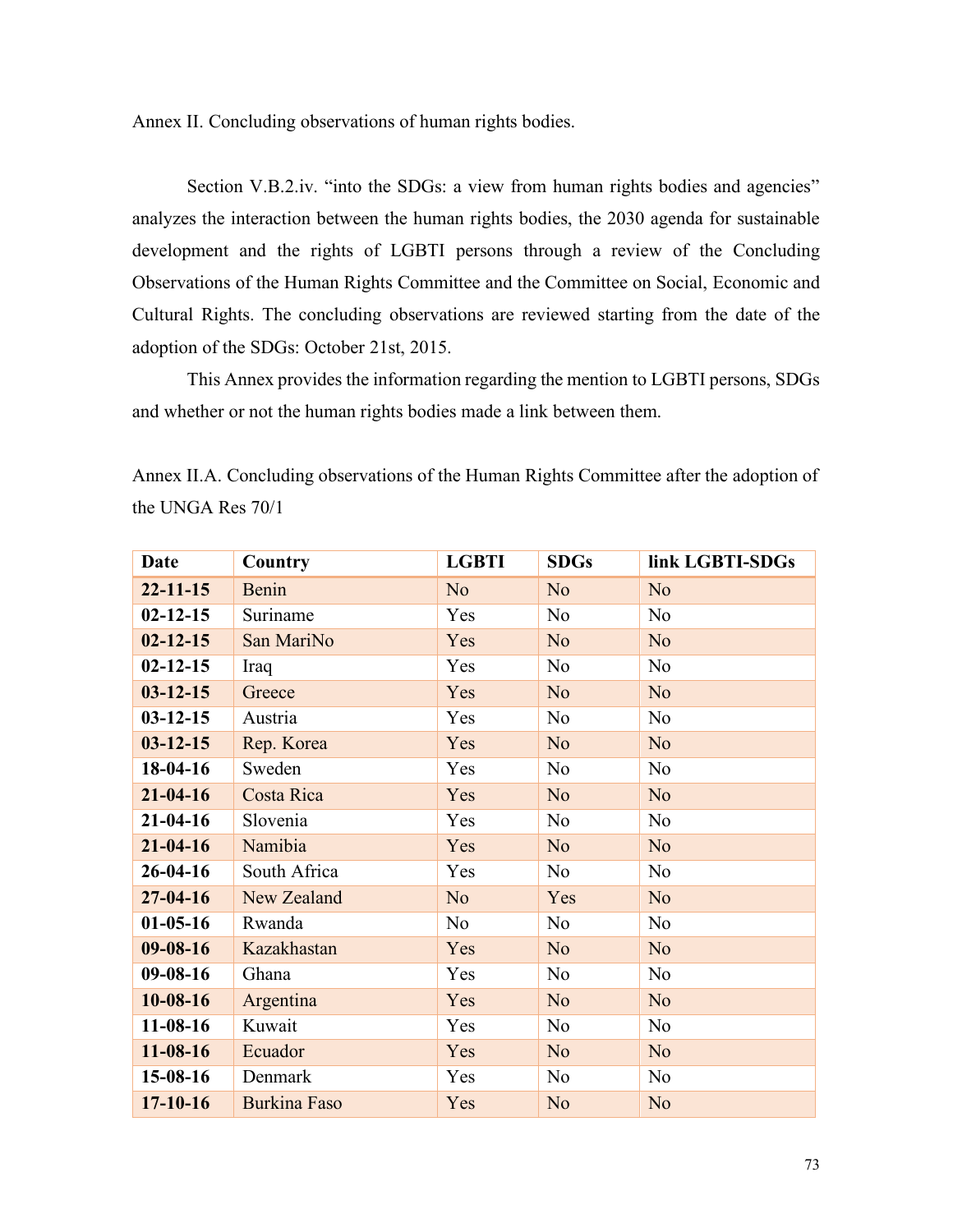| $16-11-16$     | Azerbaijan             | Yes | N <sub>o</sub> | N <sub>o</sub> |
|----------------|------------------------|-----|----------------|----------------|
| $17 - 11 - 16$ | Colombia               | Yes | N <sub>o</sub> | N <sub>o</sub> |
| $18-11-16$     | Moldova                | Yes | N <sub>o</sub> | N <sub>o</sub> |
| $22 - 11 - 16$ | Jamaica                | Yes | N <sub>o</sub> | N <sub>o</sub> |
| $22 - 11 - 16$ | Slovakia               | Yes | N <sub>o</sub> | N <sub>o</sub> |
| $23 - 11 - 16$ | Poland                 | Yes | N <sub>o</sub> | N <sub>o</sub> |
| $01-12-16$     | Morocco                | Yes | N <sub>0</sub> | N <sub>o</sub> |
| $10-04-17$     | Serbia                 | Yes | N <sub>o</sub> | N <sub>o</sub> |
| 13-04-17       | Bosnia and Herzegovina | Yes | N <sub>0</sub> | N <sub>o</sub> |
| $20 - 04 - 17$ | Turkmenista            | Yes | N <sub>o</sub> | N <sub>o</sub> |
| $25 - 04 - 17$ | Thailand               | Yes | N <sub>o</sub> | N <sub>o</sub> |
| $27 - 04 - 17$ | Bangladesh             | Yes | N <sub>o</sub> | No             |
| $01 - 05 - 17$ | Italy                  | Yes | N <sub>o</sub> | N <sub>o</sub> |
| $21 - 08 - 17$ | Liechtenstein          | Yes | N <sub>o</sub> | N <sub>o</sub> |
| $22 - 08 - 17$ | Mongolia               | Yes | N <sub>0</sub> | N <sub>o</sub> |
| $22 - 08 - 17$ | Madagascar             | Yes | N <sub>o</sub> | N <sub>o</sub> |
| 22-08-17       | Honduras               | Yes | N <sub>0</sub> | N <sub>o</sub> |
| 23-08-17       | Swaziland              | Yes | N <sub>o</sub> | N <sub>o</sub> |
| 23-08-17       | Pakistan               | Yes | N <sub>o</sub> | N <sub>o</sub> |
| $22 - 08 - 17$ | Switzerland            | Yes | N <sub>o</sub> | N <sub>o</sub> |
| $27 - 11 - 17$ | Dominican Republic     | Yes | N <sub>o</sub> | N <sub>o</sub> |
| $30 - 11 - 17$ | Dem. Rep. Congo        | Yes | N <sub>o</sub> | N <sub>o</sub> |
| $30 - 11 - 17$ | Cameroon               | Yes | N <sub>0</sub> | N <sub>o</sub> |
| $01 - 12 - 17$ | Australia              | Yes | N <sub>o</sub> | N <sub>o</sub> |
| $04-12-17$     | Jordan                 | Yes | N <sub>0</sub> | N <sub>o</sub> |
| $11 - 12 - 17$ | <b>Mauritius</b>       | Yes | N <sub>o</sub> | N <sub>o</sub> |
| $11 - 12 - 17$ | Romania                | Yes | N <sub>0</sub> | N <sub>o</sub> |
| $25 - 04 - 18$ | Norway                 | Yes | N <sub>o</sub> | No             |
| $07 - 05 - 18$ | Guatemala              | Yes | N <sub>0</sub> | N <sub>0</sub> |
| $09 - 05 - 18$ | LebaNon                | Yes | N <sub>o</sub> | N <sub>o</sub> |
| $09 - 05 - 18$ | Hungary                | Yes | N <sub>0</sub> | N <sub>0</sub> |
| $09 - 05 - 18$ | El Salvador            | Yes | N <sub>o</sub> | N <sub>o</sub> |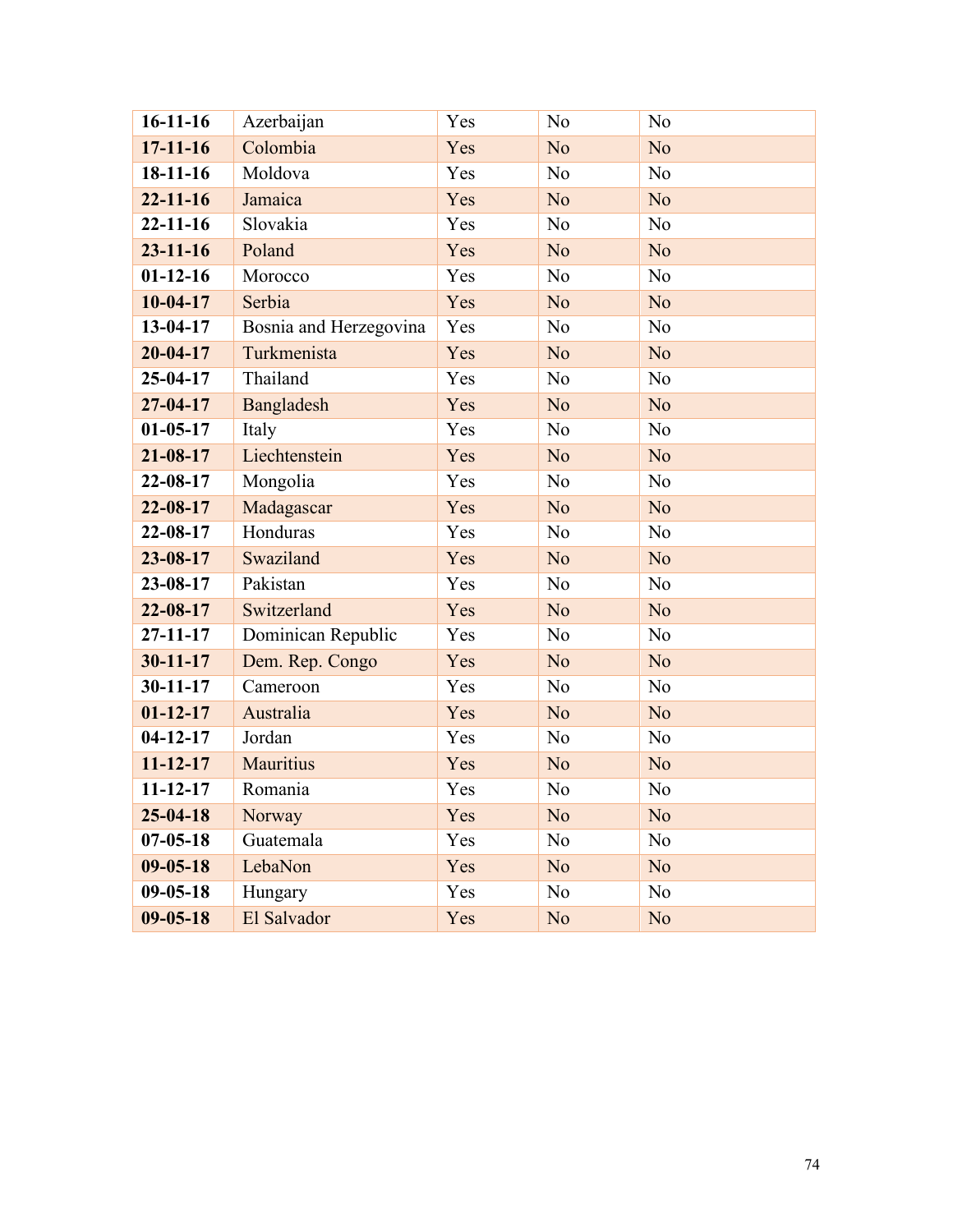| <b>Date</b>    | <b>Country</b>            | <b>LGBTI</b>   | <b>SDGs</b>    | link LGBTI-SDGs |
|----------------|---------------------------|----------------|----------------|-----------------|
| $22 - 10 - 15$ | Morocco                   | Yes            | N <sub>o</sub> | N <sub>o</sub>  |
| $27 - 10 - 15$ | Sudan                     | Yes            | N <sub>0</sub> | N <sub>o</sub>  |
| $27 - 10 - 15$ | Greece                    | N <sub>o</sub> | N <sub>o</sub> | N <sub>o</sub>  |
| $27 - 10 - 15$ | Iraq                      | Yes            | N <sub>o</sub> | N <sub>o</sub>  |
| 18-10-15       | Guyana                    | Yes            | N <sub>o</sub> | N <sub>o</sub>  |
| $28 - 10 - 15$ | Italy                     | Yes            | Yes            | N <sub>o</sub>  |
| $23 - 03 - 16$ | Namibia                   | Yes            | N <sub>o</sub> | N <sub>o</sub>  |
| $23 - 03 - 16$ | Canada                    | N <sub>o</sub> | N <sub>o</sub> | N <sub>o</sub>  |
| $06 - 04 - 16$ | Kenya                     | Yes            | N <sub>o</sub> | N <sub>o</sub>  |
| $11-07-16$     | Honduras                  | Yes            | N <sub>0</sub> | N <sub>o</sub>  |
| $13 - 07 - 16$ | France                    | N <sub>o</sub> | N <sub>o</sub> | N <sub>o</sub>  |
| $12 - 07 - 16$ | Burkina Faso              | N <sub>o</sub> | N <sub>o</sub> | N <sub>o</sub>  |
| $14-07-16$     | Sweden                    | N <sub>o</sub> | N <sub>o</sub> | N <sub>o</sub>  |
| $14-07-16$     | United Kingdom            | N <sub>o</sub> | N <sub>0</sub> | N <sub>o</sub>  |
| $15-07-16$     | Angola                    | N <sub>o</sub> | Yes            | N <sub>o</sub>  |
| $15-07-16$     | FYR Macedonia             | Yes            | N <sub>0</sub> | N <sub>o</sub>  |
| $21 - 10 - 16$ | Dominican Republic        | Yes            | Yes            | N <sub>o</sub>  |
| $21 - 10 - 16$ | Costa Rica                | Yes            | Yes            | N <sub>o</sub>  |
| $24 - 10 - 16$ | LebaNon                   | Yes            | Yes            | N <sub>o</sub>  |
| $26 - 10 - 16$ | Poland                    | N <sub>o</sub> | Yes            | N <sub>o</sub>  |
| $26 - 10 - 16$ | Phillipines               | Yes            | Yes            | N <sub>o</sub>  |
| 28-10-16       | Cyprus                    | N <sub>0</sub> | Yes            | N <sub>o</sub>  |
| $14 - 11 - 16$ | Tunisia                   | Yes            | Yes            | N <sub>o</sub>  |
| $03 - 07 - 17$ | Liechteinstein            | N <sub>0</sub> | Yes            | N <sub>o</sub>  |
| $06 - 07 - 17$ | Netherlands               | Yes            | Yes            | N <sub>o</sub>  |
| $11-07-17$     | Australia                 | Yes            | Yes            | N <sub>o</sub>  |
| $20 - 07 - 17$ | Pakistan                  | Yes            | Yes            | N <sub>o</sub>  |
| $20 - 07 - 17$ | Uruguay                   | N <sub>0</sub> | Yes            | N <sub>0</sub>  |
| $04 - 08 - 17$ | Sri Lanka                 | Yes            | Yes            | N <sub>o</sub>  |
| $16 - 10 - 17$ | <b>Russian Federation</b> | Yes            | Yes            | N <sub>0</sub>  |
| $19 - 10 - 17$ | Moldova                   | Yes            | Yes            | N <sub>o</sub>  |
| $19-10-17$     | Rep. Korea                | Yes            | Yes            | N <sub>0</sub>  |
| $19-10-17$     | Colombia                  | N <sub>o</sub> | Yes            | N <sub>o</sub>  |
| $17-04-18$     | México                    | Yes            | Yes            | N <sub>0</sub>  |

Annex II.B. Concluding observations of the Committee on Economic, Social and Cultural Rights from the adoption of the UNGA Res 70/1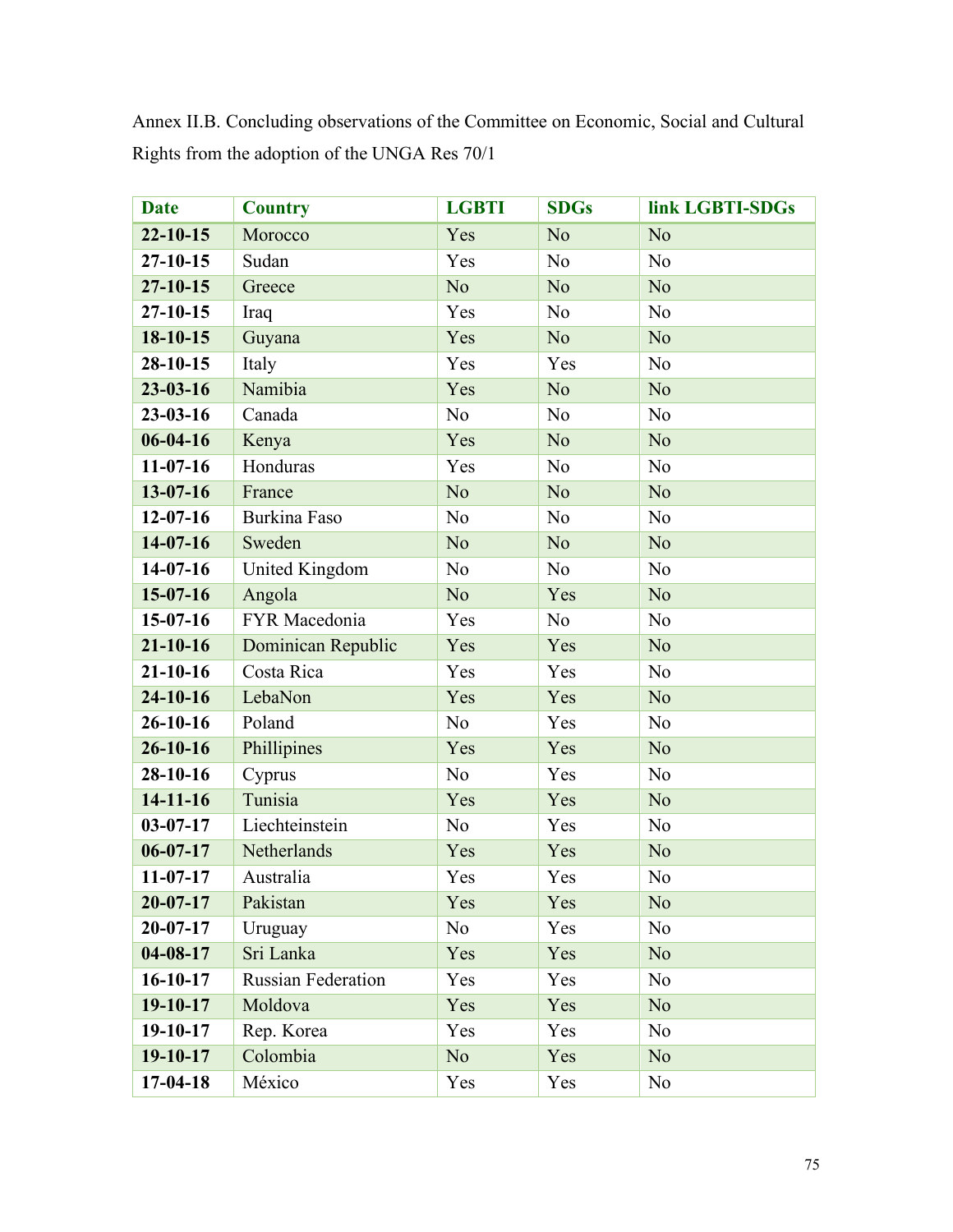| $18-04-18$     | Bangladesh                  | Yes            | Yes | N <sub>o</sub> |
|----------------|-----------------------------|----------------|-----|----------------|
| $25 - 04 - 18$ | Spain                       | N <sub>0</sub> | Yes | N <sub>0</sub> |
| $01 - 05 - 18$ | New Zealand                 | N <sub>0</sub> | Yes | N <sub>o</sub> |
| $04 - 05 - 18$ | Central African<br>Republic | No             | Yes | No             |
| $04 - 06 - 18$ | Niger                       | N <sub>o</sub> | Yes | N <sub>o</sub> |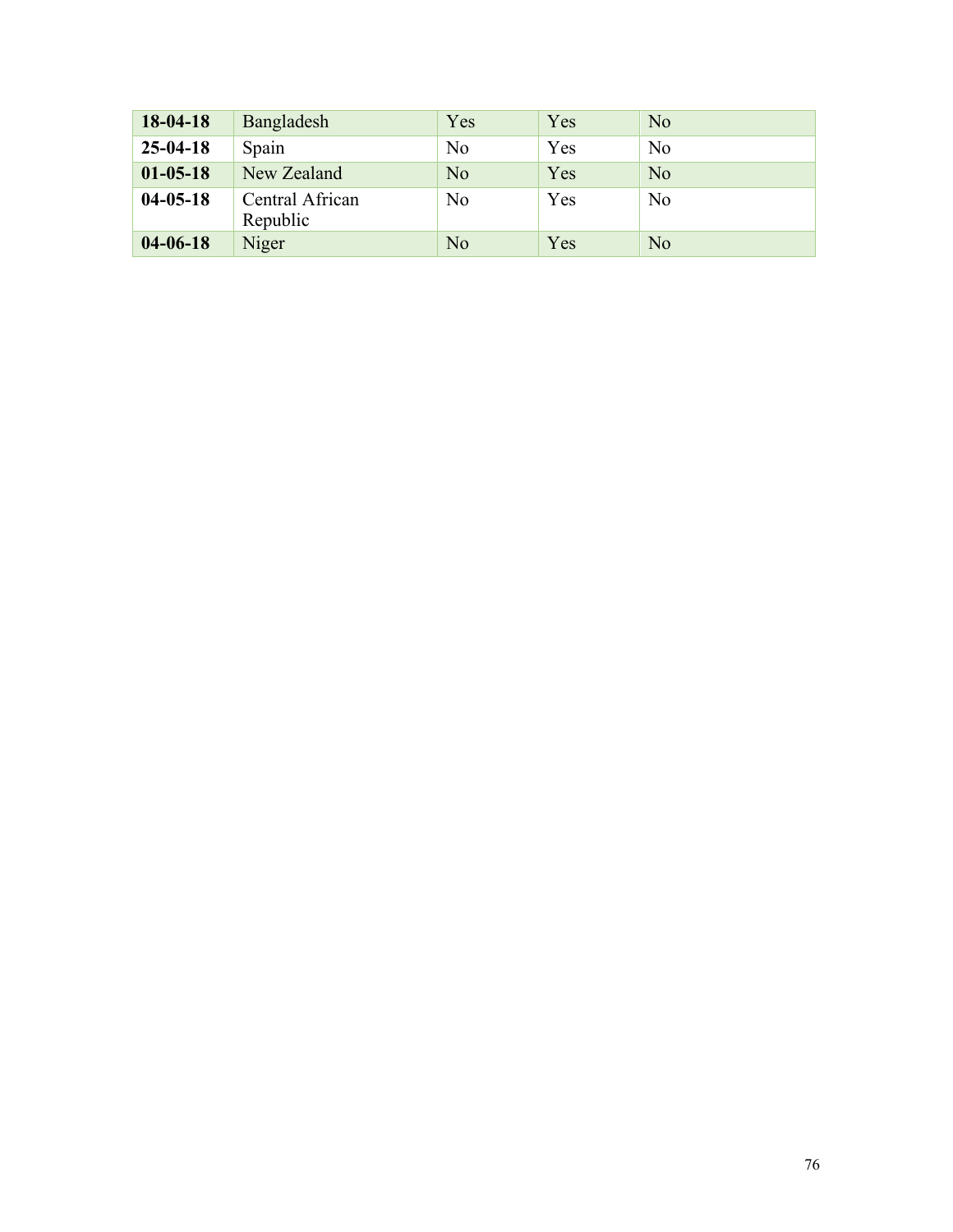## VIII.A. Bibliography

- K. Abbott & S. Bernstein, *The High-Level Political Forum on Sustainable Development: Orchestration by default and Design*, 6 (3) Global Policy (2015).
- P. Alston, *Revitalising United Nations work on Human Rights and Development,* 18 Melbourne University Law Review (1991).
- P. Ayoub, *When States Come Out: Europe'sSeual Minorities and the Politics of Visibility*  (2016).
- S. Browne, *Sustainable Development Goals and UN Goal-Setting* (2017).
- C. Bailliet, *What is to become of the human rights international order in an age of neomedievalism?* In C. Bailliet (Ed.), *Non-State Actors, Soft Law and Protective Regimes: From the Margins* (2012).
- M. Badgett & P. Crehan, *Working Paper: Investing in a Research Revolution for LGBTI Inclusion*. World Bank Group (2016).
- M. Badgett & P. Crehan, *Developing Actionable Research Priorities for LGBTI Inclusion*, 7 Journal of Research in Gender Studies (2017).
- M. Badgett et al., *The Relationship between LGBT Inclusion and Economic Development: An Analysis of Emerging Economies* (2014).
- M. Badgett, *The Economic Cost of Stigma and Exclusion of LGBT People: A case study in India* (2014).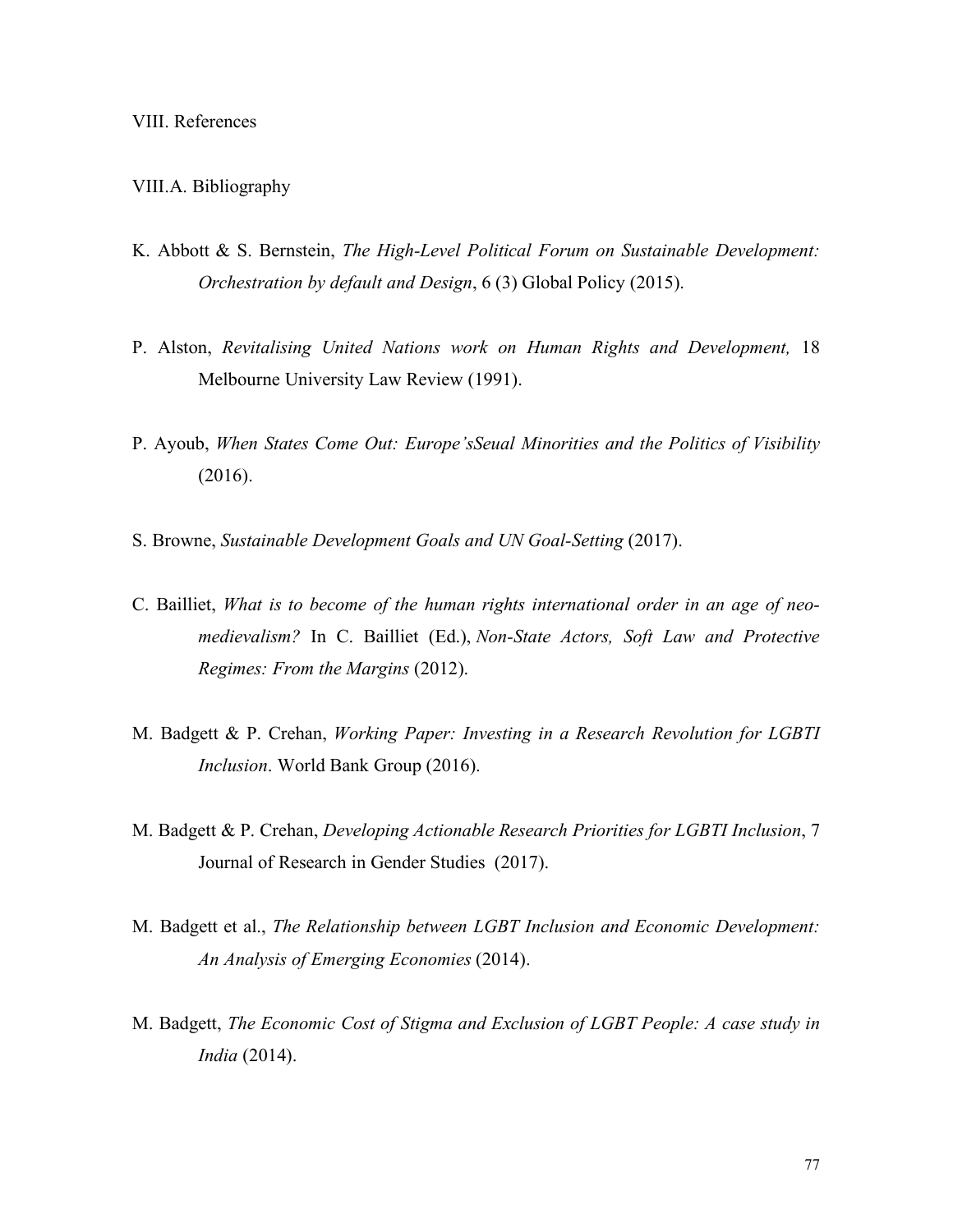- F. Biermann et al., *Global Goal Setting for Improving National Governance and Policy* in N. Kanie & F. Biermann (Eds.)*, Governing through Goals Sustainable Development Goals as Governance Innovation,* 92 (2017).
- A. Boyle*, Soft Law in International Law-making* in M. Evans (Ed.), *International Law*, 4th ed. (2014).
- H. Charlesworth, *Law Making and Sources* in J. Crawford & M. Koskenniemi (Eds.), *The Cambridge Companion to International Law* (2015).
- K. Dorey & Stonewall International, *The Sustainable Development Goals and LGBT Inclusion* (2016).
- S. Fukada-Parr, *From the Millenium Development Goals to the Sustainable Development Goals: shifts in purpose, concept, and politics of global goal setting for development*, 24 Gender & Development (2016).
- C. Golay, *No one will be left behind. The role of United Nations Human Rights Mechanisms in monitoring the Sustainable Development Goals that seek to realize Economic, Social and Cultural Rights*, 11 Academy Briefing, (2018).
- T. Dreyfus, *The Half-Invention of gender Identity in International Human Rights Law,* 37 Australian Feminist Law Journal (2012)
- L. Henkin, *The age of rights* (1990).
- D. Hulme & R. Wilkinson, *The UN and the post-2015 Development Agenda, in S. Browne and T. Weiss (Eds.), Post-2015 UN Development Making change happen* (2014).
- M. Kamau, P. Chasek & D. O'Connor, *Transforming Multilateral Diplomacy: The Inside Story of the Sustainable Development Goals* (2018).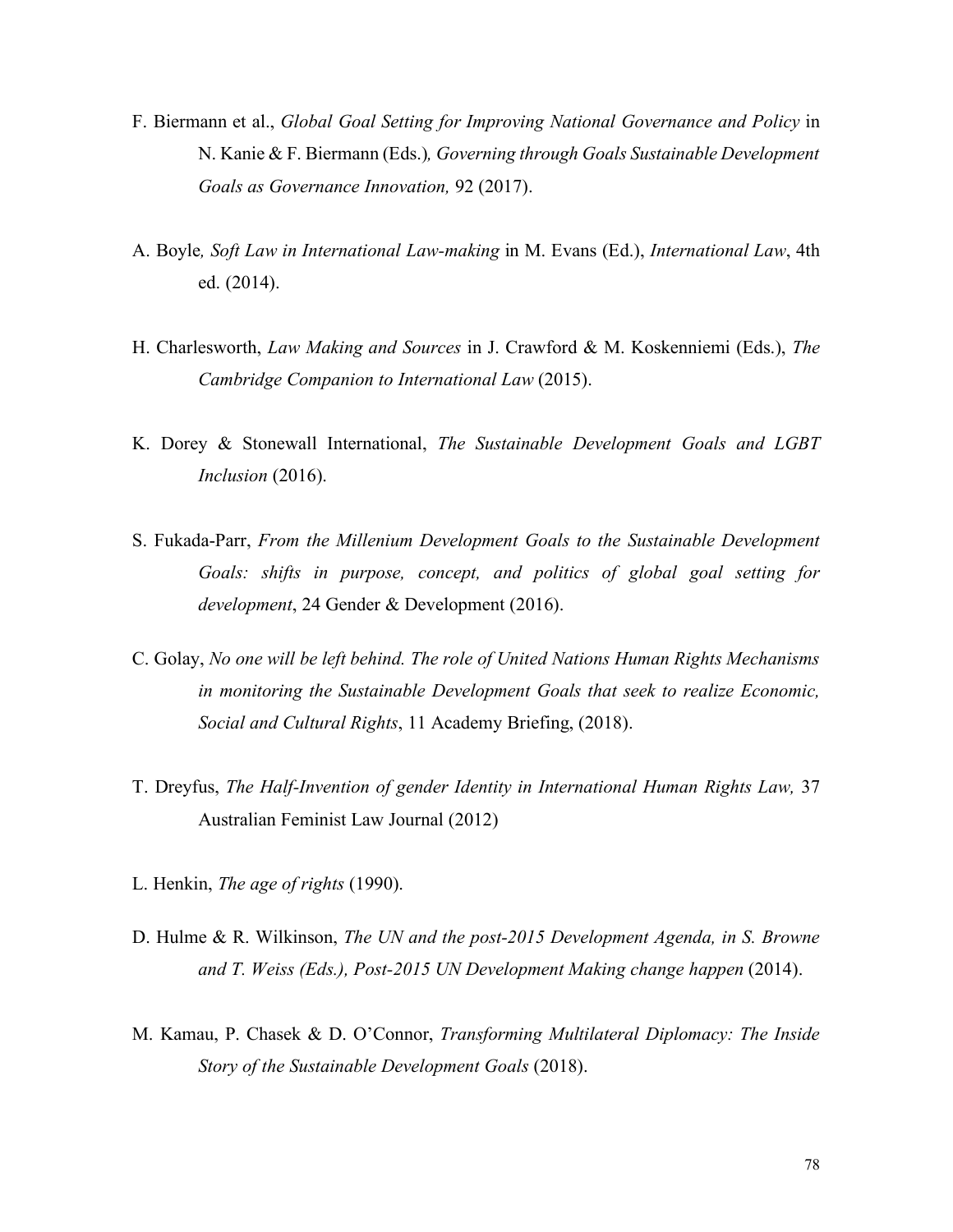- N. Kanie et al., *Introduction: Global Governance through Goal Setting* in N. Kanie & F. Biermann (Eds.)*, Governing through Goals Sustainable Development Goals as Governance Innovation* (2017).
- D. Kohler & N. Menzies, *Surveys, Big Data, and Experiments: How can We Best Learn about LGBTI Development Outcomes?* Policy Research Working Paper 8154, World Bank Group (2017).
- A. Lowe, *Sustainable Development and Unsustainable Arguments* in A. Boyle & D. Freestone (Eds.) *International Law and Sustainable Development: Past Achievement and Future Prospects* (1999).
- K. M'baye, *Le Droit du Développement comme un Droit de l'Homme*, 5 Revue des Droites de l'homme (1972).
- D. McGoldrick, *The Development and Status of Sexual Orientation Discrimination under International Human Rights Law,* 16(4) Human Rights Law Review (2016).
- M. O'Flaherty, *Sexual Orientation and Gender Identity* in D. Moeckli, S. Shah & S. Sivakumaran *International Human Rights Law* (2018).
- M. O'Flaherty, *The Yogyakarta Principles at Ten* in A. Hellum (Ed.), *Human Rights, Sexual Orientation and Gender Identity* (2017).
- J. Pauwelyn, *Informal International Law making: Framing the Concept and Research Questions* in J. Pauwelyn, R. Wessel & J Wouters (Eds.) *Informal International Law Making* (2012).
- M. Pulgari, *Teoría y práctica de los principios de Yogyakarta en el derecho internacional de los Derechos Humanos,* 3 Revista Análisis Internacional (2011) [translation made by the autor].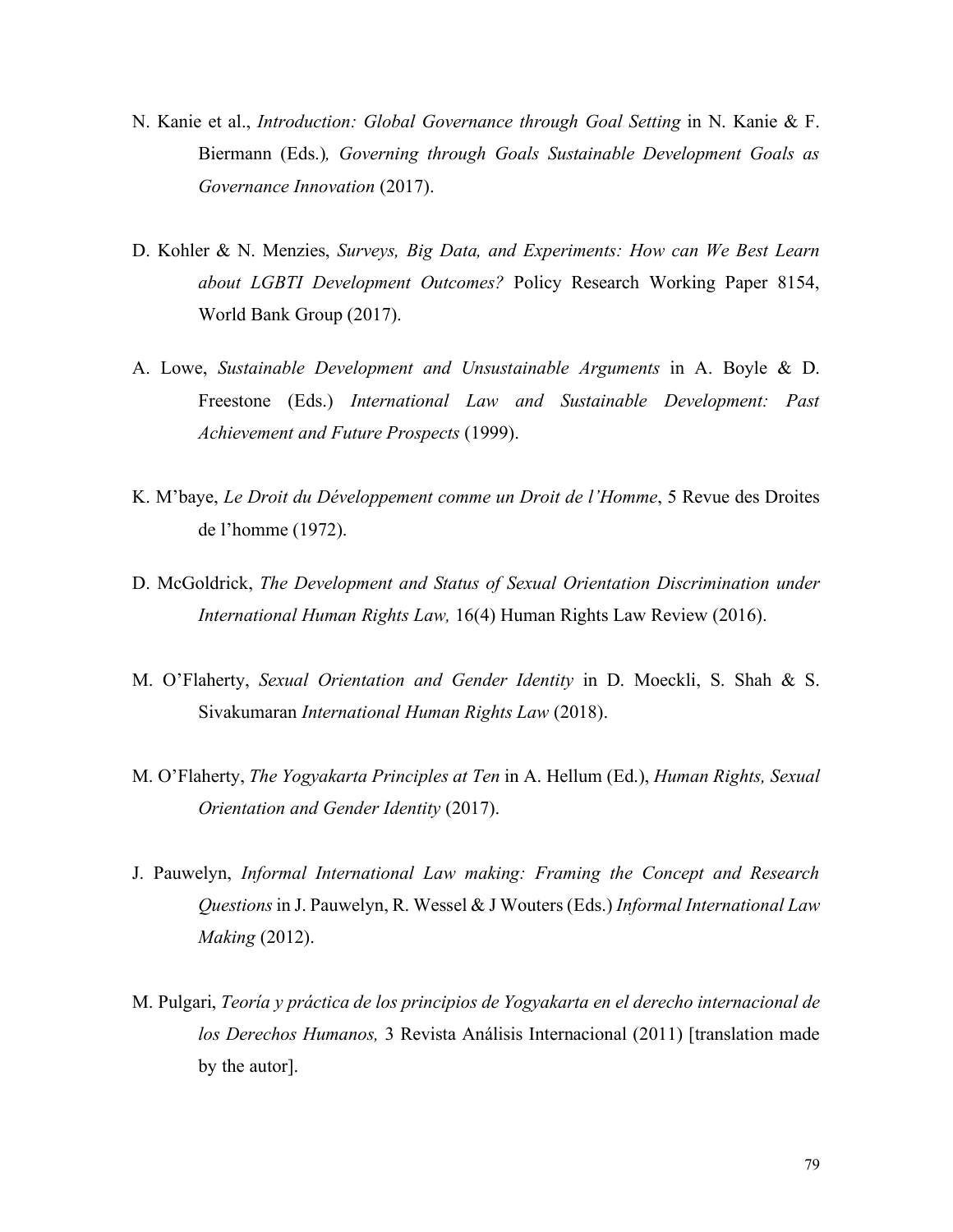- C. Roberts, *The Contentious History of the International Bill of Human Rights* (2014).
- M. Robinson, *A voice for Human Rights* (2006)
- M. Robinson, *What Rights Can Add to Good Development Practice*, in P. Alston & M. Robinson (Eds.), *Human Rights and Development: Towards Mutual Reinforcement* (2005).
- M. Roghult, A straight road to development Introducing a queer perspective to development (2009).
- R. Sarkar*, International Development Law* (2009).
- N. Schrijver, *The evolution of sustainable development in international law inception, meaning and status* (2008).
- A. Sengupta, *The Human Right to Development* in B. Andreassen & S. Marks (Eds) *Development as a Human Right*, 2nd ed. (2010).
- B. Simma & P. Alston, *The Sources of Human Rights Law: Custom, Jus Cogens and General Principles,* 12 Australian Year Book of International Law 102 (1992*).*
- E. Stuart & J. Woodroffe, *Leaving no-one behind: can the Sustainable Development Goals succeed where the Millenium Development Goals lacked?*, 24 Gender & Development (2016).
- C. Vaast & E. Mills*, Gender, Sexuality and Development Avenues for action in a post-2015 development era* in C. Mason (Ed.), *Routledge Handbook of Queer Development Studies* (2018).
- M. Wali, *When some are left behind, all are left behind: A Youth Trans Feminist Activist Perspective from the pacific*, 21 (2) Arrow for Change (2017).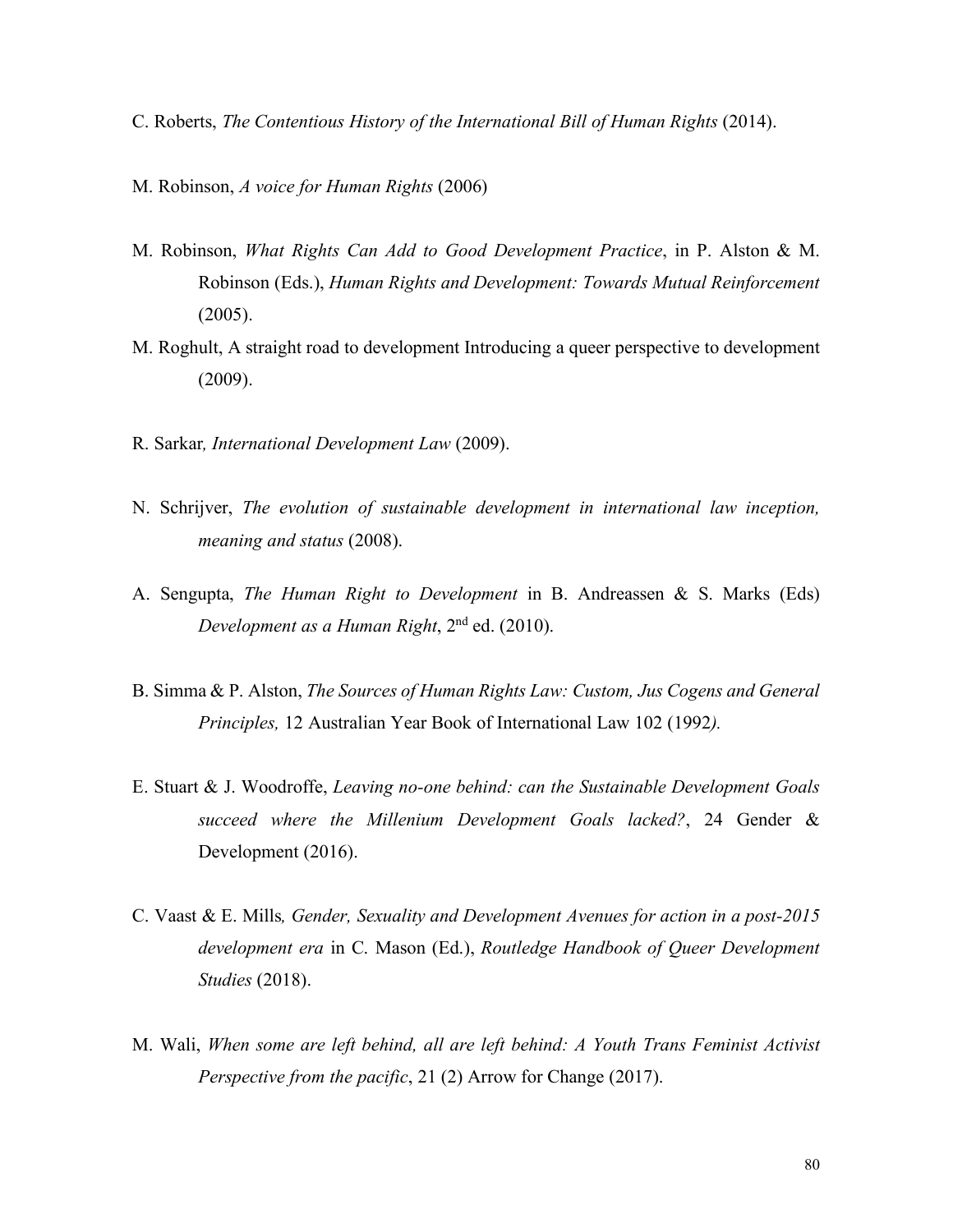I. Winkler & M. Satterthwaite, *Leaving no one behind? Persistent inequalities in the SDGs*, 21 International Journal of Human Rights (2017).

VIII. B. United Nations documents VIII. B.1. United Nations documents

Commission on Human Rights Res. 4 (XXXIII) (1977).

- Committee on Economic, Social and Cultural Rights, General Comment 20, Non-Discrimination in Economic, Social and Cultural Rights, UN Doc E/C.12/GC/20 (2009).
- Committee on Economic, Social and Cultural Rights, *General comment No. 22 on the right to sexual and reproductive health (article 12 of the International Covenant on Economic, Social and Cultural Rights)*, UN Doc. E/C.12/GC/22 (2016).
- Committee on Economic, Social and Cultural Rights, *General comment No. 23 on the right to just and favourable conditions of work (article 7 of the International Covenant on Economic, Social and Cultural Rights)*, UN Doc E/C.12/GC/23 (2016).
- Committee on Economic, Social and Cultural Rights, *General comment No. 24 on State obligations under the International Covenant on Economic, Social and Cultural Rights in the context of business activities*, UN Doc. E/C.12/GC/24 (2017).
- Conference on Sustainable Development, The future we want. Adopted by the United Nations General Assembly UN Doc. A/Res/66/288 (2012).
- Development Group, *Mainstreaming the 2030 Agenda for Sustainable Development. Inteterim Reference Guide to UN Country Teams* (2015).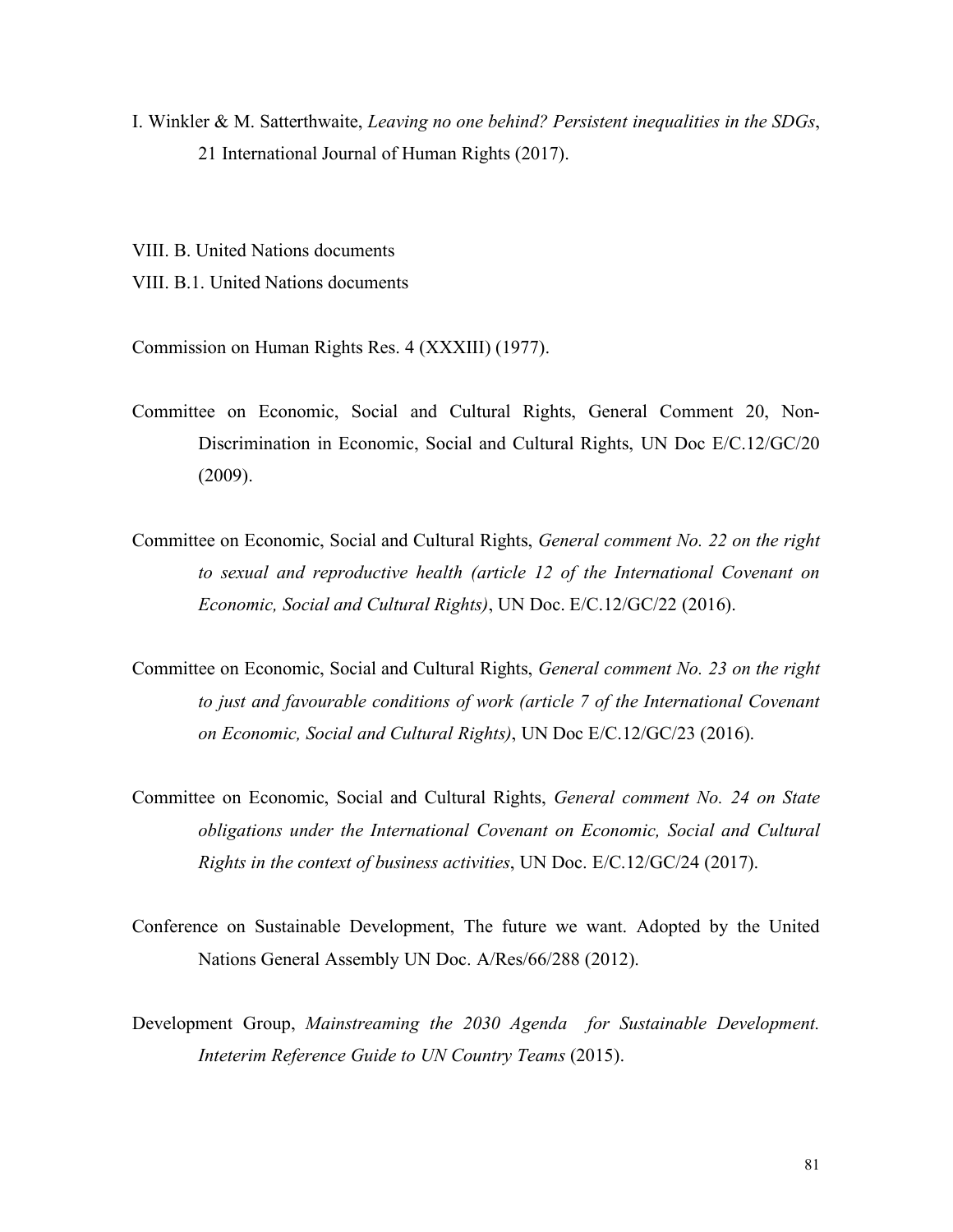- General Assembly 4th Plenary Meeting, 70th session, Official Records UN. Doc. A/70/PV.4 (2015).
- General Assembly, Declaration on the Right to Development, UN Doc. A/Res/41/128 (1986).
- General Assembly, Format and organizational aspects of the high-level political forum on sustainable development, UN Doc. A/Res/67/290 (2013).
- General Assembly, Letter dated 18 December 2008 from the Permanent Representatives of Argentina, Brazil, Croatia, France, Gabon, Japan, the Netherlands and Norway to the United Nations addressed to the President of the General Assembly, UN Doc A/63/635 (2008).
- General Assembly, Open Working Group of the General Assembly on Sustainable Development Goals, UN Doc. A/67/L.48/Rev.1 (2013).
- General Assembly, Protection against violence and discrimination based on sexual orientation and gender identity. Note by the Secretary-General, UN Doc. A/72/172 (2017).
- General Assembly, Resolution 217 A (III), 10 December 1948.
- General Assembly, The future we want, UN Doc. A/Res/66/288 (2012).
- General Assembly, Transforming our world: the 2030 Agenda for Sustainable Development, UN Doc. A/Res/70/1 (2015).
- General Assembly, Transforming our world: the 2030 Agenda for Sustainable Development, UN Doc. A/Res/70/1 (2015).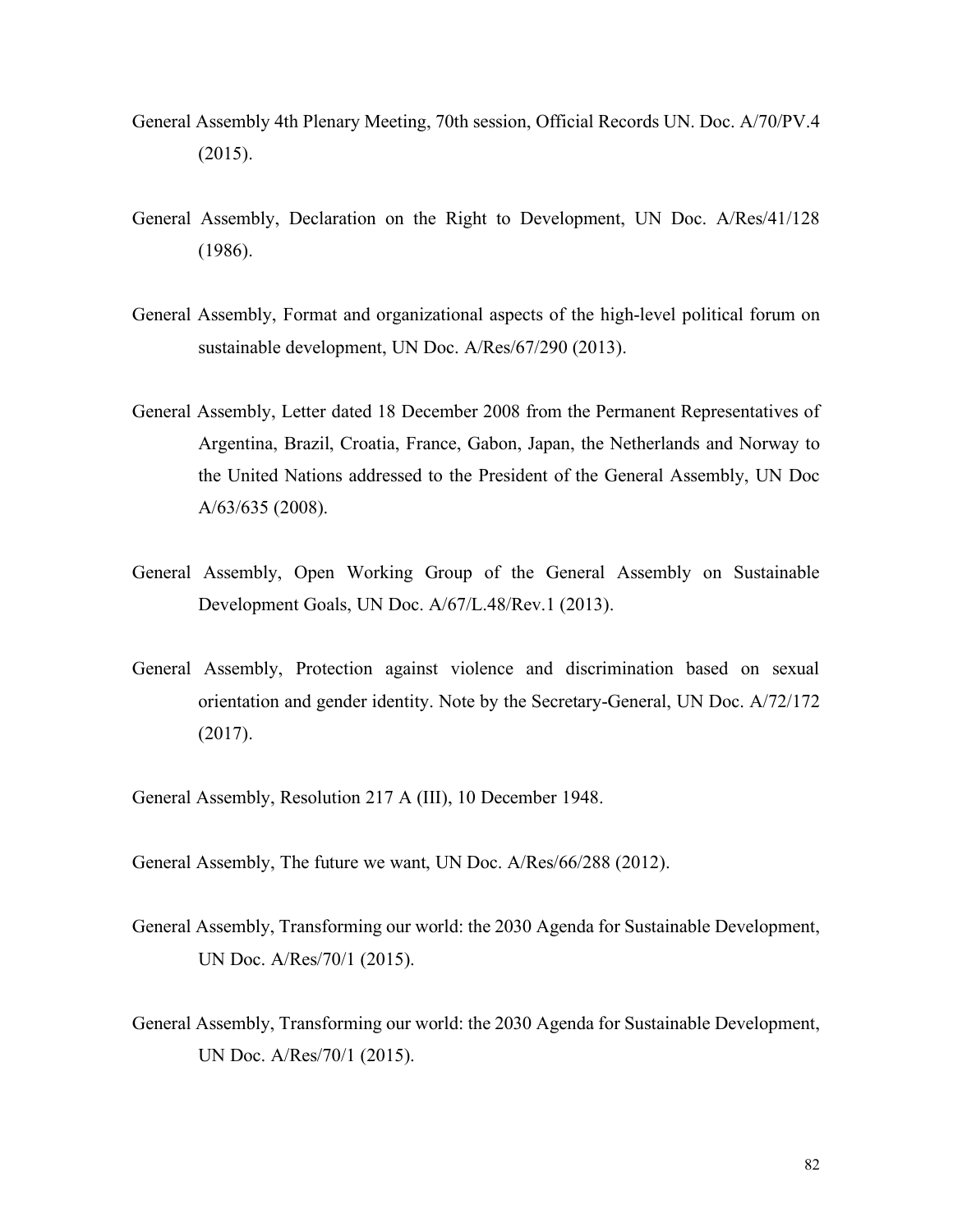- HRC, Human rights, sexual orientation and gender identity, UN Doc A/HRC/Res/17/19 (2011).
- HRC, Human rights, sexual orientation and gender identity, UN Doc A/HRC/27/L.27/Rev.1 (2014).
- HRC, Protection against violence and discrimination based on sexual orientation and gender identity UN Doc A/HRC/32/L.2/Rev.1 (2016).

Human Rights Committee, *Toonen* v. *Australia*, Communication No. 488/1992 (1994).

Human Rights Council, Report of the Independent Expert on protection against violence and discrimination based on sexual orientation and gender identity, UN Doc. A/HRC/35/36 (2017).

International Covenant on Civil and Political Rights.

International Covenant on Economic, Social and Cultural Rights.

Joint statement on Ending Violence and Discrimination Against Lesbian, Gay, Bisexual, Transgender and Intersex People, September 2015.

Millennium Declaration, UN Doc. A/Res/55/2 (2000).

- Multi-Country Sustainable Development Framework, *United Nations Multi-Country Sustainable Development Framework in the Caribbean* (2016).
- OHCHR, 2015, *Human Rights in the 2030 Agenda for Sustainable Development*  (http://www.ohchr.org/Documents/Issues/MDGs/Post2015/HRAndPost2015.pdf) last visited (25-05-2018).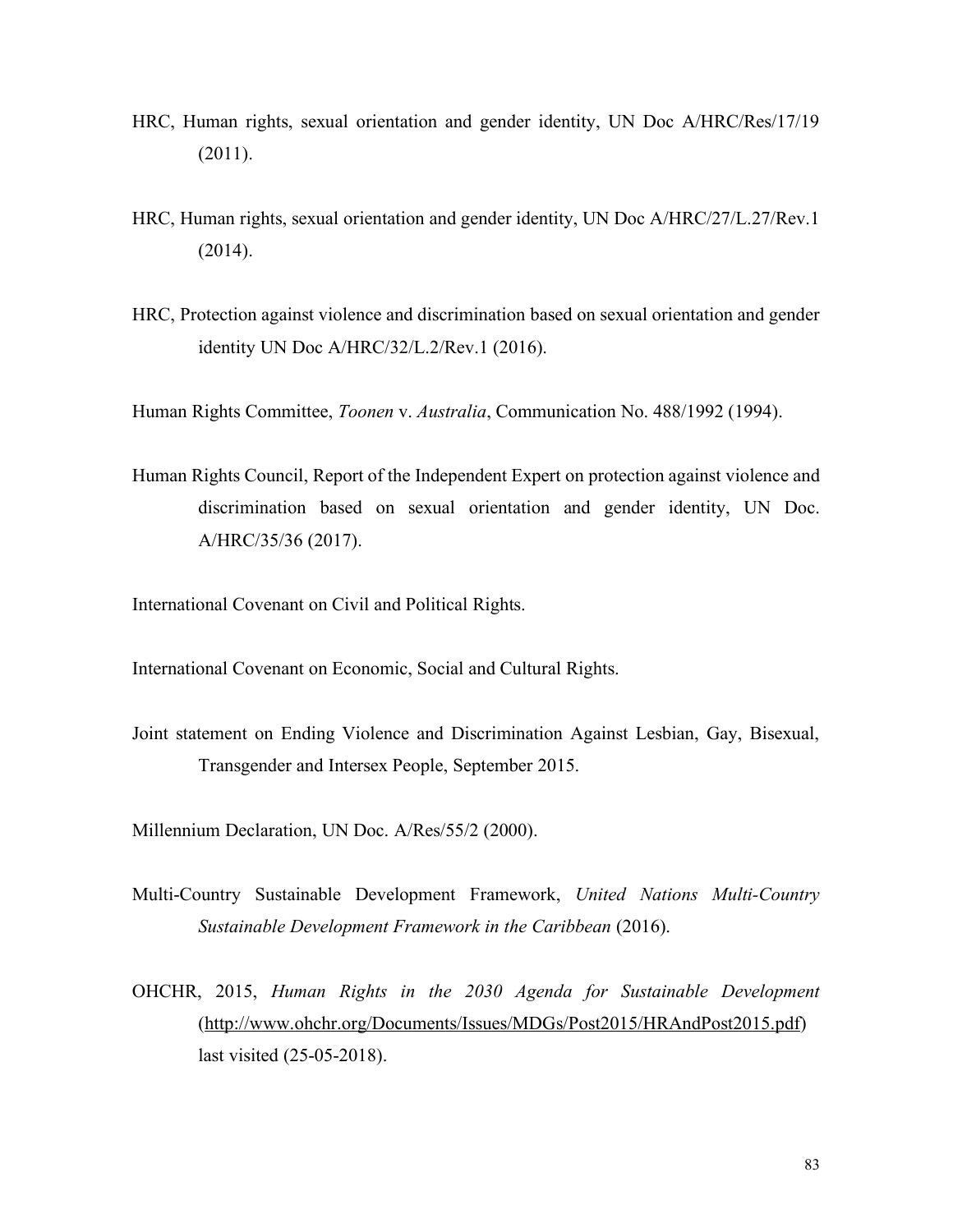- OHCHR, Born Free & Equal Sexual Orientation and Gender Identity in International Human Rights Law HR/PUB/12/06 (2012).
- OHCHR, *Living Free and Equal: What States are Doing to Tackle Violence and Discrimination Against Lesbian, Gay, Bisexual, Transgender and Intersex People*, UN Doc HR/PUB/16/3 (2016).
- OHCHR, *Tackling Discrimination against Lesbian, Gay, Bi, Trans, & Intersex People; Standards of Conduct for Business* (2017).
- OHCHR, *Transforming Our World: Human Rights in the 2030 Agenda for Sustainable Development. Position paper* (https://www.ohchr.org/Documents/Issues/MDGs/Post2015/TransformingOurWor ld.pdf) last visited (13-06-2018).
- Report of the High-Level Panel of Eminent Persons on the Post-2015 Development Agenda, A new Global Partnership: Eradicate Poverty and Transform Economies through Sustainable Development (2012).

Secretary-General statement, SG/SM/17153-HR/5269, 29 September 2015.

Special Rapporteur on the Right to Development, *An introduction to the mandate* (2017).

Statute of the International Court of Justice

The Sustainable Development Goals Report (2016).

The Sustainable Development Goals Report (2017).

The Sustainable Development Goals Report (2018).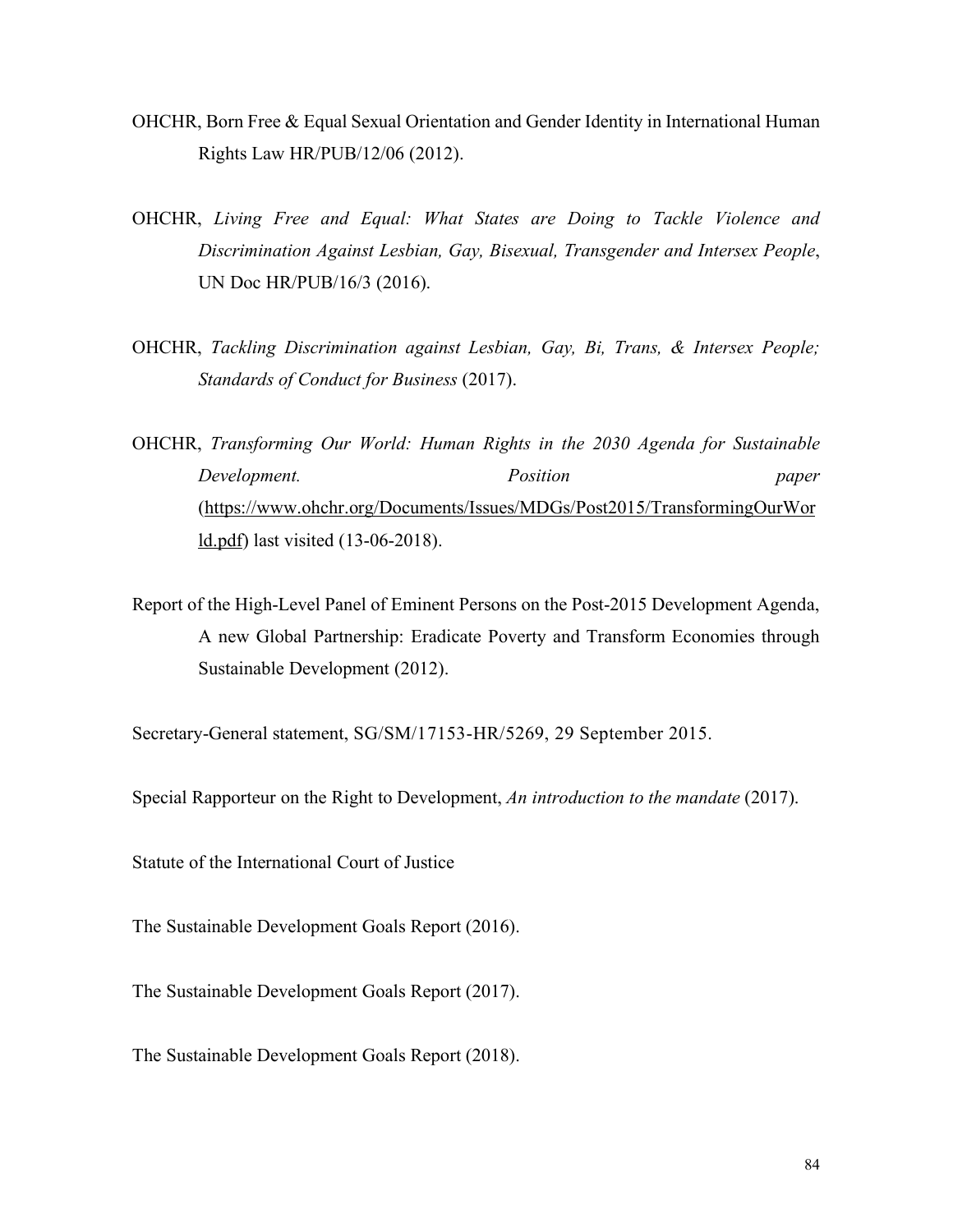- UN Women, *Turning Promises into Action: Gender Equality in the 2030 Agenda for Sustainable Development* (2018).
- UNDP & ILO, *LGBTI People and Employment: Discrimination Based on Sexual Orientation, Gender Identity and Expression, and Sex Characteristics in China, the Philippines and Thailand* (2018).
- UNDP, *Connecting the Dots Strategy Note 2016-2021 HIV, Health and Development* (2016).
- UNDP, Our Perspective: When People are counted, no one is left behind, 10 December 2015 (http://www.undp.org/content/undp/en/home/blog/2015/12/10/When-people-arecounted-no-one-is-left-behind.html) last visited (14-06-2018).
- UNDP, Our Perspective: When People are counted, no one is left behind, 10 December 2015 (http://www.undp.org/content/undp/en/home/blog/2015/12/10/When-people-arecounted-no-one-is-left-behind.html) last visited (14-06-2018).
- Vienna Declaration and Programme of Action, UN Doc. A/CONF.157/23 (1993), Part I
- VIII.B.2. Voluntary National Reviews to the HLPF
- All the reports are available at (https://sustainabledevelopment.un.org/vnrs/) last visited (01-07-2018).
- 2030 Agenda for Sustainable Development National Voluntary Review: Guatemala (2017).
- Costa Rica: Constructing a Common Vision of Sustainable Development (2017).
- Ecuador, National Voluntary Report (2018).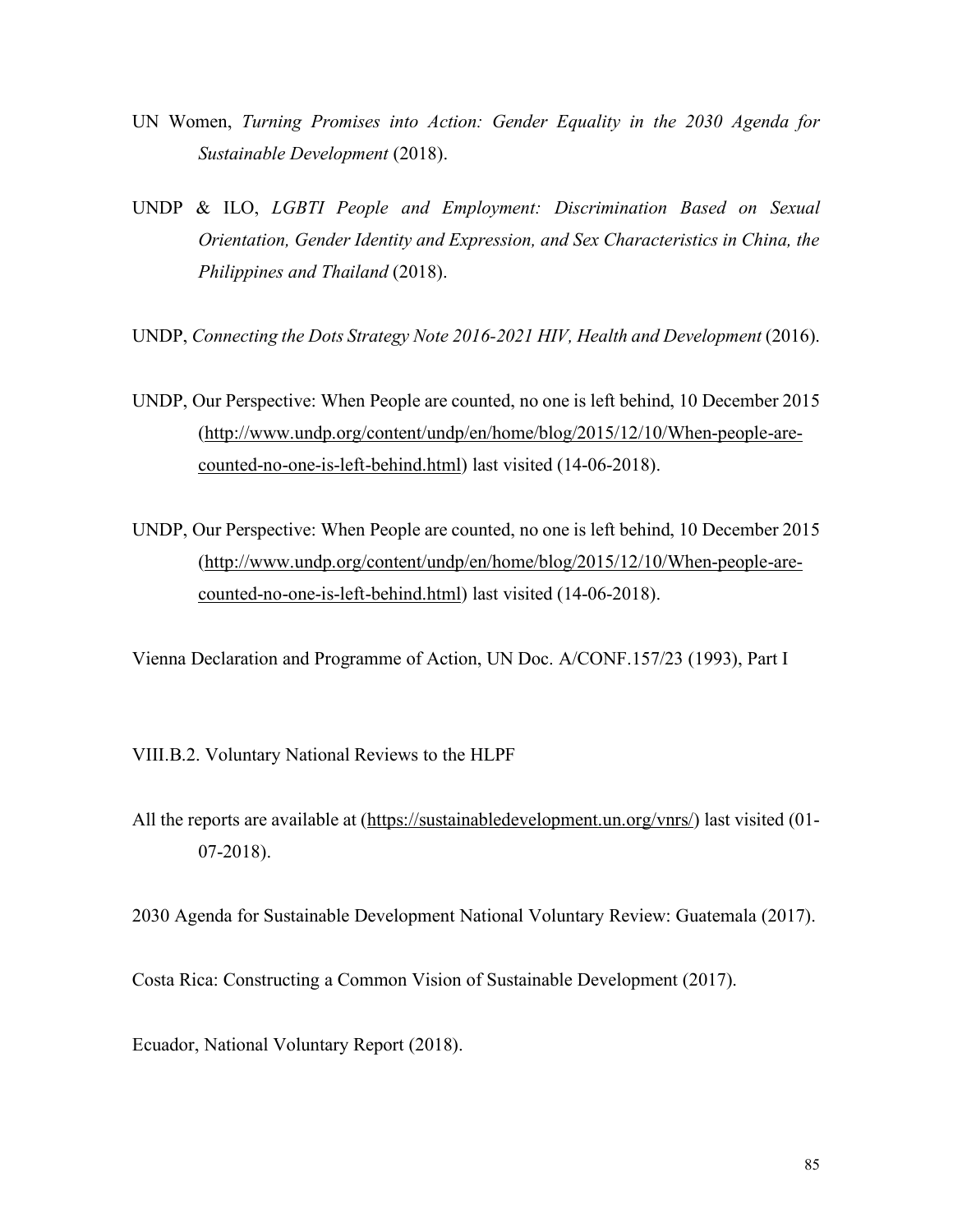- Ireland: Voluntary National Review 2018 Report on the Implementation of the 2030 Agenda to the UN High-level Political Forum on Sustainable Development (2018).
- Kingdom of the Netherlands, Report on the implementation of the Sustainable Development Goals (2017).

Malta Voluntary National Review on the Implementation of the 2030 Agenda (2018).

- National Report on the Implementation of the 2030 Agenda for Sustainable Development: Portugal (2017).
- National Report on the Implementation of the 2030 Agenda for Sustainable Development: Czech Republic (2017).
- National Voluntary Report of Mexico within the framework of the High-Level Political Forum on Sustainable Development (2016).

National Voluntary Report: Andorra (2018).

National Voluntary Report: Chile (2017).

National Voluntary Report: Panamá (2017)

Nepal, National Review of Sustainable Development Goals (2017).

- Pathways to Sustainable Development First Belgian National Voluntary Review on the Implementation of the 2030 Agenda (2017).
- Report for the Voluntary National Review Ministry of Finance Denmark's implementation of the 2030 Agenda for Sustainable Development (2017).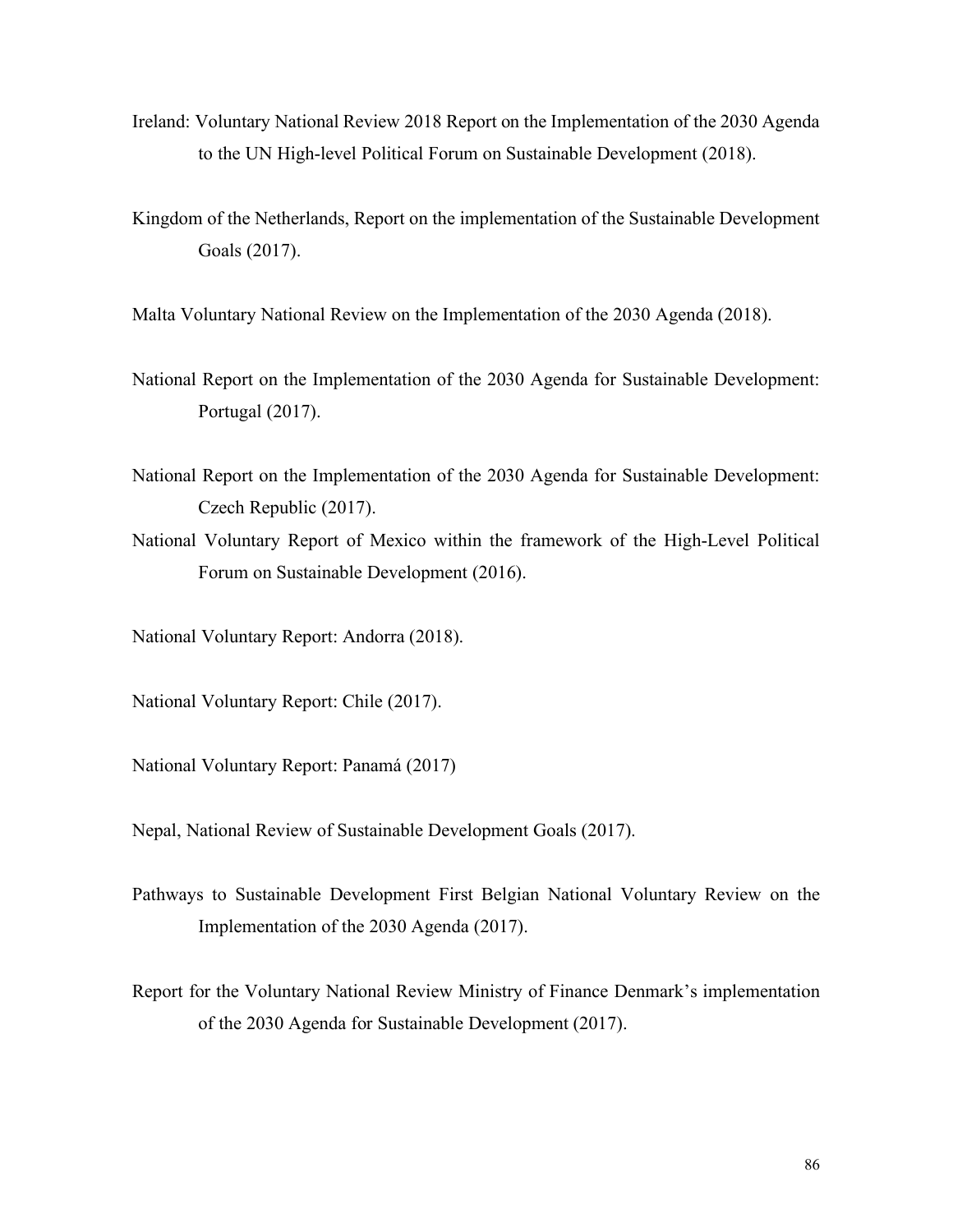Report of the German Federal Government to the High-Level Political Forum on Sustainable Development (2016).

Report on the Implementation of the Sustainable Development Goals: Australia (2018).

Review of the implementation of the 2030 agenda in Estonia (2016).

Sweden and the 2030 Agenda (2017).

Voluntary National Report on the Implementation on the 2030 Agenda for Sustainable Development: Cabo Verde (2018).

Voluntary National Report on the Sustainable Development Goals: Brasil (2017).

Voluntary National Report: Venezuela (2016).

Voluntary National Review at the 2016 High-Level Political Forum On the Sustainable Development Goals (SDGs) Phillipines (2016).

Voluntary National Review on Sustainable Review: Albania (2018)

Voluntary National Review on the Implementation of the 2030 Agenda: Slovenia (2017).

Voluntary National Review on the Implementation of the 2030 Agenda for Sustainable Development: Greece (2018).

Voluntary National Review: Italian Sustainable Development Strategy (2017).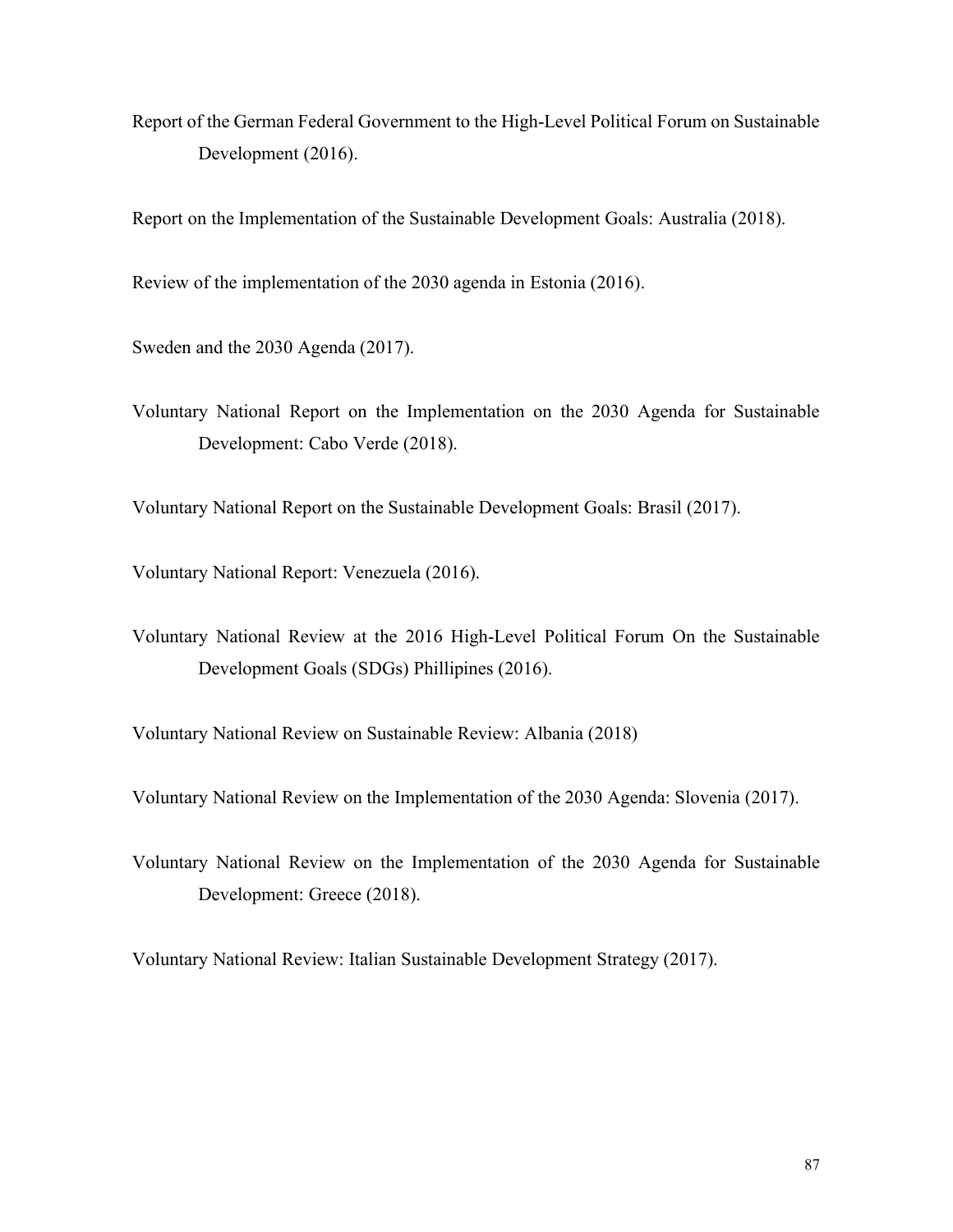VIII.C. Inter-American documents

Inter-American Convention against All Forms of Discrimination and Intolerance A-68) (2013).

Inter-American Convention on Protecting the Human Rights of Older Persons (A-70) (2015).

IACHR, Merits report case 12.502 *Karen Atala and daughters* v. *Chile* (2010).

- IACHR, Press release 110/2018, Leave no LGBT person behind, 16 May 2018.
- IACHR, Violence against LGBTI persons in the Americas, OEA/Ser.L/V/II. Doc.36/15 Rev.*2* (2015).
- IACtHR, *Atala Riffo and daughters* v. *Chile* Merits, Reparations and Costs Series C No. 239 (2012)
- IACtHR, *Ángel Alberto Duque* v. *Colombia* Preliminary exceptions, Merits, Reparations and Costs Series C No. 310 (2016).
- IACtHR, Case of *Flor Freire* v. *Ecuador* Preliminary Objection, Merits, Reparations and Costs Series C No. 315 (2016).
- IACtHR, Advisory Opinion 24/17 Gender Identity and equality and non-discrimination to same-sax couples requested by Costa Rica. 24 November 2017.
- OAS General Assembly, Human Rights, Sexual Orientation and Gender Identity, AG/Res. 2435 (XXXVIII-O/08) (2008).
- OAS General Assembly, Human Rights, Sexual Orientation and Gender Identity, AG/Res. 2504 (XXXIX-O/09) (2009).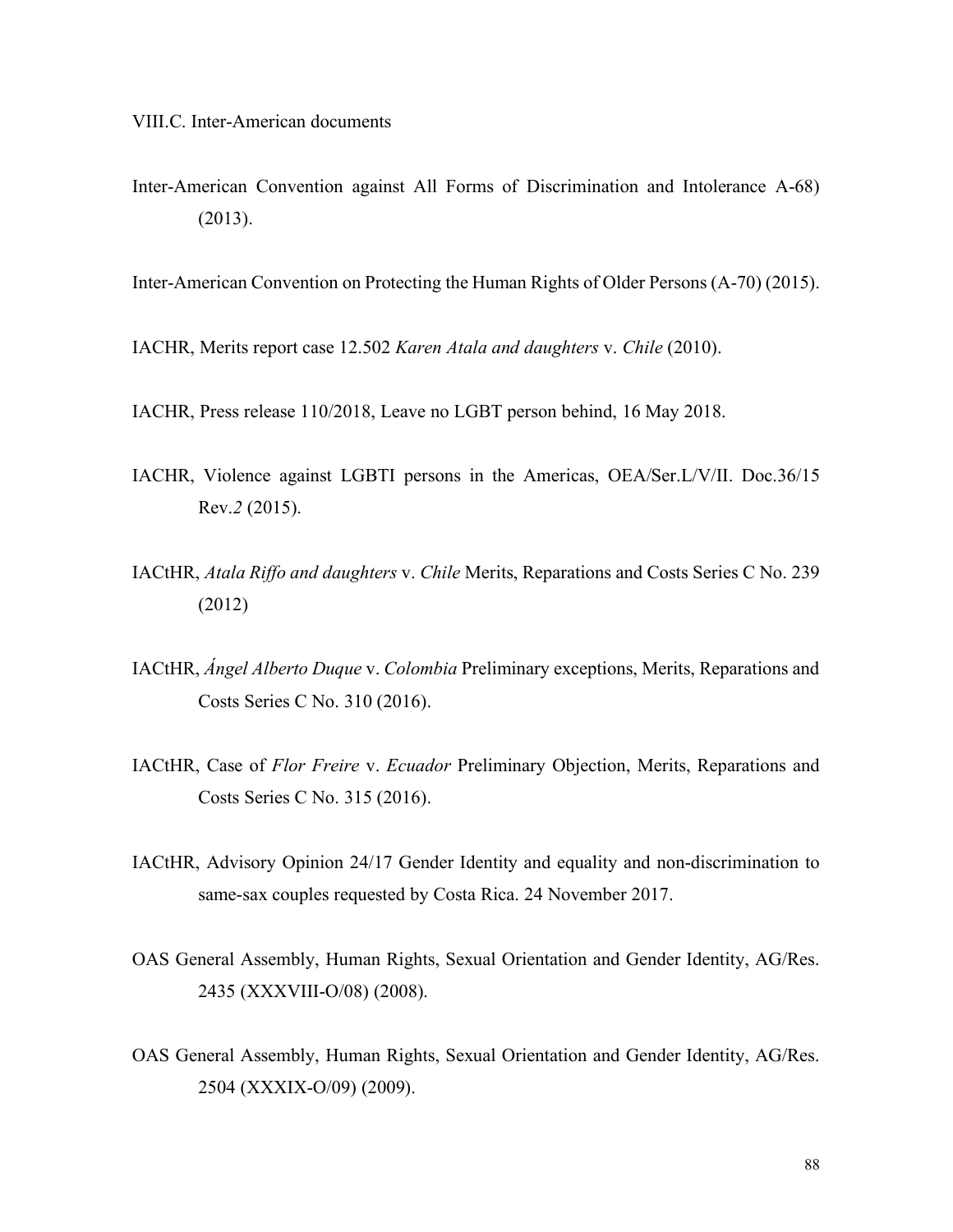- OAS General Assembly, Human Rights, Sexual Orientation and Gender Identity, AG/Res. 2600 (XL-O/10) (2010).
- OAS General Assembly, Human Rights, Sexual Orientation and Gender Identity, AG/Res. 2653 (XLI-O/11) (2011).
- OAS General Assembly, Human Rights, Sexual Orientation and Gender Identity, AG/res. 2721 (XLII-O/12) (2012).
- OAS General Assembly, Human Rights, Sexual Orientation, and Gender Identity and Expression AG/Res. 2807 (XLIII-0/13) (2013).
- OAS General Assembly, Human Rights, Sexual Orientation and Gender Identity, AG/Res. 2863 (XLIV-O/14) (2014).
- OAS General Assembly, Promotion and Protection of Human Rights xix. Human rights, sexual orientation, and gender identity and expression AG/Res. 2887 (XLVI-O/16) (2016).
- OAS General Assembly, Promotion and Protection of Human Rights xix. Human rights, sexual orientation, and gender identity and expression xii. Human rights, sexual orientation, and gender identity and expression AG/RES. 2908 (XLVII-O/17) (2017).

VIII.D. European documents

Charter of Fundamental Rights of the European Union Doc C 264/13 (2000).

CJEU, *Lisa Jacqueline Grant* v *South-West Trains Ltd*, case C-249/96, 17 February 1998.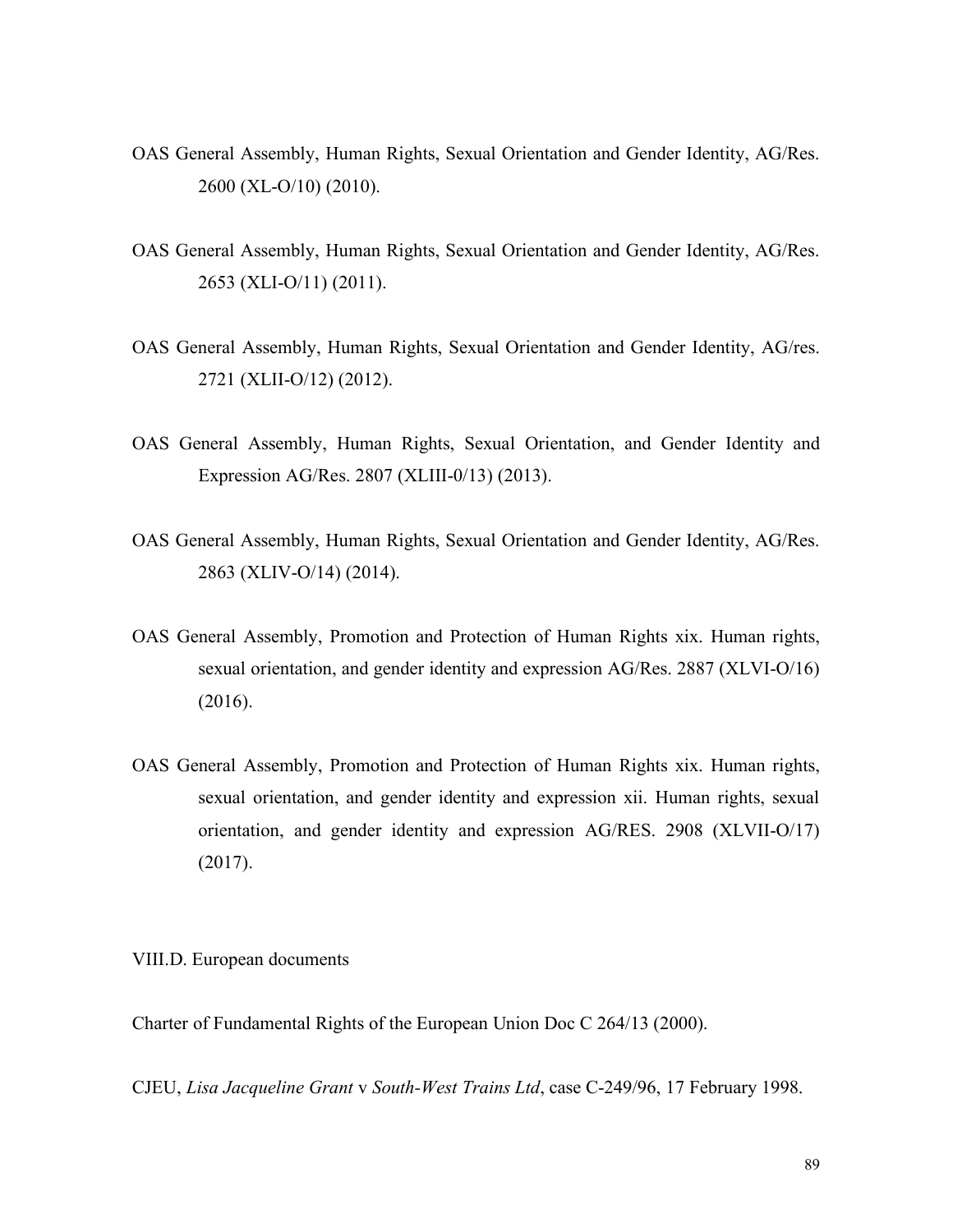CJEU, *P*. vs. *S. & Cornwall County Council*, case C-13/94, 30 April 1996.

- CoE Convention on Preventing and Combating Violence against Women and Domestic Violence, CETS No. 210 (2011).
- CoE Convention on the Protection of Children against Sexual Exploitation and Sexual Abuse, CETS No. 201 (2007).
- CoE, Directive establishing a general framework for equal treatment in employment and occupation, Directive 2000/78/EC (2000), Official Journal L 303 2/12/2000.
- Commissioner on Human Rights of the CoE, Discrimination on grounds of Sexual Orientation and Gender Identity in Europe, 2nd edition (2011).
- Committee of Ministers of the Council of Europe, Recommendation CM/Rec (2010) 5 of the Committee of Ministers to member states on measures to combat discrimination on grounds of sexual orientation or gender identity (2010).
- ECtHR, *B.* v. *France* (application no. 13343/87) Judgement, 25 March 1992.
- ECtHR, *Christine Goodwin* v. *United Kingdom* (application no. 28957/95) 11 July 2002 (Grand Chamber).
- ECtHR, *Dudgeon* v. *United Kingdom* (Application no. 7525/76) Judgment, 22 October 1981.
- ECtHR, *Salgueiro da Silva Mouta* v. *Portulgal* (Application no. 33290/96) Judgement, 21 December 1999.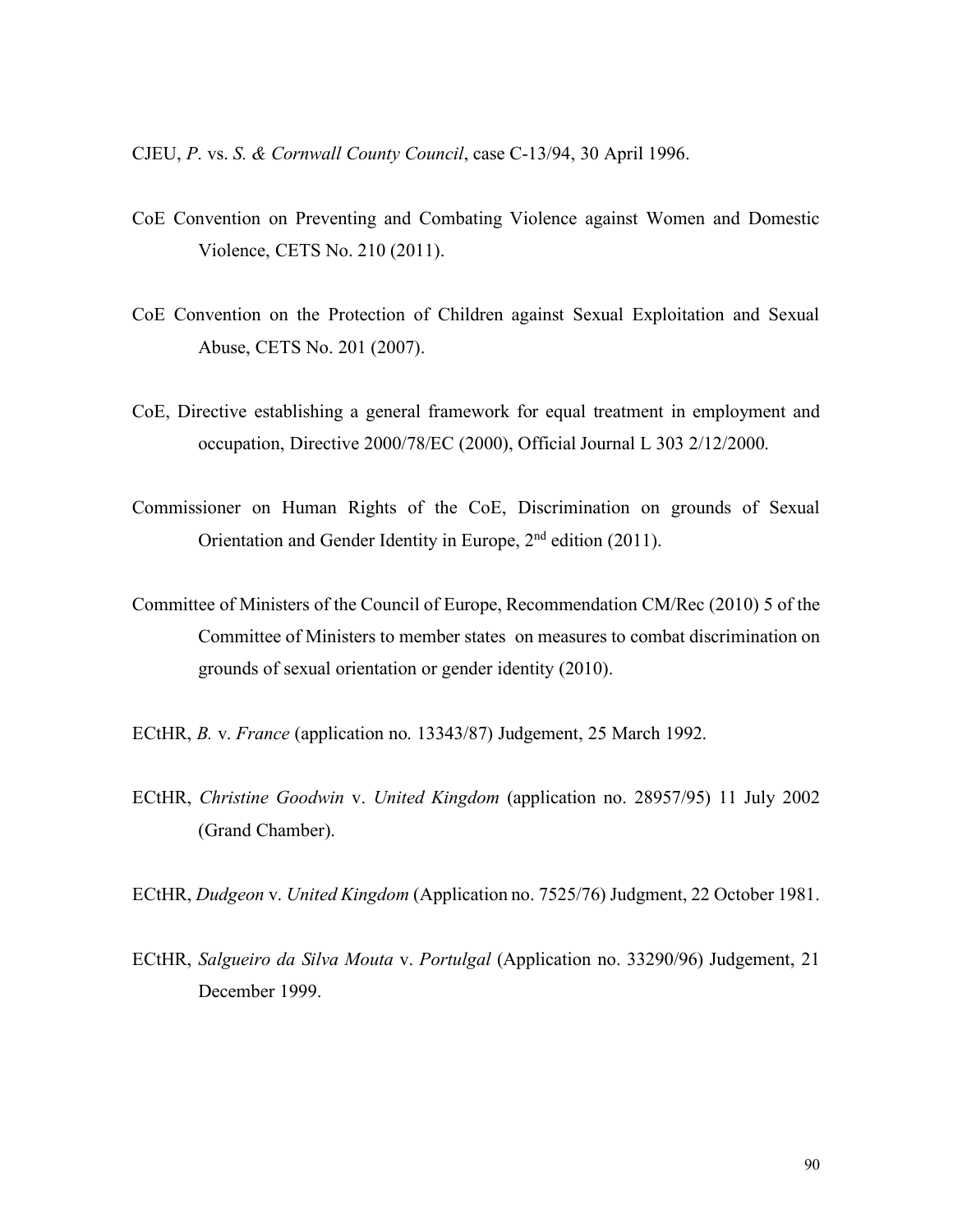- European Commission, *Commission Staff Working Document, Key European action supporting the 2030 Agenda and the Sustainable Development Goals*, Doc. No. SWD 390 final, 37 (2016).
- Parliamentary Assembly of the Council of Europe, Resolution 2018 Discrimination against transgender people in Europe (2015).
- Parliamentary Assembly of the Council of Europe, Resolution 756 Discrimination against homosexuals (1981).
- Parliamentary Assembly of the Council of Europe, Discrimination against homosexuals, Recommendation 924 (1981).

VIII.E. African documents

AComHPR, 275: Resolution on Protection against Violence and other Human Rights Violations against Persons on the basis of their real or imputed Sexual Orientation or Gender Identity, ACHPR/Res. 275 (LV) 2014.

African Charter on Human and Peoples' Rights, OAU Doc. CAB/LEG/67/3 (1981).

Ending Violence and other human rights violations based on sexual orientation and gender identity: A joint dialogue of the African Commission on Human and People's Rights, Inter-American Commission on Human Rights and United Nations (2016).

VIII.F. Arab documents

Council of the League of Arab States, Arab Charter on Human Rights, May 22, 2004.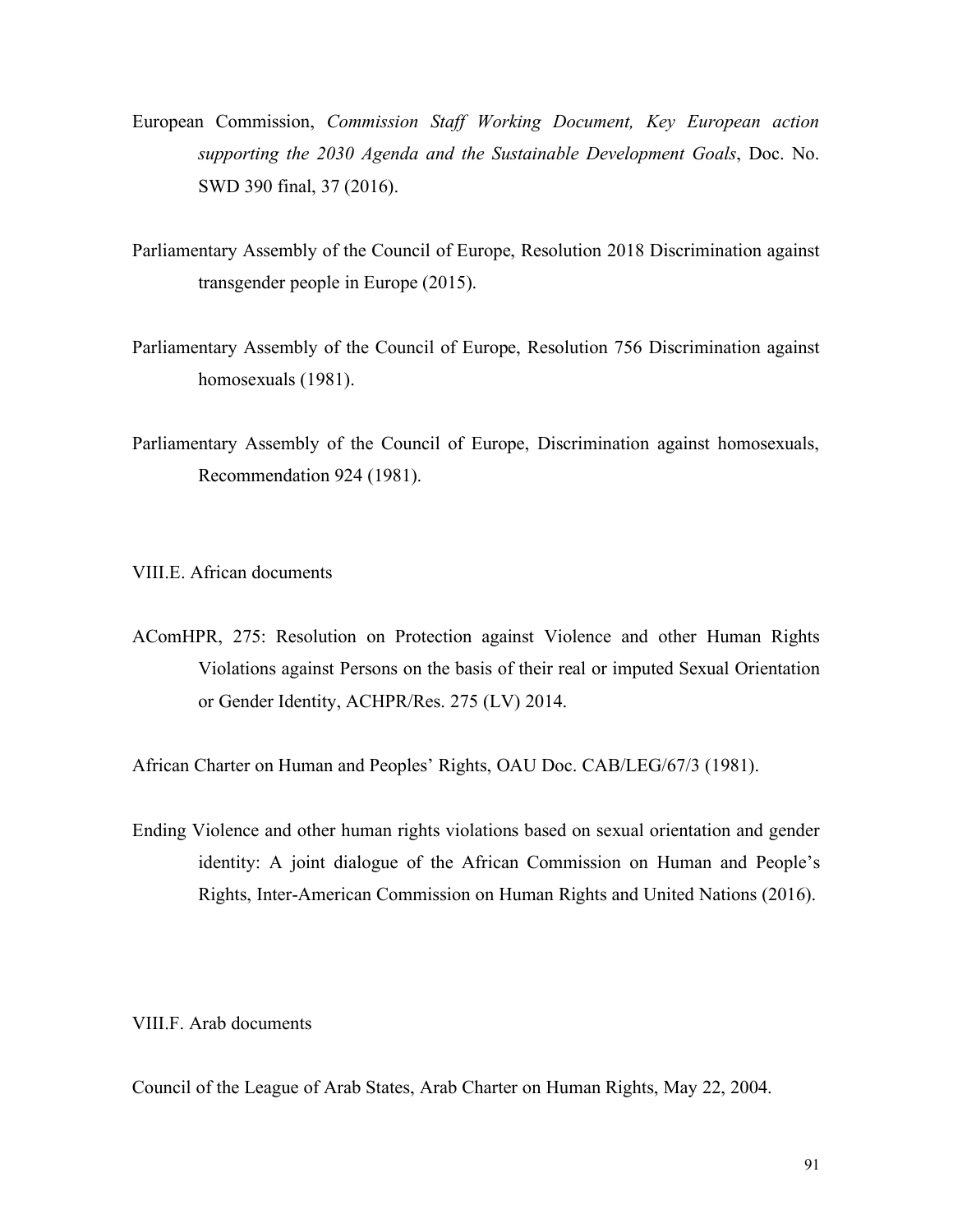VIII.G. Other entities

- Asia Pacific Forum of National Human Rights Institutions & UNDP, *Promoting and Protecting Human Rights in relation to Sexual Orientation, Gender Identity and Sex Characteristics: A Manual for National Human Rights Institutions* (2016).
- PGA & UNDP, *Advancing the Human Rights and Inclusion of LGBTI People: A Handbook for Parliamentarians* (2017).

World Bank, *Economic Inclusion of LGBTI groups in Thailand* (2017).

World Bank, Press Release World Bank Announces New Advisor on Sexual Orientation and Gender Identity Issues, 27 October 2016.

VIII.H. Civil Society documents

- APTN & UNDP, *Legal Gender Recognition: A Multi-Country Legal and Policy Review in Asia* (2017).
- ARC international, *Sexual Orientation, Gender Identity and Expression, and Sex Characteristics at the Universal Periodic Review* (2016)
- Bond, *Leaving no one behind: Putting marginalized people at the forefront of the Sustainable Development Goals* (2016).
- Danish Institute for Human Rights, *Human Rights and the 2030 Agenda for Sustainable Development* (2018).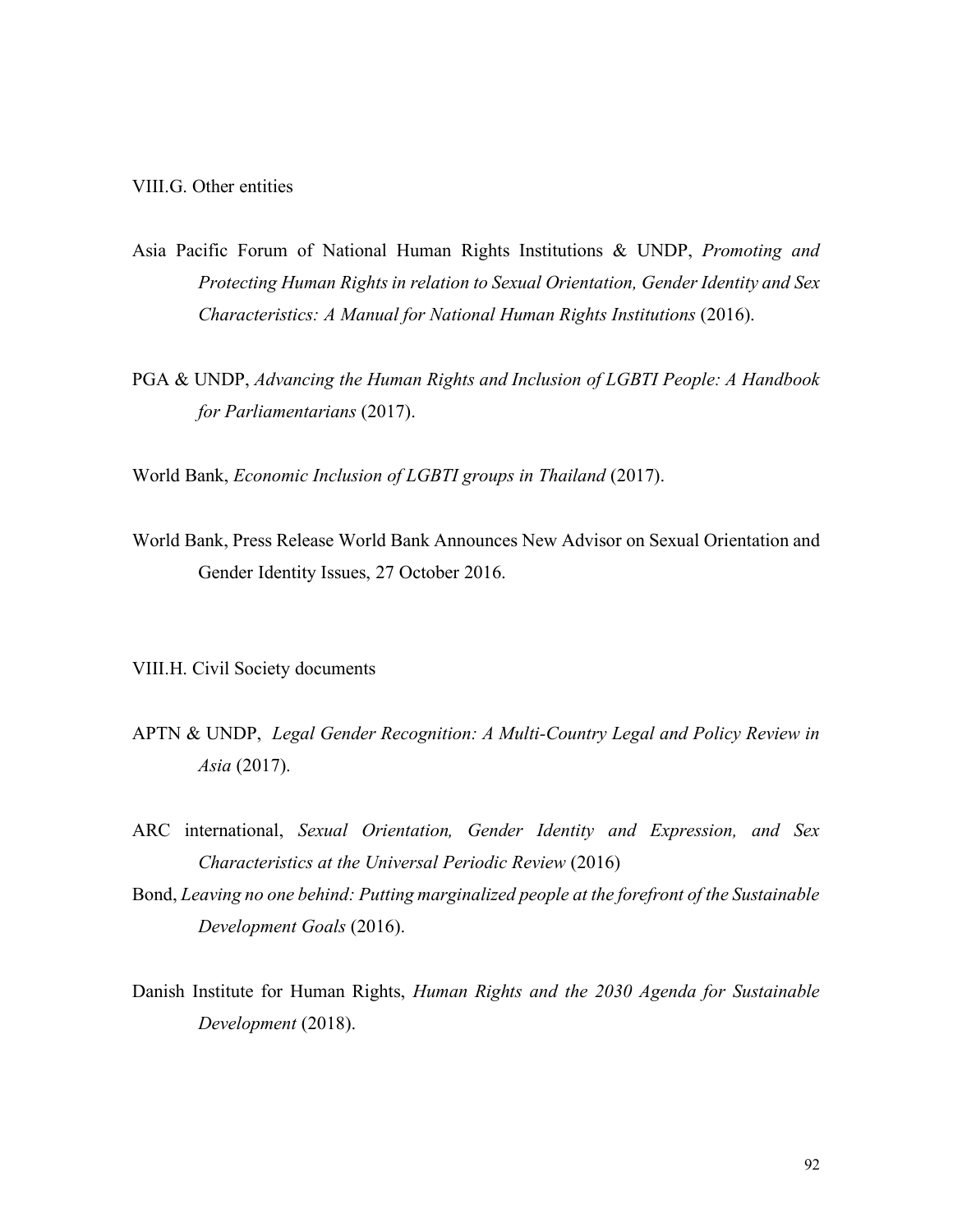- Danish Institute for Human Rights, *Human Rights in Follow-Up and Review of the 2030 Agenda for Sustainable Development* (2016).
- Outright Action International & The Global Forum on MSM & HIV, *Agenda 2030 for LGBTI Health and Well-Bein*g (2017).
- Outright Action International, *International Best Practice Guide to Equality on Sexual Orientation and Gender Identity* (2018).
- Human Rights Campaign, Op-ed What Does the UN's Agenda 2030 Mean for LGBT People?, September 30, 2015 (https://www.hrc.org/blog/op-ed-what-does-the-unsagenda-2030-mean-for-lgbt-people) last visited (12-06-2018).
- Statement for General Discussion: on behalf of the Sexual Orientation, Gender Identity and Expression (SOGIE) Caucus at the 47th Session of the Commission on Population and Development, *"Our lives are not negotiable" Activists call on governments to end human rights violations experienced by those with diverse sexual orientations, gender identities and exrpressions*, New York April 2014. (http://www.sexualrightsinitiative.com/tag/icpd/) last visited (10-06-2018).
- Sexual Orientation and Gender Identity Group, *Statement on Political Declaration and Follow-up and Review Mechanisms of SDG Zero Draft Outcome Document - Long Version*, 24 June 2015.
- Yogyakarta Principles on the application of international human rights law in relation to sexual orientation and gender identity (http://yogyakartaprinciples.org/introduction/), last visited (10-06-2018).
- Yogyakarta Principles Plus 10, Additional Principles and State Obligations on the Application of International Human Rights Law in Relation to Sexual Orientation, Gender Identity, Gender Expression and Sex Characteristics to Complement the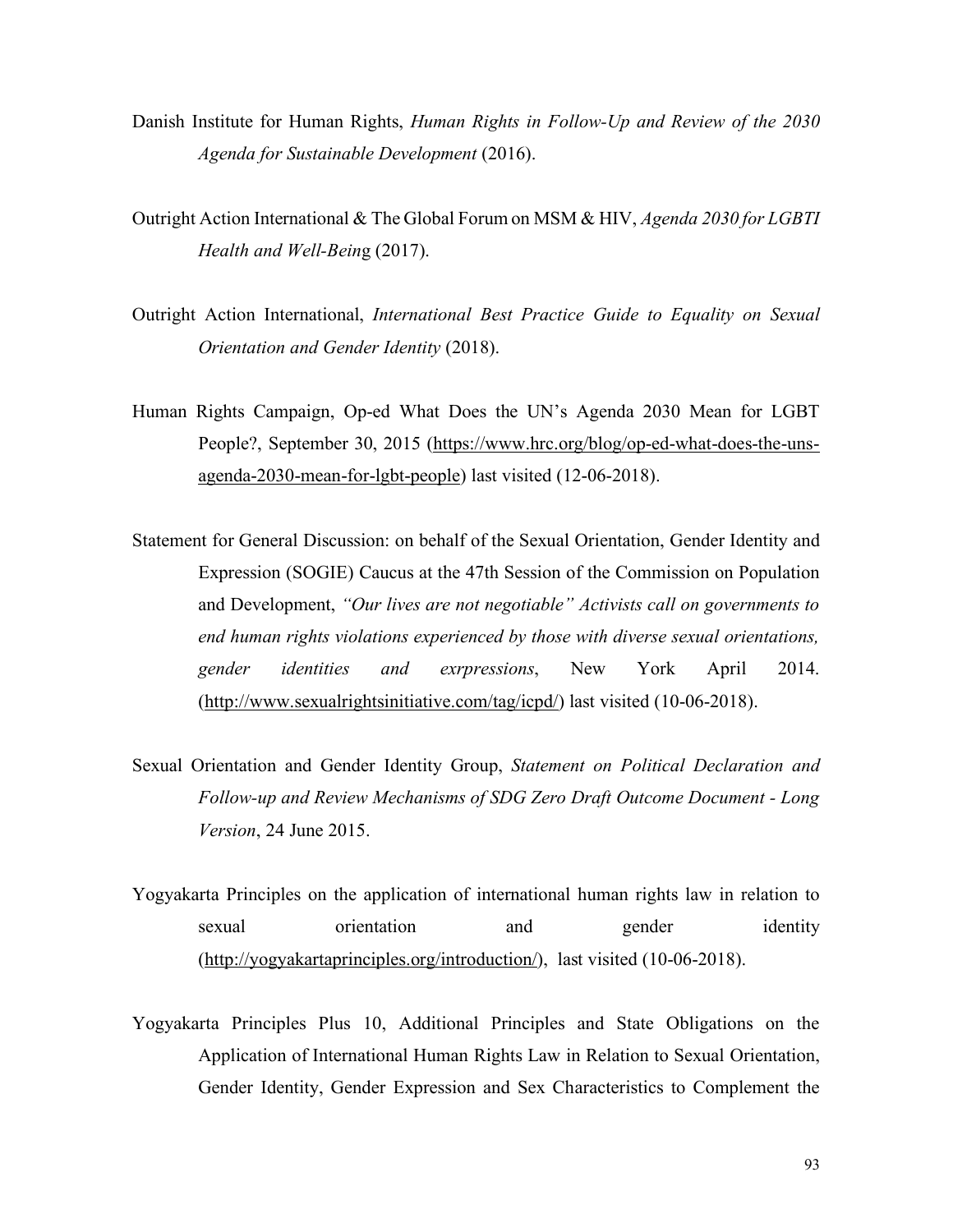Yogyakarta Principles *(http://yogyakartaprinciples.org/principles-en/yp10/), last visited (12-02-2018).*